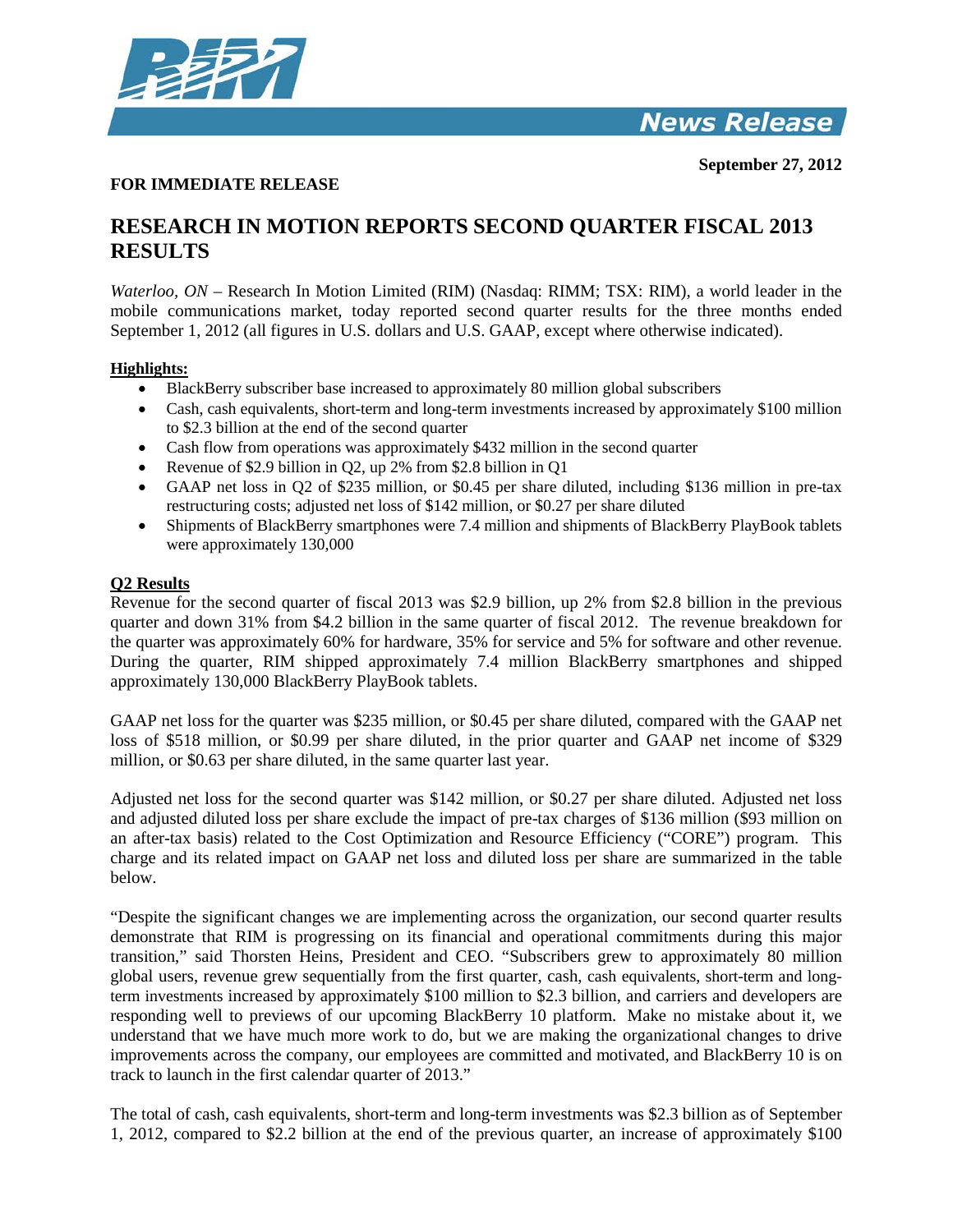million from the prior quarter. Cash flow from operations in Q2 was approximately \$432 million. Uses of cash included intangible asset additions of approximately \$253 million and capital expenditures of approximately \$87 million.

## **Outlook**

The Company expects that there will be continued pressure on operating results for the remainder of the fiscal year based on the increasing competitive environment, lower handset volumes, increased marketing expense associated with the launch of BlackBerry 10, and some impact from pressure by customers to reduce RIM's monthly infrastructure access fees. Also, the Company plans to continue to invest in targeted marketing and sales programs to aggressively drive sales of BlackBerry 7 handheld devices before the anticipated launch of the BlackBerry 10 smartphones. The Company expects to report an operating loss in the third quarter of fiscal 2013 as RIM continues to work through the transition to BlackBerry 10 and completes its CORE program. This outlook excludes any benefits or future impact of charges related to the CORE program.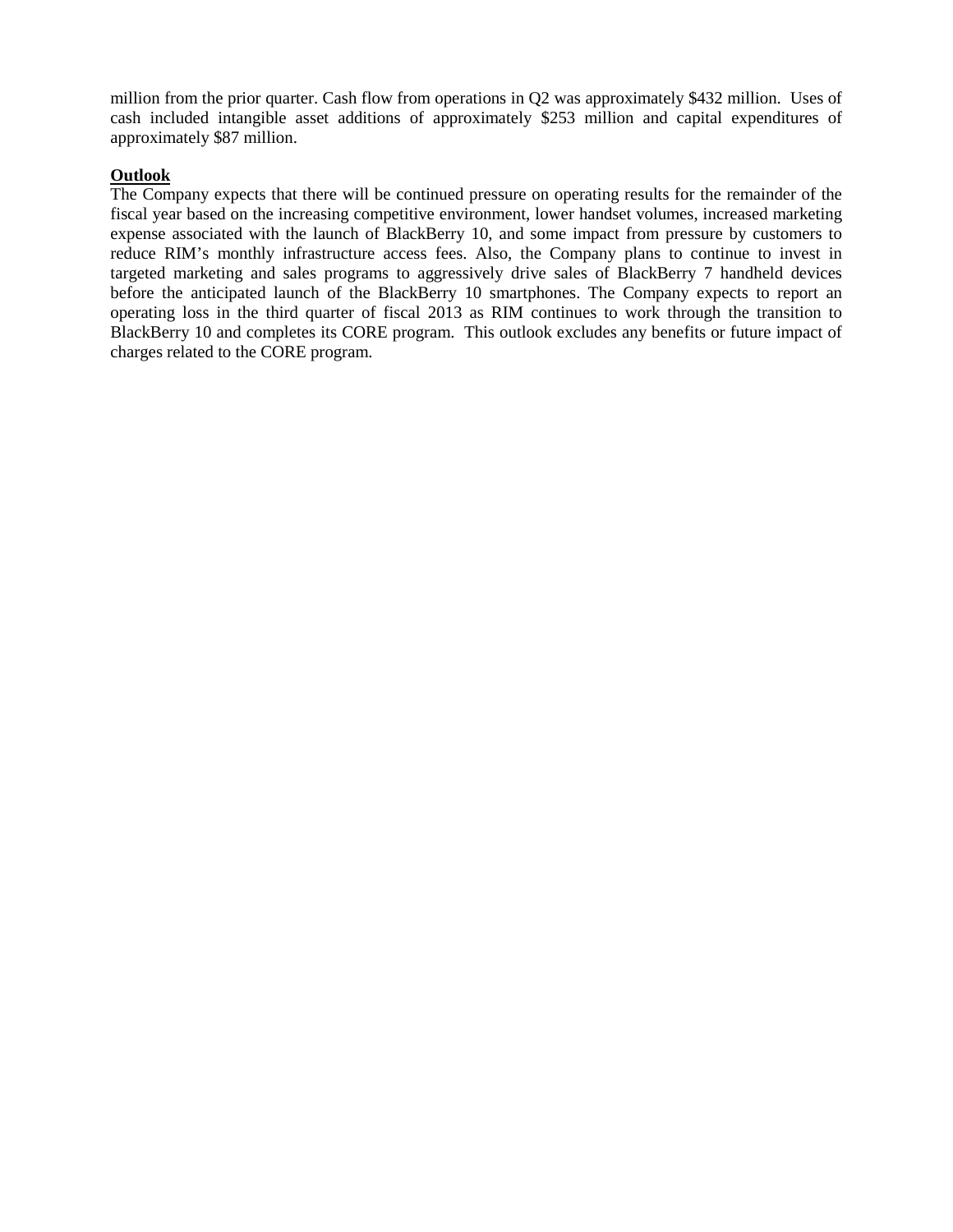**Reconciliation of GAAP net loss and diluted loss per share to adjusted net loss and adjusted diluted loss per share:**

(United States dollars, in millions except per share data)

|                                                   |               | Three months ended<br>September 1, 2012<br>Net Loss (net<br><i>of income tax</i> )<br>$\iota$ ax |               |                                             |  |  |  |
|---------------------------------------------------|---------------|--------------------------------------------------------------------------------------------------|---------------|---------------------------------------------|--|--|--|
|                                                   |               |                                                                                                  |               | Diluted loss<br>per share (net<br>of income |  |  |  |
| As reported                                       | \$            | $(235)$ \$                                                                                       |               | (0.45)                                      |  |  |  |
| Adjustment:<br>CORE Program (net of tax) $^{(1)}$ |               | 93                                                                                               |               | 0.18                                        |  |  |  |
| <b>Adjusted</b>                                   | <sup>\$</sup> | (142)                                                                                            | $\mathcal{S}$ | (0.27)                                      |  |  |  |

Note: Adjusted net loss and adjusted diluted loss per share do not have a standardized meaning prescribed by GAAP and thus are not comparable to similarly titled measures presented by other issuers. The Company believes that the presentation of adjusted net loss and adjusted diluted loss per share enables the Company and its shareholders to better assess RIM's operating results relative to its operating results in prior periods and improves the comparability of the information presented. Investors should consider these non-GAAP measures in the context of RIM's GAAP results.

(1) As part of the Company's ongoing effort to streamline its operations and increase efficiency, the Company commenced the CORE program in March 2012. During the second quarter of fiscal 2013, the Company incurred approximately \$136 million in total pre-tax charges related to the CORE program. Substantially all of the pre-tax charges are related to one-time employee termination benefits, facilities costs and manufacturing network simplification costs. During the second quarter of fiscal 2013, pre-tax charges of approximately \$68 million were included in cost of sales, charges of approximately \$20 million were included in research and development and charges of approximately \$48 million were included in selling, marketing, and administration expenses. Additional charges for headcount related costs associated with the CORE program will also be incurred in subsequent quarters.

## **Conference Call and Webcast**

A conference call and live webcast will be held beginning at 5 pm ET, September 27, 2012, which can be accessed by dialing-1-800-814-4859 (North America), (+1)416-644-3414 (outside North America), or through your personal computer or BlackBerry® PlayBook™ tablet at [www.rim.com/investors/events/index.shtml.](http://www.rim.com/investors/events/index.shtml) A replay of the conference call will also be available at approximately 7 pm ET by dialing  $(+1)416-640-1917$  and entering pass code 4501367#. A replay of the webcast will be available on your personal computer or BlackBerry PlayBook tablet by clicking the link above. This replay will be available until midnight ET, October 11, 2012.

## **About Research In Motion**

Research In Motion (RIM), a global leader in wireless innovation, revolutionized the mobile industry with the introduction of the BlackBerry® solution in 1999. Today, BlackBerry products and services are used by millions of customers around the world to stay connected to the people and content that matter most throughout their day. Founded in 1984 and based in Waterloo, Ontario, RIM operates offices in North America, Europe, Asia Pacific and Latin America. RIM is listed on the NASDAQ Stock Market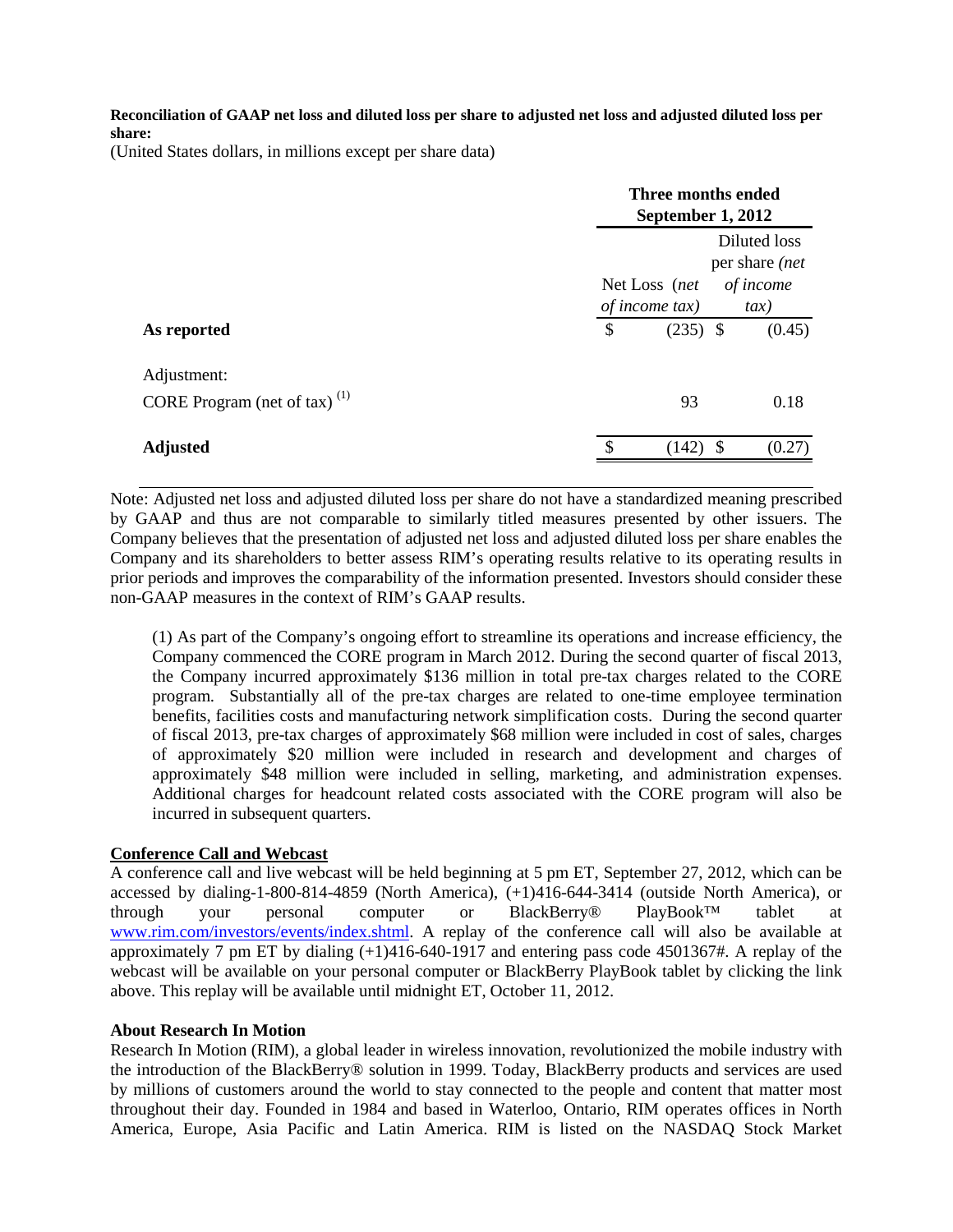(NASDAQ: RIMM) and the Toronto Stock Exchange (TSX: RIM). For more information, visit [www.rim.com](http://www.rim.com/) or [www.blackberry.com.](http://www.blackberry.com/)

**Media Contact:** Nick Manning RIM Media Relations (519) 597-6612 nmanning@rim.com

**Investor Contact:** RIM Investor Relations (519) 888-7465 [investor\\_relations@rim.c](mailto:investor_relations@rim.net)om

#### ###

This news release contains forward-looking statements within the meaning of the U.S. Private Securities Litigation Reform Act of 1995 and Canadian securities laws, including statements regarding: RIM's plans and expectations relating to changes it is implementing across the organization; the Company's current expectations regarding the timing of the BlackBerry 10 smartphone launch; anticipated continued progress regarding RIM's financial and operations commitments during its transition, including with respect to its CORE program; the Company's expectations regarding further additional charges for headcount reduction related costs associated with the CORE program in fiscal 2013; RIM's outlook, including its expectation that there will be continued pressure on operating results for the remainder of fiscal 2013, and its expectations regarding the effects of increasing competition in the wireless communications industry, lower handset volumes, the impact of marketing and sales program relating to the launch of the BlackBerry 10 smartphones, pressures to reduce RIM's monthly infrastructure access fees, and the financial impact of its sales and marketing initiatives relating to BlackBerry 7 smartphones; and the Company's current expectation that it will report an operating loss in the third quarter of fiscal 2013. The terms and phrases "implementing", "progressing", "making", "drive", "on track", "outlook", "expects", "continued", "increasing", "plans", "anticipated", "future impact", and similar terms and phrases are intended to identify these forward-looking statements. Forward-looking statements are based on estimates and assumptions made by RIM in light of its experience and its perception of historical trends, current conditions and expected future developments, as well as other factors that RIM believes are appropriate in the circumstances, including but not limited to general economic conditions, product pricing levels and competitive intensity, supply constraints, the timing and success of new product introductions, RIM's expectations regarding its business, strategy, opportunities and prospects, including its ability to implement meaningful changes to address its business challenges, and RIM's expectations regarding the cash flow generation of its business. Many factors could cause RIM's actual results, performance or achievements to differ materially from those expressed or implied by the forward-looking statements, including, without limitation: RIM's ability to enhance current products and develop new products and services in a timely manner or at competitive prices, including risks related to further delays in new product introductions, including the Company's BlackBerry 10 smartphones; risks related to intense competition, including RIM's ability to compete in the tablet market, strategic alliances or transactions within the wireless communications industry, and risks relating to RIM's ability to maintain or grow its services revenues including pressure to reduce RIM's infrastructure access fees; RIM's reliance on carrier partners and distributors; risks relating to network disruptions and other business interruptions, including costs, potential liabilities, lost revenue and reputational damage associated with service interruptions; RIM's ability to manage inventory and asset risk; RIM's ability to implement and realize the anticipated benefits of its CORE program; RIM's ability to maintain or increase its cash balance; security risks and risks related to the collection, storage, transmission, use and disclosure of confidential and personal information; RIM's ability to attract and retain key personnel; RIM's ability to adapt to recent management changes and headcount reductions; RIM's reliance on suppliers of functional components for its products and risks relating to its supply chain; RIM's ability to maintain and enhance the BlackBerry brand; risks related to RIM's international operations; risks related to government regulations, including regulations relating to encryption technology; RIM's reliance on third-party network infrastructure developers, software platform vendors and service platform vendors; RIM's ability to expand and manage its BlackBerry App World applications catalogue; RIM's reliance on third-party manufacturers; potential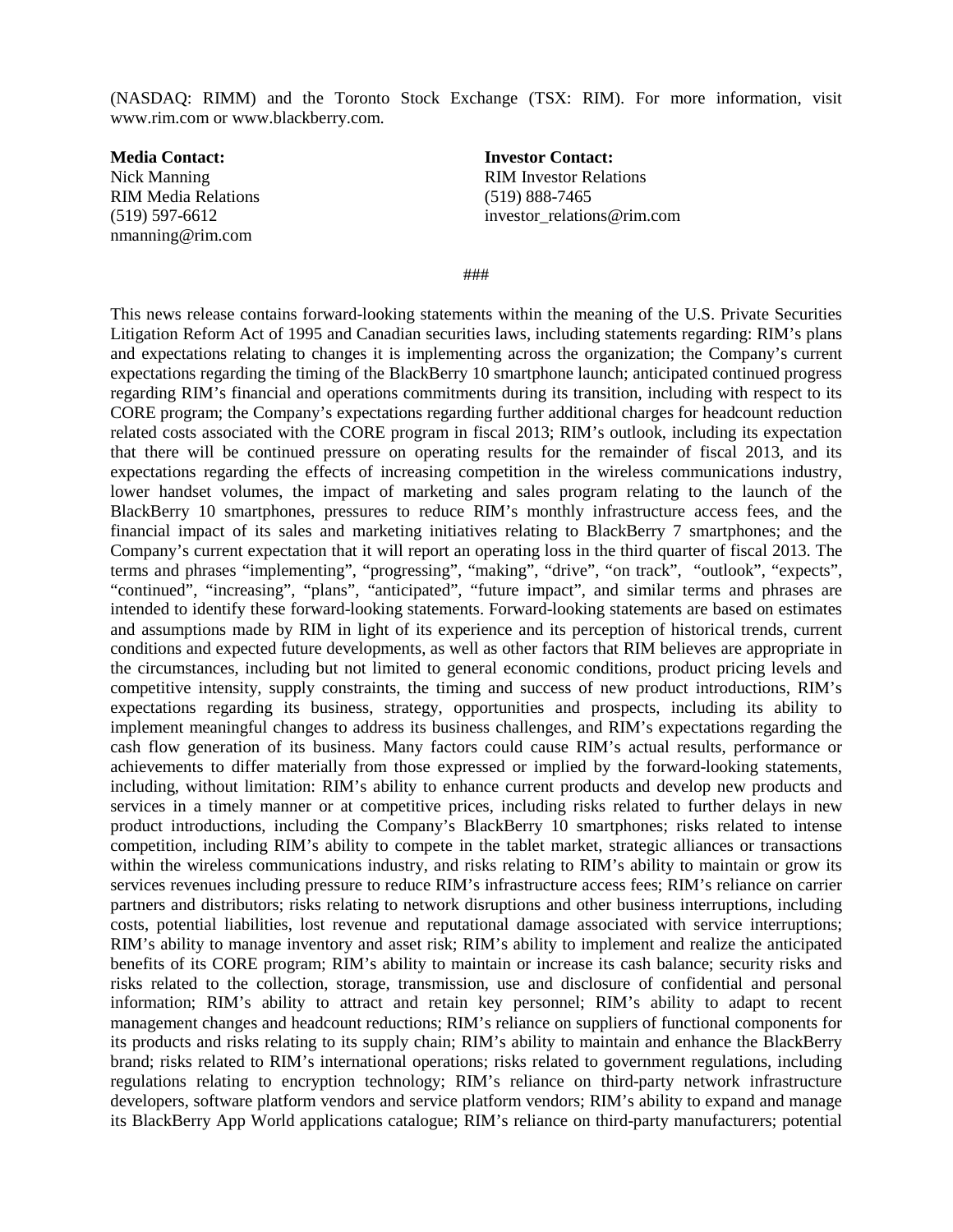defects and vulnerabilities in RIM's products; risks relating to litigation, including litigation claims arising from the Company's past practice of providing forward-looking guidance; RIM's ability to manage its past growth and its ongoing development of service and support operations; potential additional charges relating to the impairment of goodwill or other intangible assets recorded on RIM's balance sheet; disruptions to RIM's business as a result of shareholder activism; risks related to intellectual property; and difficulties in forecasting RIM's financial results given the rapid technological changes, evolving industry standards, intense competition and short product life cycles that characterize the wireless communications industry. These risk factors and others relating to RIM are discussed in greater detail in the "Risk Factors" section of RIM's Annual Information Form, which is included in its Annual Report on Form 40-F and the "Cautionary Note Regarding Forward-Looking Statements" section of RIM's MD&A (copies of which filings may be obtained at www.sedar.com or www.sec.gov). These factors should be considered carefully, and readers should not place undue reliance on RIM's forward-looking statements. RIM has no intention and undertakes no obligation to update or revise any forward-looking statements, whether as a result of new information, future events or otherwise, except as required by law.

The BlackBerry and RIM families of related marks, images and symbols are the exclusive properties and trademarks of Research In Motion Limited. RIM, Research In Motion and BlackBerry are registered with the U.S. Patent and Trademark Office and may be pending or registered in other countries. All other brands, product names, company names, trademarks and service marks are the properties of their respective owners.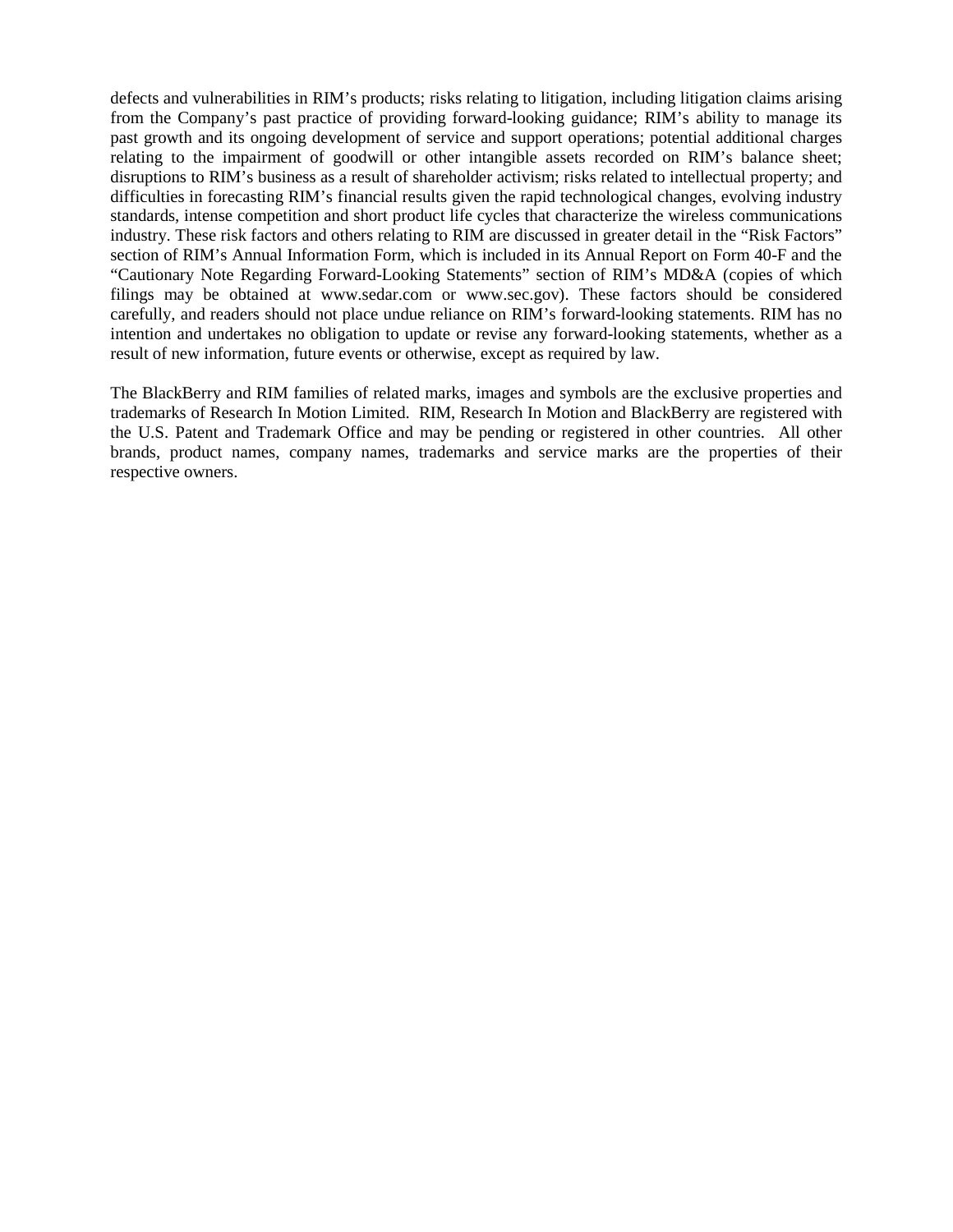Incorporated under the Laws of Ontario (United States dollars, in millions)(unaudited)

## **Consolidated Balance Sheets**

|                                                                                                        | As at                |                      |
|--------------------------------------------------------------------------------------------------------|----------------------|----------------------|
|                                                                                                        | September 1,<br>2012 | March 3,<br>2012     |
| <b>Assets</b>                                                                                          |                      |                      |
| <b>Current</b>                                                                                         |                      |                      |
| Cash and cash equivalents                                                                              | \$<br>1,511          | \$1,527              |
| Short-term investments                                                                                 | 554                  | 247                  |
| Accounts receivable, net                                                                               | 2,194                | 3,062                |
| Other receivables                                                                                      | 363                  | 496                  |
| Inventories                                                                                            | 785                  | 1,027                |
| Income taxes receivable                                                                                | 284                  | 135                  |
| Other current assets                                                                                   | 438                  | 365                  |
| Deferred income tax asset                                                                              | 172                  | 197                  |
|                                                                                                        | 6,301                | 7,056                |
| <b>Long-term investments</b>                                                                           | 278                  | 337                  |
| Property, plant and equipment, net                                                                     | 2,612                | 2,748                |
| <b>Goodwill</b>                                                                                        |                      | 304                  |
| Intangible assets, net                                                                                 | 3,272                | 3,286                |
|                                                                                                        | \$12,463             | \$13,731             |
| <b>Liabilities</b>                                                                                     |                      |                      |
| <b>Current</b>                                                                                         |                      |                      |
| Accounts payable                                                                                       | $\mathbb{S}$<br>622  | $\mathcal{S}$<br>744 |
| Accrued liabilities                                                                                    | 1,940                | 2,382                |
| Deferred revenue                                                                                       | 301                  | 263                  |
|                                                                                                        | 2,863                | 3,389                |
| <b>Deferred income tax liability</b>                                                                   | 212                  | 232                  |
| Income taxes payable                                                                                   | 16                   | 10                   |
|                                                                                                        | 3,091                | 3,631                |
|                                                                                                        |                      |                      |
| Commitments and contingencies                                                                          |                      |                      |
| <b>Shareholders' Equity</b><br>Capital stock and additional paid-in capital                            |                      |                      |
|                                                                                                        |                      |                      |
| Preferred shares, authorized unlimited number of non-voting, cumulative, redeemable and<br>retractable |                      |                      |
| Common shares, authorized unlimited number of non-voting, redeemable, retractable                      |                      |                      |
| Class A common shares and unlimited number of voting common shares                                     |                      |                      |
| Issued—524,159,844 voting common shares (March 3, 2012—524,159,844)                                    | 2,451                | 2,446                |
| <b>Treasury stock</b>                                                                                  |                      |                      |
| September 1, 2012-7,790,520 (March 3, 2012-8,711,010)                                                  | (267)                | (299)                |
| <b>Retained earnings</b>                                                                               | 7,160                | 7,913                |
| Accumulated other comprehensive income                                                                 | 28                   | 40                   |
|                                                                                                        | 9,372                | 10,100               |
|                                                                                                        | \$<br>12,463         | \$13,731             |
|                                                                                                        |                      |                      |

*See notes to consolidated financial statements.*

On behalf of the Board:

Director Director

Thorsten Heins Barbara Stymiest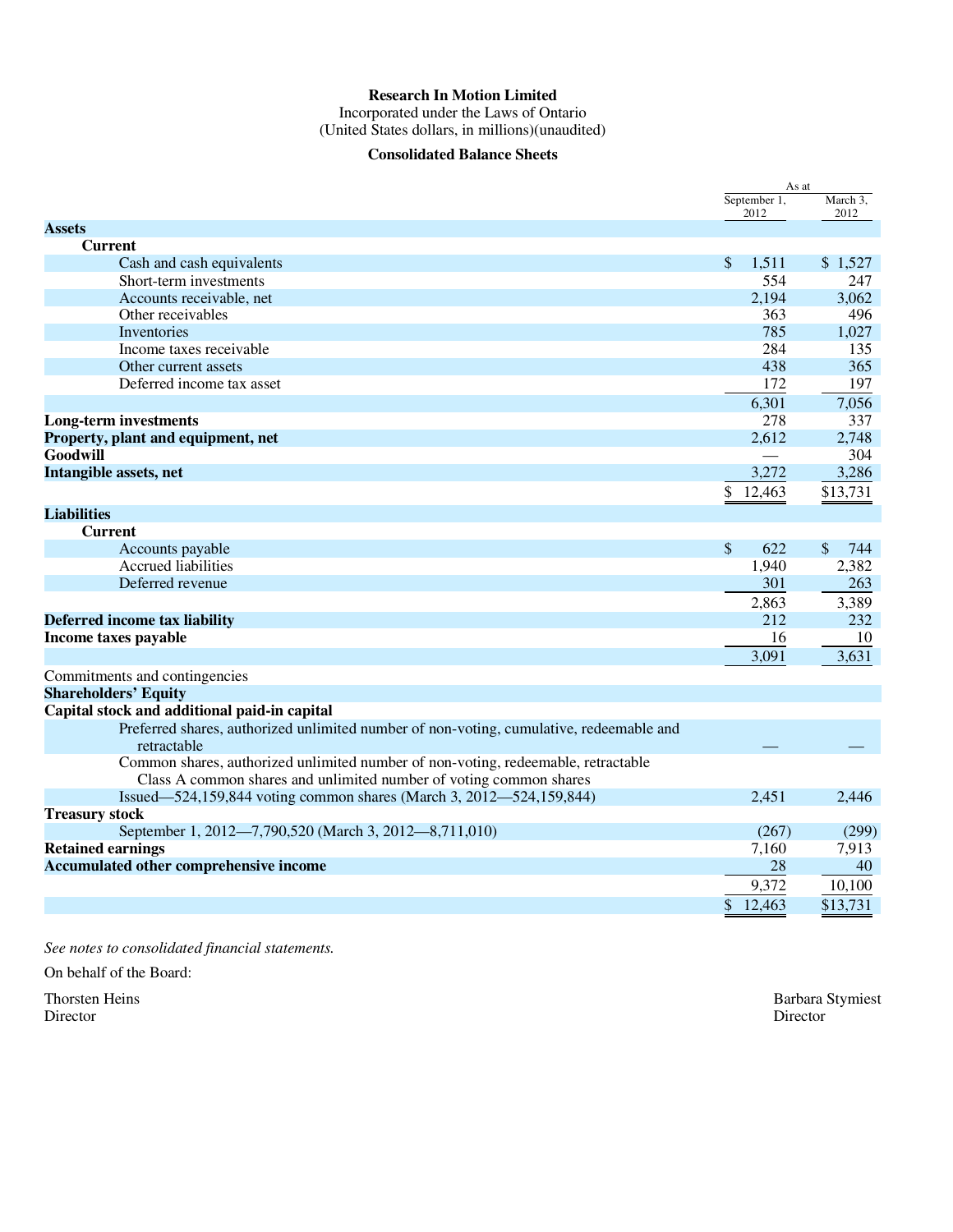## **Research In Motion Limited**  (United States dollars, in millions)(unaudited)

## **Consolidated Statements of Shareholders' Equity**

|                                                      |   | <b>Capital Stock</b><br>and Additional<br>Paid-In Capital | Treasurv<br><b>Stock</b> | <b>Retained</b><br><b>Earnings</b> | <b>Accumulated</b><br><b>Other</b><br>Comprehensive<br>Income | Total    |
|------------------------------------------------------|---|-----------------------------------------------------------|--------------------------|------------------------------------|---------------------------------------------------------------|----------|
| Balance as at March 3, 2012                          | Φ | 2,446                                                     | \$ (299)                 | \$7,913                            | \$<br>40                                                      | \$10,100 |
| Net loss                                             |   |                                                           |                          | (753)                              |                                                               | (753)    |
| Other comprehensive loss                             |   |                                                           |                          |                                    | (12)                                                          | (12)     |
| Shares issued:                                       |   |                                                           |                          |                                    |                                                               |          |
| Stock-based compensation                             |   | 42                                                        |                          |                                    |                                                               | 42       |
| Tax deficiencies related to stock-based compensation |   | (5)                                                       |                          |                                    |                                                               | (5)      |
| Treasury stock vested                                |   | (32)                                                      | 32                       |                                    |                                                               |          |
| <b>Balance as at September 1, 2012</b>               |   | 2,451                                                     | (267)                    | \$7,160                            | 28                                                            | 9,372    |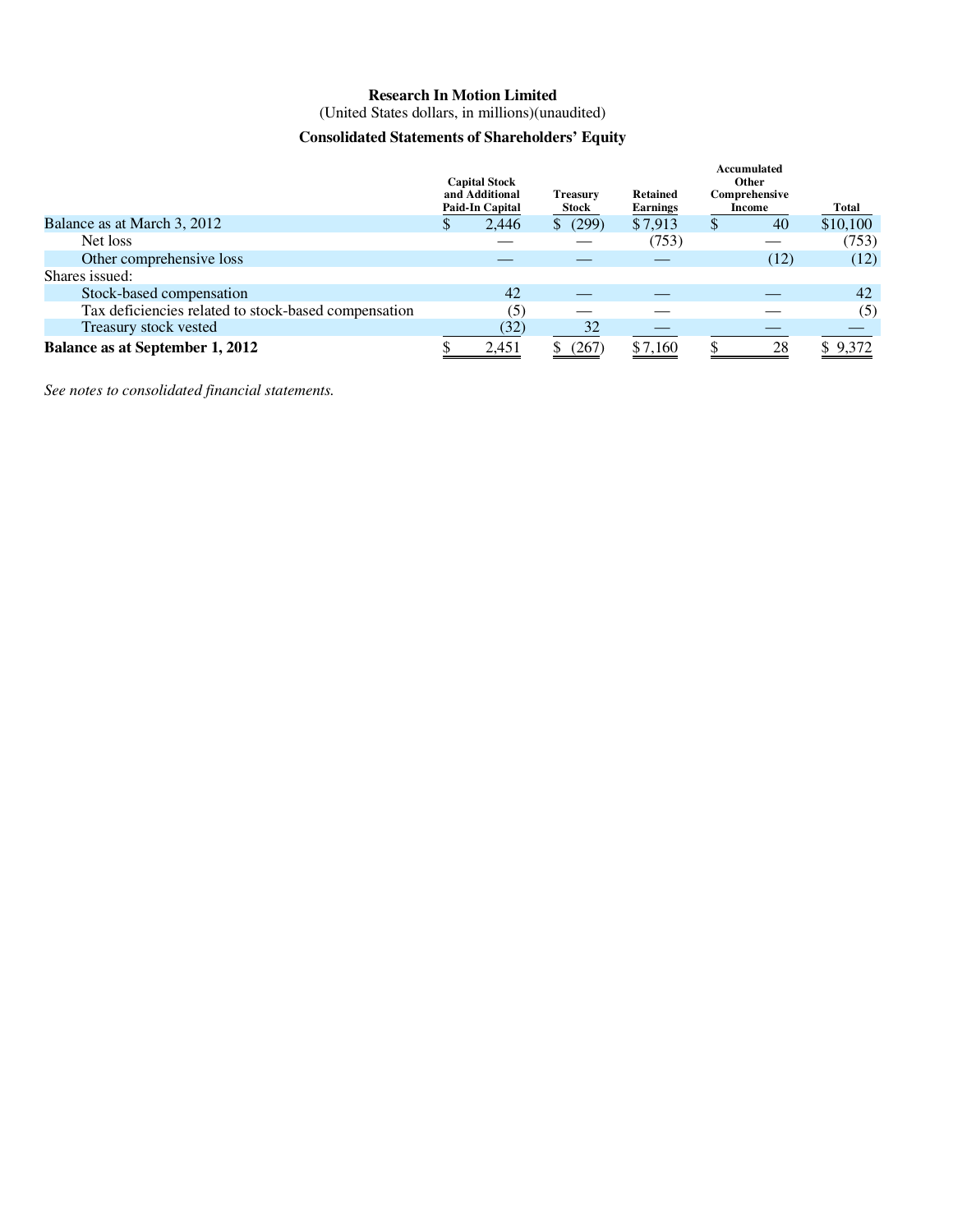(United States dollars, in millions, except per share data)(unaudited)

## **Consolidated Statements of Operations**

|                                          | Three Months Ended   |                    | Six Months Ended       |                    |  |  |
|------------------------------------------|----------------------|--------------------|------------------------|--------------------|--|--|
|                                          | September 1,<br>2012 | August 27,<br>2011 | September 1,<br>2012   | August 27,<br>2011 |  |  |
| <b>Revenue</b>                           | 2,873                | \$4,168            | $\mathcal{S}$<br>5,687 | \$9,076            |  |  |
| <b>Cost of sales</b>                     | 2,126                | 2,556              | 4,152                  | 5,308              |  |  |
| <b>Gross margin</b>                      | 747                  | 1,612              | 1,535                  | 3,768              |  |  |
| <b>Operating expenses</b>                |                      |                    |                        |                    |  |  |
| Research and development                 | 367                  | 381                | 735                    | 804                |  |  |
| Selling, marketing and administration    | 559                  | 683                | 1,111                  | 1,387              |  |  |
| Amortization                             | 184                  | 141                | 360                    | 273                |  |  |
| Impairment of goodwill                   |                      |                    | 335                    |                    |  |  |
|                                          | 1,110                | 1,205              | 2,541                  | 2,464              |  |  |
| Income (loss) from operations            | (363)                | 407                | (1,006)                | 1,304              |  |  |
| Investment income, net                   |                      |                    | 3                      | 14                 |  |  |
| Income (loss) before income taxes        | (363)                | 414                | (1,003)                | 1,318              |  |  |
| Provision for (recovery of) income taxes | (128)                | 85                 | (250)                  | 294                |  |  |
| Net income (loss)                        | (235)                | 329                | (753)                  | 1,024              |  |  |
| Earnings (loss) per share                |                      |                    |                        |                    |  |  |
| Basic                                    | (0.45)               | \$<br>0.63         | (1.44)                 | 1.95               |  |  |
| Diluted                                  | (0.45)               | 0.63               | (1.44)                 | 1.95               |  |  |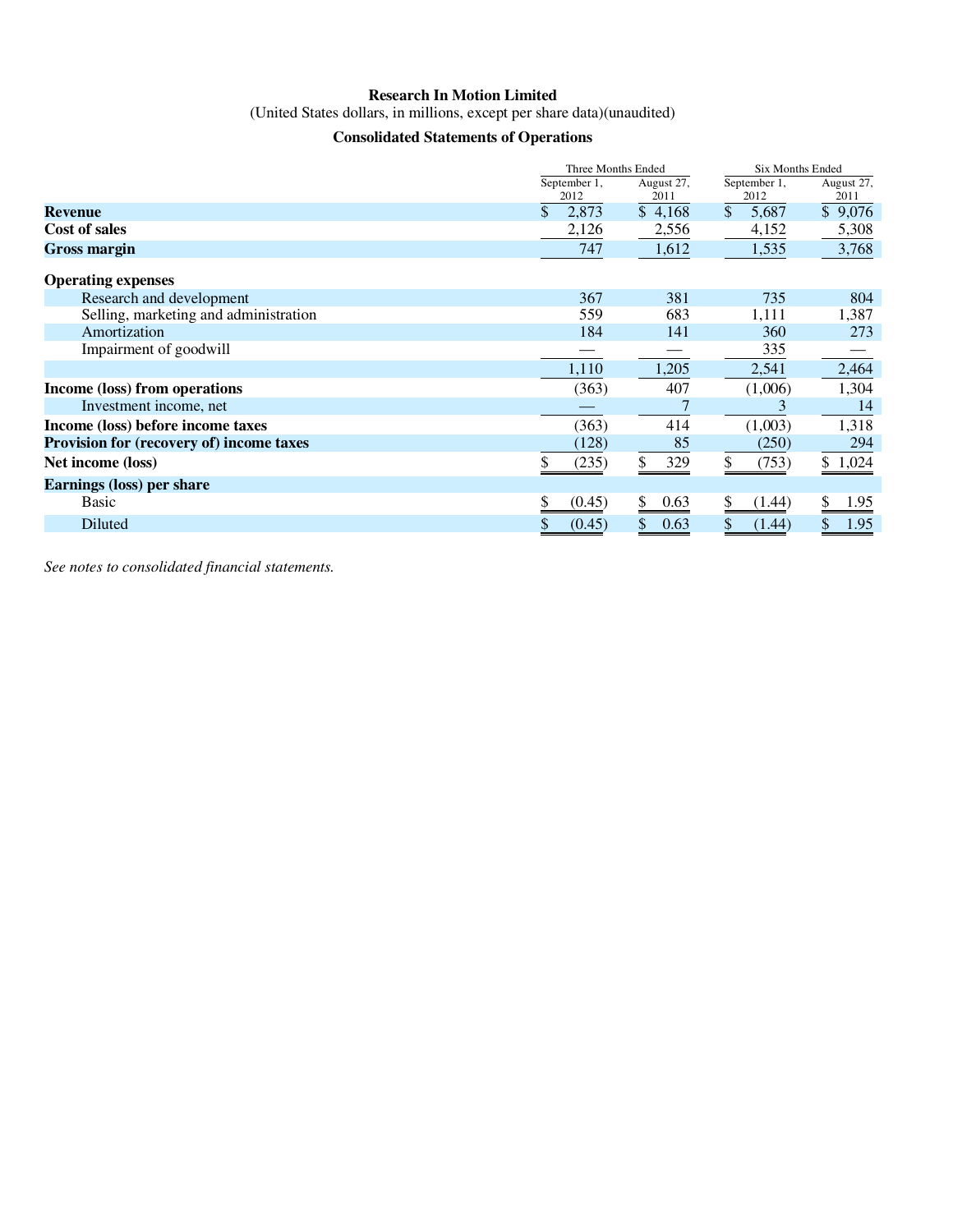(United States dollars, in millions, except per share data)(unaudited)

## **Consolidated Statements of Comprehensive Income**

|                                                                                                                                                                                                                                                            | Three Months Ended   |               |                    | Six Months Ended     |  |                    |  |
|------------------------------------------------------------------------------------------------------------------------------------------------------------------------------------------------------------------------------------------------------------|----------------------|---------------|--------------------|----------------------|--|--------------------|--|
|                                                                                                                                                                                                                                                            | September 1,<br>2012 |               | August 27,<br>2011 | September 1,<br>2012 |  | August 27,<br>2011 |  |
| <b>Net Income (loss)</b>                                                                                                                                                                                                                                   | (235)                | $\mathcal{S}$ | 329                | \$<br>(753)          |  | \$1,024            |  |
| <b>Other Comprehensive Income (loss)</b>                                                                                                                                                                                                                   |                      |               |                    |                      |  |                    |  |
| Net change in unrealized gains (losses) on available-for-sale                                                                                                                                                                                              |                      |               |                    |                      |  |                    |  |
| investments                                                                                                                                                                                                                                                |                      |               | (2)                |                      |  | (2)                |  |
| Net change in fair value of derivatives designated as cash flow<br>hedges during the period, net of income taxes of \$5 million<br>and \$14 million for the three and six months ended (August)<br>27, 2011 - income tax recovery of \$12 million and \$43 |                      |               |                    |                      |  |                    |  |
| million)                                                                                                                                                                                                                                                   | 14                   |               | (39)               | 42                   |  | (121)              |  |
| Amounts reclassified to income during the period, net of income<br>taxes of \$10 million and \$18 million for the three and six<br>months ended (August 27, 2011 - income tax recovery of \$12)                                                            |                      |               |                    |                      |  |                    |  |
| million and \$25 million)                                                                                                                                                                                                                                  | (31)                 |               | 36                 | (54)                 |  | 70                 |  |
| Other comprehensive income (loss)                                                                                                                                                                                                                          | (17)                 |               | (5)                | (12)                 |  | (53)               |  |
| <b>Comprehensive income (loss)</b>                                                                                                                                                                                                                         | (252)                |               | 324                | (765)                |  | 971                |  |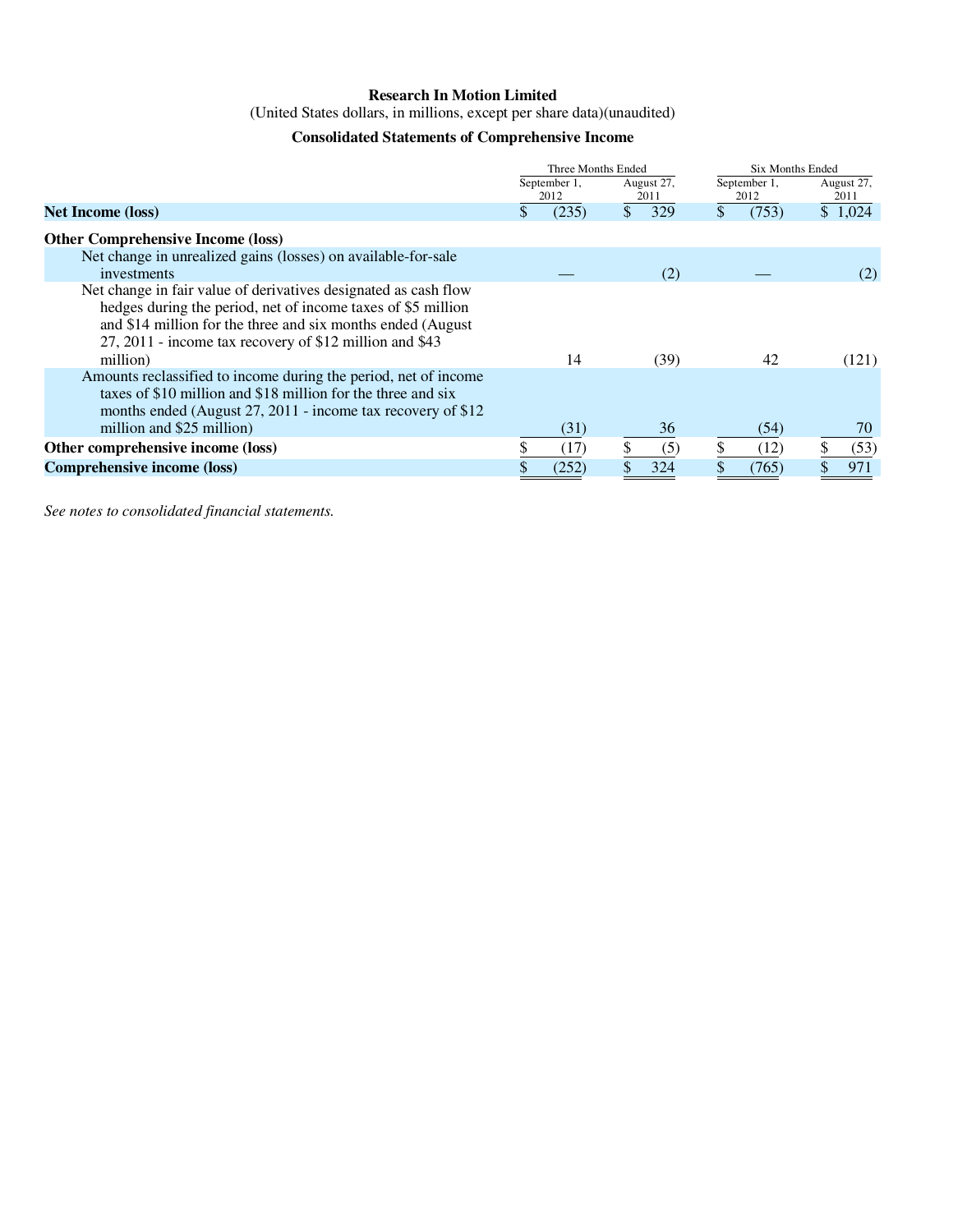(United States dollars, in millions)(unaudited)

## **Consolidated Statements of Cash Flows**

|                                                                                                          | Six Months Ended |            |
|----------------------------------------------------------------------------------------------------------|------------------|------------|
|                                                                                                          | September 1,     | August 27, |
|                                                                                                          | 2012             | 2011       |
| <b>Cash flows from operating activities</b><br>Net income (loss)                                         | \$<br>(753)      | \$1,024    |
|                                                                                                          |                  |            |
| Adjustments to reconcile net income (loss) to net cash provided by operating activities:<br>Amortization | 1,001            | 709        |
| Deferred income taxes                                                                                    | 10               | 17         |
|                                                                                                          | 6                |            |
| Income taxes payable<br>Stock-based compensation                                                         | 42               | (20)<br>38 |
|                                                                                                          | 335              |            |
| Impairment of goodwill<br>Other                                                                          | 11               | 3          |
| Net changes in working capital items                                                                     | 483              | (800)      |
|                                                                                                          |                  |            |
| Net cash provided by operating activities                                                                | 1,135            | 971        |
| <b>Cash flows from investing activities</b>                                                              |                  |            |
| Acquisition of long-term investments                                                                     | (161)            | (145)      |
| Proceeds on sale or maturity of long-term investments                                                    | 85               | 285        |
| Acquisition of property, plant and equipment                                                             | (240)            | (509)      |
| Acquisition of intangible assets                                                                         | (537)            | (804)      |
| Business acquisitions, net of cash acquired                                                              | (105)            | (130)      |
| Acquisition of other assets                                                                              |                  | (778)      |
| Acquisition of short-term investments                                                                    | (397)            | (131)      |
| Proceeds on sale or maturity of short-term investments                                                   | 204              | 333        |
| Net cash used in investing activities                                                                    | (1,151)          | (1, 879)   |
| <b>Cash flows from financing activities</b>                                                              |                  |            |
| Issuance of common shares                                                                                |                  | 8          |
| Tax deficiencies related to stock-based compensation                                                     | (5)              | (1)        |
| Purchase of treasury stock                                                                               |                  | (37)       |
| Net cash used in financing activities                                                                    | (5)              | (30)       |
| Effect of foreign exchange gain (loss) on cash and cash equivalents                                      | 5                | (2)        |
| Net decrease in cash and cash equivalents for the period                                                 | (16)             | (940)      |
| Cash and cash equivalents, beginning of period                                                           | 1,527            | 1,791      |
| Cash and cash equivalents, end of period                                                                 | \$<br>1,511      | \$<br>851  |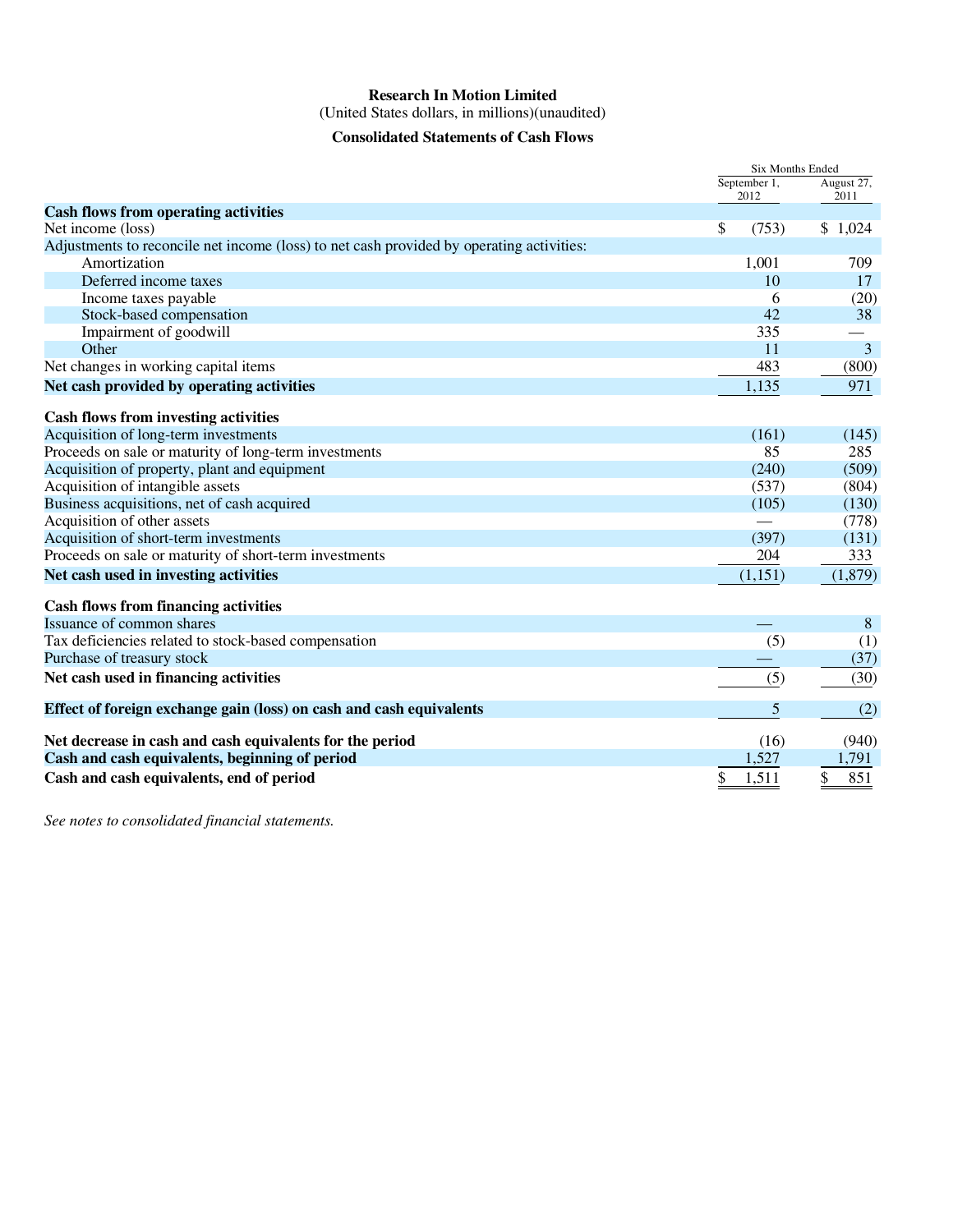(unaudited)

In millions of United States dollars, except share and per share data, and except as otherwise indicated

### **1. SUMMARY OF SIGNIFICANT ACCOUNTING POLICIES**

### **Basis of presentation and preparation**

These interim consolidated financial statements have been prepared by management in accordance with United States generally accepted accounting principles ("U.S. GAAP"). They do not include all of the disclosures required by U.S. GAAP for annual financial statements and should be read in conjunction with Research In Motion's ("RIM" or the "Company") audited consolidated financial statements (the "financial statements") for the year ended March 3, 2012, which have been prepared in accordance with U.S. GAAP. In the opinion of management, all normal recurring adjustments considered necessary for fair presentation have been included in these financial statements. Operating results for the three and six months ended September 1, 2012 are not necessarily indicative of the results that may be expected for the full year ending March 2, 2013.

The Company's fiscal year end date is the 52 or 53 weeks ending on the last Saturday of February, or the first Saturday of March. The fiscal years ending March 2, 2013 and March 3, 2012 comprise 52 weeks and 53 weeks, respectively.

#### **2. CASH, CASH EQUIVALENTS AND INVESTMENTS**

The Company's cash equivalents and investments, other than cost method investments of \$7 million (March 3, 2012—\$37 million) and equity method investments of \$50 million (March 3, 2012—\$48 million), consist of money market and other debt securities, which are classified as available-for-sale for accounting purposes and are carried at fair value with unrealized gains and losses recorded in accumulated other comprehensive income until such investments mature or are sold. The Company uses the specific identification method of determining the cost basis in computing realized gains or losses on available-for-sale investments which are recorded in investment income. In the event of a decline in value which is other-than-temporary, the investment is written down to fair value with a charge to income. The Company does not exercise significant influence with respect to any of these investments.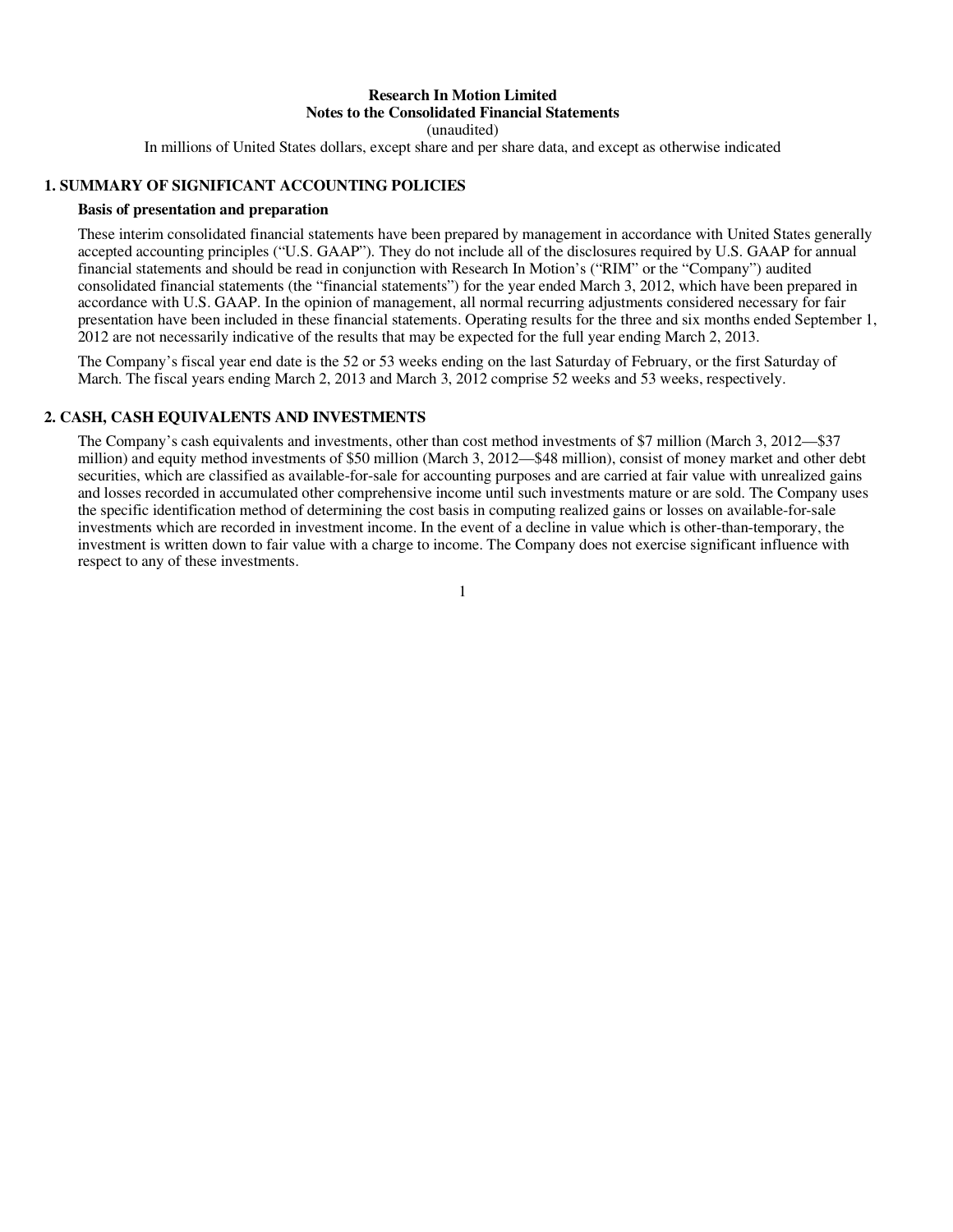(unaudited)

In millions of United States dollars, except share and per share data, and except as otherwise indicated

The components of cash, cash equivalents and investments were as follows:

|                               | Cost Basis | Unrealized<br>Gains      |                   | Unrealized<br>Losses |                   | Other-than-<br>temporary<br>impairment | Fair Value | Cash and<br>Cash<br>Equivalents |              | Short-term<br>Investments |              | Long-term<br>Investments |
|-------------------------------|------------|--------------------------|-------------------|----------------------|-------------------|----------------------------------------|------------|---------------------------------|--------------|---------------------------|--------------|--------------------------|
| As at September 1, 2012       |            |                          |                   |                      |                   |                                        |            |                                 |              |                           |              |                          |
| <b>Bank</b> balances          | \$<br>394  | \$                       | \$                |                      | \$                |                                        | \$<br>394  | \$<br>394                       | \$           |                           | \$           |                          |
| Money market funds            | 5          |                          |                   |                      |                   |                                        | 5          | 5                               |              |                           |              |                          |
| Bankers' acceptances/Bearer   |            |                          |                   |                      |                   |                                        |            |                                 |              |                           |              |                          |
| deposit notes                 | 163        |                          |                   |                      |                   |                                        | 163        | 163                             |              |                           |              |                          |
| Term deposits/certificates    | 99         |                          |                   |                      |                   |                                        | 99         | 91                              |              | 8                         |              |                          |
| Commercial paper              | 522        | $\blacksquare$           |                   |                      |                   |                                        | 523        | 468                             |              | 55                        |              |                          |
| Non-U.S. treasury bills/notes | 194        |                          |                   |                      |                   |                                        | 194        | 194                             |              |                           |              |                          |
| U.S. treasury bills/notes     | 242        |                          |                   |                      |                   |                                        | 242        | 50                              |              | 192                       |              |                          |
| U.S. government sponsored     |            |                          |                   |                      |                   |                                        |            |                                 |              |                           |              |                          |
| enterprise notes              | 155        |                          |                   |                      |                   |                                        | 155        | 118                             |              | 37                        |              |                          |
| Non-U.S. government sponsored |            |                          |                   |                      |                   |                                        |            |                                 |              |                           |              |                          |
| enterprise notes              | 23         |                          |                   |                      |                   |                                        | 23         | 15                              |              | 8                         |              |                          |
| Corporate notes/bonds         | 261        |                          |                   |                      |                   |                                        | 261        | 13                              |              | 235                       |              | 13                       |
| Asset-backed securities       | 166        |                          |                   |                      |                   |                                        | 166        |                                 |              | 19                        |              | 147                      |
| Auction rate securities       | 35         | 1                        |                   |                      |                   |                                        | 36         |                                 |              |                           |              | 36                       |
| Other investments             | 82         |                          |                   |                      |                   |                                        | 82         |                                 |              |                           |              | 82                       |
|                               | \$2,341    | \$<br>$\overline{2}$     | $\boldsymbol{\$}$ |                      | $\boldsymbol{\$}$ |                                        | \$2,343    | \$<br>1,511                     | $\mathbb{S}$ | 554                       | \$           | 278                      |
| As at March 3, 2012           |            |                          |                   |                      |                   |                                        |            |                                 |              |                           |              |                          |
| <b>Bank</b> balances          | \$<br>453  | \$                       | \$                |                      | \$                |                                        | \$<br>453  | \$<br>453                       | $\$\$        |                           | $\mathbb{S}$ |                          |
| Money market funds            | 5          |                          |                   |                      |                   |                                        | 5          | 5                               |              |                           |              |                          |
| Bankers' acceptances          | 284        |                          |                   |                      |                   |                                        | 284        | 284                             |              |                           |              |                          |
| Term deposits/certificates    | 217        |                          |                   |                      |                   |                                        | 217        | 202                             |              | 15                        |              |                          |
| Commercial paper              | 402        |                          |                   |                      |                   |                                        | 402        | 355                             |              | 47                        |              |                          |
| Non-U.S. treasury bills/notes | 71         |                          |                   |                      |                   |                                        | 71         | 71                              |              |                           |              |                          |
| U.S. treasury bills/notes     | 114        | $\overline{\phantom{0}}$ |                   |                      |                   |                                        | 114        | 40                              |              | 32                        |              | 42                       |
| U.S. government sponsored     |            |                          |                   |                      |                   |                                        |            |                                 |              |                           |              |                          |
| enterprise notes              | 127        |                          |                   |                      |                   |                                        | 127        | 91                              |              | 24                        |              | 12                       |
| Non-U.S. government sponsored |            |                          |                   |                      |                   |                                        |            |                                 |              |                           |              |                          |
| enterprise notes              | 18         |                          |                   |                      |                   |                                        | 18         | 10                              |              | 8                         |              |                          |
| Corporate notes/bonds         | 165        | 1                        |                   |                      |                   |                                        | 166        | 16                              |              | 121                       |              | 29                       |
| Asset-backed securities       | 109        |                          |                   |                      |                   |                                        | 109        |                                 |              |                           |              | 109                      |
| Auction rate securities       | 35         | $\mathbf{1}$             |                   |                      |                   |                                        | 36         |                                 |              |                           |              | 36                       |
| Other investments             | 109        |                          |                   |                      |                   |                                        | 109        |                                 |              |                           |              | 109                      |
|                               | \$2,109    | \$<br>$\overline{2}$     | \$                |                      | \$                |                                        | \$2,111    | \$<br>1,527                     | \$           | 247                       | \$           | 337                      |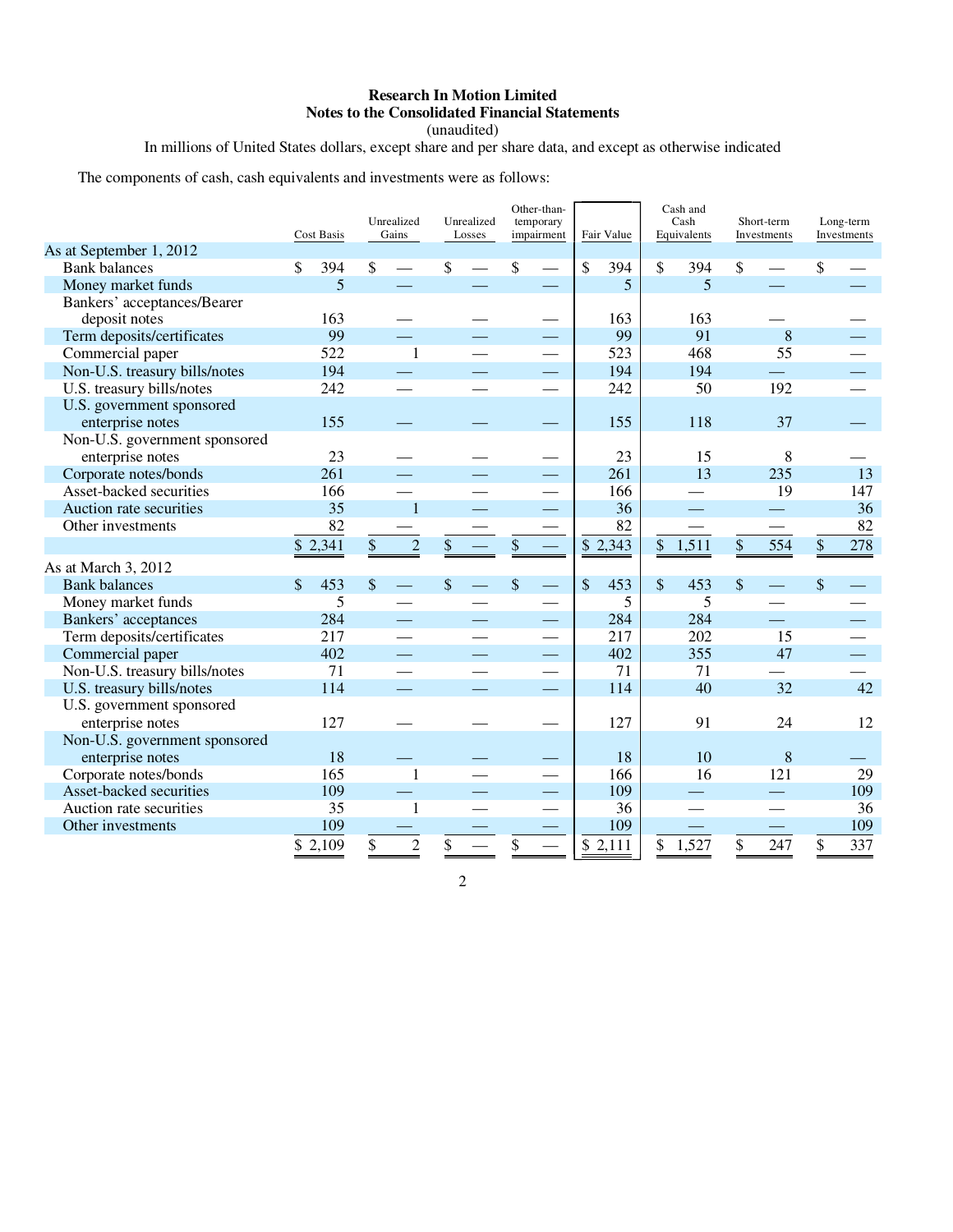(unaudited)

In millions of United States dollars, except share and per share data, and except as otherwise indicated

There were no realized gains or losses on available-for-sale securities for the three and six months ended September 1, 2012 and August 27, 2011.

The Company has provided cash collateral of approximately \$9 million for its outstanding letters of credit as of September 1, 2012. The cash is on deposit with one of the Company's banking partners and is included in the bank balances line in the cash, cash equivalents and investments table above.

The contractual maturities of available-for-sale investments as at September 1, 2012 were as follows:

|                          | Cost Basis | Fair Value |
|--------------------------|------------|------------|
| Due in one year or less  | \$1.666    | \$1,666    |
| Due in one to five years | 160        | 160        |
| Due after five years     | 35         | 36         |
| No fixed maturity date   |            |            |
|                          | \$1.866    | 1,867      |

As at September 1, 2012 and March 3, 2012, the Company had no investments with continuous unrealized losses.

The Company engages in securities lending to generate fee income. Collateral, which exceeds the market value of the loaned securities, is retained by the Company until the underlying security has been returned to the Company. As at September 1, 2012, the Company did not have any securities on loan.

### **3. FAIR VALUE MEASUREMENTS**

The Company defines fair value as the price that would be received to sell an asset or paid to transfer a liability in an orderly transaction between market participants at the measurement date. When determining the fair value measurements for assets and liabilities required to be recorded at fair value, the Company considers the principal or most advantageous market in which it would transact and considers assumptions that market participants would use in pricing the asset or liability such as inherent risk, non-performance risk and credit risk. The Company applies the following fair value hierarchy, which prioritizes the inputs used in the valuation methodologies in measuring fair value into three levels:

- Level 1—Unadjusted quoted prices at the measurement date for identical assets or liabilities in active markets.
- Level 2—Observable inputs other than quoted prices included in Level 1, such as quoted prices for similar assets and liabilities in active markets; quoted prices for identical or similar assets and liabilities in markets that are not active; or other inputs that are observable or can be corroborated by observable market data.
- Level 3—Significant unobservable inputs which are supported by little or no market activity.

The fair value hierarchy also requires the Company to maximize the use of observable inputs and minimize the use of unobservable inputs when measuring fair value.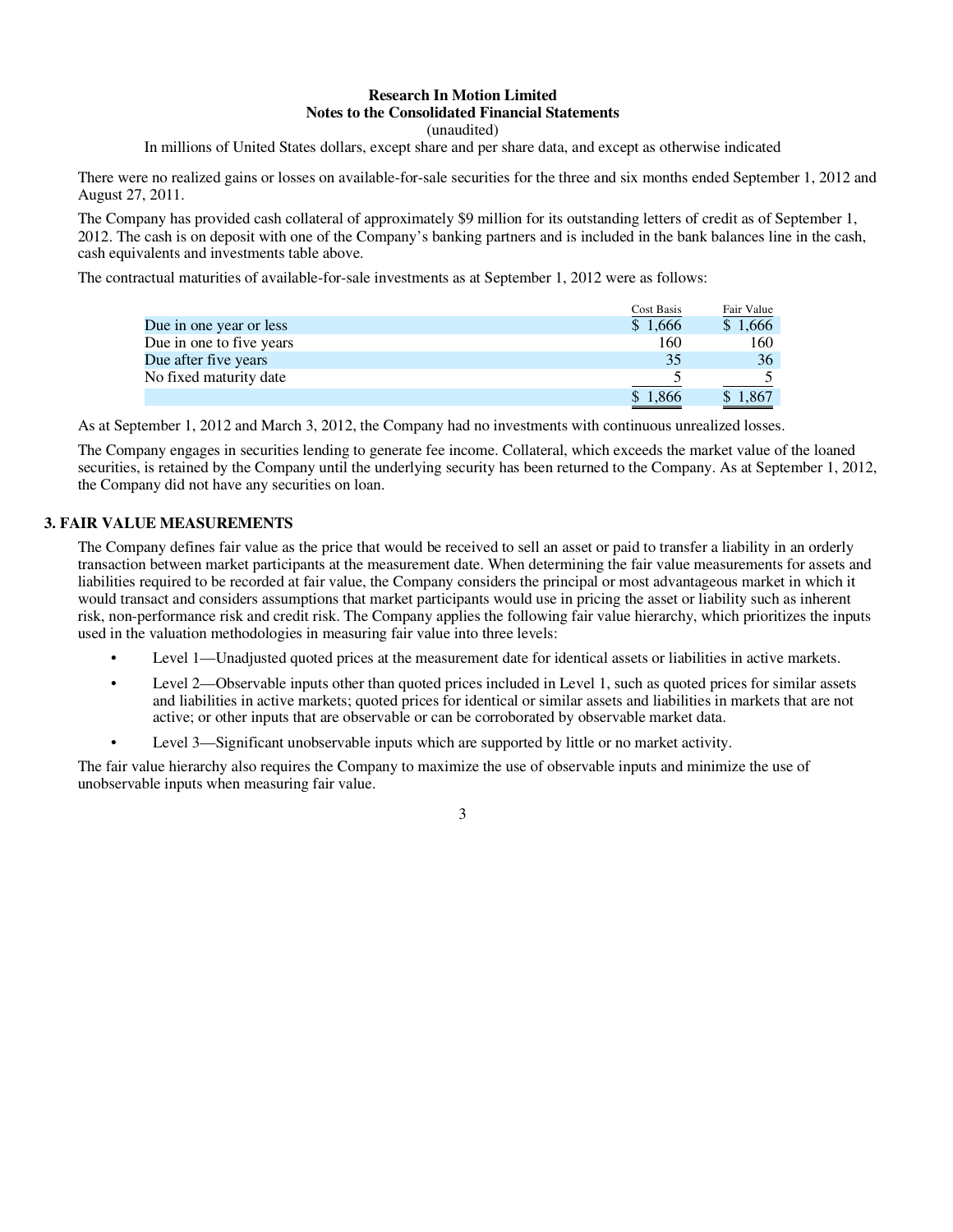(unaudited)

In millions of United States dollars, except share and per share data, and except as otherwise indicated

The carrying amounts of the Company's cash and cash equivalents, accounts receivables, other receivables, accounts payable and accrued liabilities approximate fair value due to their short maturities.

In determining the fair value of investments held, the Company primarily relies on an independent third party valuator for the fair valuation of securities. Pricing inputs used by the independent third party valuator are generally received from two primary vendors. The pricing inputs are reviewed for completeness and accuracy, within a set tolerance level, on a daily basis by the third party valuator. The Company also reviews and understands the inputs used in the valuation process and assesses the pricing of the securities for reasonableness.

The fair values of money market funds were derived from quoted prices in active markets for identical assets or liabilities.

For bankers' acceptances/bearer deposit notes, term deposits/certificates and commercial paper, the independent third party utilizes amortized cost, as the short-term nature of the securities approximates fair value. For non-U.S. treasury bills/notes, U.S. treasury bills/notes, U.S. government sponsored enterprise notes, non-U.S. government sponsored enterprise notes, corporate notes/bonds (other than those classified as Level 3) and asset-backed securities, the independent third party provides fair values determined from quoted prices that it obtains from vendors. The Company then corroborates the fair values received from the independent third party against the results of its internal valuation in order to corroborate the pricing provided by the independent third party.

The Company corroborates the fair values provided by the independent third party for bankers' acceptances/bearer deposit notes by comparing those provided against fair values determined by the Company utilizing quoted prices from vendors for identical securities, or the market prices of similar securities adjusted for observable inputs such as differences in maturity dates, interest rates, and credit ratings. The bankers' acceptances/bearer deposit notes held by the Company are all issued by major banking organizations and have investment grade ratings.

The Company corroborates the fair values provided by the independent third party for term deposits/certificates by comparing those provided against fair values determined by the Company utilizing quoted prices from vendors for identical securities, or the market prices of similar securities adjusted for observable inputs such as differences in maturity dates, interest rates and credit ratings. The term deposits/certificates held by the Company are all issued by major banking organizations and have investment grade ratings.

The Company corroborates the fair values provided by the independent third party for commercial paper by comparing those provided against fair values determined by the Company utilizing quoted prices from vendors for identical securities, or the market prices of similar securities adjusted for observable inputs such as differences in maturity dates, interest rates, dealer placed rates and credit ratings. The commercial paper held by the Company are all issued by major financing, corporate or capital organizations and have investment grade ratings.

The Company corroborates the fair values provided by the independent third party for non-U.S. treasury bills/notes by comparing those provided against fair values determined by the Company utilizing quoted prices from vendors for identical securities, or the market prices of similar securities adjusted for observable inputs such as differences in maturity dates, interest rates and credit rating. All non-U.S. treasury bills/notes held by the Company are issued by the federal and/or provincial governments of Canada and have investment grade ratings.

The Company corroborates the fair values provided by the independent third party for U.S. treasury bills/notes by comparing those provided against fair values determined by the Company utilizing quoted prices from vendors for identical securities as provided by U.S. government bond dealers. All U.S. treasury bills/notes held by the Company are issued by the United States Department of the Treasury and have investment grade ratings.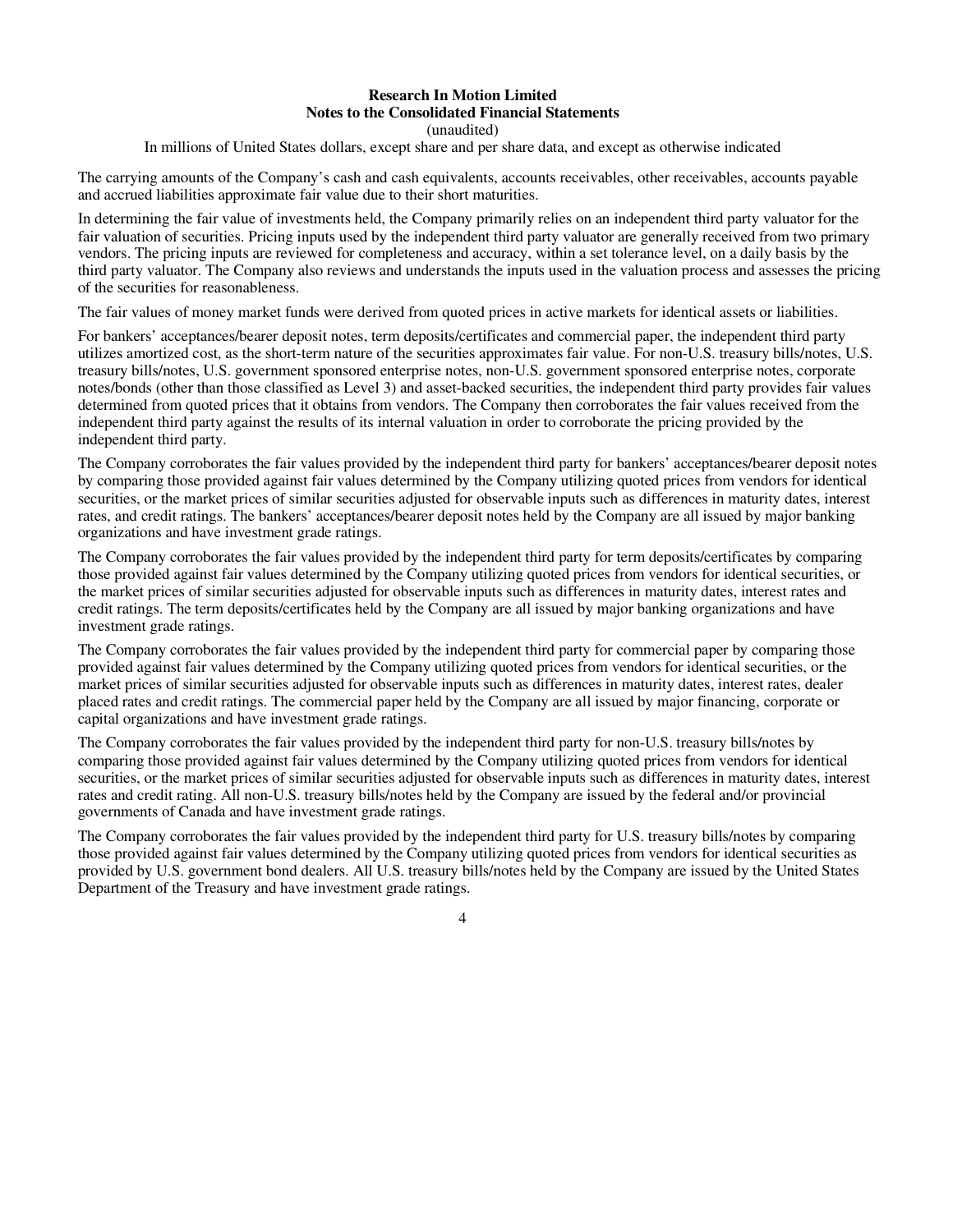(unaudited)

In millions of United States dollars, except share and per share data, and except as otherwise indicated

The Company corroborates the fair values provided by the independent third party for U.S. government sponsored enterprise notes by comparing those provided against fair values determined by the Company utilizing quoted prices from vendors for identical securities as provided by U.S. government bond dealers or prices as provided by the published index of U.S. Agency securities. The U.S. government sponsored enterprise notes held by the Company are primarily agency notes and collateralized mortgage obligations issued and backed by government organizations such as Freddie Mac and the Federal Home Loan Banks and all have investment grade ratings.

The Company corroborates the fair values provided by the independent third party for non-U.S. government sponsored enterprise notes by comparing those provided against fair values determined by the Company utilizing quoted prices from vendors for identical securities, or the market prices of similar securities adjusted for observable inputs such as differences in maturity dates, interest rates and credit ratings. The non-U.S. government sponsored enterprise notes held by the Company are primarily issued by investment banks backed by Latin and South American countries and all have investment grade ratings.

The Company corroborates the fair values provided by the independent third party for corporate notes/bonds (other than those classified as Level 3) by comparing those provided against fair values determined by the Company utilizing quoted prices from vendors for identical securities, or the market prices of similar securities adjusted for observable inputs such as differences in maturity dates, interest rates, yield curves, swap rates, credit ratings, industry comparable trades and spread history. The corporate notes/bonds held by the Company are all issued by major corporate organizations and have investment grade ratings.

The Company corroborates the fair values provided by the independent third party for asset-backed securities by comparing those provided against fair values determined by the Company utilizing quoted prices from vendors for identical securities, or the market prices of similar securities adjusted for observable inputs such as differences in swap rates and spreads, credit ratings, pricing changes relative to asset class, priority in capital structure, principal payment windows, and maturity dates. All assetbacked securities held by the Company are issued by government or consumer agencies and are primarily backed by commercial automobile and equipment loans and leases. All asset-backed securities held by the Company have investment grade ratings.

Fair values for all investment categories provided by the independent third party that are in excess of 0.5% from the fair values determined by the Company are communicated to the third party for consideration of reasonableness. The independent third party considers the information provided by the Company before determining whether a change in the original pricing is warranted.

The fair values of corporate notes/bonds classified as Level 3, which represent investments in securities for which there is not an active market, are estimated using a discounted cash flow pricing methodology incorporating unobservable inputs such as anticipated monthly interest and principal payments received, existing and estimated defaults, and collateral value. The corporate notes/bonds classified as Level 3 held by the Company consist of securities received in a payment-in-kind distribution from a former structured investment vehicle.

The fair value of auction rate securities is estimated using a discounted cash flow model incorporating estimated weightedaverage lives based on contractual terms, assumptions concerning liquidity, and credit adjustments of the security sponsor to determine timing and amount of future cash flows.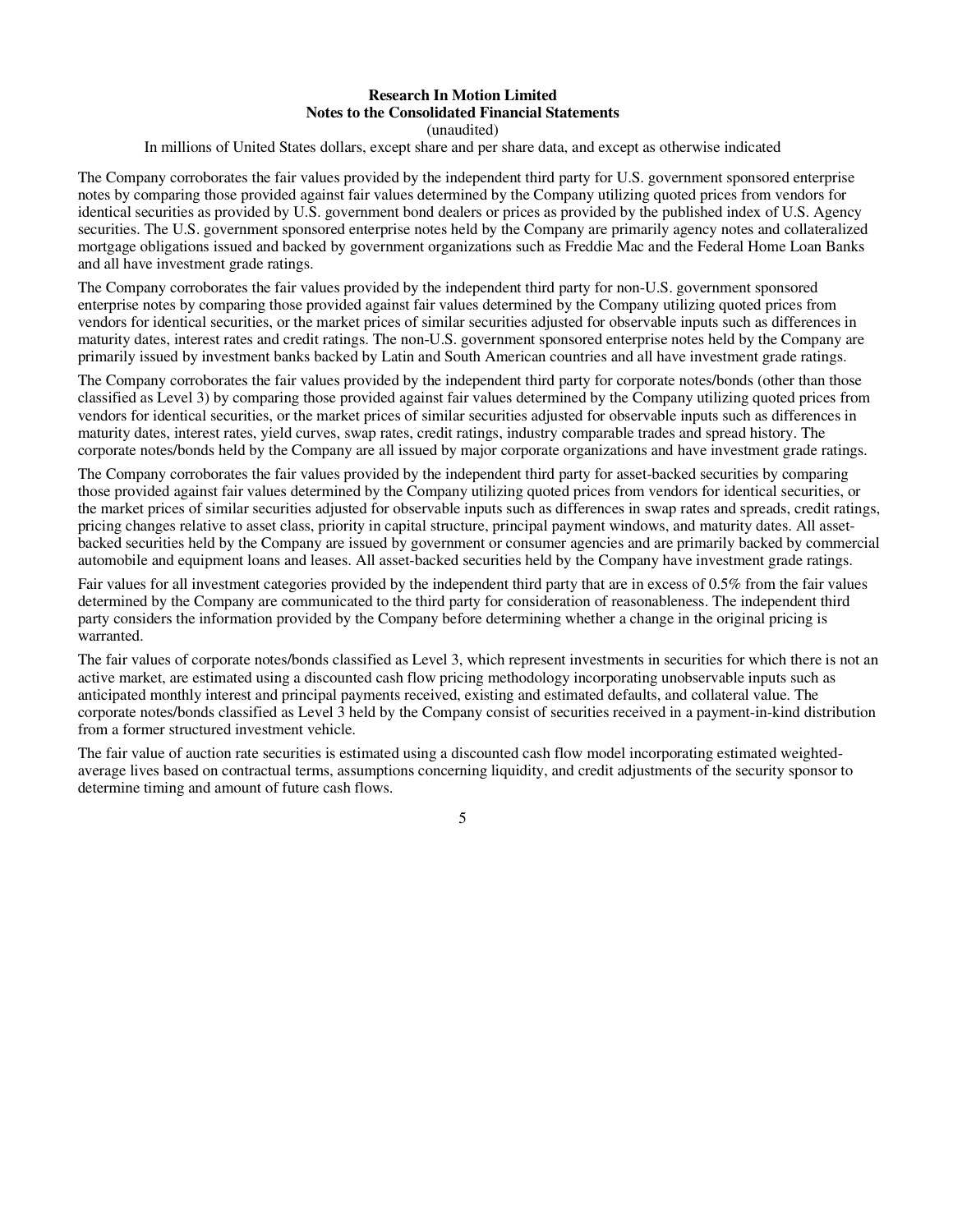(unaudited)

In millions of United States dollars, except share and per share data, and except as otherwise indicated

The fair value of other investments is represented by the trust claim on Lehman Brothers International (Europe) ("LBIE") bankruptcy assets and is estimated using unobservable inputs such as estimated recovery values and prices observed on market activity for similar LBIE bankruptcy claims.

The fair values of currency forward contracts and currency option contracts have been determined using notional and exercise values, transaction rates, market quoted currency spot rates, forward points and interest rate yield curves. For currency forward contracts and currency option contracts, the estimates presented herein are not necessarily indicative of the amounts that the Company could realize in a current market exchange. Changes in assumptions could have a significant effect on the estimates.

The following table presents the Company's assets and liabilities that are measured at fair value on a recurring basis:

| As at September 1, 2012                        | Level 1            | Level 2      | Level 3        | Total    |
|------------------------------------------------|--------------------|--------------|----------------|----------|
| <b>Assets</b>                                  |                    |              |                |          |
| Available-for-sale investments                 |                    |              |                |          |
| Money market funds                             | $\mathcal{S}$<br>5 | $\mathbb{S}$ | $\mathsf{s}$ — | \$<br>.5 |
| Bankers' acceptances/Bearer deposit notes      |                    | 163          |                | 163      |
| Term deposits/certificates                     |                    | 99           |                | 99       |
| Commercial paper                               |                    | 523          |                | 523      |
| Non-U.S. treasury bills/notes                  |                    | 194          |                | 194      |
| U.S. treasury bills/notes                      |                    | 242          |                | 242      |
| U.S. government sponsored enterprise notes     |                    | 155          |                | 155      |
| Non-U.S. government sponsored enterprise notes |                    | 23           |                | 23       |
| Corporate notes/bonds                          |                    | 255          | 6              | 261      |
| Asset-backed securities                        |                    | 166          |                | 166      |
| Auction rate securities                        |                    |              | 36             | 36       |
| Other investments                              |                    |              | 25             | 25       |
| Total available-for-sale investments           | .5                 | \$1,820      | \$67           | \$1,892  |
| Currency forward contracts                     |                    | 38           |                | 38       |
| Currency option contracts                      |                    | 12           |                | 12       |
| <b>Total assets</b>                            |                    | \$1,870      | \$67           | \$1,942  |
| Liabilities                                    |                    |              |                |          |
| Currency forward contracts                     | $\mathbf{s}$ —     | \$<br>25     | $\mathsf{s}-$  | \$<br>25 |
| Currency option contracts                      |                    | 5            |                |          |
| <b>Total liabilities</b>                       |                    | 30           |                | \$<br>30 |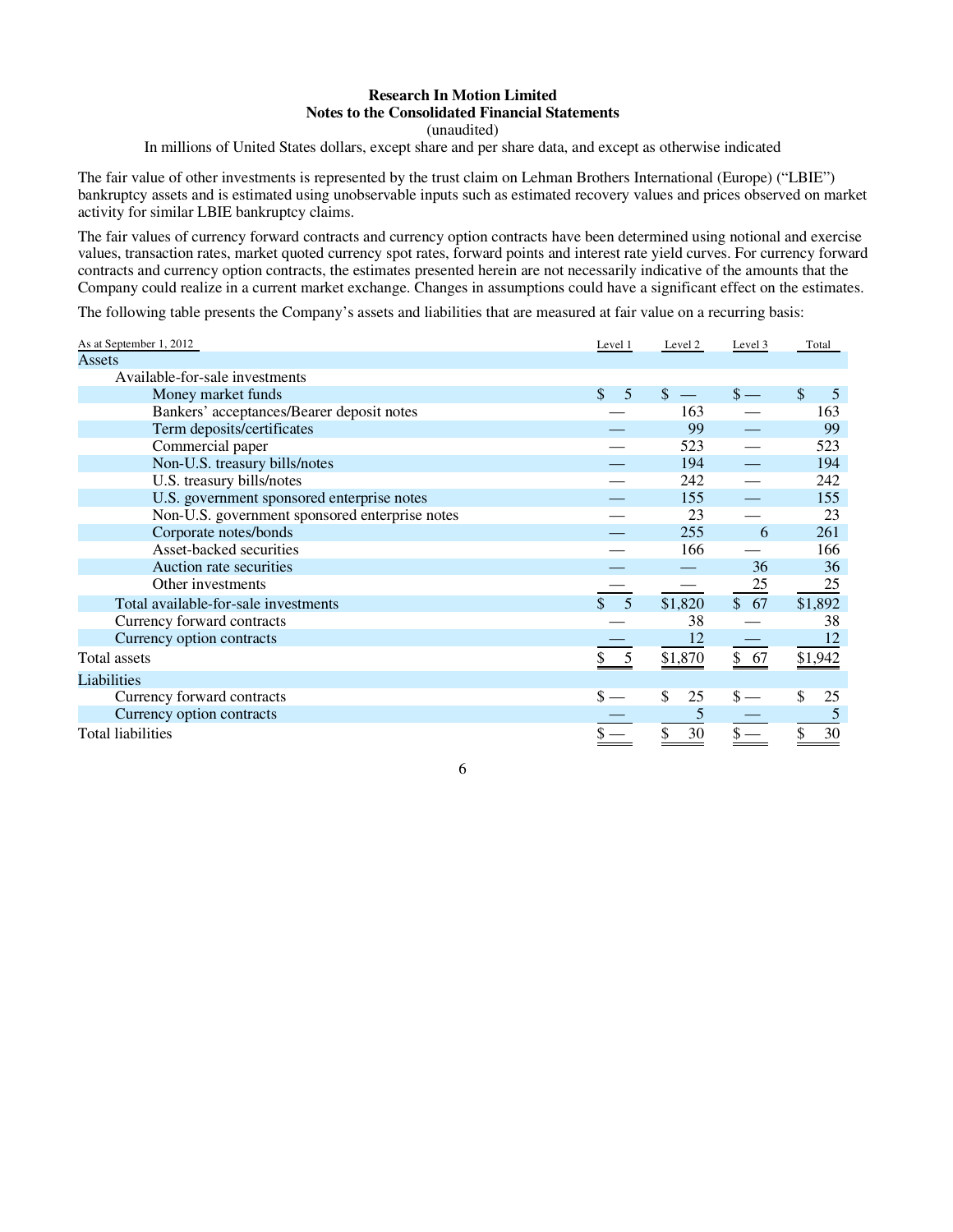(unaudited)

In millions of United States dollars, except share and per share data, and except as otherwise indicated

| As at March 3, 2012                            | Level 1            | Level 2  | Level 3        | Total    |
|------------------------------------------------|--------------------|----------|----------------|----------|
| Assets                                         |                    |          |                |          |
| Available-for-sale investments                 |                    |          |                |          |
| Money market funds                             | $\mathcal{S}$<br>5 | \$.      | $\mathsf{s}$ — | \$<br>5  |
| Bankers' acceptances                           |                    | 284      |                | 284      |
| Term deposits/certificates                     |                    | 217      |                | 217      |
| Commercial paper                               |                    | 402      |                | 402      |
| Non-U.S. treasury bills/notes                  |                    | 71       |                | 71       |
| U.S. treasury bills/notes                      |                    | 114      |                | 114      |
| U.S. government sponsored enterprise notes     |                    | 127      |                | 127      |
| Non-U.S. government sponsored enterprise notes |                    | 18       |                | 18       |
| Corporate notes/bonds                          |                    | 159      | 7              | 166      |
| Asset-backed securities                        |                    | 109      |                | 109      |
| Auction rate securities                        |                    |          | 36             | 36       |
| Other investments                              |                    |          | 25             | 25       |
| Total available-for-sale investments           | $\frac{1}{2}$ 5    | \$1,501  | \$68           | \$1,574  |
| Currency forward contracts                     |                    | 55       |                | 55       |
| Currency option contracts                      |                    | 17       |                | 17       |
| Total assets                                   |                    | \$1,573  | \$68           | \$1,646  |
| Liabilities                                    |                    |          |                |          |
| Currency forward contracts                     | $\mathsf{s}$ —     | \$<br>34 | $\frac{1}{2}$  | \$<br>34 |
| Currency option contracts                      |                    |          |                |          |
| <b>Total liabilities</b>                       |                    | \$<br>35 |                | \$<br>35 |

The following table summarizes the changes in fair value of the Company's Level 3 assets for the three and six months ended September 1, 2012:

|                              | Three Months Ended |                      |  |                    | Six Months Ended     |    |  |                    |
|------------------------------|--------------------|----------------------|--|--------------------|----------------------|----|--|--------------------|
|                              |                    | September 1.<br>2012 |  | August 27,<br>2011 | September 1,<br>2012 |    |  | August 27.<br>2011 |
| Balance, beginning of period |                    | 68                   |  | 69                 |                      | 68 |  |                    |
| Principal repayments         |                    |                      |  |                    |                      |    |  |                    |
| Balance, end of period       |                    |                      |  | 69                 |                      |    |  | 69                 |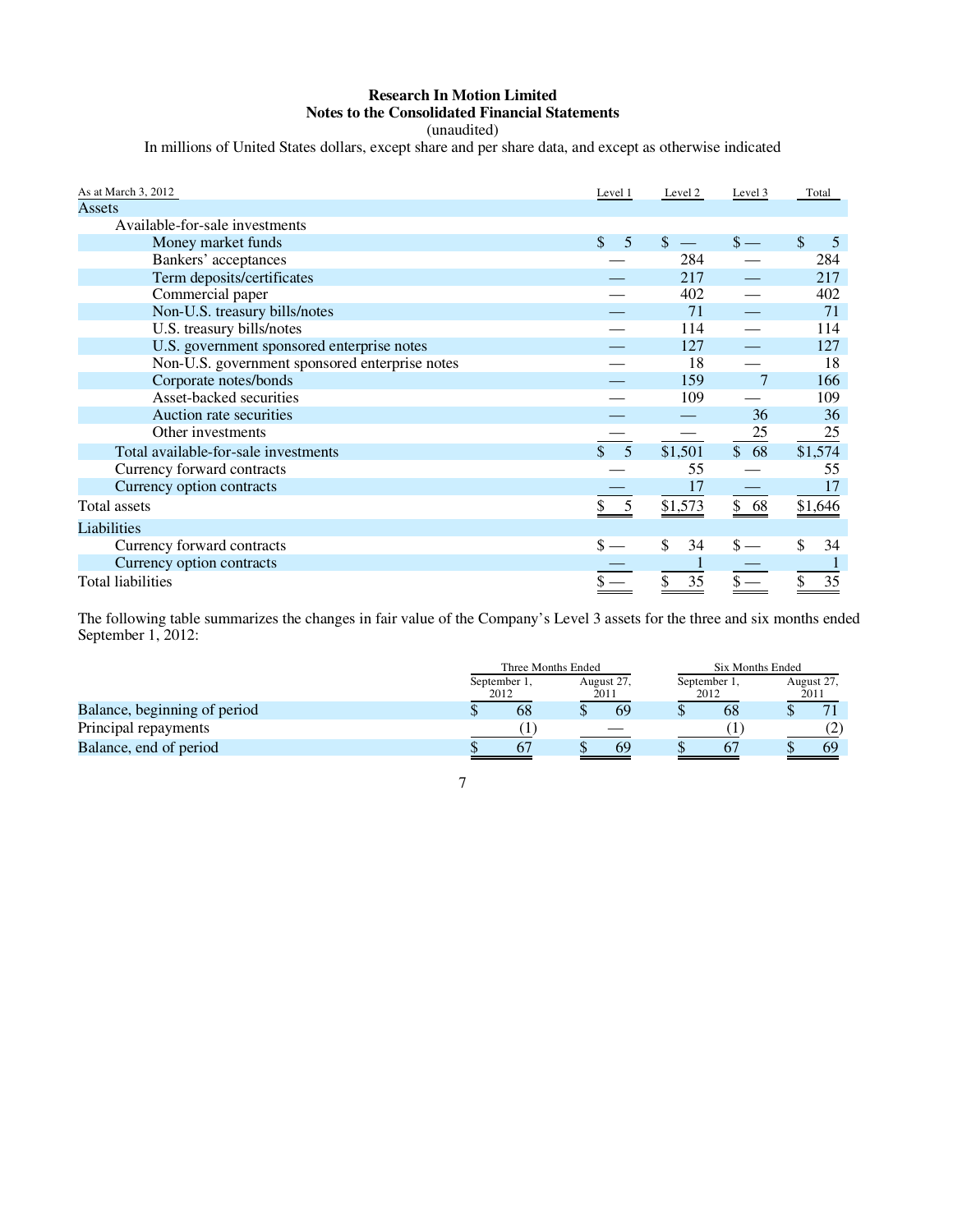(unaudited)

In millions of United States dollars, except share and per share data, and except as otherwise indicated

The Company recognizes transfers in and out of levels within the fair value hierarchy at the end of the reporting period in which the actual event or change in circumstance occurred. There were no significant transfers in or out of Level 1, Level 2 or Level 3 during the three and six months ended September 1, 2012.

The Company's Level 3 assets consist of auction rate securities, corporate notes/bonds consisting of securities received in a payment-in-kind distribution from a former structured investment vehicle and its unsecured claim on assets held at LBIE at the time of its bankruptcy.

The auction rate securities are valued using a discounted cash flow method incorporating both observable and unobservable inputs. The unobservable inputs utilized in the valuation are the estimated weighted-average life of each security based on its contractual details and expected paydown schedule based upon the underlying collateral, the value of the underlying collateral which would be realized in the event of a waterfall event, an estimate of the likelihood of a waterfall event and an estimate of the likelihood of a permanent auction suspension. Significant changes in these unobservable inputs would result in significantly different fair value measurements. Generally, a change in the assumption used for the probability of a waterfall event is accompanied by a directionally opposite change in the assumption used for the probability of a permanent suspension.

The corporate notes/bonds are valued using a discounted cash flow method incorporating both observable and unobservable inputs. The unobservable inputs utilized in the valuation are the anticipated future monthly principal and interest payments, an estimated rate of decrease of those payments, the value of the underlying collateral, the number of securities currently in technical default as grouped by the underlying collateral, an estimated average recovery rate of those securities and assumptions surrounding additional defaults. Significant changes in these unobservable inputs would result in significantly different fair value measurements. Generally, a change in the assumption used for the anticipated monthly payments is accompanied by a directionally similar change in the average recovery rate and a directionally opposite change in the yearly decrease in payments and additional defaults assumptions.

The unsecured claim on assets held at LBIE at the time of its bankruptcy is valued using an estimated recovery value. The unobservable input in this valuation is the estimated recovery percentage based upon a conservative figure versus the pricing for similar claims as seen in the market and as supplied by brokers.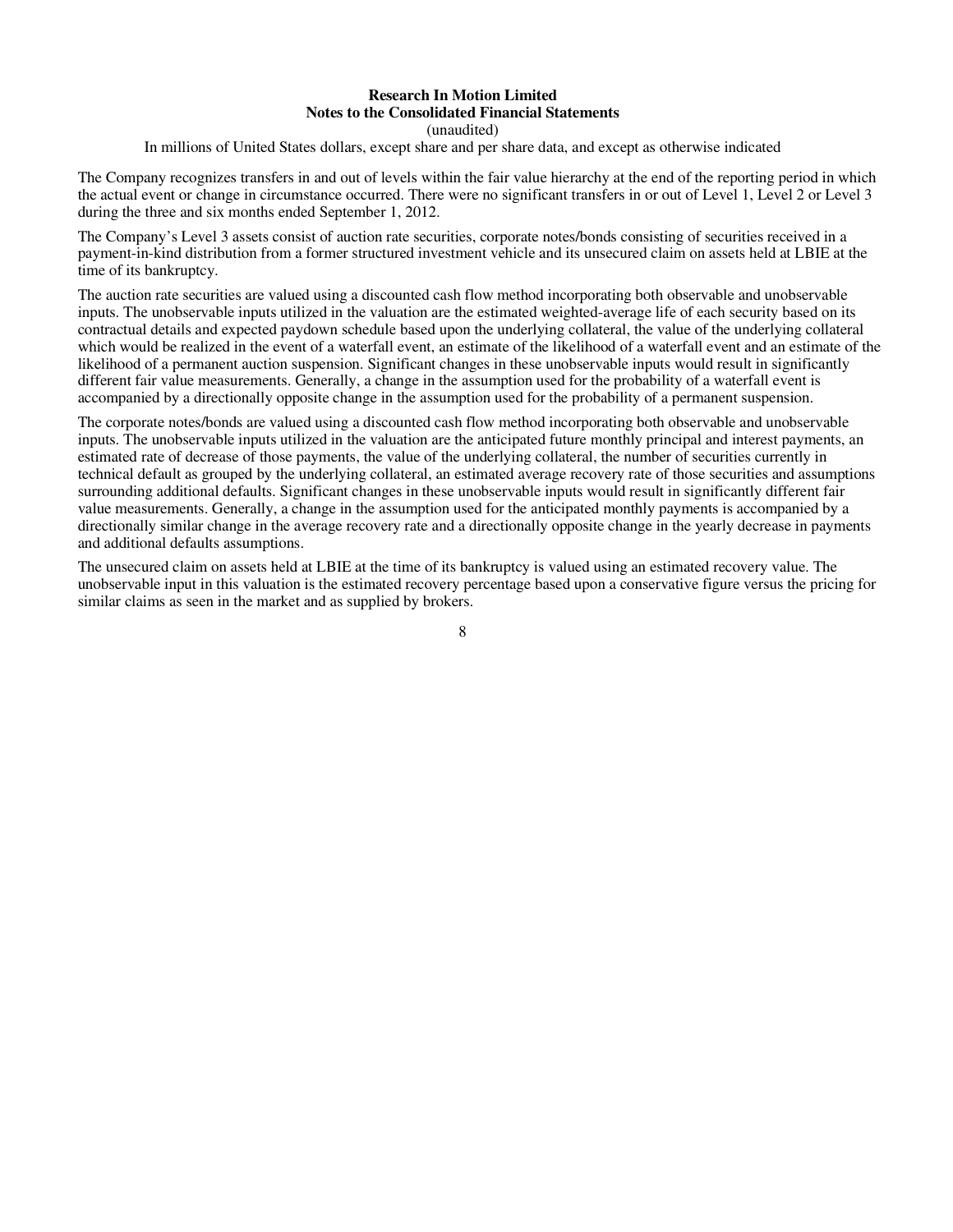(unaudited)

In millions of United States dollars, except share and per share data, and except as otherwise indicated

The following table presents the significant unobservable inputs used in the fair value measurement of each of the above Level 3 assets, as well as the impact on the fair value measurement resulting from a significant increase or decrease in each input in isolation:

| As at September 1, 2012           | Fair<br>Value | Valuation<br>Technique      | Unobservable Input                                                                                                                                                                                                                                                                                                        | Range (weighted average)                                                                        | Effect of significant<br>increase/(decrease) in<br>input on fair value                                                                 |
|-----------------------------------|---------------|-----------------------------|---------------------------------------------------------------------------------------------------------------------------------------------------------------------------------------------------------------------------------------------------------------------------------------------------------------------------|-------------------------------------------------------------------------------------------------|----------------------------------------------------------------------------------------------------------------------------------------|
| Auction rate securities           | 36            | flow                        | Discounted cash Weighted average life<br>Collateral value (as a $%$ of fair value)<br>Probability of waterfall event<br>Probability of permanent suspension                                                                                                                                                               | 10 - 21 years (16 years) (Decrease)/increase<br>101 - 122% (112%)<br>$10\%$<br>$5 - 10\%$ (8\%) | Increase/(decrease)<br>Increase/(decrease)<br>(Decrease)/increase                                                                      |
| Corporate bonds/notes             | 6             | flow                        | Discounted cash Anticipated monthly principal and<br>interest payments<br>Yearly decrease in payments<br>Collateral value (as a $%$ of fair value)<br>Current securities in technical<br>default, by collateral grouping<br>Average recovery rate of securities in<br>technical default<br>Additional defaults assumption | \$0.2 million<br>10%<br>180%<br>$0 - 100\%$ (18\%)<br>$30\%$<br>$0 - 31\%$ (18%)                | Increase/(decrease)<br>(Decrease)/increase<br>Increase/(decrease)<br>(Decrease)/increase<br>Increase/(decrease)<br>(Decrease)/increase |
| Unsecured claim on LBIE<br>assets | 25            | Estimated<br>recovery value | Conservative estimate of recovery<br>value based on market pricing for<br>similar claims                                                                                                                                                                                                                                  | 70%                                                                                             | Increase/(decrease)                                                                                                                    |

## **4. CONSOLIDATED BALANCE SHEETS DETAIL**

## *Inventories*

Inventories were comprised as follows:

|                                               | As at                |                  |  |
|-----------------------------------------------|----------------------|------------------|--|
|                                               | September 1,<br>2012 | March 3,<br>2012 |  |
| Raw materials                                 | 786                  | 771              |  |
| Work in process                               | 379                  | 520              |  |
| Finished goods                                | 105                  | 167              |  |
| Provision for excess and obsolete inventories | (485)                | (431)            |  |
|                                               | 785                  | \$1,027          |  |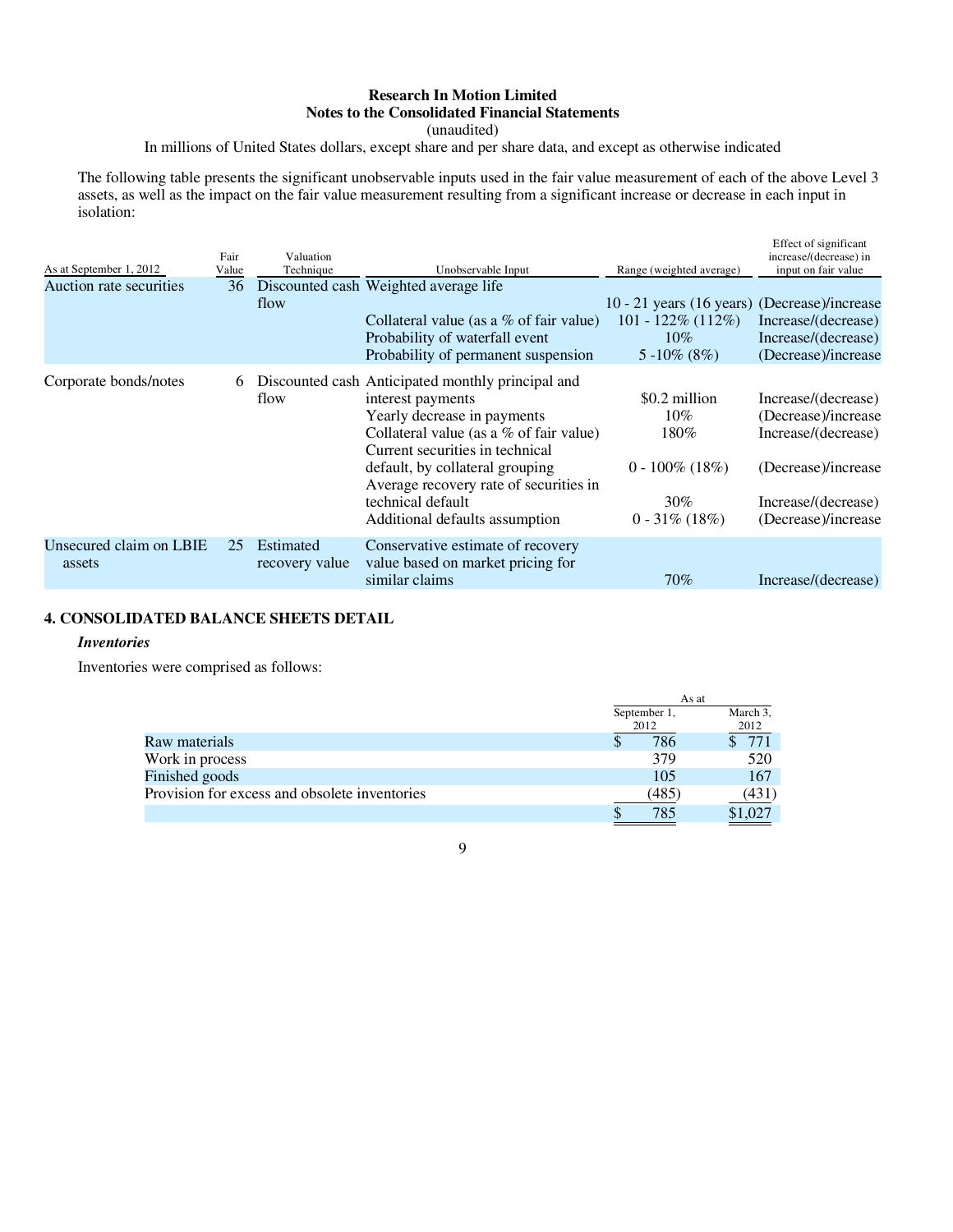(unaudited)

In millions of United States dollars, except share and per share data, and except as otherwise indicated

### *Property, plant and equipment, net*

Property, plant and equipment were comprised of the following:

|                                                             | As at                |                  |
|-------------------------------------------------------------|----------------------|------------------|
|                                                             | September 1,<br>2012 | March 3,<br>2012 |
| Cost                                                        |                      |                  |
| Land                                                        | \$<br>140            | S.<br>140        |
| Buildings, leaseholds and other                             | 1,404                | 1,393            |
| BlackBerry operations and other information technology      | 2,307                | 2,194            |
| Manufacturing equipment, research and development equipment |                      |                  |
| and tooling                                                 | 554                  | 524              |
| Furniture and fixtures                                      | 573                  | 529              |
|                                                             | 4,978                | 4,780            |
| Accumulated amortization                                    | 2,366                | 2,032            |
| Net book value                                              | 2,612                | \$2,748          |
|                                                             |                      |                  |

## *Intangible assets, net*

Intangible assets were comprised of the following:

|                       |         | As at September 1, 2012 |              |
|-----------------------|---------|-------------------------|--------------|
|                       |         | Accumulated             | Net Book     |
|                       | Cost    | Amortization            | <u>Value</u> |
| Acquired technology   | 507     | 231                     | 276          |
| Intellectual property | 4,190   | .194                    | 2,996        |
|                       | \$4.697 | .425                    | \$3,272      |

|                       |             | As at March 3, 2012 |          |
|-----------------------|-------------|---------------------|----------|
|                       |             | Accumulated         | Net Book |
|                       | <b>Cost</b> | Amortization        | Value    |
| Acquired technology   | 397<br>\$   | 182                 | 215      |
| Intellectual property | 4,217       | 1.146               | 3,071    |
|                       | \$4,614     | .328                | \$3,286  |

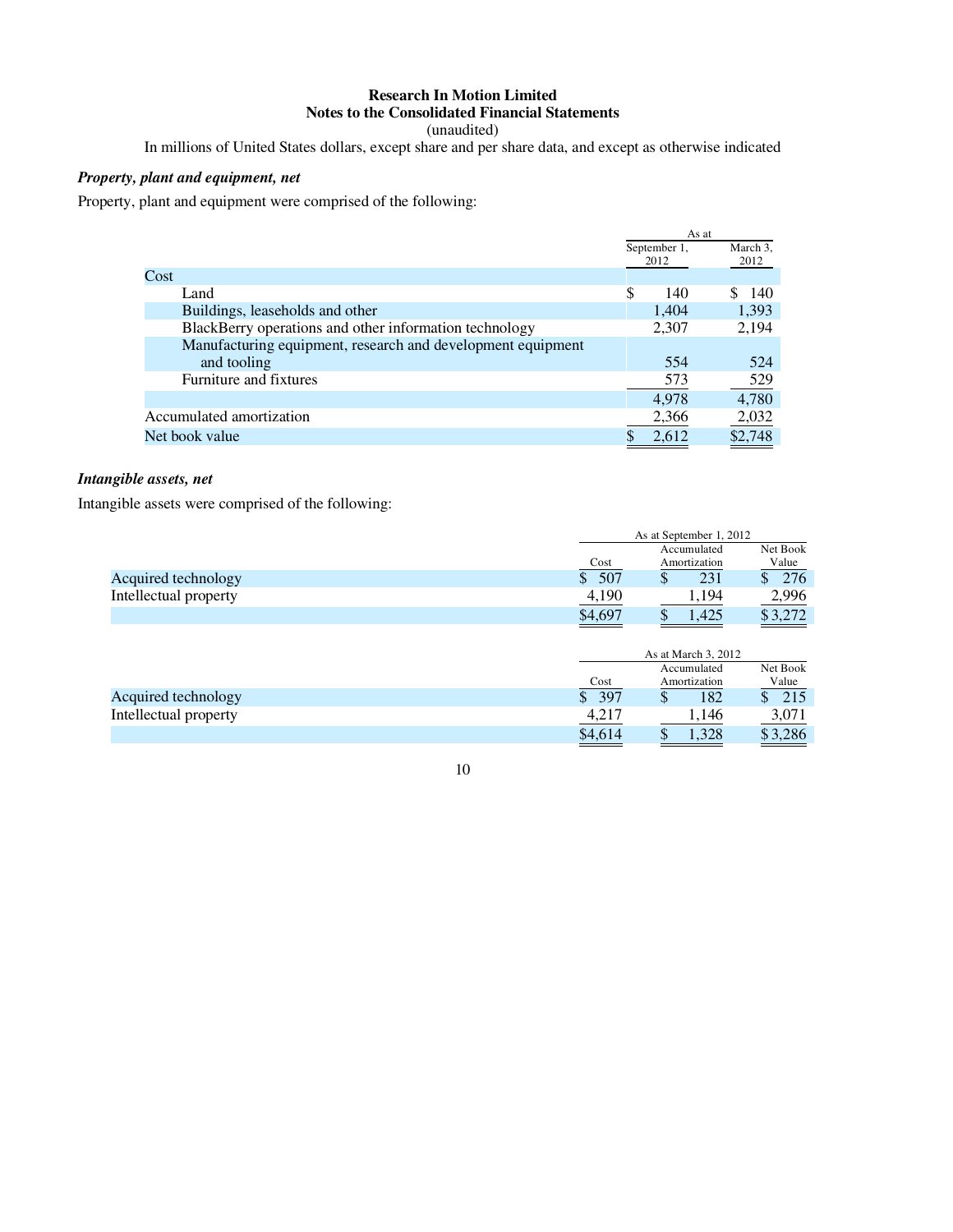(unaudited)

In millions of United States dollars, except share and per share data, and except as otherwise indicated

During the six months ended September 1, 2012, the additions to intangible assets primarily consisted of payments relating to amended or renewed licensing agreements, as well as agreements with third parties for the use of intellectual property, software, messaging services and other BlackBerry related features, as well as intangible assets associated with the business acquisitions discussed in note 5.

Based on the carrying value of the identified intangible assets as at September 1, 2012 and assuming no subsequent impairment of the underlying assets, the annual amortization expense for the remainder of fiscal 2013 and each of the succeeding years is expected to be as follows: 2013—\$941 million; 2014—\$637 million; 2015—\$346 million; 2016—\$302 million; and 2017— \$238 million.

### *Goodwill*

Changes to the carrying amount of goodwill during the six months ended September 1, 2012 were as follows:

|                                                                   |        | Accumulated |        |
|-------------------------------------------------------------------|--------|-------------|--------|
|                                                                   | Gross  | Impairment  | Net    |
|                                                                   | Amount | Losses      | Amount |
| Balance as at March 3, 2012                                       | \$659  | (355)       | \$304  |
| Goodwill acquired through business combinations during the period |        |             |        |
| Goodwill impairment charge                                        |        | (335)       | (335)  |
| Balance as at September 1, 2012                                   | \$690  | (690)       |        |

Goodwill is tested annually for impairment during the fourth quarter or more frequently if it is warranted by changes in events and circumstances that indicate goodwill is more likely than not impaired. These events and circumstances may include a significant change in legal factors or in the business climate, a significant decline in the Company's share price, an adverse action or assessment by a regulator, unanticipated competition, a loss of key personnel, significant disposal activity, and the testing of recoverability for a significant asset group. For the purposes of goodwill impairment testing, the Company consists of a single reporting unit.

The Company uses the two-step impairment test to identify potential goodwill impairment and measure the amount of the goodwill impairment loss to be recognized. The first step involves comparing the Company's estimated fair value to its carrying amount, including goodwill. If the estimated fair value of the Company exceeds its carrying amount, goodwill is not considered to be impaired. If the carrying amount exceeds the estimated fair value, there is an indication of potential impairment and the second step of the goodwill impairment test is performed to measure the impairment amount. The second step involves determining an implied fair value of goodwill for the Company, which is calculated by measuring the excess of the estimated fair value of the Company over the aggregated estimated fair values of identifiable assets and liabilities. The conduct of the second step involves significant judgment on the selection of assumptions necessary to arrive at an implied fair value of goodwill. These assumptions include, but are not limited to, development of multi-year cash flow forecasts, the selection of discount rates and the identification and valuation of unrecorded assets. If, after conducting the second step of the test, the carrying amount of goodwill exceeds its implied fair value, a non-cash impairment loss is recognized in an amount equal to that excess.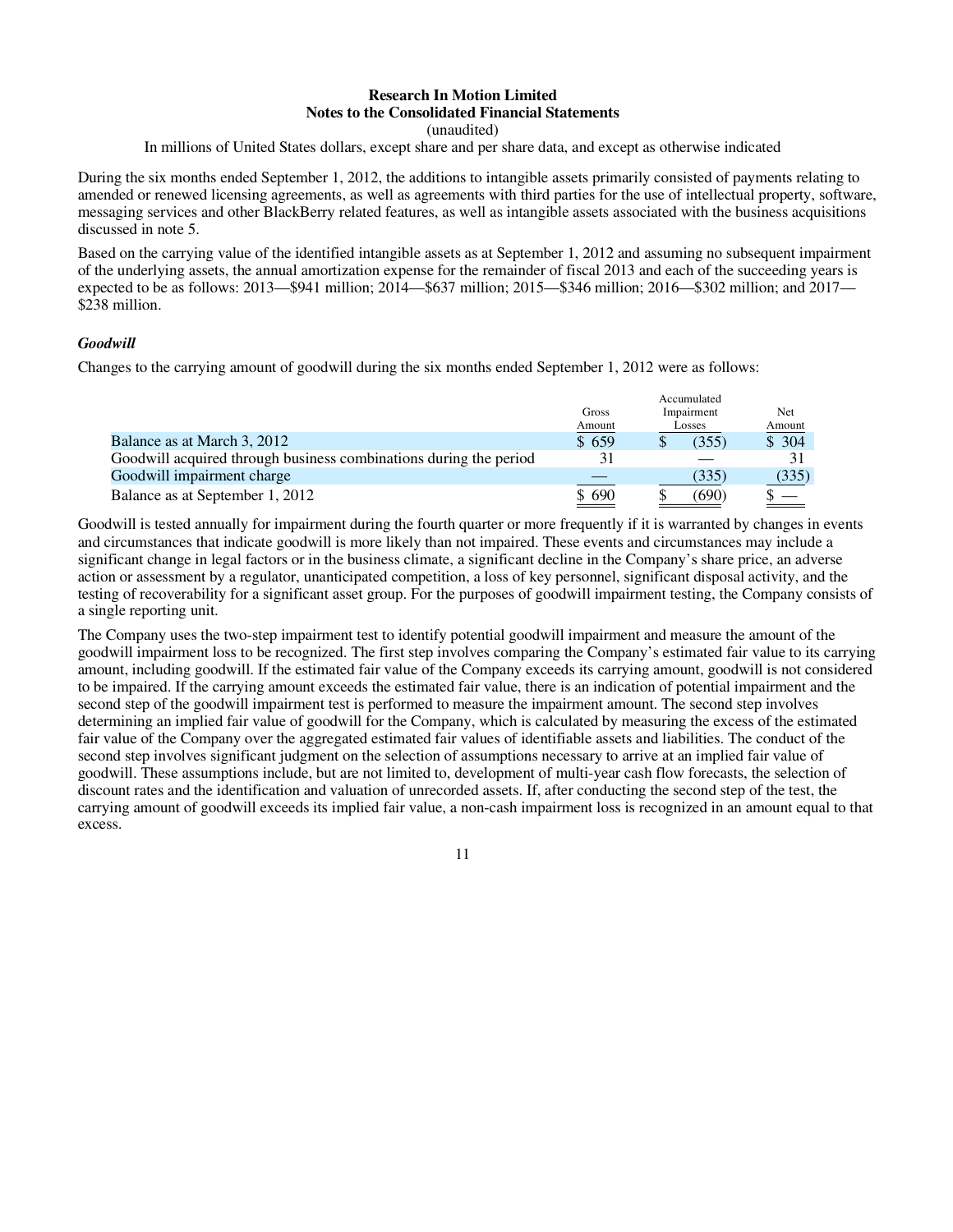(unaudited)

In millions of United States dollars, except share and per share data, and except as otherwise indicated

Due to business conditions and a continued significant decline in the Company's market capitalization, the Company concluded that goodwill impairment indicators existed and an interim goodwill impairment assessment was required in the first quarter of fiscal 2013. In the first step of the goodwill impairment test, the estimated fair value of the Company was determined utilizing a market-based approach and the Company's market capitalization was used as a key input for the determination of fair value of the Company. The Company's market capitalization was determined by multiplying the number of shares outstanding as at June 2, 2012 by the average closing market price of the Company's common shares over the preceding five-day period. The Company used this duration in order to incorporate the inherent market fluctuations that may affect any individual closing price of the Company's shares. The Company believes that market capitalization alone does not capture the fair value of the business as a whole, or the substantial value that an acquirer would obtain from its ability to obtain control of the business. Consequently, the Company developed an estimate for the control premium that a marketplace participant might pay to acquire control of the business in an arm's-length transaction. The determination of the control premium requires significant judgment and the Company observed recent market transactions as a guide to establish a range of reasonably possible control premiums to estimate the Company's fair value. The Company believes that the main factors leading to the impairment were a significant decline in its share price, which was influenced by delays in new product introductions, intense competition within the Company's industry and a sustained decline in the Company's performance. The result of this analysis concluded that the carrying value of the Company exceeded its estimated fair value as at the balance sheet date of the first quarter of fiscal 2013, and as such, the second step of the goodwill impairment test was performed.

In the second step of the impairment test, the impairment loss was measured by estimating the implied fair value of the Company's goodwill and comparing it with its carrying value. Using the Company's fair value determined in the first step of the goodwill impairment test as the acquisition price in a hypothetical acquisition of the Company, the implied fair value of goodwill was calculated as the residual amount of the acquisition price after allocations made to the fair value of net assets, including working capital, plant and equipment and both recognized and unrecognized intangible assets. Based on the results of the second step of the goodwill impairment test, it was concluded that the carrying value of goodwill was impaired. Consequently, the Company recorded a goodwill impairment charge of \$335 million in the first quarter of fiscal 2013 to eliminate the entire carrying value of its goodwill, and reported this amount as a separate line item in the consolidated statements of operations.

#### **5. BUSINESS ACQUISITIONS**

On March 8, 2012, the Company purchased for cash consideration 88% of the shares of Paratek Microwave Inc. ("Paratek"), representing all remaining shares of Paratek which were not previously held by the Company. Immediately prior to the acquisition date, the Company owned a 12% interest in Paratek. The non-controlling interest had a carrying value of \$20 million and was re-measured at a fair value of \$20 million, and resulted in no gain or loss. The valuation was based on the application of a minority interest discount to the aggregate purchase consideration paid and then allocating the implied value of Paratek, on a minority interest basis, across the shares outstanding. The acquired technologies will be incorporated into the Company's products to enhance radio frequency tuning technologies.

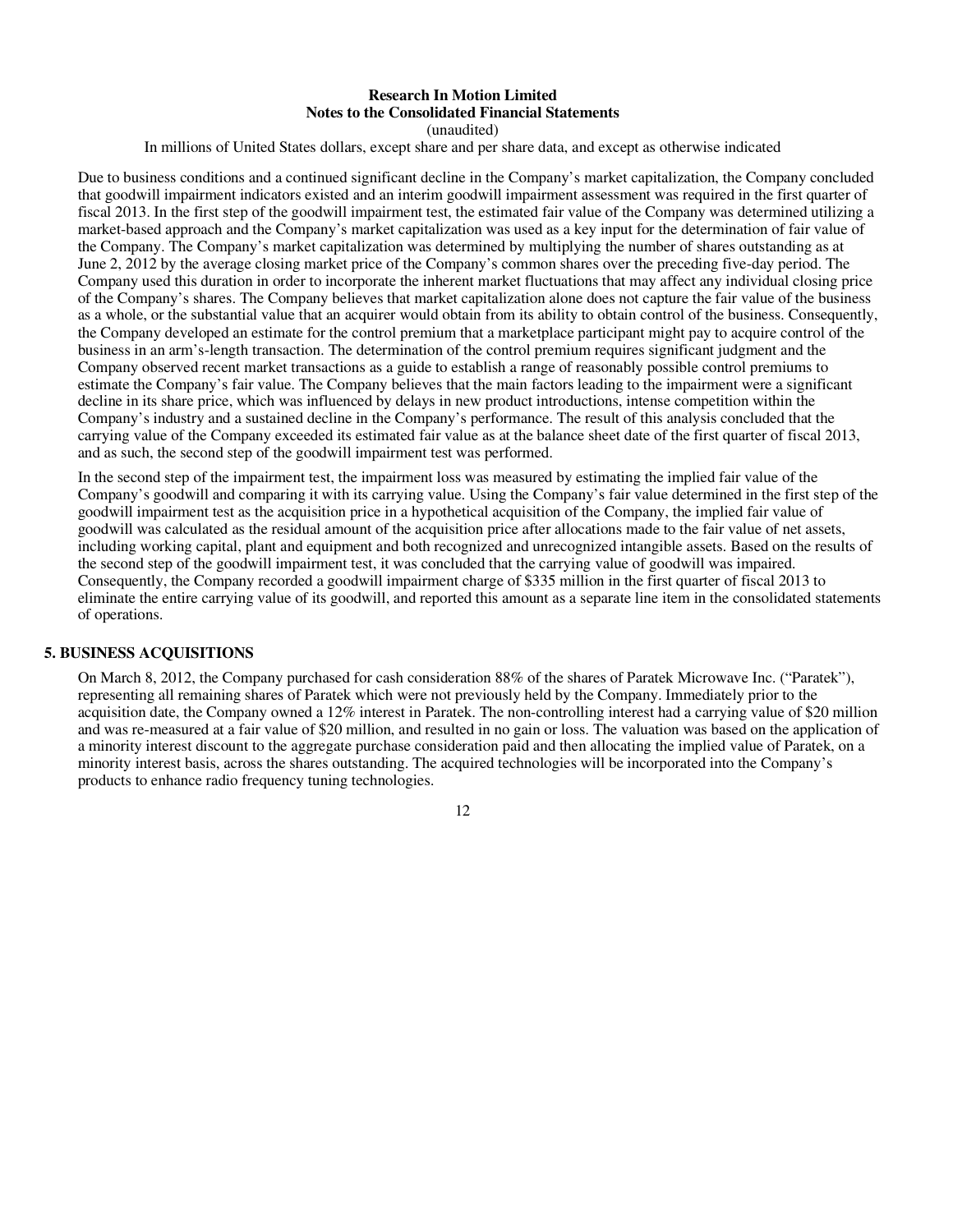(unaudited)

In millions of United States dollars, except share and per share data, and except as otherwise indicated

The following table summarizes the estimated fair value of the assets acquired and liabilities assumed during the six months ended September 1, 2012:

| <b>Assets purchased</b>                       |                |
|-----------------------------------------------|----------------|
| Current assets                                | \$<br>4        |
| Property, plant and equipment                 | 2              |
| Intellectual property                         | $\overline{4}$ |
| <b>Customer relations</b>                     | 10             |
| Acquired technology                           | 96             |
| Deferred income tax asset                     | 39             |
| Goodwill <sup>(1)</sup>                       | 31             |
|                                               | \$186          |
| <b>Liabilities assumed</b>                    | (23)           |
| Deferred income tax liability                 | (38)           |
| Net non-cash assets acquired                  | \$125          |
| Cash acquired                                 |                |
| Net assets acquired                           |                |
| <b>Consideration</b>                          |                |
| Cash consideration                            | S.<br>93       |
| Fair value of equity interest previously held | 20             |
| Contingent consideration <sup>(2)</sup>       | 13             |
|                                               | \$126          |

Goodwill represents the excess of the acquisition price over the fair value of net assets acquired. None of the goodwill acquired is expected to be deductible for tax purposes and the entire amount was included in the goodwill impairment charge incurred in the first quarter of fiscal 2013, as discussed in note 4. (1)

The Company has agreed to consideration contingent upon the retention of key employees for a period of 24 months from the acquisition date. (2)

The weighted-average amortization period of the acquired technology related to the business acquisition completed during the six months ended September 1, 2012 is approximately 4.7 years.

Pro forma results of operations for the acquisitions have not been presented because the effects of the operations, individually or in aggregate, are not considered to be material to the Company's consolidated results.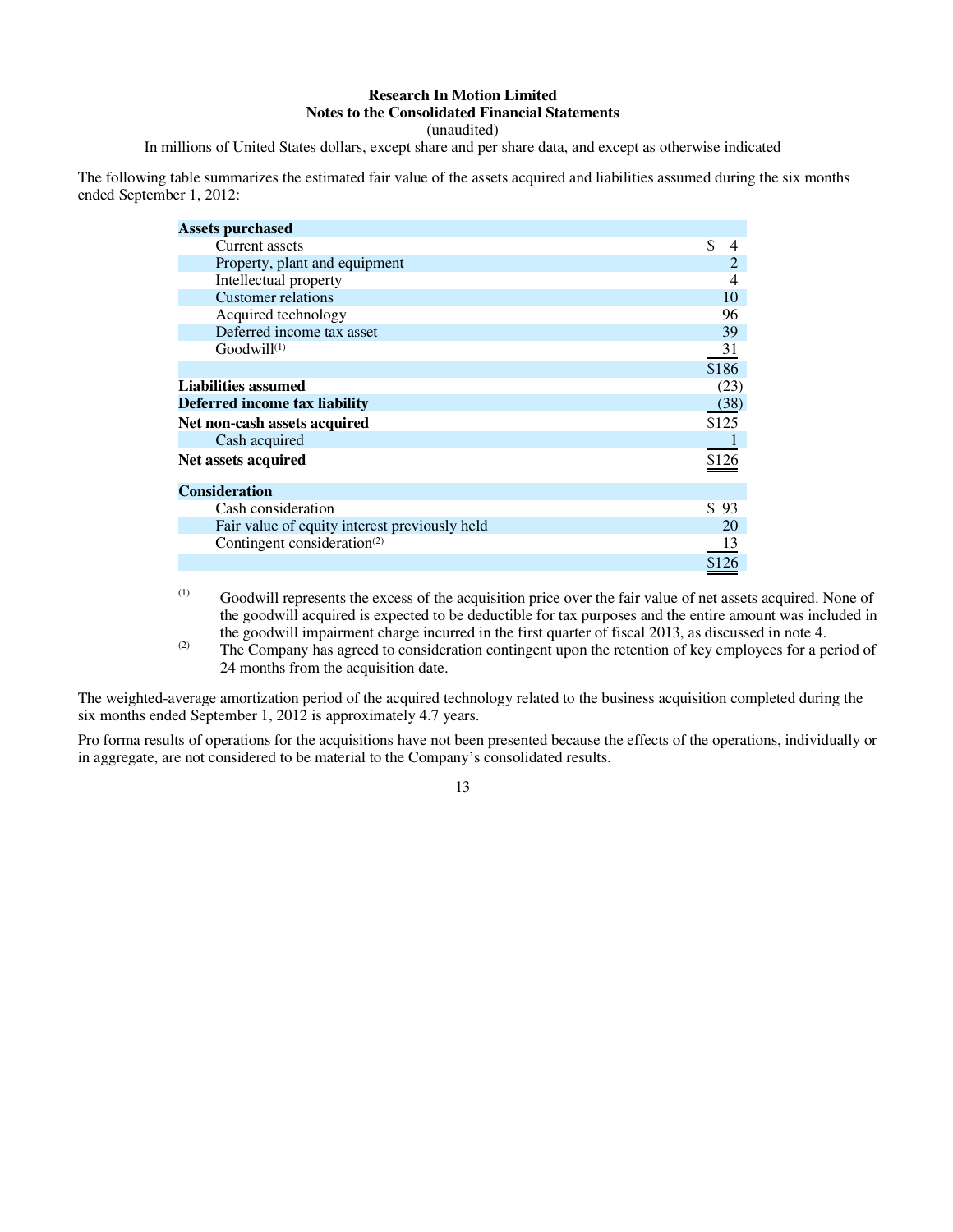(unaudited)

In millions of United States dollars, except share and per share data, and except as otherwise indicated

### **6. COST OPTIMIZATION PROGRAMS**

## **2013 Cost Optimization and Resource Efficiency ("CORE") Program**

In March 2012, the Company commenced the CORE program with the objective of improving the Company's operations and increasing efficiency. The program includes, among other things, the streamlining of the BlackBerry smartphone product portfolio, the optimization of the Company's global manufacturing footprint, the outsourcing of global repair services, the alignment of the Company's sales and marketing teams and a reduction in the number of layers of management. The Company is currently targeting the CORE program to drive at least \$1.0 billion in savings by the end of fiscal 2013 based on RIM's fourth quarter of fiscal 2012 run rate. On June 28, 2012, the Company announced that it would be reducing its global workforce across all functions by approximately 5,000 employees, representing approximately 30% of the total global workforce, and that all impacted employees would receive severance packages and outplacement support. The Company incurred approximately \$136 million in total pre-tax charges related to the CORE program in the three months ended September 1, 2012, related to one-time employee termination benefits, facilities costs and manufacturing network simplification costs. The Company expects to incur total restructuring related charges of approximately \$350 million by the end of fiscal 2013, primarily related to one-time employee termination benefits associated with the global workforce reduction noted above. Other charges and cash costs may occur as programs are implemented or changes are completed.

The following table sets forth the activity in the Company's CORE program for the six months ended September 1, 2012:

|                                 | Employee        |            |               |                    |
|---------------------------------|-----------------|------------|---------------|--------------------|
|                                 | Termination     | Facilities | Manufacturing |                    |
|                                 | <b>Benefits</b> | Costs      | Costs         | Total              |
| Balance as at March 3, 2012     |                 |            |               |                    |
| Charges incurred                | 64              | 20         | 52            | 136                |
| Cash payments made              | (58)            | L.         | (8)           | (68)               |
| Balance as at September 1, 2012 |                 | 18         | 44            | $\underline{\$68}$ |

The CORE charges incurred in the three and six months ended September 1, 2012 were as follows:

|                                       | Total                           |
|---------------------------------------|---------------------------------|
| Cost of sales                         | \$68                            |
| Research and development              | 20                              |
| Selling, marketing and administration | 48                              |
| Total program charge                  | $\underline{\underline{\$136}}$ |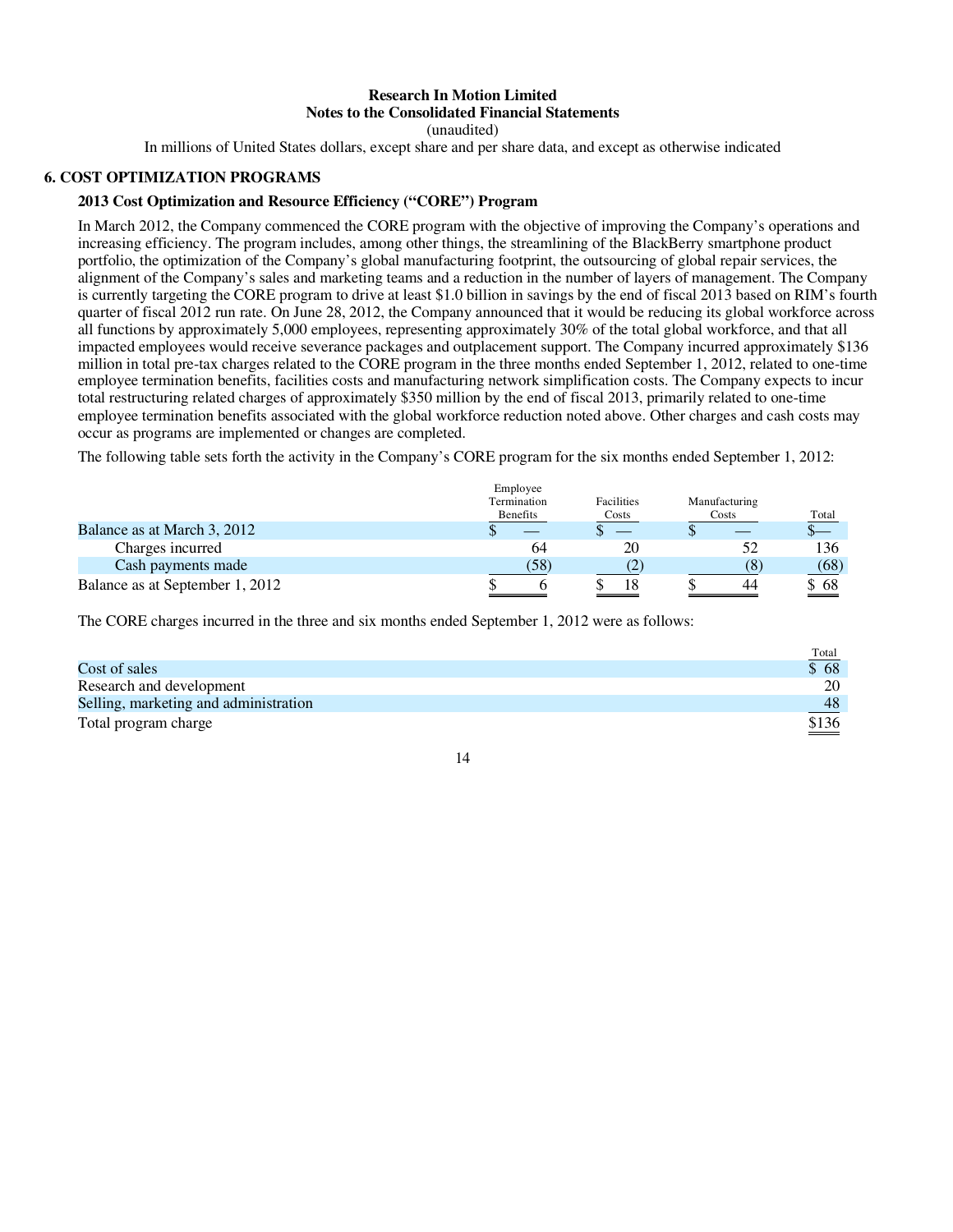(unaudited)

In millions of United States dollars, except share and per share data, and except as otherwise indicated

#### **2012 Cost Optimization Program**

In June 2011, the Company initiated a cost optimization program (the "2012 Cost Optimization Program") that included a global workforce reduction of approximately 2,000 employees, representing approximately 10% of the global workforce. The Company incurred approximately \$125 million in total pre-tax charges related to the 2012 Cost Optimization Program in fiscal 2012. All of the pre-tax charges were related to one-time employee termination benefits and the identification of redundant facilities. During the six months ended September 1, 2012, the Company made cash payments related to employee termination benefits and facilities costs, as shown in the table below. No further charges are expected to be incurred under this plan.

The following table sets forth the activity in the Company's 2012 Cost Optimization Program for the six months ended September 1, 2012:

|                                 | Employee<br>Termination | Facilities |                              |
|---------------------------------|-------------------------|------------|------------------------------|
|                                 | <b>Benefits</b>         | Costs      |                              |
| Balance as at March 3, 2012     | 10                      | 44         | $\frac{\text{Total}}{\$ 54}$ |
| Cash payments made              | (10)                    | (13)       | (23)                         |
| Foreign exchange adjustments    |                         |            |                              |
| Balance as at September 1, 2012 |                         | 30         | $\frac{$ 30}{2}$             |

## **7. PRODUCT WARRANTY**

The Company estimates its warranty costs at the time of revenue recognition based on historical warranty claims experience and records the expense in cost of sales. The warranty accrual balance is reviewed quarterly to establish that it materially reflects the remaining obligation based on the anticipated future expenditures over the balance of the obligation period. Adjustments are made when the actual warranty claim experience differs from estimates.

The changes in the Company's warranty expense and actual warranty experience for the six months ended September 1, 2012 as well as the accrued warranty obligations as at September 1, 2012 are set forth in the following table:

| Accrued warranty obligations as at March 3, 2012                               | \$408          |
|--------------------------------------------------------------------------------|----------------|
| Warranty costs incurred for the six months ended September 1, 2012             | (242)          |
| Warranty provision for the six months ended September 1, 2012                  | 182            |
| Adjustments for changes in estimate for the six months ended September 1, 2012 | $\overline{c}$ |
| Accrued warranty obligations as at September 1, 2012                           |                |
|                                                                                | \$356          |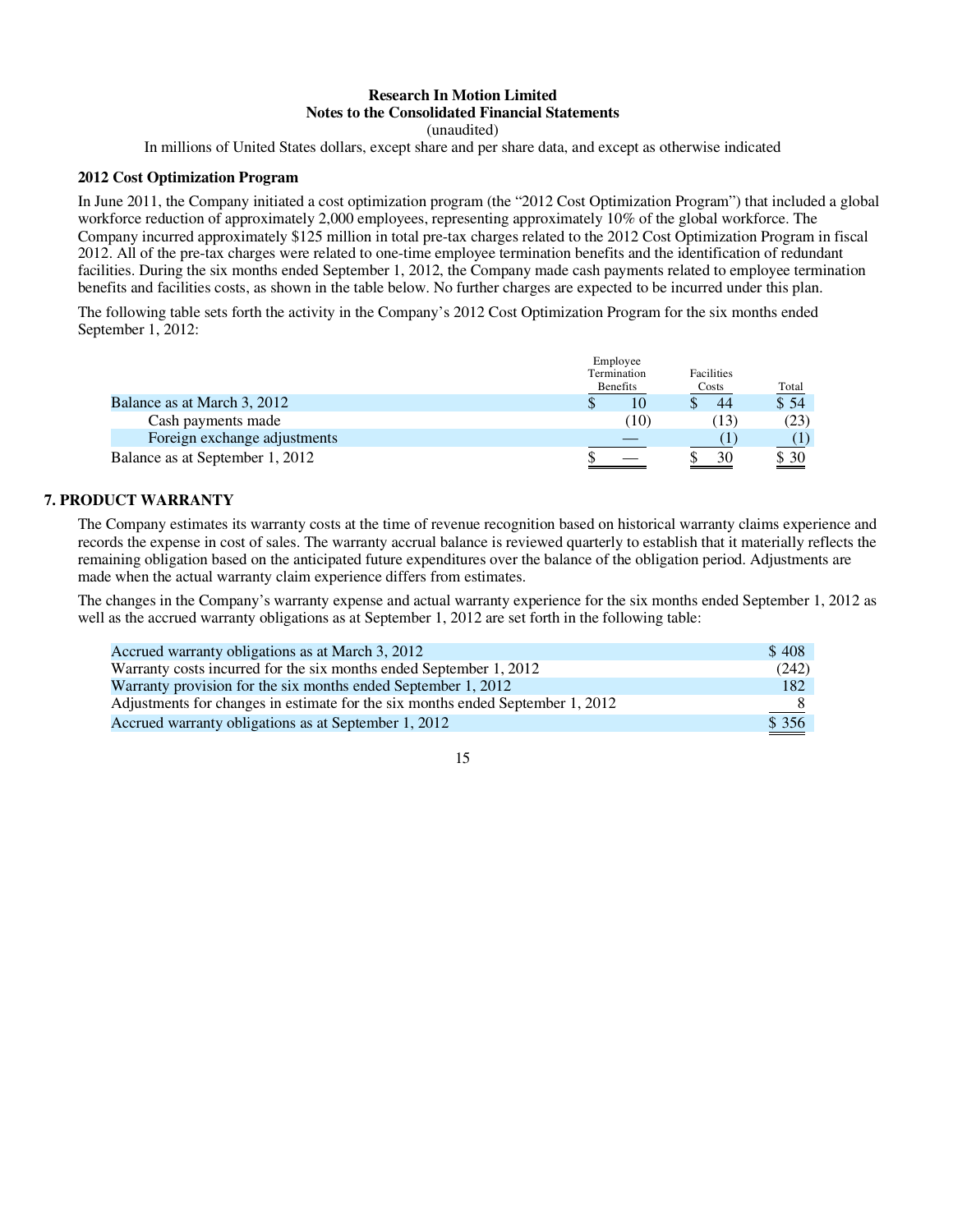(unaudited)

In millions of United States dollars, except share and per share data, and except as otherwise indicated

#### **8. INCOME TAXES**

For the six months ended September 1, 2012, the Company's net income tax recovery was \$250 million or a net effective income tax rate of 24.9% compared to a net income tax expense of \$294 million or a net effective income tax rate of 22.3% in the six months ended August 27, 2011.

The Company has not recorded a valuation allowance against its deferred income tax assets (August 27, 2011—nil).

The Company has not provided for Canadian deferred income taxes or foreign withholding taxes that would apply on the distribution of the earnings of its non-Canadian subsidiaries, as these earnings are intended to be reinvested indefinitely.

The Company's total unrecognized income tax benefits as at September 1, 2012 was \$191 million (March 3, 2012—\$146 million). The increase in unrecognized income tax benefits in the six months ended September 1, 2012 primarily relates to a change in the effective tax rate on which the unrecognized income tax benefits could be realized.

As at September 1, 2012, the total unrecognized income tax benefit of \$191 million includes approximately \$3 million of unrecognized income tax benefits that have been netted against related deferred income taxes. The remaining \$188 million of unrecognized income tax benefits have been netted against current income taxes payable and other non-current income taxes payable on the Company's consolidated balance sheet.

The Company's total unrecognized income tax benefits that, if recognized, would affect the Company's effective tax rate as at September 1, 2012 were \$191 million (March 3, 2012—\$146 million).

A summary of open tax years by major jurisdiction is presented below:

| Canada <sup>(1)</sup>        | Fiscal $2009 - 2012$ |
|------------------------------|----------------------|
| United States <sup>(1)</sup> | Fiscal 2009 - 2012   |
| United Kingdom               | Fiscal 2009 - 2012   |

Includes federal as well as provincial and state jurisdictions, as applicable. (1)

The Company is subject to ongoing examination by tax authorities in the jurisdictions in which it operates. The Company regularly assesses the status of these examinations and the potential for adverse outcomes to determine the adequacy of the provision for income taxes. The Canada Revenue Agency ("CRA") concluded its examination of the Company's fiscal 2006 to fiscal 2009 Canadian corporate tax filings in the fourth quarter of fiscal 2012. Although the audit concluded with no material adjustments to income taxes payable, there remains uncertainty with respect to certain tax attributes that have resulted from the restructuring of RIM's international operations. The Company believes it is reasonably possible that approximately \$180 million of its gross unrecognized income tax benefit will be realized in the next twelve months, the majority of which relates to the tax attributes resulting from the restructuring of RIM's international operations. The Company has other non-Canadian income tax audits pending. While the final resolution of these audits is uncertain, the Company believes the ultimate resolution of these audits will not have a material adverse effect on its consolidated financial position, liquidity or results of operations.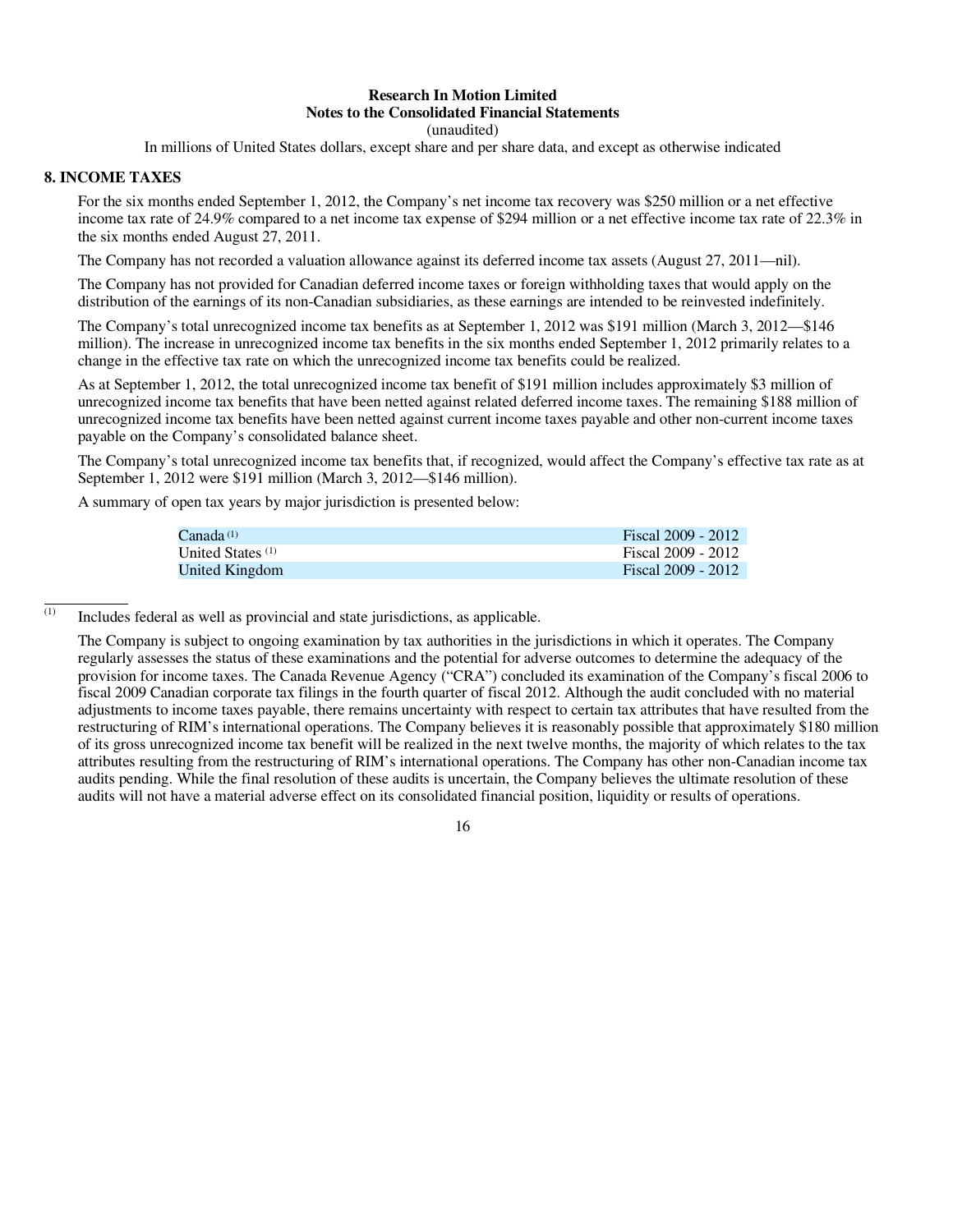(unaudited)

In millions of United States dollars, except share and per share data, and except as otherwise indicated

The Company recognizes interest and penalties related to unrecognized income tax benefits as interest expense that is netted and reported within investment income. The amount of interest accrued as at September 1, 2012 was \$8 million (March 3, 2012—\$6 million). The amount of penalties accrued as at September 1, 2012 was nil (March 3, 2012—nil).

### **9. STOCK-BASED COMPENSATION**

#### *Stock Option Plan*

The Company recorded a charge to income and a credit to paid-in-capital of approximately \$3 million and \$5 million for the three and six months ended September 1, 2012 (\$7 million and \$14 million for the three and six months ended August 27, 2011) in relation to stock-based compensation expense.

The Company has presented excess tax deficiencies from the exercise of stock-based compensation awards as a financing activity in the consolidated statements of cash flows.

Stock options previously granted under the plan generally vest over a period of five years and are generally exercisable over a period of six years to a maximum of seven years from the grant date. The Company issues new shares to satisfy stock option exercises. There are 14 million stock options available for future grants under the stock option plan as at September 1, 2012.

A summary of option activity since March 3, 2012 is shown below:

|                                                     | <b>Options Outstanding</b> |                                           |                                                      |                                               |
|-----------------------------------------------------|----------------------------|-------------------------------------------|------------------------------------------------------|-----------------------------------------------|
|                                                     | Number<br>(in 000's)       | Weighted-<br>Average<br>Exercise<br>Price | Average<br>Remaining<br>Contractual<br>Life in Years | Aggregate<br>Intrinsic<br>Value<br>(millions) |
| Balance as at March 3, 2012                         | 3,618                      | \$73.86                                   |                                                      |                                               |
| Forfeited/cancelled/expired during the period       | (826)                      | 64.50                                     |                                                      |                                               |
| Balance as at September 1, 2012                     | 2,792                      | \$76.48                                   | 1.42                                                 |                                               |
| Vested and expected to vest as at September 1, 2012 | 2,767                      | \$76.28                                   | 1.42                                                 |                                               |
| Exercisable as at September 1, 2012                 | 2,480                      | \$73.71                                   | 1.38                                                 |                                               |

The aggregate intrinsic value in the table above represents the total pre-tax intrinsic value (the aggregate difference between the closing stock price of the Company's common shares on September 1, 2012 and the exercise price for in-the-money options) that would have been received by the option holders if all in-the-money options had been exercised on September 1, 2012. During the six months ended September 1, 2012, there were no options exercised.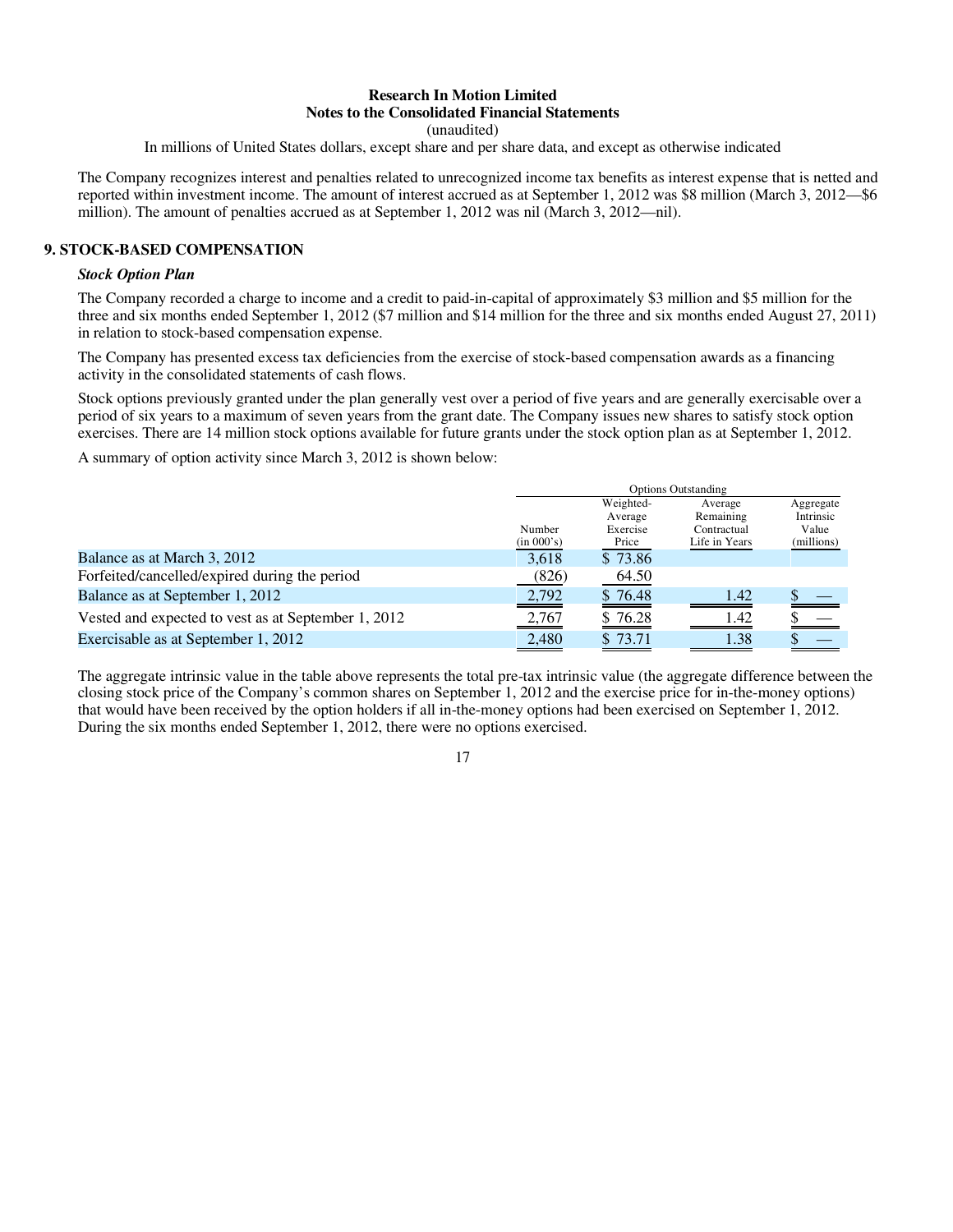(unaudited)

In millions of United States dollars, except share and per share data, and except as otherwise indicated

#### A summary of unvested stock options since March 3, 2012 is shown below:

|                                 |                   | <b>Options Outstanding</b> |                                              |  |
|---------------------------------|-------------------|----------------------------|----------------------------------------------|--|
|                                 | Number<br>(000's) |                            | Weighted-Average<br>Grant Date Fair<br>Value |  |
| Balance as at March 3, 2012     | 599               |                            | 41.53                                        |  |
| Vested during the period        | (179)             |                            | 27.84                                        |  |
| Forfeited during the period     | (108)             |                            | 48.28                                        |  |
| Balance as at September 1, 2012 | 312               |                            | 47.09                                        |  |

As at September 1, 2012, there was \$6 million of unrecognized stock-based compensation expense related to unvested stock options which will be expensed over the vesting period, which, on a weighted-average basis, results in a period of approximately 1.3 years. The total fair value of stock options vested during the six months ended September 1, 2012 was \$5 million.

Cash received from the stock options exercised for the six months ended September 1, 2012 was nil (August 27, 2011—\$8 million). Tax deficiencies incurred by the Company related to the stock options exercised was \$1 million for the six months ended September 1, 2012 (August 27, 2011—\$1 million).

During the six months ended September 1, 2012 and August 27, 2011, there were no stock options granted.

#### *Restricted Share Unit Plan*

The Company recorded compensation expense with respect to Restricted Share Units ("RSUs") of approximately \$15 million and \$37 million for the three and six months ended September 1, 2012 (\$8 million and \$24 million for the three and six months ended August 27, 2011).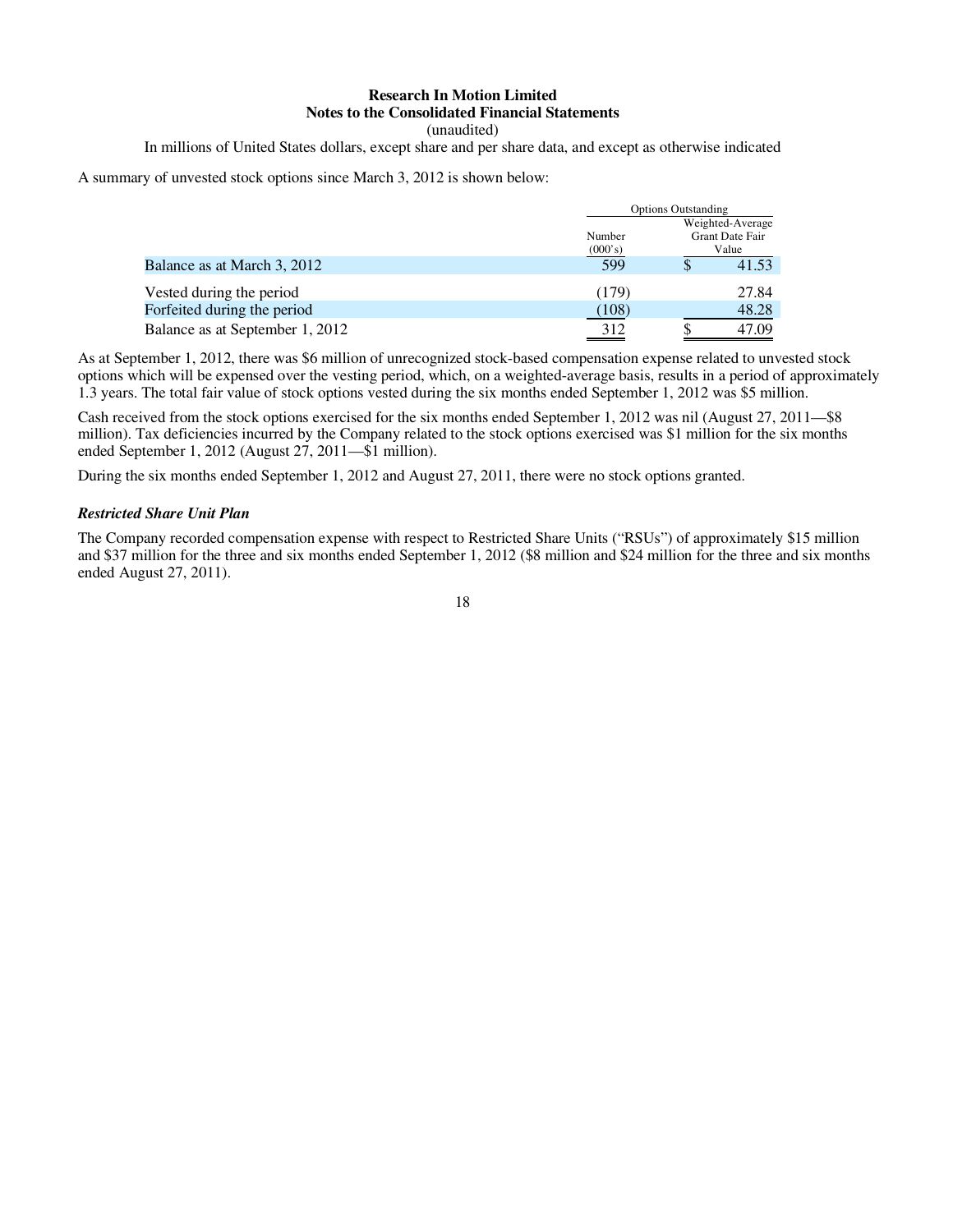(unaudited)

#### In millions of United States dollars, except share and per share data, and except as otherwise indicated

A summary of RSU activity since March 3, 2012 is shown below:

|                                                  |                   | RSUs Outstanding                |                              |                         |  |
|--------------------------------------------------|-------------------|---------------------------------|------------------------------|-------------------------|--|
|                                                  |                   | Weighted<br>Average             | Average<br>Remaining         | Aggregate<br>Instrinsic |  |
|                                                  | Number<br>(000's) | <b>Grant Date</b><br>Fair Value | Contractual<br>Life in Years | Value<br>(millions)     |  |
| Balance as at March 3, 2012                      | 8,595             | \$31.96                         |                              |                         |  |
| Granted during the period                        | 1.927             | 7.35                            |                              |                         |  |
| Vested during the period                         | (920)             | 51.66                           |                              |                         |  |
| Cancelled during the period                      | (938)             | 30.86                           |                              |                         |  |
| Balance as at September 1, 2012                  | 8,664             | \$24.51                         | 1.52                         | 58                      |  |
| Vested and expected to vest at September 1, 2012 | 8.033             | \$ 24.71                        | 1.50                         | 54                      |  |

The aggregate intrinsic value in the table above represents the total pre-tax intrinsic value (the aggregate closing share price of the Company's common shares on September 1, 2012) that would have been received by RSU holders if all RSUs had been vested on September 1, 2012.

Tax deficiencies incurred by the Company related to the RSUs vested was \$4 million for the six months ended September 1, 2012 (August 27, 2011—nil).

In order to comply with its obligation to deliver shares upon vesting, RIM purchases shares via a trustee selected by the Company or issues new common shares. During the six months ended September 1, 2012, no shares were purchased (August 27, 2011—846,224 common shares were purchased for total cash consideration of approximately \$37 million). These purchased shares are classified as treasury stock for accounting purposes and included in the shareholders' equity section of the Company's consolidated balance sheets.

As at September 1, 2012, there was \$134 million of unrecognized compensation expense related to RSUs that will be expensed over the vesting period, which, on a weighted-average basis, results in a period of approximately 1.46 years.

During the six months ended September 1, 2012, there were 1,926,785 RSUs granted (August 27, 2011—942,825 RSUs were granted), of which 1,623,299 will be settled upon vesting by the issuance of new common shares.

#### *Deferred Share Unit Plan*

The Company issued 0.1 million Deferred Share Units ("DSUs") in the six months ended September 1, 2012. There were 0.2 million DSUs outstanding as at September 1, 2012 (August 27, 2011—0.1 million). The Company had a liability of \$2 million in relation to the DSU plan as at September 1, 2012 (August 27, 2011—\$2 million).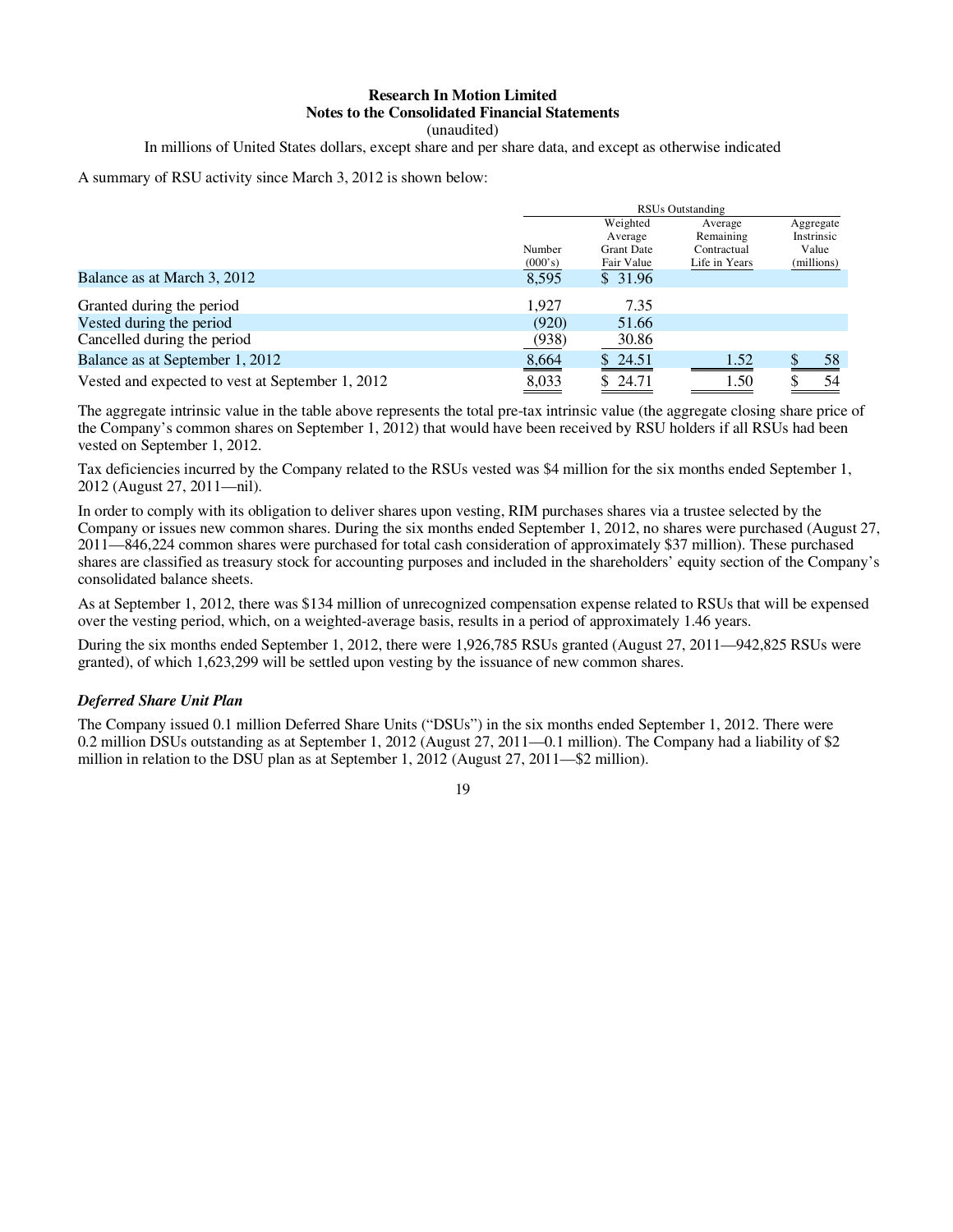(unaudited)

In millions of United States dollars, except share and per share data, and except as otherwise indicated

### **10. CAPITAL STOCK**

The following details the changes in issued and outstanding common shares for the six months ended September 1, 2012:

|                                                      |                                        | Capital Stock and Additional<br>Paid-In Capital |                                        | <b>Treasury Stock</b> |  |  |
|------------------------------------------------------|----------------------------------------|-------------------------------------------------|----------------------------------------|-----------------------|--|--|
|                                                      | <b>Stock</b><br>Outstanding<br>(000's) | Amount                                          | <b>Stock</b><br>Outstanding<br>(000's) | Amount                |  |  |
| Common shares outstanding as at March 3, 2012        | 524,160                                | \$2,446                                         | 8.711                                  | \$(299)               |  |  |
| Stock-based compensation                             |                                        | 42                                              |                                        |                       |  |  |
| Tax deficiencies related to stock-based compensation |                                        | (5)                                             |                                        |                       |  |  |
| Treasury stock vested                                |                                        | (32)                                            | (920)                                  | 32                    |  |  |
| Common shares outstanding as at September 1, 2012    | 524,160                                | \$2.451                                         | 7.791                                  | \$(267)               |  |  |

The Company had 524 million voting common shares outstanding, 2.8 million options to purchase voting common shares, 7.5 million RSUs and 0.2 million DSUs outstanding as at September 21, 2012.

<sup>20</sup>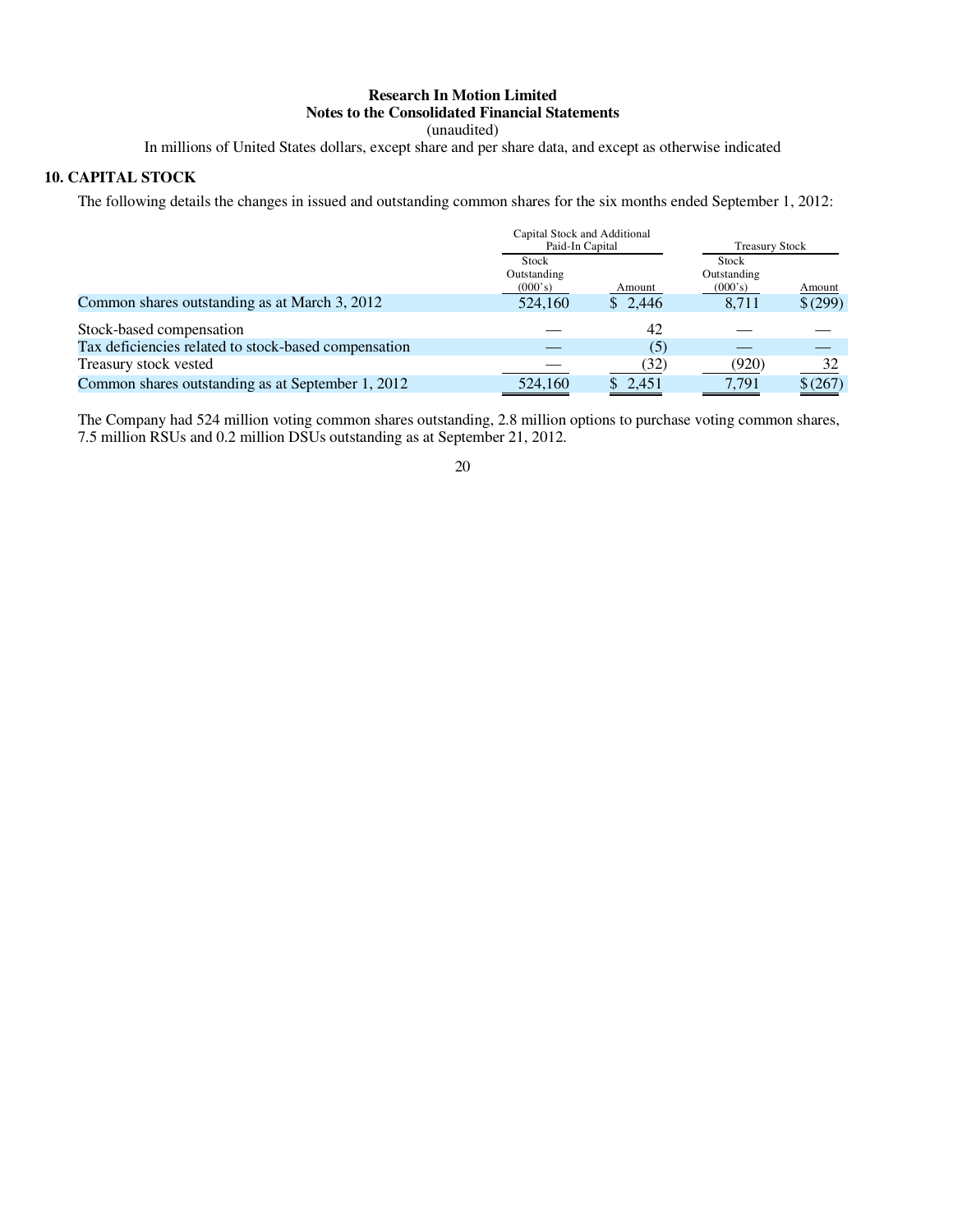(unaudited)

In millions of United States dollars, except share and per share data, and except as otherwise indicated

#### **11. EARNINGS (LOSS) PER SHARE**

The following table sets forth the computation of basic and diluted earnings (loss) per share:

|                                                                                                       |                      | Three Months Ended |                      | Six Months Ended   |
|-------------------------------------------------------------------------------------------------------|----------------------|--------------------|----------------------|--------------------|
|                                                                                                       | September 1,<br>2012 | August 27,<br>2011 | September 1,<br>2012 | August 27,<br>2011 |
| Net income (loss) for basic and diluted earnings<br>(loss) per share available to common shareholders | (235)                | \$<br>329          | \$<br>(753)          | 1,024              |
| Weighted-average number of shares outstanding<br>$(000)$ 's)—basic                                    | 524,160              | 524.116            | 524,160              | 524,049            |
| Effect of dilutive securities (000's)—stock-based<br>compensation                                     |                      | 50                 |                      | 316                |
| Weighted-average number of shares and assumed<br>conversions $(000's)$ —diluted                       | 524,160              | 524,166            | 524,160              | 524,365            |
| Earnings (loss) per share—reported                                                                    |                      |                    |                      |                    |
| <b>Basic</b>                                                                                          | \$<br>(0.45)         | \$<br>0.63         | \$<br>(1.44)         | 1.95               |
| Diluted                                                                                               | \$<br>(0.45)         | \$<br>0.63         | \$<br>(1.44)         | 1.95               |

As discussed in the stock-based compensation note above, during the six months ended September 1, 2012 there were 1,623,299 RSUs granted that will be settled upon vesting by the issuance of new common shares. These RSUs were not incorporated into the calculation of diluted earnings (loss) per share in the second quarter of fiscal 2013 as to do so would have been antidilutive; however these securities may have a dilutive effect on earnings (loss) per share in future quarters.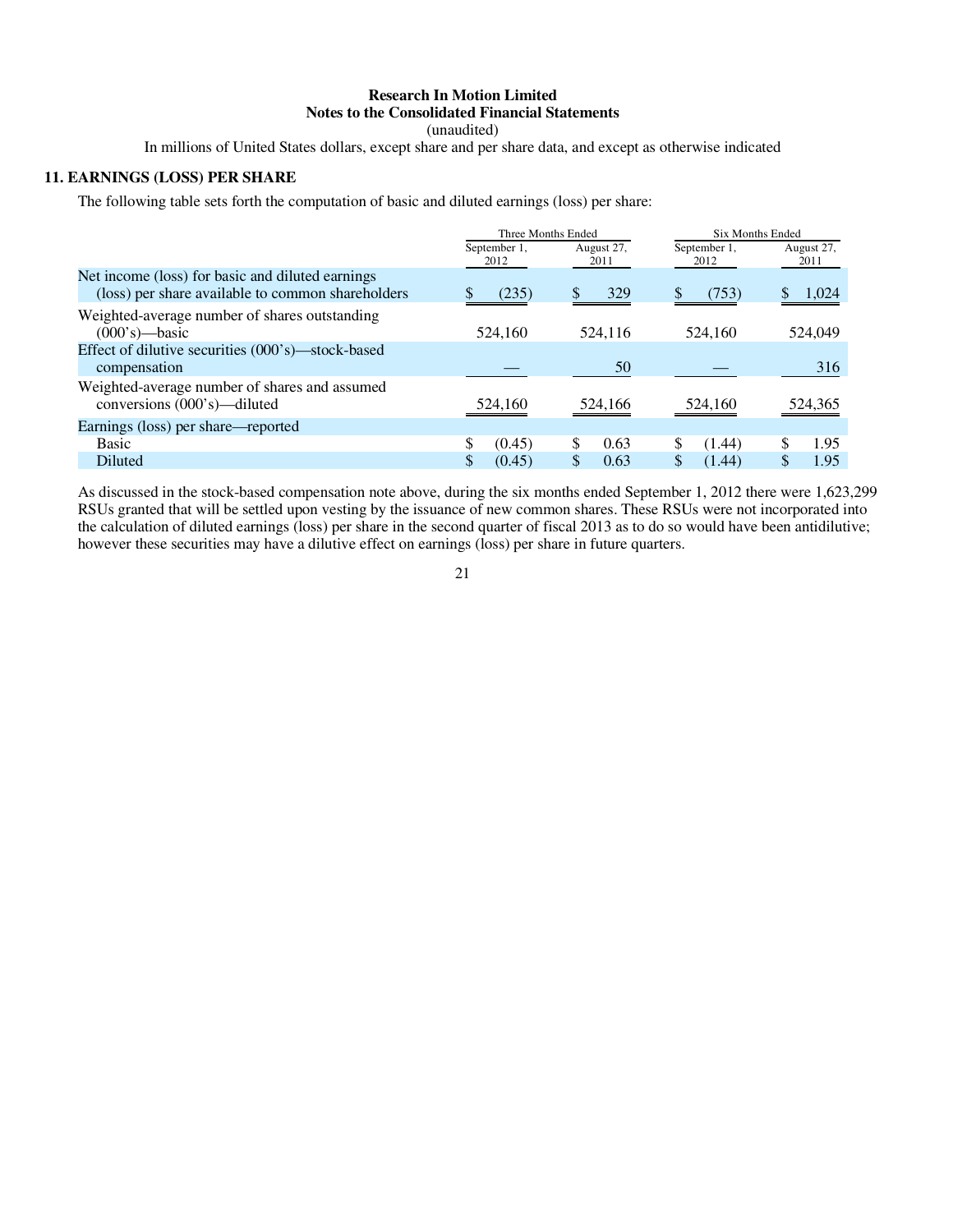(unaudited)

In millions of United States dollars, except share and per share data, and except as otherwise indicated

## **12. ACCUMULATED OTHER COMPREHENSIVE INCOME**

The components of accumulated other comprehensive income are as follows:

|                                                                                              | As at                |                  |  |  |
|----------------------------------------------------------------------------------------------|----------------------|------------------|--|--|
|                                                                                              | September 1,<br>2012 | March 3,<br>2012 |  |  |
| Accumulated net unrealized gains on available-for-sale<br>investments                        |                      |                  |  |  |
| Accumulated net unrealized gains on derivative instruments<br>designated as cash flow hedges |                      | 26               |  |  |
| Accumulated other comprehensive income                                                       |                      |                  |  |  |

#### **13. FOREIGN EXCHANGE GAINS AND LOSSES**

Selling, marketing and administration expenses for the three and six months ended September 1, 2012 included \$3 million and \$13 million with respect to foreign exchange losses (three and six months ended August 27, 2011—foreign exchange losses of \$9 million and \$18 million).

## **14. COMMITMENTS AND CONTINGENCIES**

#### **(a) Credit Facility**

On September 25, 2012, the Company replaced its existing \$500 million senior unsecured revolving credit facility with a syndicate of commercial banks with a \$500 million senior secured revolving credit facility (the "Facility") for working capital and general corporate purposes with the same syndicate. The Facility, which expires on September 6, 2013, is secured by accounts receivable and inventory of the Company and certain of its subsidiaries. The Company has provided cash collateral of approximately \$9 million for its outstanding letters of credit as of September 1, 2012. The cash is on deposit with one of the Company's banking partners and is included in cash and cash equivalents.

#### **(b) Indemnification**

The Company enters into certain agreements that contain indemnification provisions under which the Company could be subject to costs and damages, including in the event of an infringement claim against the Company or an indemnified third party. Such intellectual property infringement indemnification clauses are generally not subject to any dollar limits and remain in effect for the term of the Company's agreements. To date, the Company has not encountered material costs as a result of such indemnifications.

The Company has entered into indemnification agreements with its directors and executive officers. Under these agreements, the Company agreed, subject to applicable law, to indemnify its directors and executive officers against all costs, charges and expenses reasonably incurred by such individuals in respect of any civil, criminal or administrative action which could arise by reason of their status as directors or officers. The Company maintains liability insurance coverage for the benefit of its directors and executive officers to reduce its exposure to such obligations. The Company has not encountered material costs as a result of such indemnifications in the current year. See RIM's Management Information Circular for fiscal 2012 for additional information regarding the Company's indemnification agreements with its directors and executive officers.

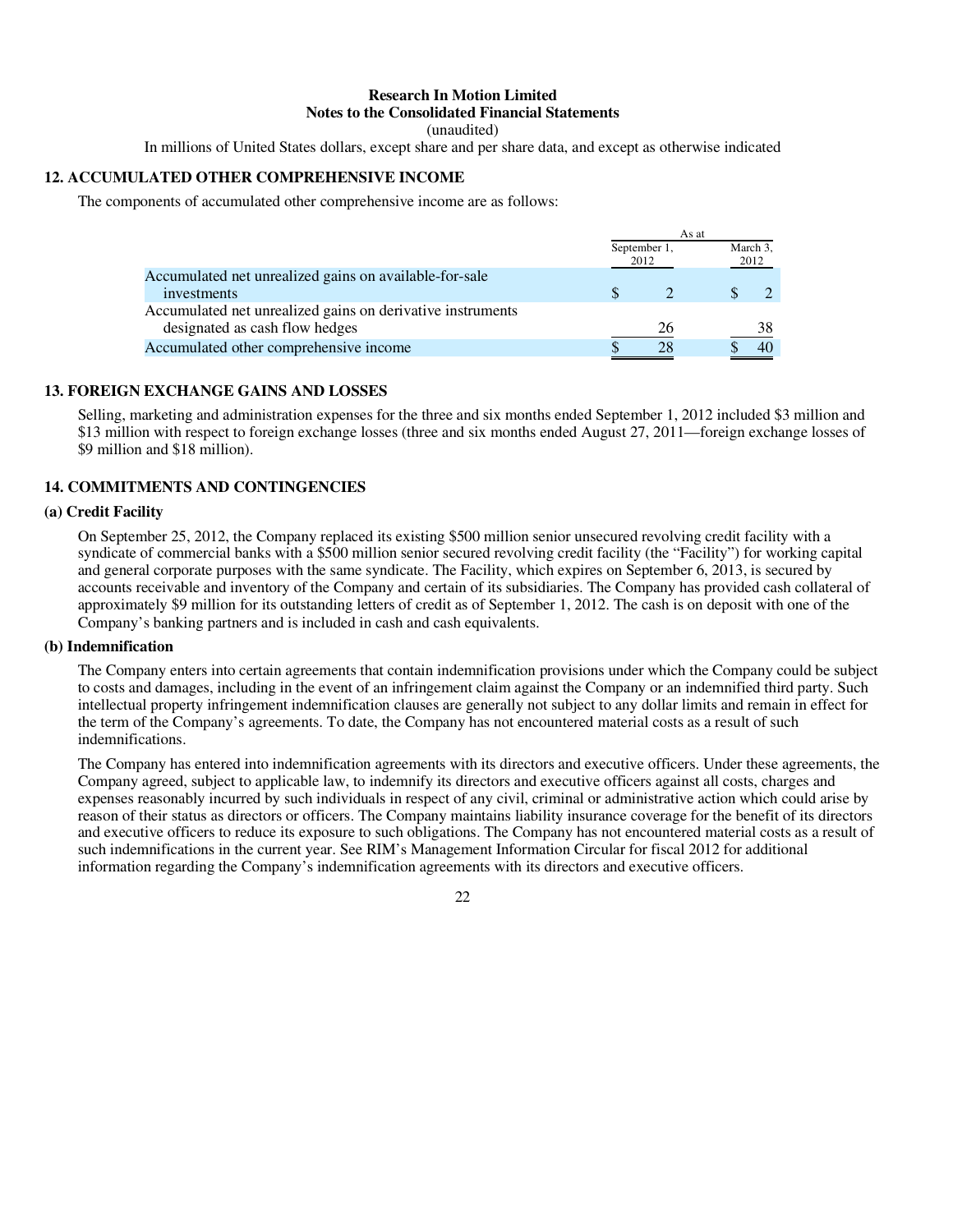(unaudited)

In millions of United States dollars, except share and per share data, and except as otherwise indicated

#### **(c) Litigation**

The Company is involved in litigation in the normal course of its business, both as a defendant and as a plaintiff. The Company is subject to a variety of claims (including claims related to patent infringement, purported class actions and other claims in the normal course of business) and may be subject to additional claims either directly or through indemnities against claims that it provides to certain of its partners and customers. In particular, the industry in which the Company competes has many participants that own, or claim to own, intellectual property, including participants that have been issued patents and may have filed patent applications or may obtain additional patents and proprietary rights for technologies similar to those used by the Company in its products. The Company has received, and may receive in the future, assertions and claims from third parties that the Company's products infringe on their patents or other intellectual property rights. Litigation has been and will likely continue to be necessary to determine the scope, enforceability and validity of third-party proprietary rights or to establish the Company's proprietary rights. Regardless of whether claims against the Company have merit, those claims could be timeconsuming to evaluate and defend, result in costly litigation, divert management's attention and resources, subject the Company to significant liabilities and could have the other effects that are described in greater detail under "Risk Factors—Risks Related to Intellectual Property" and "Risk Factors—Risks Related to the Company's Business and its Industry—*The Company is subject to general commercial litigation, class action and other litigation claims as part of its operations, and it could suffer significant litigation expenses in defending these claims and could be subject to significant damage awards or other remedies"*  in RIM's Annual Information Form for the fiscal year ended March 3, 2012, which is included in RIM's Annual Report on Form 40-F.

Management reviews all of the relevant facts for each claim and applies judgment in evaluating the likelihood and, if applicable, the amount of any potential loss. Where it is considered probable for a material exposure to result and where the amount of the claim is quantifiable, provisions for loss are made based on management's assessment of the likely outcome. The Company does not provide for claims that are considered unlikely to result in a significant loss, claims for which the outcome is not determinable or claims where the amount of the loss cannot be reasonably estimated. Any settlements or awards under such claims are provided for when reasonably determinable.

Additional lawsuits and claims, including purported class actions and derivative actions, may be filed or made based upon the Company's historical stock option granting practices. Management assesses such claims and where considered likely to result in a material exposure and, where the amount of the claim is quantifiable, provisions for loss are made based on management's assessment of the likely outcome. The Company does not provide for claims that are considered unlikely to result in a significant loss, claims for which the outcome is not determinable or claims where the amount of the loss cannot be reasonably estimated. Any settlements or awards under such claims are provided for when reasonably determinable.

See the "Legal Proceedings and Regulatory Action" section of RIM's Annual Information Form for additional unaudited information regarding the Company's legal proceedings, which is included in RIM's Annual Report on Form 40-F and "Legal Proceedings" in the Management's Discussion and Analysis of financial condition and results of operations for fiscal 2012.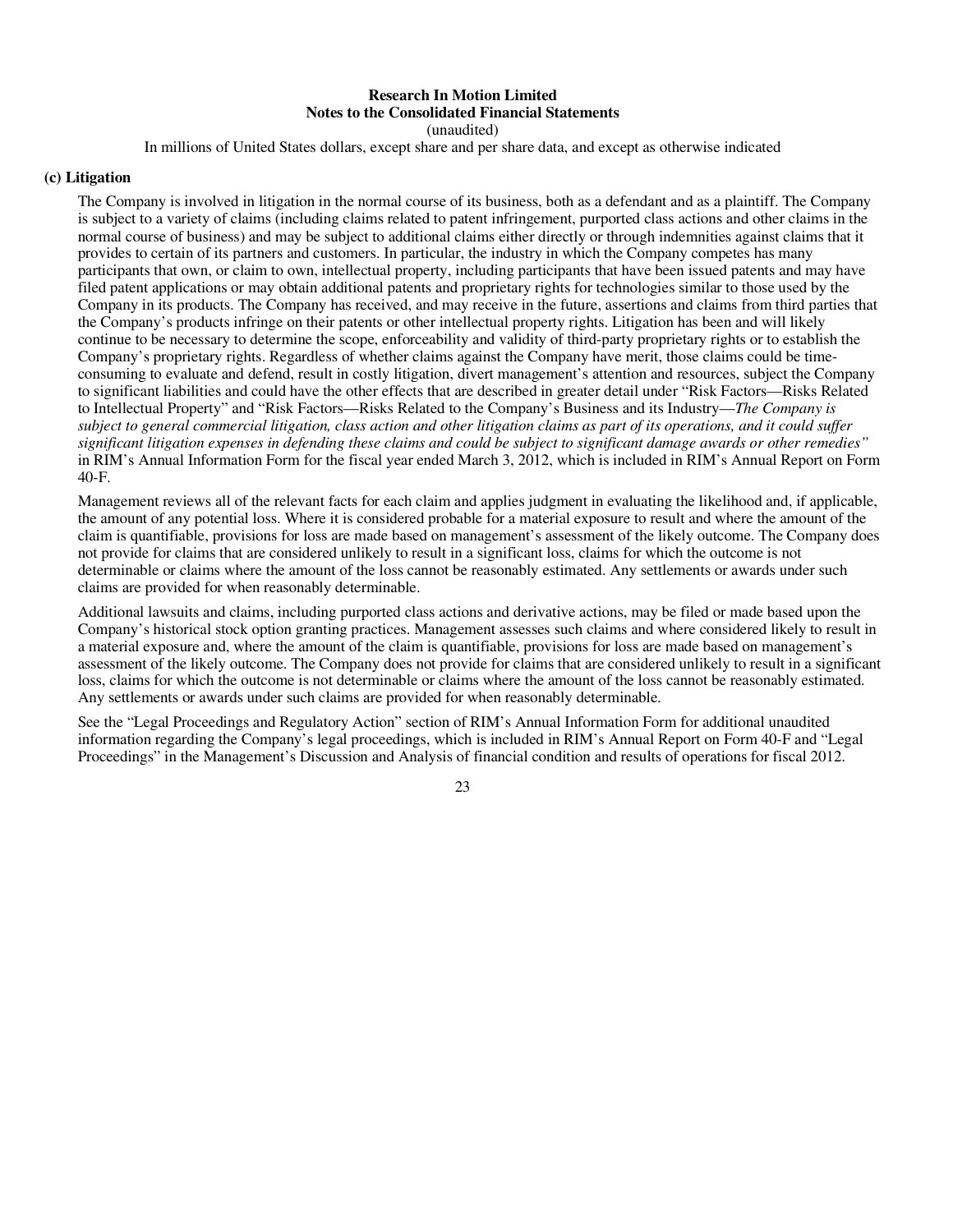(unaudited)

In millions of United States dollars, except share and per share data, and except as otherwise indicated

#### **15. DERIVATIVE FINANCIAL INSTRUMENTS**

Values of financial instruments outstanding were as follows:

|                                      |   | As at September 1, 2012 |                     |            |  |
|--------------------------------------|---|-------------------------|---------------------|------------|--|
|                                      |   | Notional                |                     | Estimated  |  |
| <b>Assets (Liabilities)</b>          |   | Amount                  |                     | Fair Value |  |
| Currency forward contracts—asset     |   | 1.207                   | \$                  | 38         |  |
| Currency option contracts—asset      |   | 592                     | S                   | 12         |  |
| Currency forward contracts—liability | S | 1.243                   | \$                  | (25)       |  |
| Currency option contracts—liability  |   | 396                     | \$                  | (5)        |  |
|                                      |   |                         | As at March 3, 2012 |            |  |
|                                      |   | Notional                |                     | Estimated  |  |
| <b>Assets (Liabilities)</b>          |   | Amount                  |                     | Fair Value |  |
| Currency forward contracts—asset     |   | 1,608                   | S                   | 55         |  |
| Currency option contracts—asset      |   | 608                     | \$                  | 17         |  |
| Currency forward contracts—liability |   | 2,155                   | \$                  | (34)       |  |
| Currency option contracts—liability  |   | 480                     | \$                  | (1)        |  |

#### *Foreign Exchange*

The Company uses derivative instruments to manage exposures to foreign exchange risk resulting from transactions in currencies other than its functional currency, the U.S. dollar. The Company's risk management objective in holding derivative instruments is to reduce the volatility of current and future income as a result of changes in foreign currency. To limit its exposure to adverse movements in foreign currency exchange rates, the Company enters into foreign currency forward and option contracts. The Company does not use derivative instruments for speculative purposes.

The majority of the Company's revenues for the three and six months ended September 1, 2012 were transacted in U.S. dollars. However, portions of the revenues are denominated in Canadian dollars, Euros, and British Pounds. Purchases of raw materials are primarily transacted in U.S. dollars. Other expenses, consisting of the majority of salaries, certain operating costs and manufacturing overhead are incurred primarily in Canadian dollars. The Company enters into forward and option contracts to hedge portions of these anticipated transactions to reduce the volatility on income associated with the foreign currency exposures. The Company also enters into forward and option contracts to reduce the effects of foreign exchange gains and losses resulting from the revaluation of certain foreign currency monetary assets and liabilities.

The Company records all derivative instruments at fair value on the consolidated balance sheets. The fair value of these instruments is calculated based on notional and exercise values, transaction rates, market quoted currency spot rates, forward points and interest rate yield curves. The accounting for changes in the fair value of a derivative depends on the intended use of the derivative instrument and the resulting designation.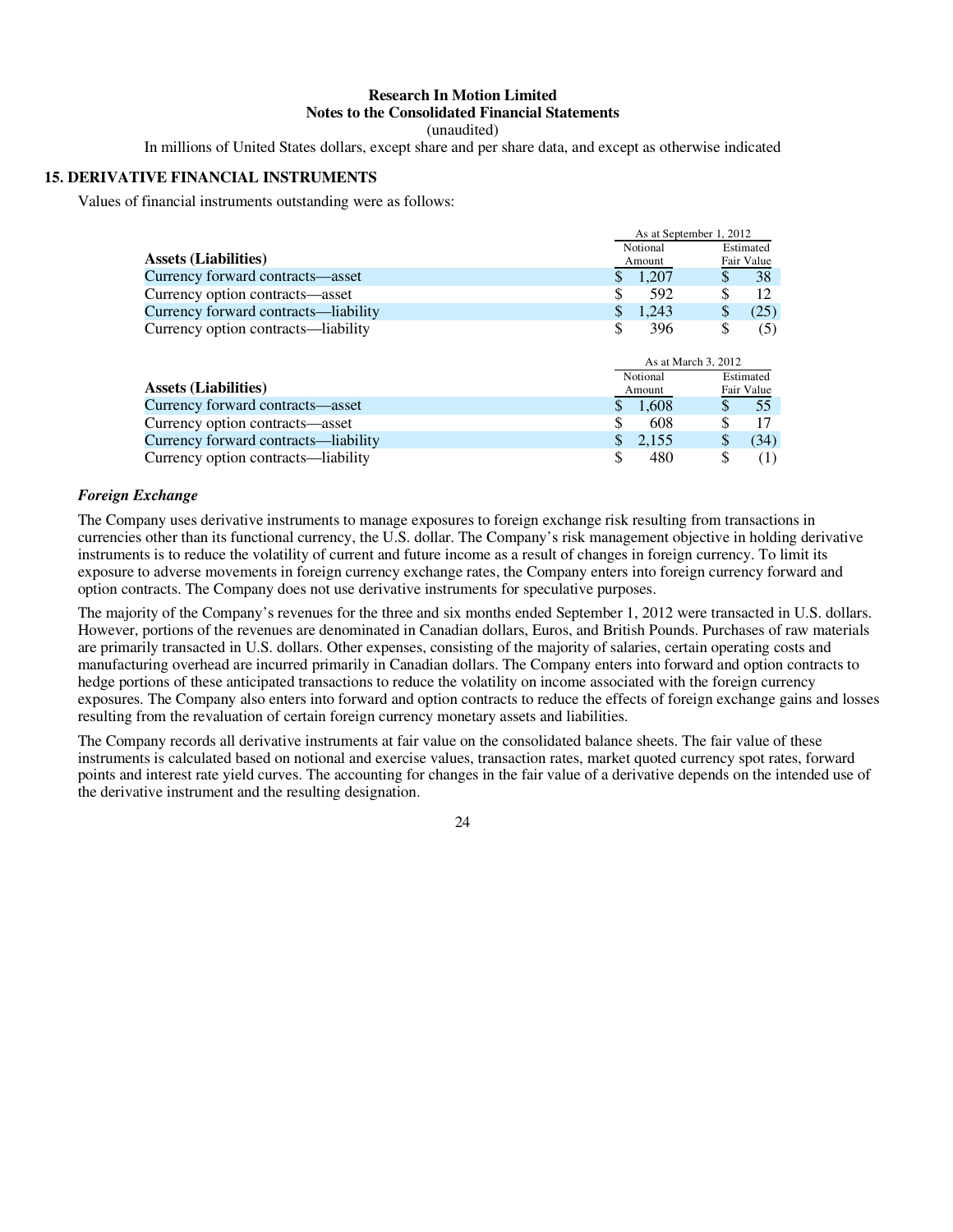(unaudited)

In millions of United States dollars, except share and per share data, and except as otherwise indicated

The Company's accounting policies for these instruments outline the criteria to be met in order to designate a derivative instrument as a hedge and the methods for evaluating hedge effectiveness. Hedge effectiveness is formally assessed, both at hedge inception and on an ongoing basis, to determine whether the derivatives used in hedging transactions are highly effective in offsetting changes in the value of the hedged items. If an anticipated transaction is deemed no longer likely to occur, the corresponding derivative instrument is de-designated as a hedge and any associated deferred gains and losses in accumulated other comprehensive income are recognized in earnings at that time. Any future changes in the fair value of the instrument are recognized in current earnings.

For any derivative instruments that do not meet the requirements for hedge accounting, or for any derivative instrument for which hedge accounting is not elected, the changes in fair value of the instruments are recognized in income in the current period and will generally offset the changes in the U.S. dollar value of the associated asset, liability, or forecasted transaction.

The Company enters into forward and option contracts to hedge exposures relating to foreign currency anticipated transactions. These contracts have been designated as cash flow hedges, with the effective portion of the change in fair value initially recorded in accumulated other comprehensive income and subsequently reclassified to income in the period in which the cash flows from the associated hedged transactions affect income. Any ineffective portion of the change in fair value of the cash flow hedge is recognized in current period income. For the three and six months ended September 1, 2012, there was \$1 million and \$8 million in realized gains on forward contracts which were ineffective upon maturity (three and six months ended August 27, 2011—\$5 million and \$9 million in realized losses). As at September 1, 2012 and August 27, 2011, the outstanding derivatives designated as cash flow hedges were considered to be fully effective. The maturity dates of these instruments range from September 2012 to September 2013. As at September 1, 2012, the net unrealized gain on these forward and option contracts was \$36 million (March 3, 2012—net unrealized gain of \$51 million). Unrealized gains associated with these contracts were recorded in other current assets and accumulated other comprehensive income. Unrealized losses were recorded in accrued liabilities and accumulated other comprehensive income. As at September 1, 2012, the Company estimates that approximately \$35 million of net unrealized gains on these forward and option contracts will be reclassified into income within the next twelve months.

The following table shows the fair values of derivative instruments designated as cash flow hedges on the consolidated balance sheets:

|                                      | As at                                  |  |            |                                        |  |            |
|--------------------------------------|----------------------------------------|--|------------|----------------------------------------|--|------------|
|                                      | September 1, 2012                      |  |            | March 3, 2012                          |  |            |
|                                      | <b>Balance Sheet</b><br>Classification |  | Fair Value | <b>Balance Sheet</b><br>Classification |  | Fair Value |
| Currency forward contracts—asset     | Other current assets                   |  | 29         | Other current assets                   |  | 42         |
| Currency option contracts—asset      | Other current assets                   |  |            | Other current assets                   |  |            |
| Currency forward contracts—liability | <b>Accrued liabilities</b>             |  |            | Accrued liabilities                    |  | O          |
| Currency option contracts—liability  | Accrued liabilities                    |  |            | Accrued liabilities                    |  |            |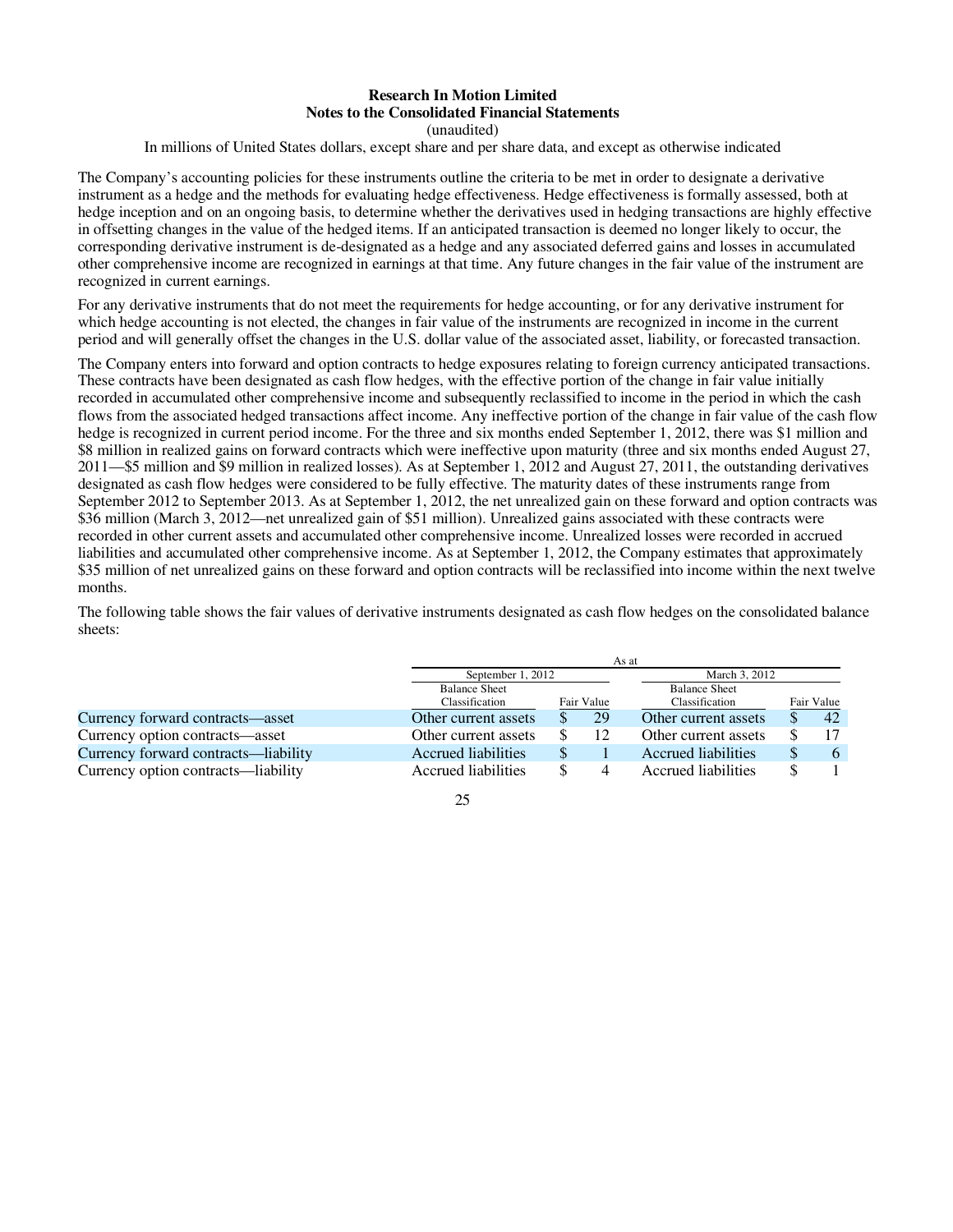(unaudited)

In millions of United States dollars, except share and per share data, and except as otherwise indicated

The following table shows the impact of derivative instruments designated as cash flow hedges on the consolidated statements of operations and the consolidated statements of comprehensive income for the three and six months ended September 1, 2012:

|                            |                                                                |                                                         | Amount of Gain (Loss) Reclassified from                   |                                              |
|----------------------------|----------------------------------------------------------------|---------------------------------------------------------|-----------------------------------------------------------|----------------------------------------------|
|                            | Amount of Gain (Loss)<br>Recognized in OCI on                  | Location of Gain (Loss) Reclassified                    | Accumulated OCI into Income<br>(Effective Portion)        |                                              |
|                            | Derivative Instruments<br>(Effective Portion)                  | from Accumulated OCI into<br>Income (Effective Portion) | Three Months Ended<br>September 1, 2012                   | <b>Six Months Ended</b><br>September 1, 2012 |
| Currency forward contracts | <b>S</b>                                                       | Revenue                                                 | 36                                                        | 57                                           |
| Currency option contracts  | S<br>9                                                         | Revenue                                                 |                                                           |                                              |
| Currency forward contracts |                                                                | 5 Cost of sales                                         |                                                           |                                              |
| Currency option contracts  | \$                                                             | Cost of sales                                           |                                                           |                                              |
| Currency forward contracts | S<br>$\epsilon$                                                | Selling, marketing and administration \$                |                                                           |                                              |
| Currency option contracts  | \$<br>(1)                                                      | Selling, marketing and administration \$                |                                                           |                                              |
| Currency forward contracts | S<br>10                                                        | Research and development                                | $\overline{2}$                                            |                                              |
| Currency option contracts  | \$                                                             | Research and development                                | J                                                         | (1)                                          |
|                            | Amount of Gain (Loss)<br>Recognized in Income<br>on Derivative | Location of Gain (Loss) Reclassified                    | from Accumulated OCI into Income<br>(Ineffective Portion) | Amount of Gain (Loss) Reclassified           |
|                            | Instruments (Ineffective                                       | from Accumulated OCI into                               | Three Months Ended                                        | Six Months Ended                             |
|                            | Portion)                                                       | Income (Ineffective Portion)                            | September 1, 2012                                         | September 1, 2012                            |
| Currency forward contracts | $\mathbb{S}$                                                   | Selling, marketing and administration \$                |                                                           | 8                                            |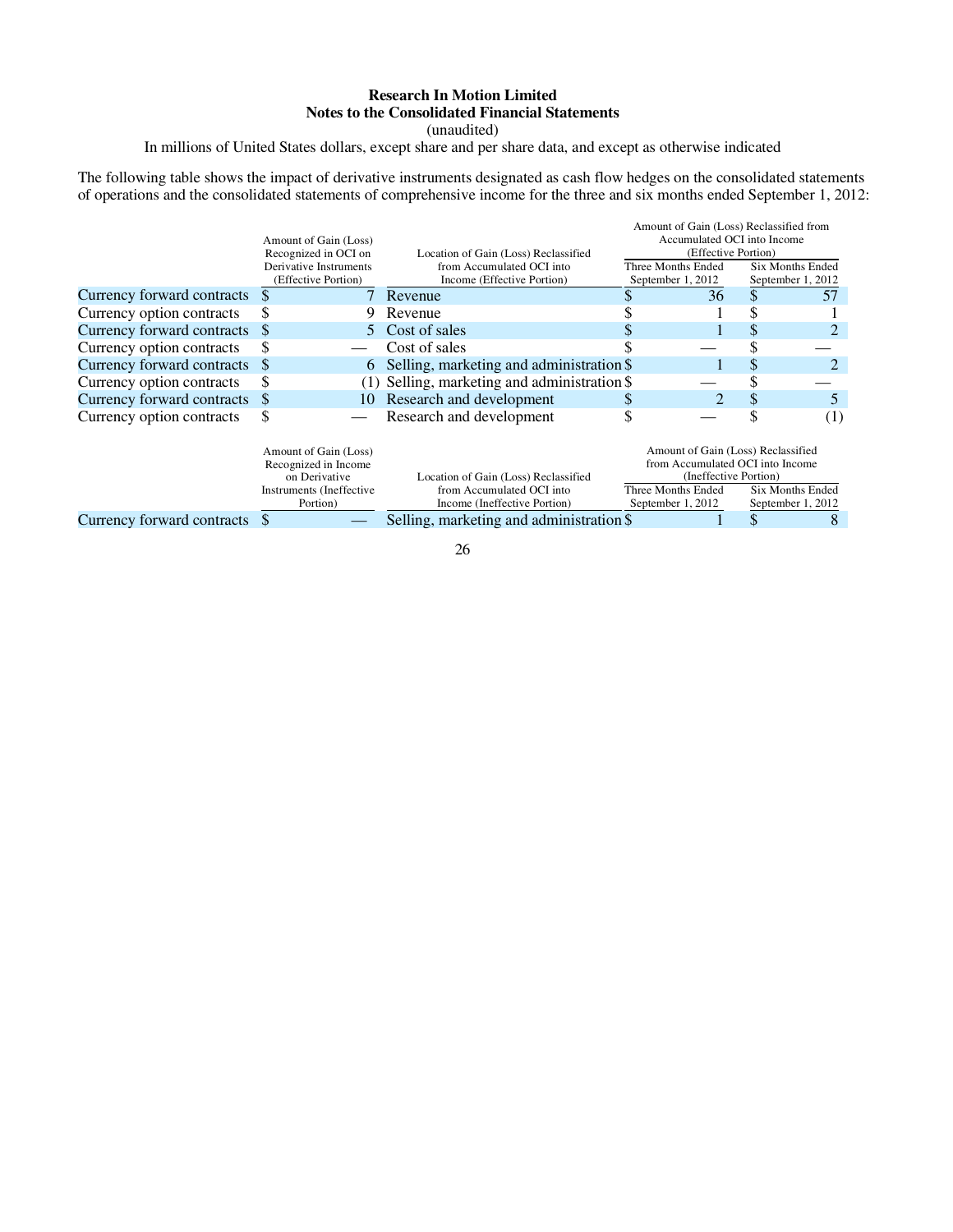(unaudited)

In millions of United States dollars, except share and per share data, and except as otherwise indicated

The following table shows the impact of derivative instruments designated as cash flow hedges on the consolidated statement of operations for the three and six months ended August 27, 2011:

|                               | Amount of Gain (Loss)                         |                                                         |                                       | Amount of Gain (Loss) Reclassified from<br>Accumulated OCI into Income (Effective) |   |                                            |
|-------------------------------|-----------------------------------------------|---------------------------------------------------------|---------------------------------------|------------------------------------------------------------------------------------|---|--------------------------------------------|
|                               | Recognized in OCI on                          | Location of Gain (Loss) Reclassified                    |                                       | Portion)                                                                           |   |                                            |
|                               | Derivative Instruments<br>(Effective Portion) | from Accumulated OCI into Income<br>(Effective Portion) | Three Months Ended<br>August 27, 2011 |                                                                                    |   | <b>Six Months Ended</b><br>August 27, 2011 |
| Currency forward contracts \$ |                                               | 109) Revenue                                            |                                       | (53)                                                                               | Φ | (117)                                      |
| Currency option contracts \$  |                                               | (1) Revenue                                             |                                       | (3)                                                                                |   | (3)                                        |
| Currency forward contracts \$ |                                               | 5 Cost of sales                                         |                                       |                                                                                    | Φ | 10                                         |
| Currency forward contracts \$ |                                               | 6 Selling, marketing and administration \$              |                                       |                                                                                    |   |                                            |
| Currency forward contracts \$ |                                               | 10 Research and development                             |                                       |                                                                                    | Φ | 14                                         |
|                               |                                               |                                                         |                                       |                                                                                    |   |                                            |

|                               |                         |                                          | Amount of Gain (Loss) Reclassified from |                       |                  |
|-------------------------------|-------------------------|------------------------------------------|-----------------------------------------|-----------------------|------------------|
|                               | Amount of Gain (Loss)   |                                          | Accumulated OCI into Income             |                       |                  |
|                               | Recognized in Income on | Location of Gain (Loss) Reclassified     |                                         | (Ineffective Portion) |                  |
|                               | Derivative Instruments  | from Accumulated OCI into Income         | Three Months Ended                      |                       | Six Months Ended |
|                               | (Ineffective Portion)   | (Ineffective Portion)                    | August 27, 2011                         |                       | August 27, 2011  |
| Currency forward contracts \$ |                         | Selling, marketing and administration \$ |                                         |                       | (9)              |

As part of its risk mitigation strategy, the Company may maintain net monetary asset and/or liability balances in foreign currencies. The Company enters into foreign exchange forward contracts to hedge certain monetary assets and liabilities that are exposed to foreign currency risk. The principal currencies hedged include the Canadian dollar, Euro, and British Pound. These contracts are not subject to hedge accounting, and any gains or losses are recognized in income each period, offsetting the change in the U.S. dollar value of the asset or liability. The maturity dates of these instruments range from September 2012 to February 2013. As at September 1, 2012, net unrealized losses of \$16 million were recorded in respect of these instruments (March 3, 2012—net unrealized losses of \$14 million). Unrealized gains associated with these contracts were recorded in other current assets and selling, marketing and administration. Unrealized losses were recorded in accrued liabilities and selling, marketing and administration.

The following table shows the fair values of derivative instruments that are not subject to hedge accounting on the consolidated balance sheets:

|                                      |                            | As at             |            |                      |       |  |
|--------------------------------------|----------------------------|-------------------|------------|----------------------|-------|--|
|                                      |                            | September 1, 2012 |            |                      |       |  |
|                                      | <b>Balance Sheet</b>       |                   |            | <b>Balance Sheet</b> | Fair  |  |
|                                      | Classification             |                   | Fair Value | Classification       | Value |  |
| Currency forward contracts—asset     | Other current assets       |                   |            | Other current assets | \$13  |  |
| Currency forward contracts—liability | <b>Accrued liabilities</b> |                   | 24         | Accrued liabilities  | \$ 28 |  |
| Currency option contracts—liability  | Accrued liabilities        |                   |            | Accrued liabilities  |       |  |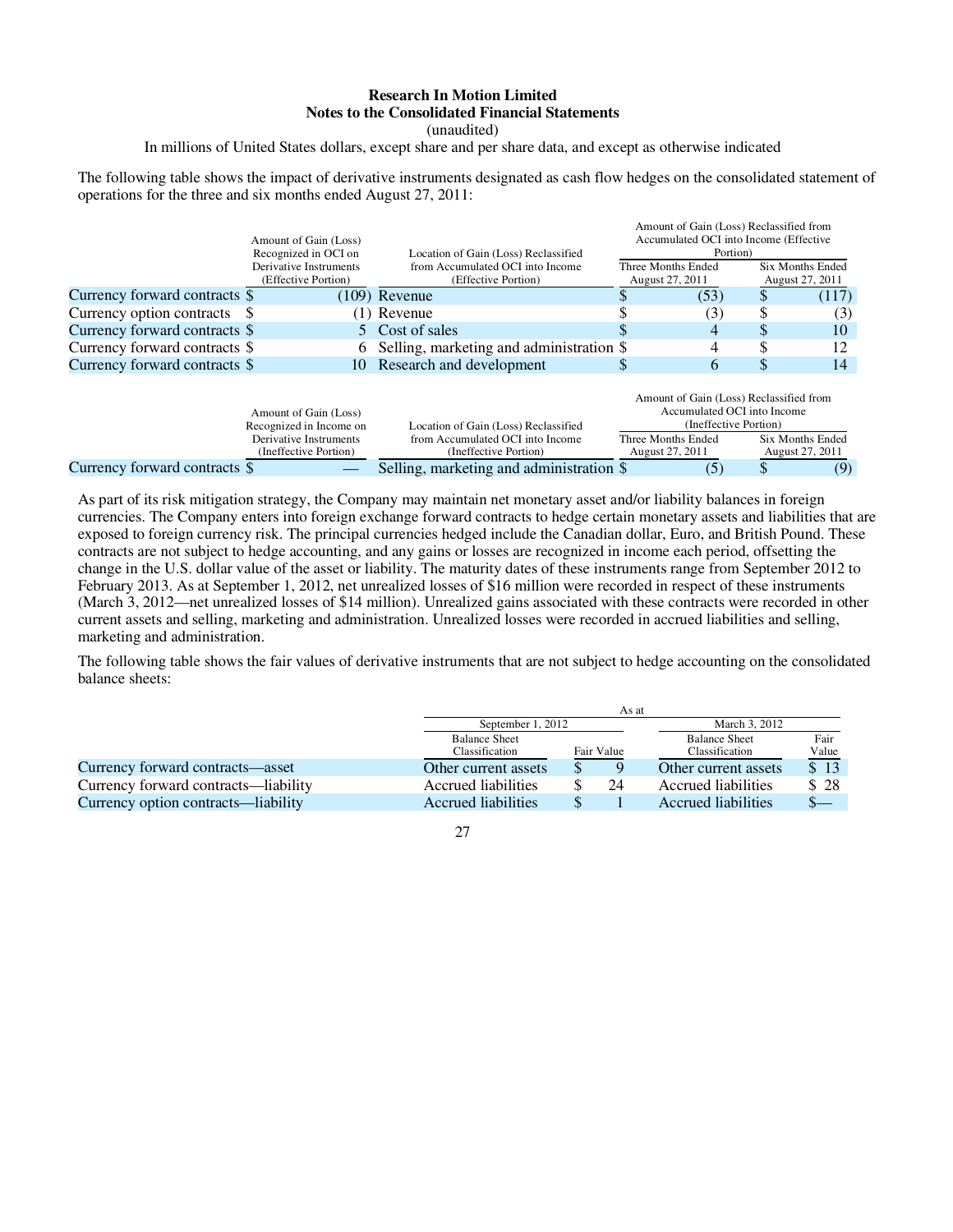(unaudited)

In millions of United States dollars, except share and per share data, and except as otherwise indicated

The following table shows the impact of derivative instruments that are not subject to hedge accounting on the consolidated statement of operations for the three and six months ended September 1, 2012:

|                            |                                                                           |                                         | Amount of Gain (Loss) in Income on<br>Derivative Instruments |                                       |  |  |
|----------------------------|---------------------------------------------------------------------------|-----------------------------------------|--------------------------------------------------------------|---------------------------------------|--|--|
|                            | Location of Gain (Loss) Recognized in<br>Income on Derivative Instruments | Three Months Ended<br>September 1, 2012 |                                                              | Six Months Ended<br>September 1, 2012 |  |  |
| Currency forward contracts | Selling, marketing and administration                                     | (29)                                    |                                                              |                                       |  |  |
| Currency option contracts  | Selling, marketing and administration                                     |                                         |                                                              |                                       |  |  |

The following table shows the impact of derivative instruments that are not subject to hedge accounting on the consolidated statement of operations for the three and six months ended August 27, 2011:

|                                  |                                       | Amount of Gain (Loss) in Income on |                        |  |                  |  |  |
|----------------------------------|---------------------------------------|------------------------------------|------------------------|--|------------------|--|--|
|                                  |                                       |                                    | Derivative Instruments |  |                  |  |  |
|                                  | Location of Gain (Loss) Recognized in |                                    | Three Months Ended     |  | Six Months Ended |  |  |
| Income on Derivative Instruments |                                       |                                    | August 27, 2011        |  | August 27, 2011  |  |  |
| Currency forward contracts       | Selling, marketing and administration |                                    |                        |  | (47              |  |  |
| Currency option contracts        | Selling, marketing and administration |                                    |                        |  |                  |  |  |

#### *Credit*

The Company is exposed to credit risk on derivative financial instruments arising from the potential for counterparties to default on their contractual obligations. The Company mitigates this risk by limiting counterparties to highly rated financial institutions and by continuously monitoring their creditworthiness. The Company's exposure to credit loss and market risk will vary over time as a function of currency exchange rates. The Company measures its counterparty credit exposure as a percentage of the total fair value of the applicable derivative instruments. Where the net fair value of derivative instruments with any counterparty is negative, the Company deems the credit exposure to that counterparty to be nil. As at September 1, 2012, the maximum credit exposure to a single counterparty, measured as a percentage of the total fair value of derivative instruments with net unrealized gains was 33% (March 3, 2012—30%).

The Company is exposed to market and credit risk on its investment portfolio. The Company reduces this risk by investing in liquid, investment grade securities and by limiting exposure to any one entity or group of related entities. As at September 1, 2012, no single issuer represented more than 10% of the total cash, cash equivalents and investments (March 3, 2012—no single issuer represented more than 9% of the total cash, cash equivalents and investments).

#### *Interest Rate*

Cash and cash equivalents and investments are invested in certain instruments of varying maturities. Consequently, the Company is exposed to interest rate risk as a result of holding investments of varying maturities. The fair value of investments, as well as the investment income derived from the investment portfolio, will fluctuate with changes in prevailing interest rates. The Company does not currently utilize interest rate derivative instruments in its investment portfolio.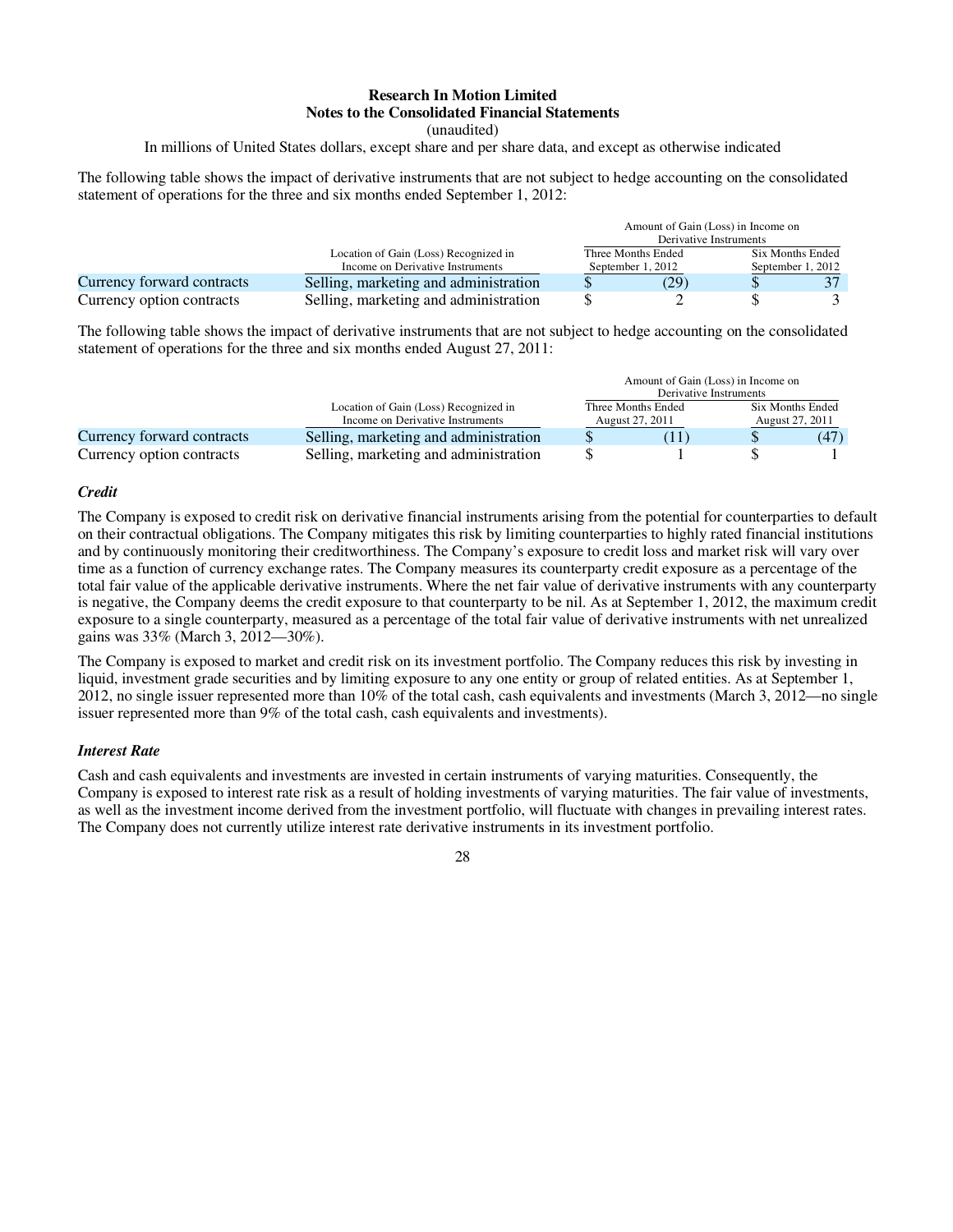(unaudited)

In millions of United States dollars, except share and per share data, and except as otherwise indicated

## **16. SEGMENT DISCLOSURES**

The Company is organized and managed as a single reportable operating segment. The Company's operations are substantially all related to the research, design, manufacture and sales of wireless communications products, services and software.

Revenue, classified by major geographic segments in which the Company's customers are located, was as follows:

|                      |                      | Three Months Ended |    |                                            | <b>Six Months Ended</b> |          |                    |           |
|----------------------|----------------------|--------------------|----|--------------------------------------------|-------------------------|----------|--------------------|-----------|
|                      | September 1,<br>2012 |                    |    | August 27,<br>September 1,<br>2011<br>2012 |                         |          | August 27,<br>2011 |           |
| Revenue              |                      |                    |    |                                            |                         |          |                    |           |
| Canada               | \$                   | 227                | \$ | 308                                        | \$                      | 327      | \$                 | 678       |
| <b>United States</b> |                      | 641                |    | 1,111                                      |                         | 1,335    |                    | 2,431     |
| United Kingdom       |                      | 339                |    | 419                                        |                         | 596      |                    | 897       |
| Other                |                      | 1,666              |    | 2,330                                      |                         | 3,429    |                    | 5,070     |
|                      |                      | 2,873              |    | 4,168                                      |                         | 5,687    |                    | \$9,076   |
| Revenue              |                      |                    |    |                                            |                         |          |                    |           |
| Canada               |                      | $7.9\%$            |    | $7.4\%$                                    |                         | 5.7%     |                    | $7.5\%$   |
| <b>United States</b> |                      | 22.3%              |    | 26.6%                                      |                         | 23.5%    |                    | 26.7%     |
| United Kingdom       |                      | 11.8%              |    | $10.1\%$                                   |                         | $10.5\%$ |                    | $9.9\%$   |
| Other                |                      | 58.0%              |    | 55.9%                                      |                         | 60.3%    |                    | 55.9%     |
|                      |                      | 100.0%             |    | 100.0%                                     |                         | 100.0%   |                    | $100.0\%$ |

|             | Three Months Ended   |                    | Six Months Ended     |                    |
|-------------|----------------------|--------------------|----------------------|--------------------|
|             | September 1,<br>2012 | August 27,<br>2011 | September 1,<br>2012 | August 27,<br>2011 |
| Revenue mix |                      |                    |                      |                    |
| Hardware    | 1,712                | \$3,027            | 3,380                | \$6,848            |
| Service     | 1,005                | 1,003              | 2,008                | 1,976              |
| Software    | 65                   | 78                 | 134                  | 159                |
| Other       | 91                   | 60                 | 165                  | 93                 |
|             | 2.873                | 4.168              | 5,687                | 9.076              |

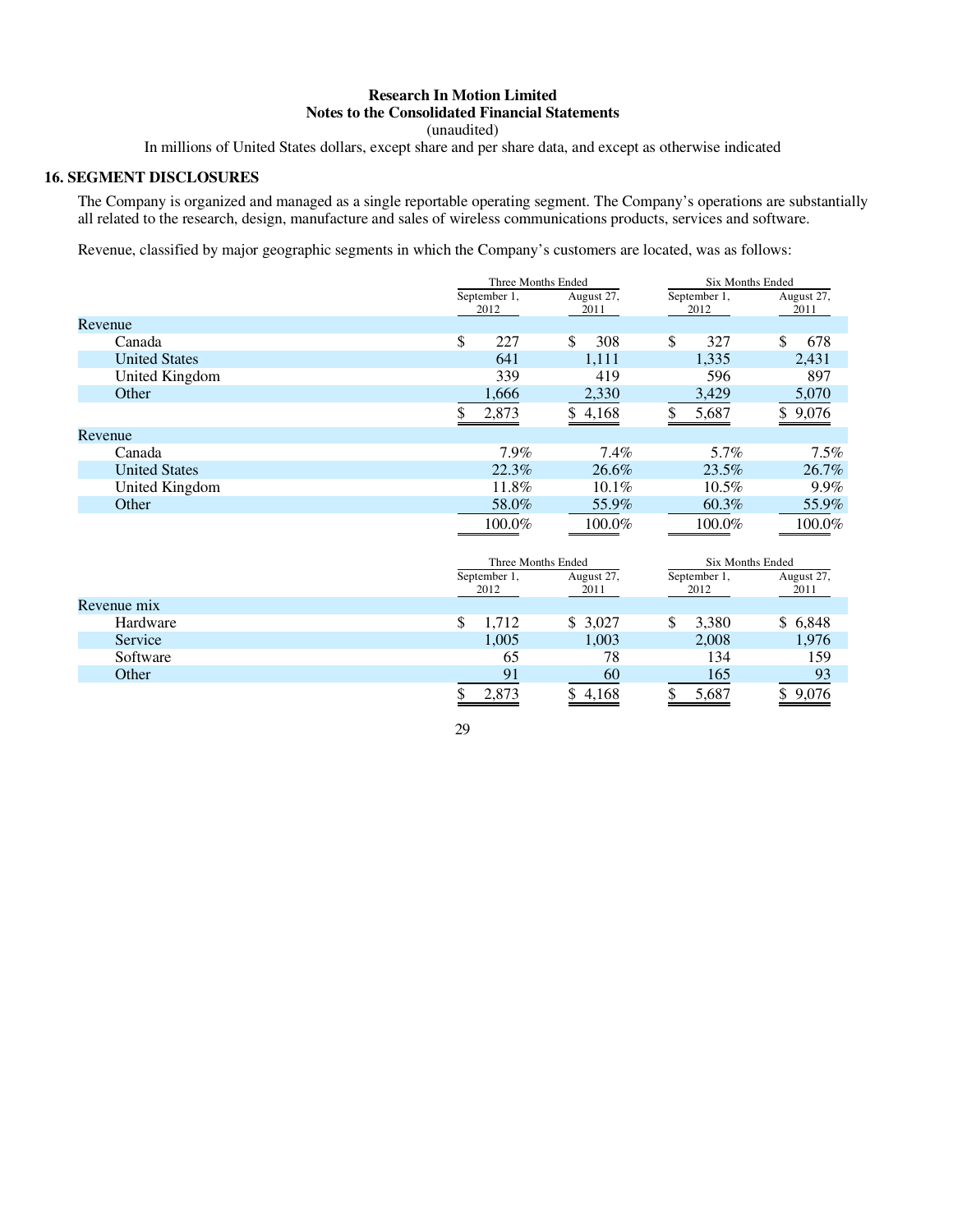(unaudited)

In millions of United States dollars, except share and per share data, and except as otherwise indicated

|                                                               | As at                |                  |  |
|---------------------------------------------------------------|----------------------|------------------|--|
|                                                               | September 1,<br>2012 | March 3,<br>2012 |  |
| Property, plant and equipment, intangible assets and goodwill |                      |                  |  |
| Canada                                                        | \$<br>5,037          | \$5,382          |  |
| <b>United States</b>                                          | 547                  | 555              |  |
| United Kingdom                                                | 36                   | 37               |  |
| Other                                                         | 264                  | 364              |  |
|                                                               | \$<br>5,884          | 6,338            |  |
| <b>Total</b> assets                                           |                      |                  |  |
| Canada                                                        | \$<br>7,721          | \$8,693          |  |
| <b>United States</b>                                          | 2,842                | 2,337            |  |
| United Kingdom                                                | 1,033                | 1,554            |  |
| Other                                                         | 867                  | 1,147            |  |
|                                                               | 12.463               | \$13,731         |  |

## **17. CASH FLOW INFORMATION**

Cash flows resulting from net changes in working capital items are as follows:

|                            | Six Months Ended     |                    |       |  |  |
|----------------------------|----------------------|--------------------|-------|--|--|
|                            | September 1,<br>2012 | August 27,<br>2011 |       |  |  |
| Accounts receivable, net   | \$<br>868            |                    | 384   |  |  |
| Other receivables          | 133                  |                    | (302) |  |  |
| Inventories                | 244                  |                    | (754) |  |  |
| Income taxes receivable    | (149)                |                    |       |  |  |
| Other current assets       | (94)                 |                    | (209) |  |  |
| Accounts payable           | (145)                |                    | 367   |  |  |
| <b>Accrued liabilities</b> | (412)                |                    | (105) |  |  |
| Income taxes payable       |                      |                    | (179) |  |  |
| Deferred revenue           | 38                   |                    | (2)   |  |  |
|                            | 483                  |                    | (800) |  |  |

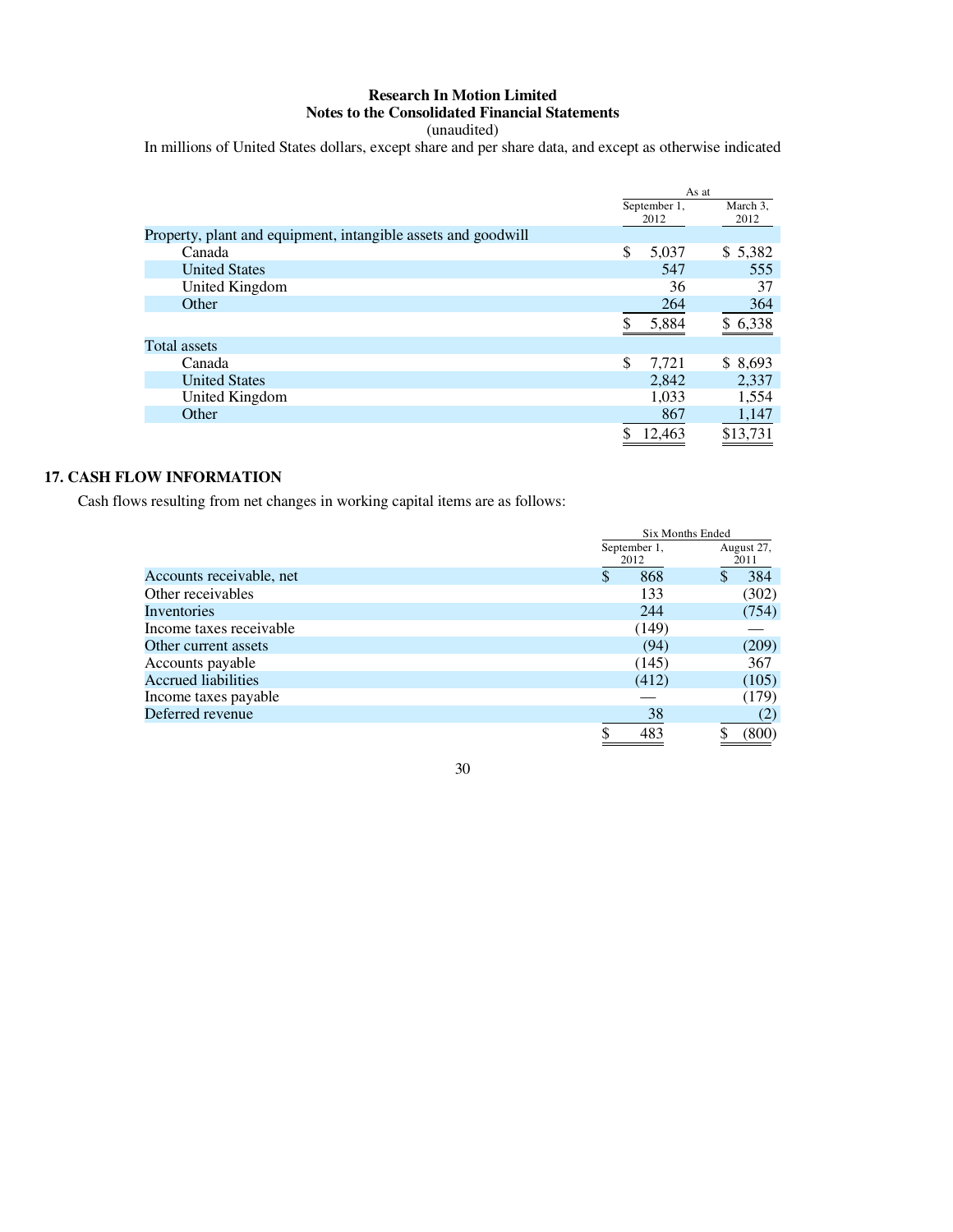### **RESEARCH IN MOTION LIMITED**

## **MANAGEMENT'S DISCUSSION AND ANALYSIS OF FINANCIAL CONDITION AND RESULTS OF OPERATIONS FOR THE THREE AND SIX MONTHS ENDED SEPTEMBER 1, 2012**

### September 28, 2012

The following Management's Discussion and Analysis of Financial Condition and Results of Operations ("MD&A") should be read together with the unaudited interim consolidated financial statements and the accompanying notes (the "Consolidated Financial Statements") of Research In Motion Limited ("RIM" or the "Company") for the three and six months ended September 1, 2012, as well as the Company's audited consolidated financial statements and accompanying notes, and MD&A, for the fiscal year ended March 3, 2012. The Consolidated Financial Statements are presented in U.S. dollars and have been prepared in accordance with United States generally accepted accounting principles ("U.S. GAAP"). All financial information in this MD&A is presented in U.S. dollars, unless otherwise indicated.

RIM has prepared this MD&A with reference to *National Instrument 51-102* "Continuous Disclosure Obligations" of the Canadian Securities Administrators. Under the U.S./Canada Multijurisdictional Disclosure System, the Company is permitted to prepare this MD&A in accordance with the disclosure requirements of Canada, which are different from those of the United States. This MD&A provides information for the three and six months ended September 1, 2012 and up to and including September 28, 2012.

Additional information about the Company, including the Company's Annual Information Form for the fiscal year ended March 3, 2012, which is included in RIM's Annual Report on Form 40-F for the fiscal year ended March 3, 2012, can be found on SEDAR at www.sedar.com and on the U.S. Securities and Exchange Commission's ("SEC") website at www.sec.gov.

## **Cautionary Note Regarding Forward-Looking Statements**

This MD&A contains forward-looking statements within the meaning of the U.S. Private Securities Litigation Reform Act of 1995 and applicable Canadian securities laws, including statements relating to:

- the Company's plans, strategies and objectives, and the anticipated opportunities and challenges in the remainder of fiscal 2013;
- the Company's expectations regarding new product initiatives and timing, including the next generation BlackBerry 10 platform and BlackBerry 10 smartphones;
- the Company's expectations regarding the number of applications that will be available for BlackBerry 10 smartphones prior to their launch;
- the Company's expectations with respect to the sufficiency of its financial resources;
- statements relating to the Company's earnings and gross margin expectations;
- anticipated demand for, and the Company's plans and expectations relating to, programs to drive sell-through of the Company's BlackBerry 7 smartphones and BlackBerry PlayBook tablets;
- the Company's revenue, loss, unit shipment, gross margin, operating expense and net subscriber expectations in the near term and for the remainder of fiscal 2013;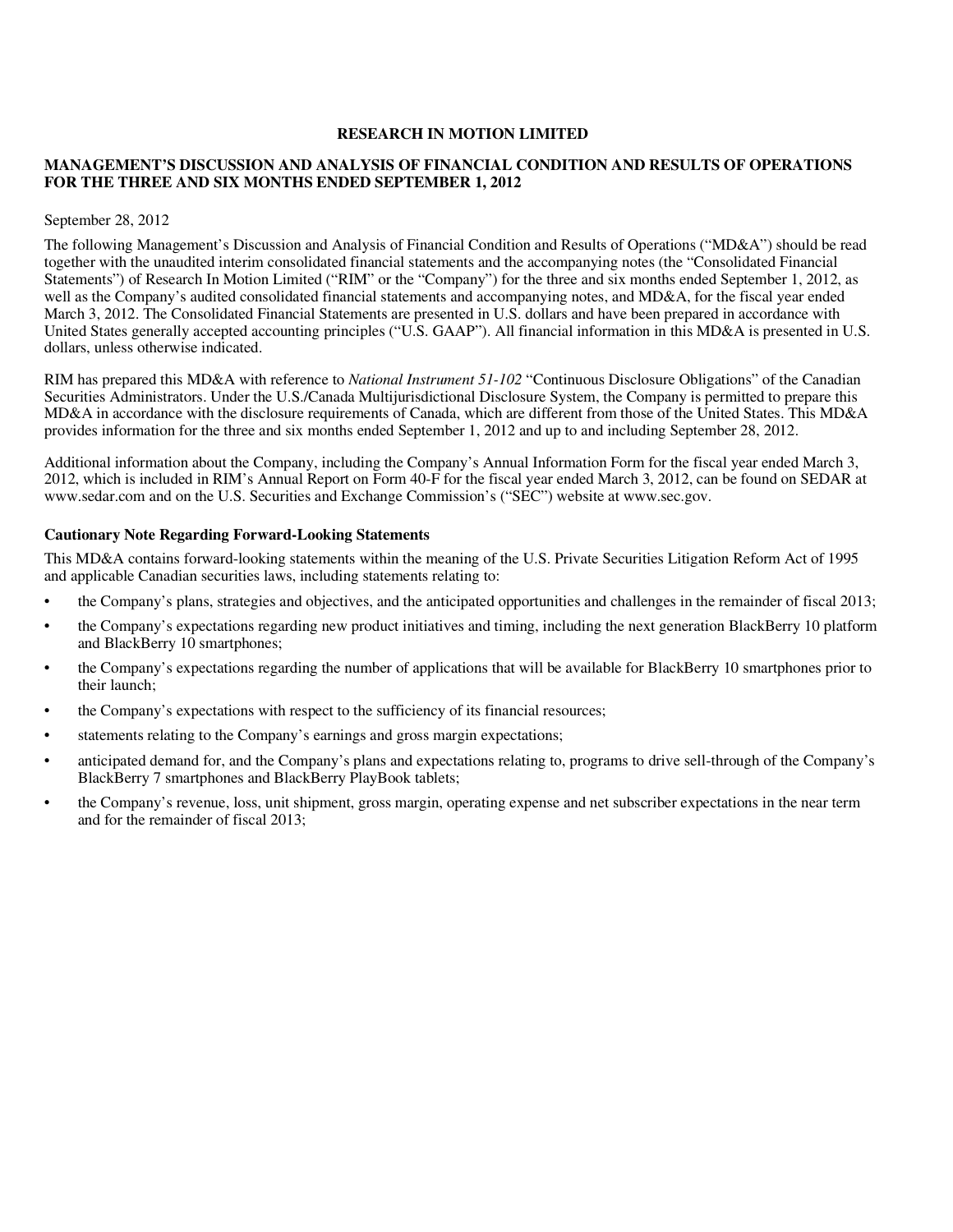Management's Discussion and Analysis of Financial Condition and Results of Operations

- the Company's plans to streamline its operations and its expectations relating to the benefits of its Cost Optimization and Resource Efficiency ("CORE") program;
- the Company's plans and expectations regarding marketing and promotional programs;
- the Company's estimates of purchase obligations and other contractual commitments;
- assumptions and expectations described in the Company's critical accounting policies and estimates; and
- the Company's guidance practices in the future.

The words "expect", "anticipate", "estimate", "may", "will", "should", "intend", "believe", "plan" and similar expressions are intended to identify forward-looking statements. Forward-looking statements are based on estimates and assumptions made by RIM in light of its experience and its perception of historical trends, current conditions and expected future developments, as well as other factors that RIM believes are appropriate in the circumstances, including but not limited to, general economic conditions, product pricing levels and competitive intensity, supply constraints, the timing and success of new product introductions, RIM's expectations regarding its business, strategy, opportunities and prospects, including its ability to implement meaningful changes to address its business challenges, and RIM's expectations regarding the cash flow generation of its business. Many factors could cause RIM's actual results, performance or achievements to differ materially from those expressed or implied by the forward-looking statements, including, without limitation, the following factors, most of which are discussed in greater detail in the "Risk Factors" section of RIM's Annual Information Form for the fiscal year ended March 3, 2012, which is included in RIM's Annual Report on Form 40-F for the fiscal year ended March 3, 2012:

## **Risks Related to the Company's Business and its Industry**

- RIM's ability to enhance current products and services, or develop new products and services in a timely manner at competitive prices;
- intense competition within RIM's industry, including the possibility that strategic transactions by RIM's competitors or carrier partners could weaken RIM's competitive position or require RIM to further reduce its prices to compete effectively;
- RIM's ability to establish new, and to build on existing relationships with its network carrier partners and distributors, and its reliance on its network carrier partners to help promote the BlackBerry 10 platform and BlackBerry 10 smartphones;
- the efficient and uninterrupted operation of RIM's network operations center and the networks of its carrier partners, and the risk of other business interruptions, including costs, potential liabilities, lost revenues and reputational damage associated with service interruptions;
- risks related to RIM's ability to maintain and grow its service revenue, including pressure to reduce RIM's infrastructure access fees;
- risks related to RIM's ability to maintain its cash balance;
- risks related to RIM's ability to implement and to realize the anticipated benefits of its CORE program;
- RIM's ability to manage inventory and asset risk;
- the occurrence or perception of a breach of RIM's security measures, or an inappropriate disclosure of confidential or personal information;
- potential liabilities or costs related to the collection, storage, transmission, use and disclosure of user and personal information;
- dependence on key personnel and RIM's ability to attract and retain key personnel;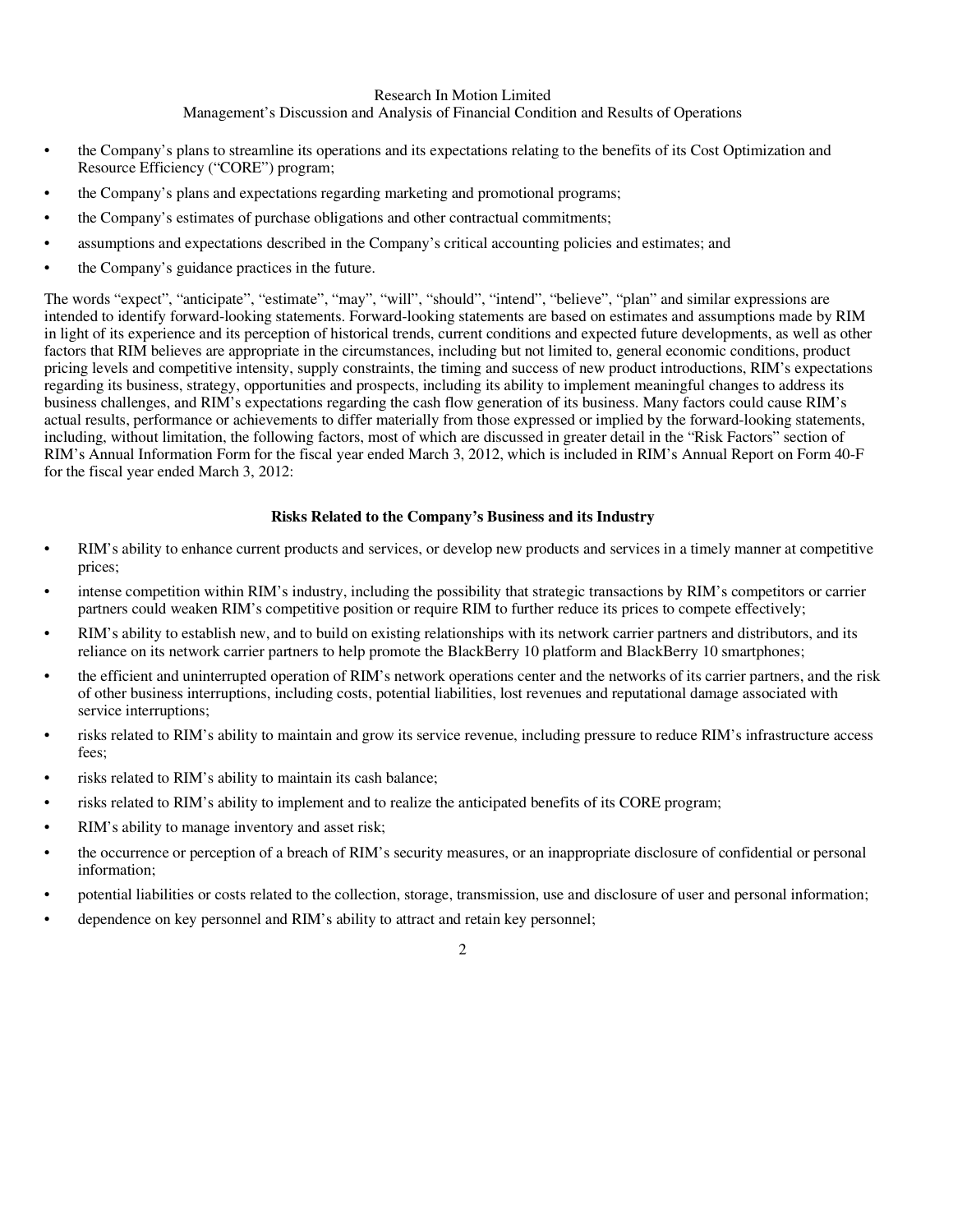### Management's Discussion and Analysis of Financial Condition and Results of Operations

- RIM's ability to continue to adapt to recent management changes and headcount reductions;
- RIM's ability to successfully maintain and enhance its brand;
- RIM's reliance on its suppliers for functional components, including the suppliers RIM has selected for its BlackBerry 10 smartphones, and the risk that suppliers will not supply components on a timely basis or in sufficient quantities;
- the continued quality and reliability of RIM's products and services and the potential effect of defects in products and services;
- risks associated with RIM's expanding foreign operations;
- risks as a result of actions of activist shareholders;
- reliance on strategic alliances and relationships with third-party network infrastructure developers, software platform vendors and service platform vendors, including RIM's ability to promote and advance the development of an ecosystem of applications and services for the BlackBerry 10 smartphones and the BlackBerry PlayBook tablets;
- RIM's ability to expand and enhance BlackBerry® App World<sup>TM</sup>;
- RIM's reliance on third-party manufacturers for certain products and its ability to manage its production and repair process;
- restrictions on import and use of RIM's products and services in certain countries due to encryption of the products and services;
- general commercial litigation, class action and other litigation claims, including purported class action claims relating to RIM's operations;
- risks associated with litigation claims against the Company arising from the Company's practice of providing forward-looking guidance to its shareholders with respect to certain financial metrics, including the Company's practice of updating previous guidance where circumstances warrant;
- effective management of the Company's past growth and its ongoing development of service and support operations;
- potential charges relating to the impairment of other long-lived assets recorded on RIM's balance sheet;
- government regulation of wireless spectrum and radio frequencies;
- reduced spending by customers due to the uncertainty of economic and geopolitical conditions;
- risks associated with acquisitions, investments and other business initiatives;
- foreign exchange risks as the Company transacts globally in currencies other than the U.S. dollar;
- regulation, certification and health risks, and risks relating to the misuse of RIM's products;
- tax liabilities, resulting from changes in tax laws or otherwise, associated with RIM's worldwide operations;
- changes in interest rates affecting RIM's investment portfolio and its revolving credit facility and the creditworthiness of its investment portfolio;
- the potential impact of recently adopted regulations in the United States that apply to RIM relating to conflict minerals; and
- risks related to the failure of the Company's suppliers, subcontractors, third-party distributors and representatives to use acceptable ethical business practices or comply with applicable laws.

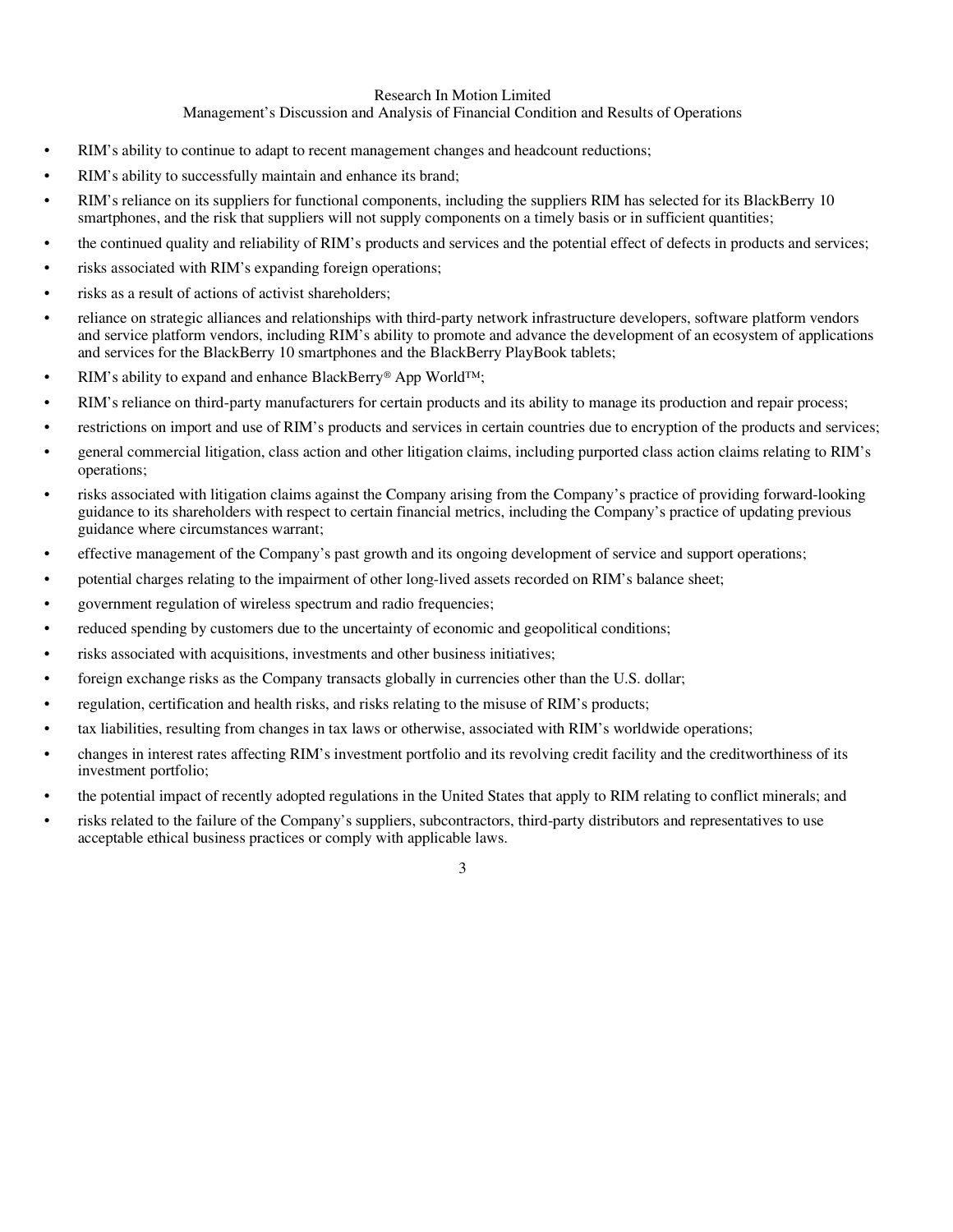Management's Discussion and Analysis of Financial Condition and Results of Operations

## **Risks Related to Intellectual Property**

- third-party claims for infringement of intellectual property rights by RIM and the outcome of any litigation with respect thereto;
- RIM's ability to successfully obtain patent or other proprietary or statutory protection for its technologies and products;
- RIM's ability to obtain rights to use software or components supplied by third parties; and
- the potential impact of copyright levies in numerous countries.

Prior to fiscal 2013, the Company followed the practice of providing specific quantitative forward-looking guidance to its shareholders with respect to certain financial metrics for the subsequent fiscal quarter in its quarterly earnings press releases. On March 29, 2012, the Company announced that it will no longer provide specific quantitative guidance. However, the Company is committed to providing a high level of disclosure and transparency and will continue to provide commentary that highlights the trends and uncertainties that RIM anticipates. Such statements relating to, among other metrics, RIM's revenue, gross margin, operating results, cash flows and liquidity expectations, are forward-looking statements that are intended to enable RIM's shareholders to view the anticipated financial performance, financial condition and prospects of the Company from management's perspective at the time such statements are made, and they are subject to the risks that are inherent in all forward-looking statements, as described above. They are made by RIM in light of its experience, its perception of historical and anticipated business trends, current conditions in its business and anticipated future developments, including competition and new product initiatives and timing, as well as RIM's current assessments of the various risk factors identified above. These forward-looking statements are subject to the inherent risk of difficulties in forecasting RIM's financial results for future periods, particularly over longer periods, given the rapid technological changes, evolving industry standards, intense competition and short product life cycles that characterize the wireless communications industry.

These factors should be considered carefully, and readers should not place undue reliance on RIM's forward-looking statements. RIM has no intention and undertakes no obligation to update or revise any forward-looking statements, whether as a result of new information, future events or otherwise, except as required by law.

## **Overview**

RIM, a global leader in wireless innovation, revolutionized the mobile industry with the introduction of the BlackBerry<sup>®</sup> solution in 1999. BlackBerry products and services are currently used by approximately 80 million customers around the world. Founded in 1984 and based in Waterloo, Ontario, RIM operates offices in North America, Europe, Asia Pacific and Latin America. RIM's common shares are listed on the NASDAQ Global Select Market (NASDAQ: RIMM) and the Toronto Stock Exchange (TSX: RIM).

With the BlackBerry platform, RIM believes it offers a market-leading wireless communications experience with push-based connectivity, industry-leading security and enterprise manageability, excellent radio performance and differentiated social applications, such as BlackBerry Messenger ("BBM"), that provide immediacy, productivity and collaboration. The wireless communications market has evolved in recent years and there is significant overlap between consumer and enterprise segments. The enterprise market is currently characterized by a combination of enterprise-deployed devices and devices that are purchased by consumers but also used in the corporate environment, commonly referred to as "Bring Your Own Device" ("BYOD").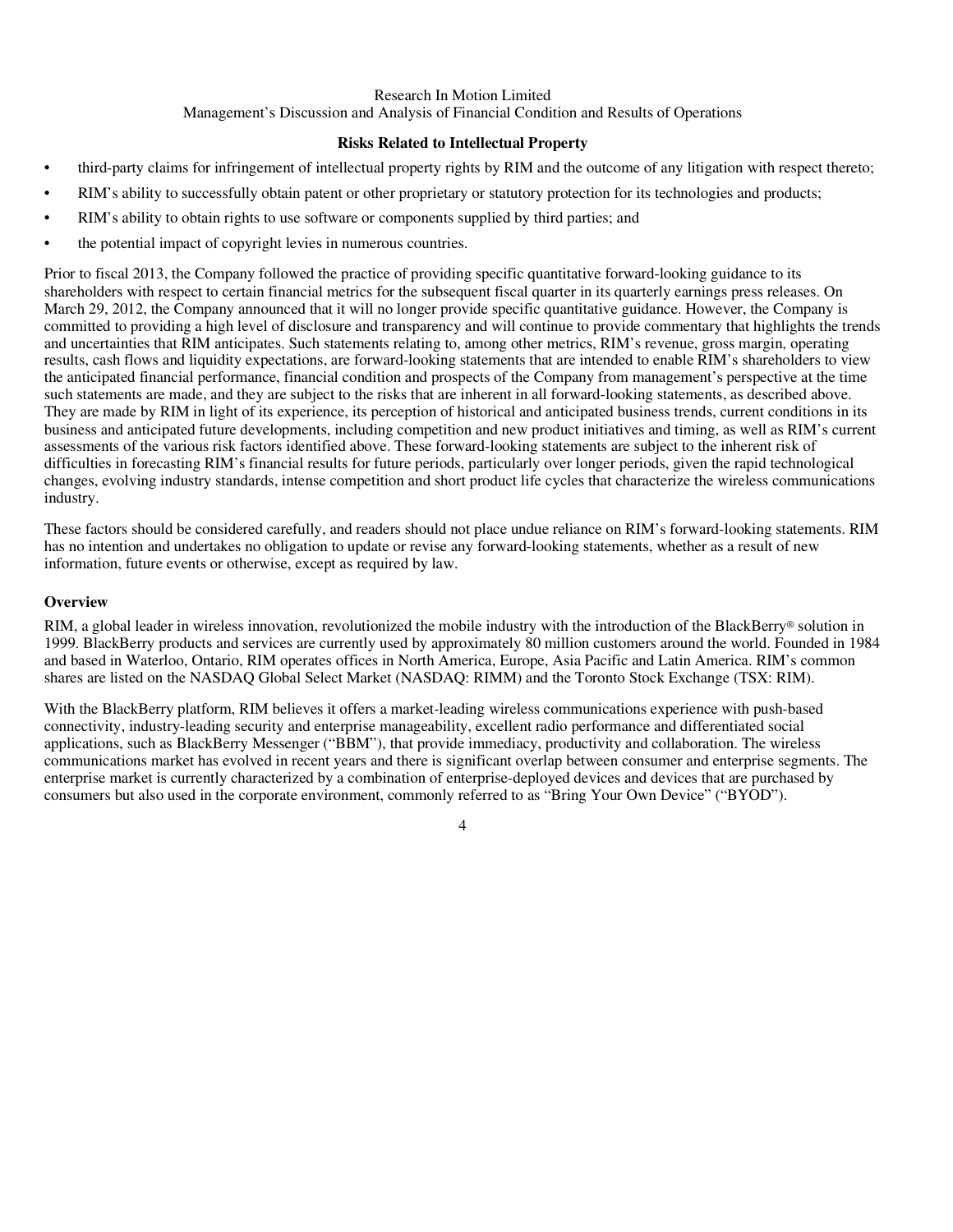RIM has encountered challenges adapting to the BYOD movement as some information technology ("IT") departments that previously required employees to use the BlackBerry wireless solution because of its emphasis on security and reliability are permitting employees to choose devices offered by the Company's competitors, and this is impacting the Company's enterprise subscriber account base. To address this evolution of the market, RIM has introduced products to provide manageability and scalability solutions including BlackBerry Enterprise Server Express, BlackBerry Mobile Fusion and BlackBerry Balance, which give IT departments the ability to securely manage BlackBerry devices and other operating system platforms through a single unified interface and to securely protect corporate data on an employee's personal smartphone or tablet. RIM continues to expect that the anticipated launch of BlackBerry 10 smartphones in the first quarter of calendar 2013 will strengthen its position in the BYOD enterprise segment and the Company will also continue to seek partnerships that will further enable RIM to have a complete BYOD offering.

BlackBerry is the leading smartphone in several markets around the world. The primary regions contributing to the Company's recent growth are Asia Pacific and Latin America. The Company has experienced a decline in revenue and market share, particularly in the United States. Intense competition, the lack of a Long Term Evolution ("LTE") product and a high end consumer offering in the United States is negatively impacting the Company's results in that market. The decline can also be attributed to consumer preferences for devices with access to the broadest number of applications, such as those available in the iOS and Android environments. Market share has also been impacted by the significant number of new Android-based competitors that have entered the market. In addition, the increased desire by carriers to sell devices that operate on the new, faster LTE networks being built has also impacted the Company's market share, as these networks feature faster download speeds and allow carriers to offer higher-value data plans. RIM's first LTE smartphones, based on the BlackBerry 10 platform, are currently expected to be launched in the first quarter of calendar 2013. Some of RIM's main competitors include Apple Inc., Google Inc., HTC Corporation, Huawei Technologies Co., Ltd, Microsoft Corporation, Nokia Corporation, Samsung Electronics Co., Ltd, and ZTE Corporation.

BlackBerry App World, RIM's comprehensive electronic applications catalogue, is available to customers in over 100 markets globally, with other markets to follow. The continued expansion of the applications catalogue is an important element of the Company's successful transition to its next-generation BlackBerry 10 smartphones and the success of the BlackBerry PlayBook tablet, and requires a substantial investment of internal resources for development of the infrastructure, improvement of developer and consumer interfaces and advertising costs.

RIM currently has a strong balance sheet with negligible debt and approximately \$2.3 billion in cash, cash equivalents and investments as of September 1, 2012. In the second quarter of fiscal 2013, RIM had sales of \$2.9 billion and the Company incurred a net loss of \$235 million, or \$0.45 per share diluted.

RIM made a number of strategic acquisitions in recent years including Certicom, Torch Mobile, The Astonishing Tribe, QNX, Gist and Tungle that are intended to accelerate RIM's ability to innovate and deliver compelling products to market which RIM is continuing to explore. In June 2011, RIM also participated in a successful bid for the Nortel Networks Corporation ("Nortel") patent portfolio as a part of a consortium of companies. The Nortel patents obtained eliminated the Company's exposure to those patents and are expected to strengthen the Company's patent portfolio and its position in respect of patent litigation and licensing.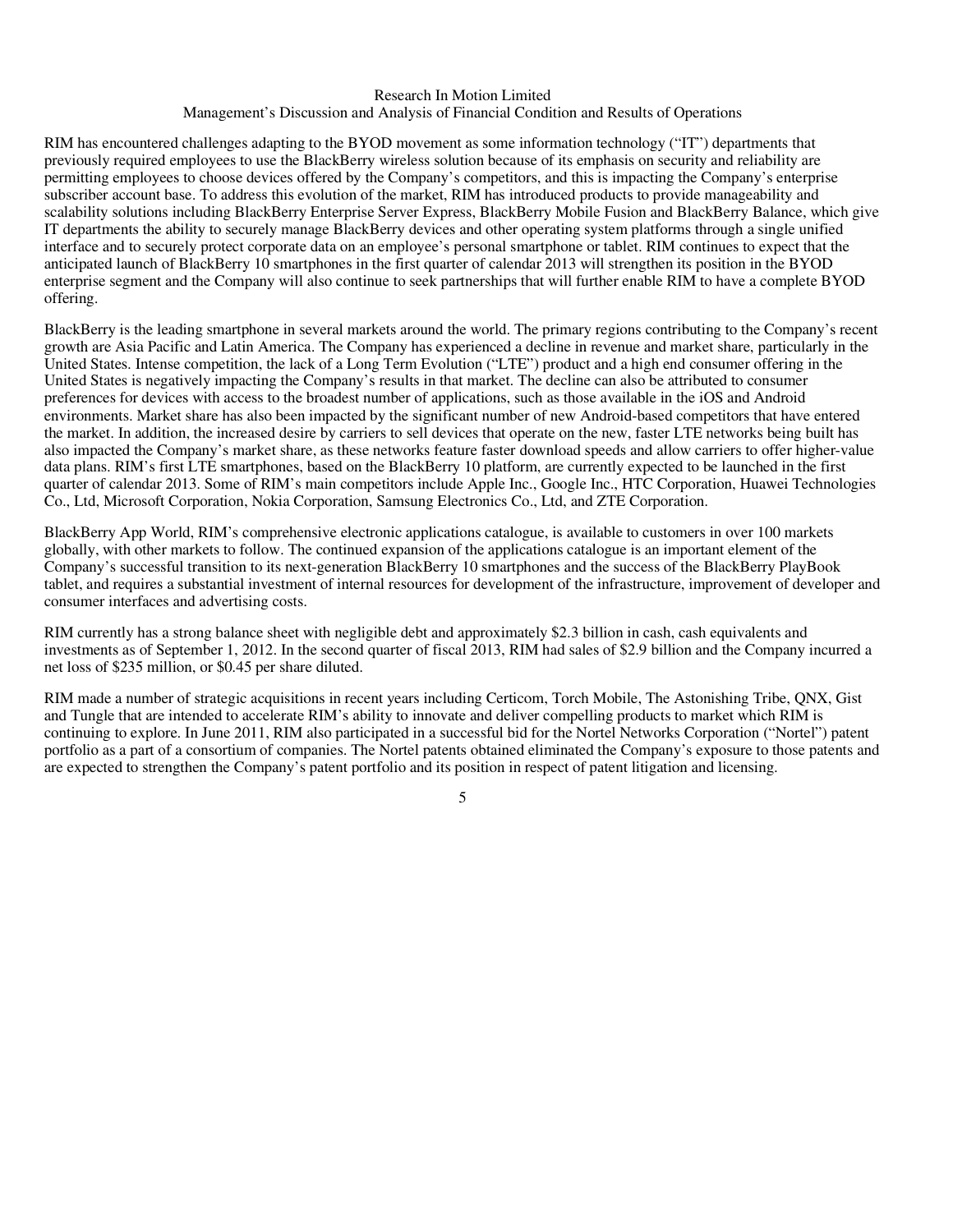#### *Operational and Strategic Review*

The Company is in the ongoing process of completing the largest platform and organizational transition in its history, with a view to better position the Company to achieve growth and to continue to be a leading company in the wireless communications industry. The Company's second quarter results reflect the product and platform transition underway, ongoing market challenges and the competitive dynamics across many markets. The Company continues to expect the remainder of fiscal 2013 to be very challenging for its business as it completes this transition. As part of its ongoing efforts, the Company has continued its operational and strategic review, which includes re-evaluating its product portfolio, operations, manufacturing and research and development strategy. In the second quarter of fiscal 2013, the Company has continued to implement various initiatives as part of its operational and strategic review, including approximately half of the headcount reduction of 5,000 employees previously announced in an effort to align the Company's cost structure to enable it to move through this transition and deliver on long-term stakeholder value. The Company continues to engage J.P. Morgan Securities LLC and RBC Capital Markets in reviewing RIM's business and financial performance. These advisors have been tasked to help the Company with its operational and strategic review and to evaluate the relative merits and feasibility of various financial strategies, including opportunities to leverage the BlackBerry platform through partnerships, licensing opportunities and strategic business model alternatives. The Company plans to exit this transition as a lean and nimble organization that can act quickly and is aligned with RIM's growth opportunities.

## *Sources of Revenue*

RIM's primary revenue stream is generated by the BlackBerry wireless solution, which includes sales of BlackBerry® handheld devices and BlackBerry PlayBook tablets, services and software. The BlackBerry wireless solution provides users with a wireless extension of their work and personal email accounts, including Microsoft® Outlook®, IBM® Lotus Notes®, Novell® GroupWise® and many ISP email services.

RIM generates hardware revenues from sales, primarily to carriers and distributors, of BlackBerry handheld devices, which provide users with the ability to send and receive wireless messages and data. RIM's BlackBerry handheld devices also incorporate a mobile phone, web-browsing capability and enables the use of data functions such as calendar, address book, task and memo lists and other functions associated with personal organizers. Most BlackBerry handheld devices also include multimedia capabilities. During the second quarter of fiscal 2013, the Company continued to launch new BlackBerry handheld devices that incorporate the BlackBerry 7 OS in markets such as South Africa, Saudi Arabia, the United Kingdom and Indonesia as well as launching major BlackBerry 7 upgrade programs in Canada, the United States and the United Kingdom. As part of RIM's operational and strategic review, the Company plans to streamline the BlackBerry smartphone product portfolio to offer a fewer number of devices in market at any given time. The successful launch of the Company's next-generation BlackBerry 10 platform and the delivery of high quality, full-featured BlackBerry 10 smartphones remain the Company's number one priority. RIM's software development teams have continued to make major progress in the development of key features for the BlackBerry 10 platform. The Company currently expects to launch the first BlackBerry 10 smartphones in market in the first quarter of calendar 2013.

The BlackBerry PlayBook tablet represents the Company's first tablet product and features the BlackBerry Tablet Operating System based on technology resulting from the Company's acquisition of QNX Software Systems. This operating system is also the core of RIM's next generation of BlackBerry 10 smartphones expected to be launched in the first quarter of calendar 2013. In the second quarter of fiscal 2013, the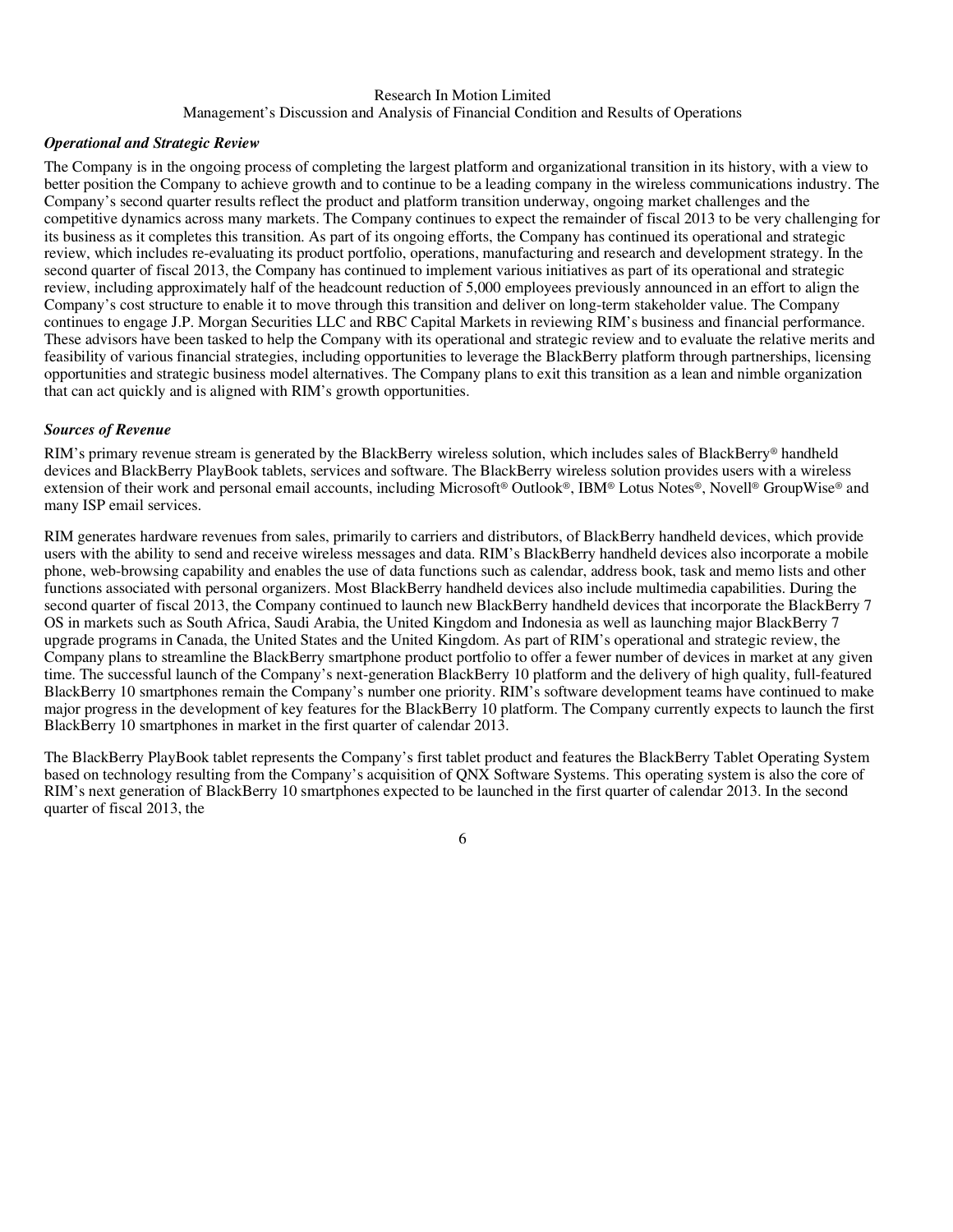Company launched the 3G plus BlackBerry PlayBook tablet and 4G LTE BlackBerry PlayBook tablet, the Company's first LTE product, in Canada and Germany, with other countries to follow in the coming months. Features of the 4G LTE BlackBerry PlayBook tablet include a seven-inch high definition display, a dual core 1.5 GHZ processor, dual high definition cameras and other high performance multimedia capabilities, true multitasking, advanced security features and an uncompromised web browsing experience that supports Adobe Flash. In fiscal 2011, the BlackBerry PlayBook tablet received Federal Information Processing Standard 140-2 certification, making the BlackBerry PlayBook tablet the first tablet certified for deployment within U.S. federal government agencies. This certification demonstrates RIM's continuing commitment and ability to meet the needs of security conscious organizations. The Company has undertaken a high level of promotional activity in retail-channels to drive sell-through of the BlackBerry PlayBook tablet to end customers as a result of intense competition in the tablet market. The Company sold out of the 16G BlackBerry PlayBook tablets in the second quarter of fiscal 2013 and is continuing to sell its 32G and 64G units.

RIM generates service revenues from billings to its BlackBerry subscriber account base primarily from a monthly infrastructure access fee charged to a carrier or reseller, which the carrier or reseller in turn bills the BlackBerry subscriber. The BlackBerry subscriber account base is the total of all subscriber accounts that have an active status at the end of a reporting period. Each carrier instructs RIM to create subscriber accounts and determines whether each subscriber account should have an active status. Each carrier is charged a service fee for each subscriber account each month, with substantially all of such service fees having no regard to the amount of data traffic that the subscriber account passes over the BlackBerry architecture.

If a carrier instructs RIM to deactivate a subscriber account, then RIM no longer includes that subscriber account in its BlackBerry subscriber account base and ceases billing the carrier with respect to such account from the date of notification of its deactivation. It is each carrier's responsibility to report changes to its subscriber account status on a timely basis to RIM. The number of subscriber accounts is a non-financial metric and is intended to highlight the change in RIM's subscriber base and should not be relied upon as an indicator of RIM's financial performance.

Given that many of the Company's competitors recover their infrastructure and services expense in alternate manners, the Company continues to face pressure to reduce its infrastructure access fees. In addition, the infrastructure access fees charged by the Company are expected to fall under increasing pressure as the Company implements certain pricing reduction programs to grow its subscriber base and because certain of the new products it launches, including BlackBerry 10 smartphones, are not expected to utilize the network infrastructure in the same way or to the same extent as the Company's existing products. The Company is focused on developing an integrated services offering that leverages RIM's strengths such as BBM, security and manageability and that will continue to generate service revenues. However, if the Company is unable to resist these competitive pressures or is unable to develop a compelling integrated services offering that will continue to generate service revenues and enable the Company to recover the costs associated with its network infrastructure, this could have a material adverse effect on the Company's results of operations and financial condition.

An important part of RIM's BlackBerry wireless solution is the software that is installed at the corporate or small- and medium-size enterprise server level, and in some cases, on personal computers. Software revenues include fees from (i) licensing RIM's BlackBerry® Enterprise Server™ ("BES") software; (ii) BlackBerry® Client Access Licenses ("CALs"), which are charged for each subscriber using the BlackBerry service via a BES; (iii) maintenance and upgrades to software; and (iv) technical support.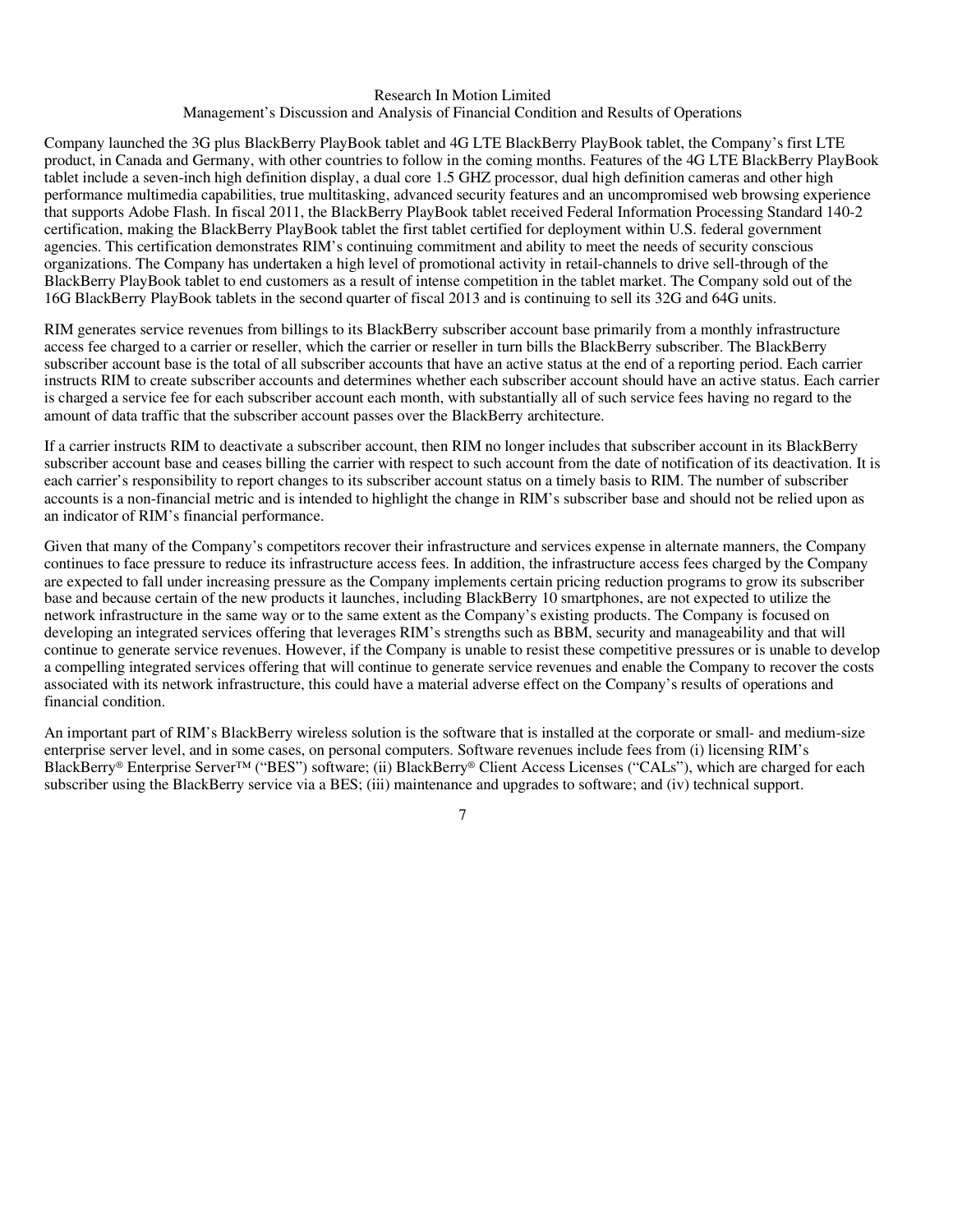Revenues are also generated from non-warranty repairs and sales of accessories.

## *Cost Optimization and Resource Efficiency*

As part of the Company's ongoing effort to streamline its operations and increase efficiency, the Company commenced the CORE program in March 2012. The CORE program is a Company-wide initiative with the objective of improving the Company's operations. The program includes, among other things, the streamlining of the BlackBerry smartphone product portfolio to offer a fewer number of devices in market at any given time, the optimization of the Company's global manufacturing footprint to reduce complexity and improve delivery performance, the outsourcing of global repair services, the alignment of the Company's sales and marketing teams to prioritize marketing efforts to effectively leverage its marketing windows and a reduction in the number of layers of management to drive accelerated execution and decision making, improve performance and increase the transparency of accountability. The Company is currently targeting the CORE program to drive at least \$1.0 billion in savings by the end of fiscal 2013 based on RIM's fourth quarter of fiscal 2012 run rate. To date, the Company has launched CORE-related actions that it expects will result in savings of approximately \$800 million of this target, of which approximately \$350 million has already been realized in the first six months of this fiscal year. The savings have been realized through improved marketing processes, simplification of organizational structures, reduction in discretionary spending, certain supply chain initiatives including direct sourcing, freight, manufacturing and repair services as well as corporate IT and customer service optimization. As the CORE management team has been reviewing all aspects of the business, the Company continues to identify more opportunities to streamline cost and drive efficiencies. As a result of the BlackBerry 10 launch timeline in the first quarter of calendar 2013, the increasingly competitive environment as well as the identification of additional cost saving and efficiency opportunities, the Company may increase the scope and magnitude of the CORE program. In connection with the CORE program, the Company intends to avoid reductions that would negatively impact key programs such as BlackBerry 10, customer support or BlackBerry service levels.

To date, the Company has started implementing a number of these CORE initiatives including:

- a global workforce reduction of approximately 5,000 employees. The Company has achieved approximately half of this target as of September 28, 2012 and the majority of the remaining reductions are expected to occur by the end of fiscal 2013;
- a reduction in the number of layers of management to drive better clarity, efficiency and accountability across the organization;
- the continued streamlining of RIM's supply chain, which include plans to move from ten sites to three sites;
- outsourcing the Company's global repair services and re-engineering the Company's spare parts processes;
- a focus on reducing the Company's product costs from suppliers;
- targeted use of resources in RIM's sales and marketing initiatives to more effectively leverage marketing windows and prioritize marketing efforts and spend in regions that offer the highest opportunity and return; and

8

further outsourcing of non-core functions as determined during the implementation of the CORE program.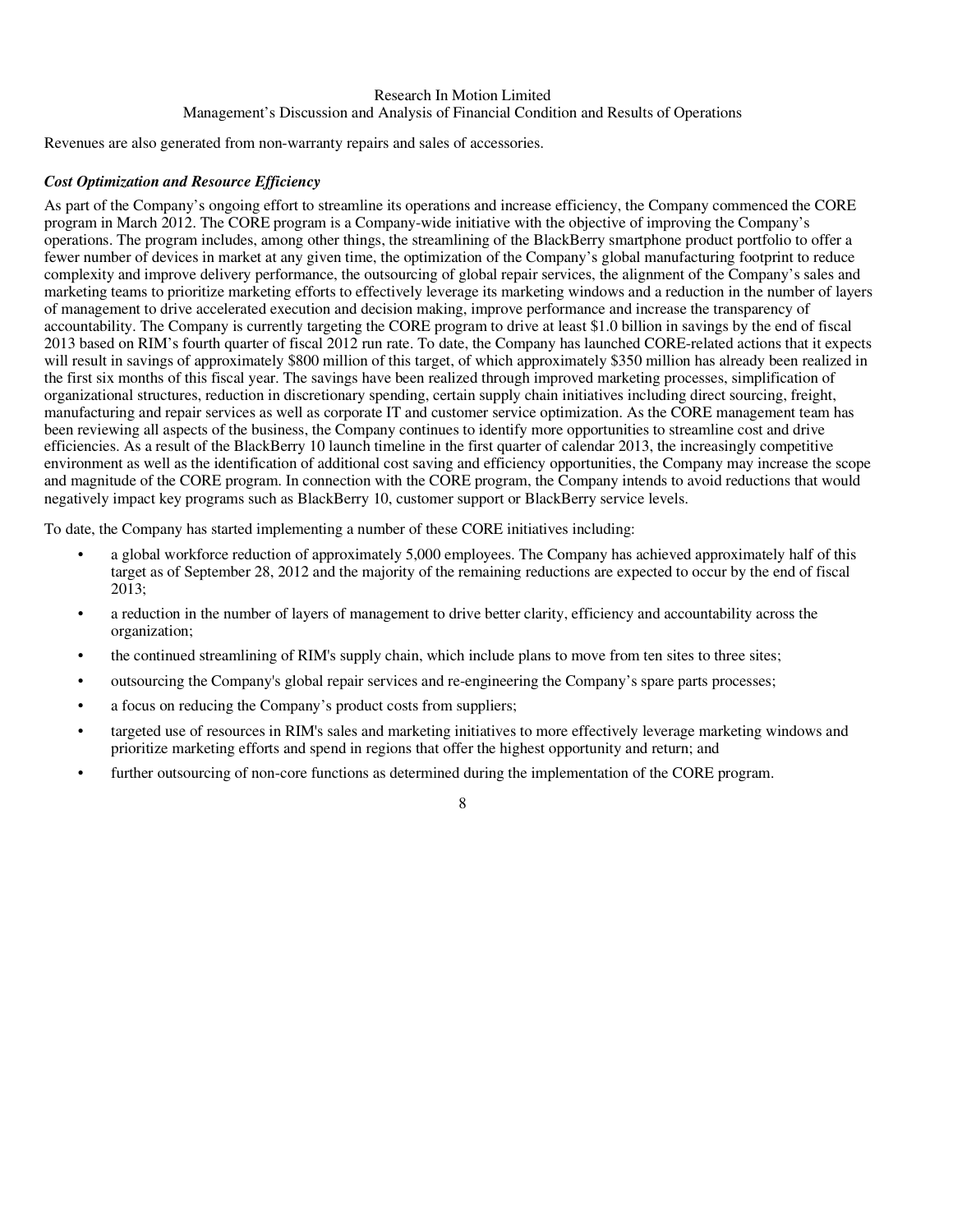The Company expects to continue to drive cost reductions over the coming fiscal quarters. The Company expects to incur restructuring related charges of approximately \$350 million by the end of fiscal 2013, including the \$136 million in pre-tax restructuring costs incurred in the second quarter of fiscal 2013, primarily associated with the global workforce reduction. Other charges may occur as programs are implemented or changes are completed.

## **Non-GAAP Financial Measures**

As noted above, the Consolidated Financial Statements have been prepared in accordance with U.S. GAAP, and information contained in this MD&A is presented on that basis. On September 27, 2012, the Company announced financial results for the second quarter of fiscal 2013, which included certain non-GAAP financial measures, including adjusted net loss and adjusted diluted loss per share that exclude the impact of the pre-tax restructuring charges of \$136 million the Company recorded in the second quarter of fiscal 2013. The term "non-GAAP financial measure" is used to refer to a numerical measure of a company's historical or future financial performance, financial position or cash flows that: (i) excludes amounts, or is subject to adjustments that have the effect of excluding amounts, that are included in the most directly comparable measure calculated and presented in accordance with U.S. GAAP in a company's statement of income, balance sheet or statement of cash flows; or (ii) includes amounts, or is subject to adjustments that have the effect of including amounts, that are excluded from the most directly comparable measure so calculated and presented. The Company believes that presenting non-GAAP financial measures that exclude the impact of those items enables it and its shareholders to better assess the Company's operating performance relative to its consolidated financial results in prior and future periods and improves the comparability of the information presented. Readers are cautioned that adjusted net loss and adjusted diluted loss per share do not have any standardized meaning prescribed by U.S. GAAP and are therefore unlikely to be comparable to similarly titled measures reported by other companies. These non-GAAP financial measures should be considered in the context of the U.S. GAAP results, which are described in this MD&A. A reconciliation of these non-GAAP financial measures to the most directly comparable U.S. GAAP measures was included in the Company's press release, dated September 27, 2012.

#### **Critical Accounting Policies and Estimates**

#### **General**

The preparation of the Consolidated Financial Statements requires management to make estimates and assumptions with respect to the reported amounts of assets, liabilities, revenues and expenses and the disclosure of contingent assets and liabilities. These estimates and assumptions are based upon management's historical experience and are believed by management to be reasonable under the circumstances. Such estimates and assumptions are evaluated on an ongoing basis and form the basis for making judgments about the carrying values of assets and liabilities that are not readily apparent from other sources. Actual results could differ significantly from these estimates.

The Company's critical accounting policies and estimates have been reviewed and discussed with the Company's Audit & Risk Management Committee. There have not been any changes to the Company's critical accounting policies and estimates from those disclosed in the Company's annual MD&A for the fiscal year ended March 3, 2012.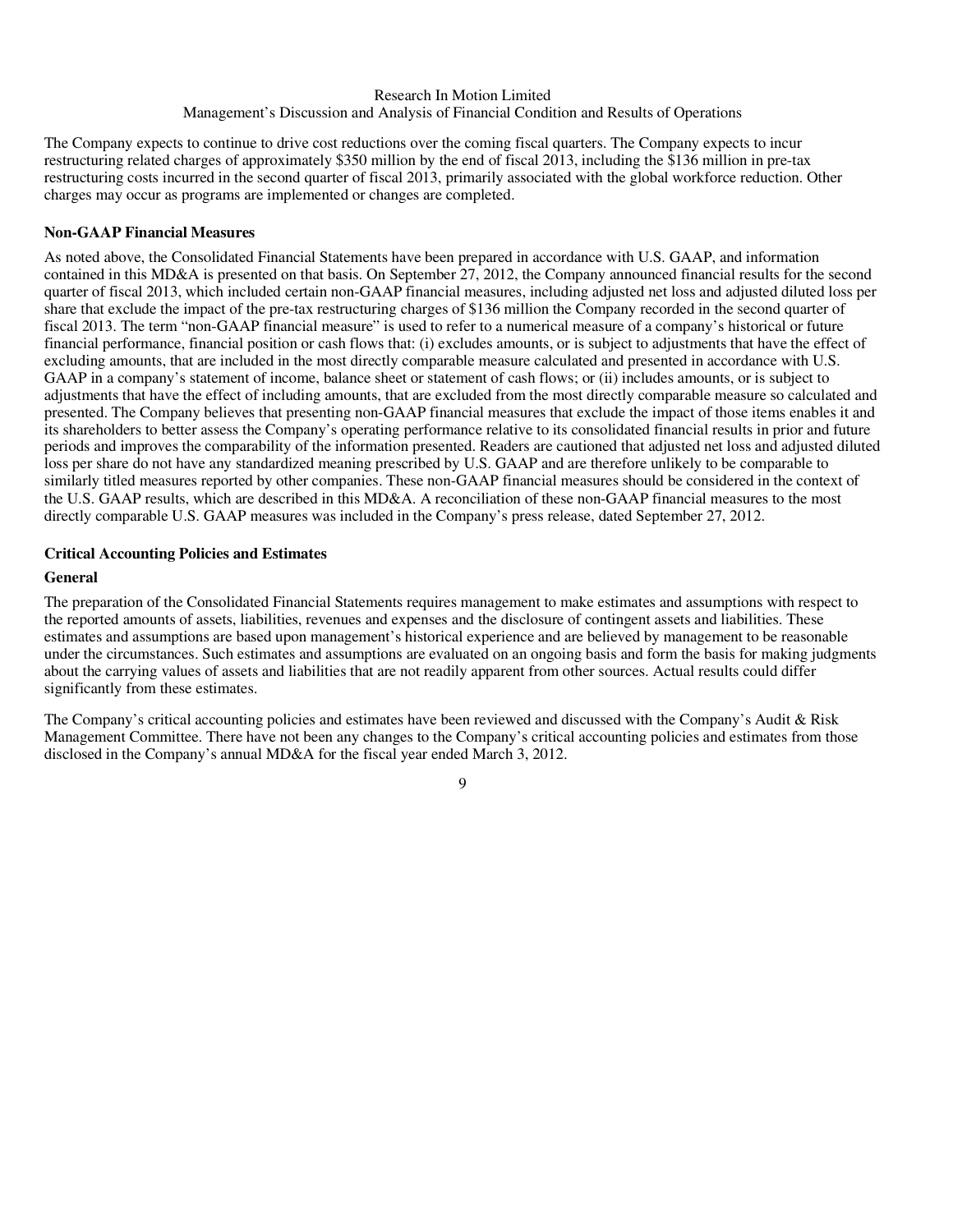## **Summary Results of Operations**

## *Second quarter of Fiscal 2013 compared to the second quarter of Fiscal 2012*

The following table sets forth certain unaudited consolidated statement of operations data, which is expressed in millions of dollars, for the periods indicated, except for share and per share amounts, as well as certain unaudited consolidated balance sheet data, as at September 1, 2012 and August 27, 2011, which is expressed in millions of dollars:

|                                                              | As at and for the Three Months Ended |                   |            |                |                 |                                                       |                        |
|--------------------------------------------------------------|--------------------------------------|-------------------|------------|----------------|-----------------|-------------------------------------------------------|------------------------|
|                                                              |                                      |                   |            |                |                 |                                                       | Change                 |
|                                                              |                                      | September 1, 2012 |            |                | August 27, 2011 |                                                       | Fiscal<br>2013/2012    |
|                                                              |                                      |                   |            |                |                 | (in millions, except for share and per share amounts) |                        |
| Revenue                                                      | \$.                                  | 2,873             | 100.0%     | $\mathbb{S}^-$ | 4,168           | 100.0%                                                | \$(1,295)              |
| Cost of sales                                                |                                      | 2,126             | 74.0%      |                | 2,556           | 61.3%                                                 | (430)                  |
| Gross margin                                                 |                                      | 747               | 26.0%      |                | 1,612           | 38.7%                                                 | (865)                  |
| Operating expenses                                           |                                      |                   |            |                |                 |                                                       |                        |
| Research and development                                     |                                      | 367               | 12.8%      |                | 381             | 9.1%                                                  | (14)                   |
| Selling, marketing and administration                        |                                      | 559               | 19.5%      |                | 683             | 16.4%                                                 | (124)                  |
| Amortization                                                 |                                      | 184               | 6.4%       |                | 141             | 3.4%                                                  | 43                     |
|                                                              |                                      | 1,110             | 38.7%      |                | 1,205           | 28.9%                                                 | (95)                   |
| Income (loss) from operations                                |                                      | (363)             | $(12.7\%)$ |                | 407             | 9.8%                                                  | (770)                  |
| Investment income, net                                       |                                      |                   | $0.0\%$    |                |                 | 0.2%                                                  | (7)                    |
| Income (loss) before income taxes                            |                                      | (363)             | (12.7%)    |                | 414             | 10.0%                                                 | (777)                  |
| Provision for (recovery of) income taxes                     |                                      | (128)             | $(4.5\%)$  |                | 85              | 2.0%                                                  | (213)                  |
| Net income (loss)                                            | $\mathbb{S}$                         | (235)             | $(8.2\%)$  | \$             | 329             | 8.0%                                                  | $\mathcal{S}$<br>(564) |
| Earnings (loss) per share                                    |                                      |                   |            |                |                 |                                                       |                        |
| <b>Basic</b>                                                 | \$                                   | (0.45)            |            | \$             | 0.63            |                                                       | (1.08)                 |
| Diluted                                                      | \$                                   | (0.45)            |            | \$             | 0.63            |                                                       | (1.08)                 |
| Weighted-average number of common shares outstanding (000's) |                                      |                   |            |                |                 |                                                       |                        |
| <b>Basic</b>                                                 |                                      | 524,160           |            |                | 524,116         |                                                       |                        |
| Diluted                                                      |                                      | 524,160           |            |                | 524,166         |                                                       |                        |
| <b>Total assets</b>                                          |                                      | \$12,463          |            |                | \$13,976        |                                                       | \$(1,513)              |
| Total current liabilities                                    | \$                                   | 2,863             |            | \$             | 4,059           |                                                       | \$(1,196)              |
| Total long-term liabilities                                  | \$                                   | 228               |            | \$             | 281             |                                                       | \$<br>(53)             |
| Shareholders' equity                                         | \$                                   | 9,372             |            | \$             | 9,917           |                                                       | \$<br>(545)            |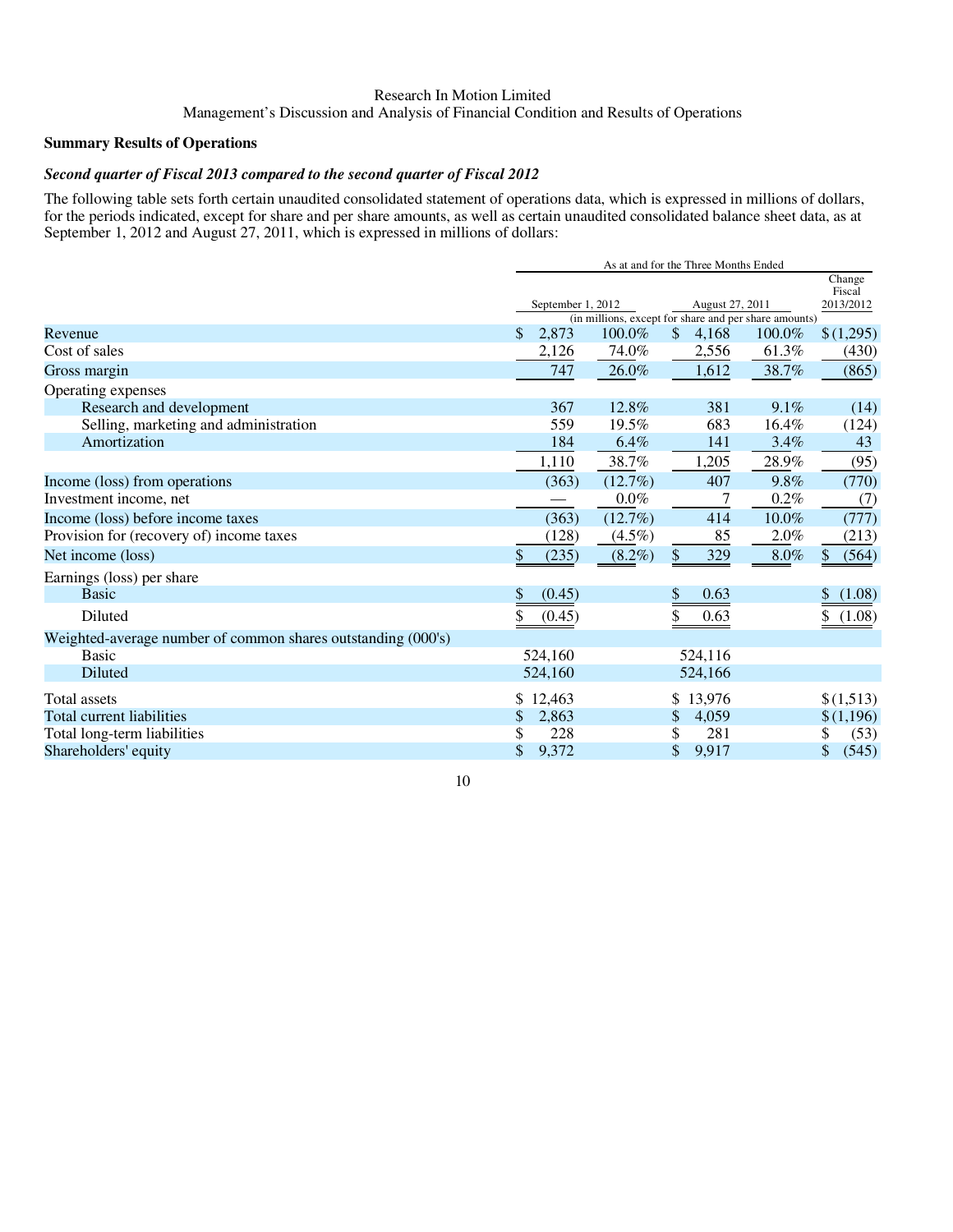### **Executive Summary**

Revenue for the second quarter of fiscal 2013 was \$2.9 billion, a decrease of approximately \$1.3 billion, or 31.1%, from \$4.2 billion in the second quarter of fiscal 2012. Hardware revenue decreased by \$1.3 billion, or 43.4%, to \$1.7 billion, primarily due to lower shipment volumes, a less favourable product mix with a greater proportion of entry level products with lower average selling prices and the continuation of pricing initiatives to drive sell-through and sell-in for BlackBerry 7 handheld devices. The number of BlackBerry handheld devices shipped decreased by approximately 3.2 million, or 30.2%, to approximately 7.4 million in the second quarter of fiscal 2013, compared to approximately 10.6 million in the second quarter of fiscal 2012. The number of BlackBerry PlayBook tablets shipped during the second quarter of fiscal 2013 was approximately 0.1 million, representing a decrease of 0.1 million compared to 0.2 million in the second quarter of fiscal 2012. Service revenue increased by \$2 million to \$1.0 billion in the second quarter of fiscal 2013, reflecting the increase in net new BlackBerry subscriber accounts since the second quarter of fiscal 2012, offset by a decrease in average revenue per unit ("ARPU"). Software revenue decreased by \$13 million in the second quarter of fiscal 2013 to \$65 million as a result of a decrease in BES and CALs revenue. Other revenue increased by \$31 million to \$91 million in the second quarter of fiscal 2013 compared to the second quarter of fiscal 2012, which was primarily attributable to gains realized from revenue hedging instruments.

The Company's net loss for the second quarter of fiscal 2013 was \$235 million, a decrease of \$564 million compared to net income of \$329 million in the second quarter of fiscal 2012. The decrease, which takes into account the impact of one-time charges related to the CORE program incurred in the second quarter of fiscal 2013 of \$136 million and one-time restructuring charges related to the Company's previous cost optimization program incurred in the second quarter of fiscal 2012 of \$118 million, primarily reflects a decrease in the Company's gross margin, partially offset by lower operating expenses and the recovery of income taxes. The Company's consolidated gross margin in the second quarter of fiscal 2013 was negatively impacted by the continuation of pricing initiatives to drive sell-through and sell-in for BlackBerry 7 handheld devices, the mix of BlackBerry handheld devices sold during the quarter, which were weighted towards entry-level products with lower average selling prices and gross margins and the impact of allocating certain fixed costs, including licensing costs, to lower shipment volumes, compared to the second quarter of fiscal 2012.

Basic loss per share and diluted loss per share were both \$0.45 in the second quarter of fiscal 2013 compared to basic earnings per share ("EPS") and diluted EPS of \$0.63 in the second quarter of fiscal 2012, which reflects the impact of one-time charges related to the CORE program incurred in the second quarter of fiscal 2013 of \$136 million and one-time restructuring charges related to the Company's previous cost optimization program incurred in the second quarter of fiscal 2012 of \$118 million. The Company expects to report an operating loss in the third quarter of fiscal 2013 as it continues to invest in targeted marketing and sales programs to drive sales of BlackBerry 7 handheld devices and continues to work through the transition to Blackberry 10. The Company continues to expect that there will be pressure on operating results for the remainder of the fiscal year based on the factors described below and the timing of the BlackBerry 10 launch.

A more comprehensive analysis of these factors is contained in "Results of Operations".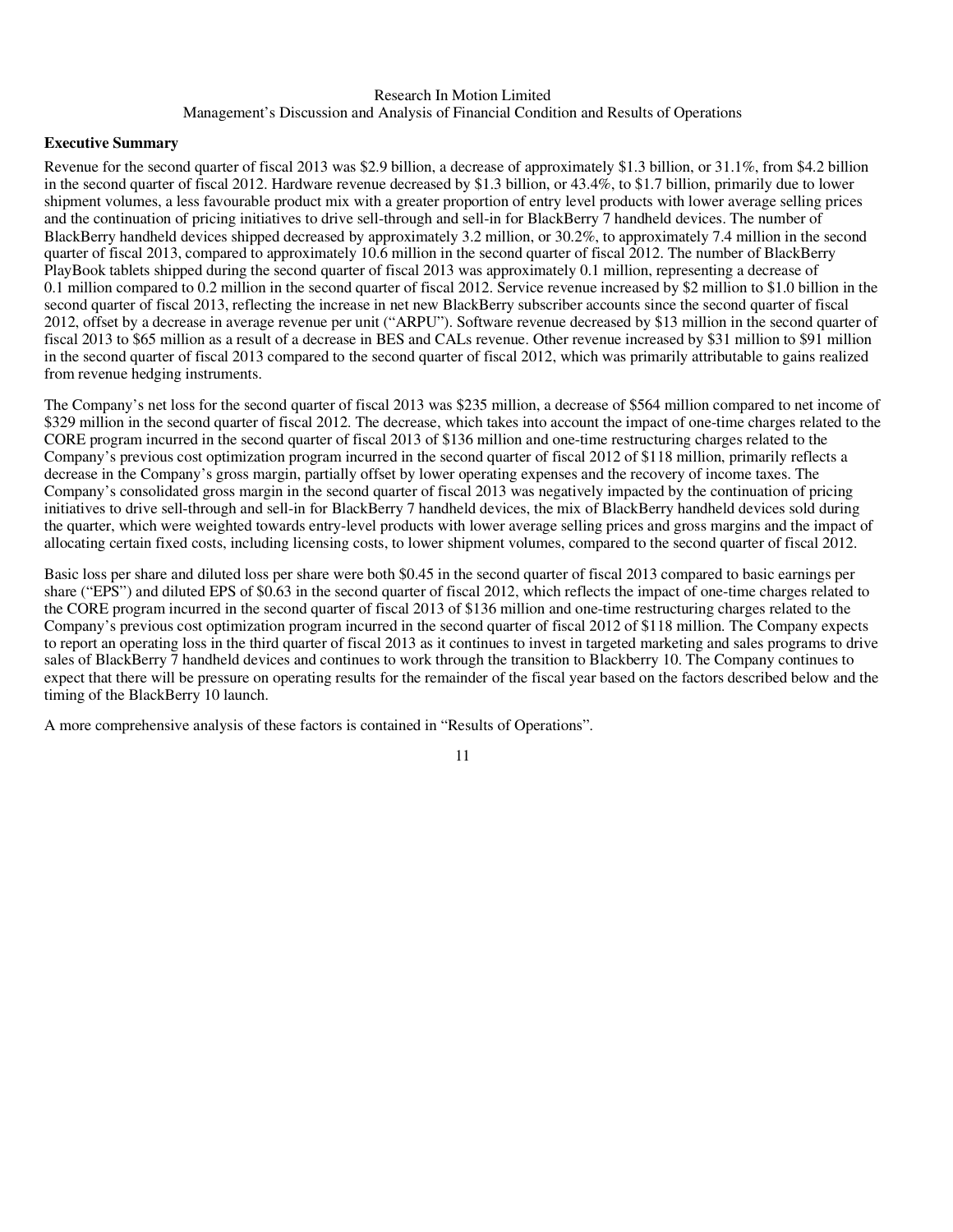## **Results of Operations**

## *Three months ended September 1, 2012 compared to the three months ended August 27, 2011*

## **Revenue**

Revenue for the second quarter of fiscal 2013 was \$2.9 billion, a decrease of approximately \$1.3 billion, or 31.1%, from \$4.2 billion in the second quarter of fiscal 2012.

A comparative breakdown of the significant revenue streams is set forth in the following table:

|                                                 | For the Three Months Ended |         |                    |         |                            |            |
|-------------------------------------------------|----------------------------|---------|--------------------|---------|----------------------------|------------|
|                                                 | September 1, 2012          |         | August 27, 2011    |         | Change Fiscal<br>2013/2012 |            |
| Millions of BlackBerry handheld devices shipped | $\frac{7.4}{2}$            |         | $\underline{10.6}$ |         | (3.2)                      | $(30.2\%)$ |
| Millions of BlackBerry PlayBook tablets shipped | 0.1<br>$\equiv$            |         | 0.2                |         | (0.1)                      | $(50.0\%)$ |
| <b>Revenue</b> ( <i>in millions</i> )           |                            |         |                    |         |                            |            |
| Hardware                                        | \$1,712                    | 59.6%   | \$3,027            | 72.6%   | \$(1,315)                  | $(43.4\%)$ |
| Service                                         | 1.005                      | 35.0%   | 1,003              | 24.1%   |                            | $0.2\%$    |
| Software                                        | 65                         | $2.3\%$ | 78                 | $1.9\%$ | (13)                       | $(16.7\%)$ |
| Other                                           | 91                         | $3.1\%$ | 60                 | $1.4\%$ | 31                         | 51.7%      |
|                                                 | \$2,873                    | 100.0%  | \$4.168            | 100.0%  | \$(1,295)                  | $(31.1\%)$ |

Hardware revenue was \$1.7 billion, or 59.6% of consolidated revenue, in the second quarter of fiscal 2013, compared to \$3.0 billion, or 72.6% of consolidated revenue, in the second quarter of fiscal 2012, representing a decrease of 43.4%. This decrease in hardware revenue over the comparable prior fiscal year period was a result of decreased BlackBerry handheld device shipments, a less favourable product mix with a greater proportion of entry level products with lower average selling prices and the continuation of pricing initiatives to drive sell-through and sell-in of BlackBerry 7 handheld devices. The Company anticipates aggressive pricing to continue to play a major role in the smartphone market for the foreseeable future and therefore plans to continue to aggressively incentivize sales of BlackBerry 7 handheld devices, which is expected to put downward pressure on revenue, average selling prices and related gross margins for handheld devices for the remainder of the fiscal year as the Company continues to work through the transition to BlackBerry 10. In the second quarter of fiscal 2013, 7.4 million Blackberry handheld devices were shipped, which decreased from 10.6 million in the same period in the prior fiscal year due to a number of factors, primarily reflecting the ongoing market challenges, the intense competition RIM is facing across many of its markets, particularly in the United States, as well as the platform and product transition the Company is undertaking. Delays in the introduction of the BlackBerry 10 smartphones have resulted in the current BlackBerry 7 product line being in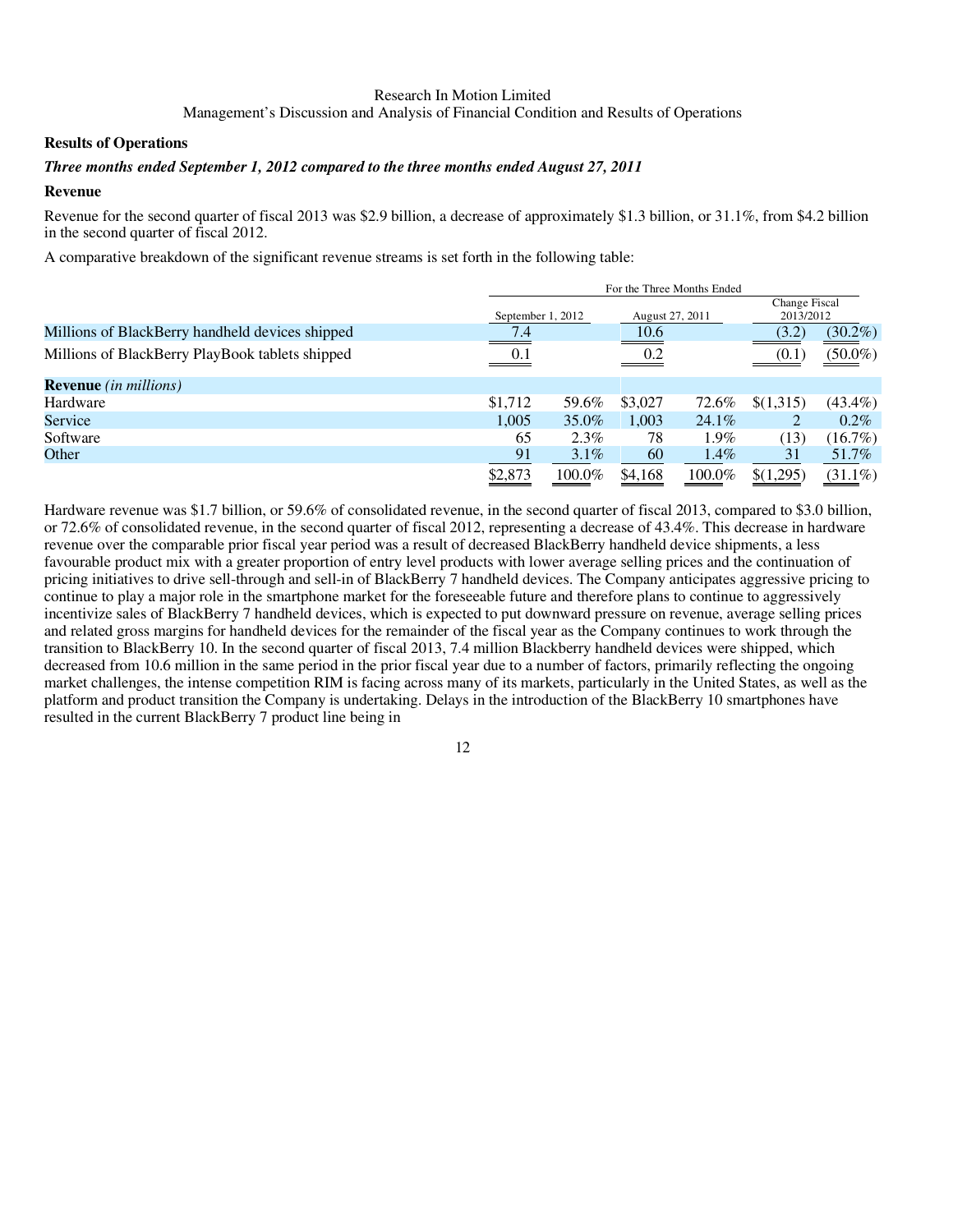## Management's Discussion and Analysis of Financial Condition and Results of Operations

the market for over one year, which has contributed to declining unit shipments and a loss of market share as some customers await the launch of the new BlackBerry 10 smartphones. The anticipated launch of the BlackBerry 10 smartphones in the first calendar quarter of 2013 may continue to affect the Company's financial results as the Company expects lower sales of its BlackBerry 7 smartphones in the third quarter of fiscal 2013 compared to the second quarter of fiscal 2013 as customers await the new BlackBerry 10 smartphones. The Company has continued to launch new BlackBerry 7 handhelds in Asia Pacific and Europe, Middle East and Africa ("EMEA") as well as launch major BlackBerry 7 upgrade programs in Canada, the United States and the United Kingdom and will continue to drive these devices into global carrier and distribution channels in the third quarter of fiscal 2013. The Company's inventory in channels has decreased in the second quarter of fiscal 2013, compared to the first quarter of fiscal 2013. The Company expects that carrier partners will continue to carry less inventory at a given time as they are not replenishing their inventory at the same pace as they have historically.

Outside of North America, overall performance was negatively impacted by pricing pressure due to competitive market dynamics and the aging of the Company's in-market product portfolio, making growth in international markets increasingly more challenging. The Company has been refreshing the product portfolio by releasing new BlackBerry 7 handheld devices in Asia Pacific and EMEA, as noted above. Results from these launches have been positive and the Company expects these new devices to continue to help reinvigorate sales in these regions.

The number of BlackBerry PlayBook tablets shipped during the second quarter of fiscal 2013 was approximately 0.1 million, representing a decrease of 0.1 million units compared to the same period in the prior fiscal year. Overall, BlackBerry PlayBook tablet shipments have experienced lower than anticipated sell-through to end users due mainly to intense competition in the tablet market, especially in the United States. During the second quarter of fiscal 2013, the Company continued its ongoing promotional activities to encourage sell-through of the BlackBerry PlayBook tablets. The Company sold out of the 16G BlackBerry PlayBook tablets in the second quarter of fiscal 2013 and is continuing to sell its 32G and 64G units as it transitions to the 3G BlackBerry PlayBook tablet and 4G LTE BlackBerry PlayBook tablet, which launched in Canada and Germany in the second quarter of fiscal 2013 with other countries to follow in the coming months. The Company believes that this strategy will help to manage its inventory and enhance adoption of its QNX-based platform by consumers and enterprises.

Service revenue increased marginally by \$2 million, or 0.2%, to \$1.0 billion, or 35.0% of consolidated revenue, in the second quarter of fiscal 2013, compared to \$1.0 billion, or 24.1% of consolidated revenue, in the second quarter of fiscal 2012. The increase in service revenue reflects the Company's increase in net new BlackBerry subscriber accounts since the second quarter of fiscal 2012, particularly in Latin America, Asia Pacific and EMEA, which was substantially offset by a decrease in subscriber accounts in North America and a decrease in ARPU. The decrease in ARPU resulted from recent pricing reduction programs implemented by the Company to grow the subscriber base as well as a shift in the mix of the Company's subscriber base from higher tiered unlimited plans to prepaid and lower tiered plans. BlackBerry tiered service plans continued to drive growth in the Company's subscriber base in the second quarter of fiscal 2013, specifically in the international markets. The overall BlackBerry subscriber base continued to grow in all regions in the second quarter of fiscal 2013 except for North America. The total BlackBerry subscriber base was approximately 80 million as at the end of the second quarter of fiscal 2013. The growth in international markets was offset by continued weak results in the second quarter of fiscal 2013 in the United States where a 12% decline in the subscriber base has caused service revenue to decline by 12%. The Company expects net subscriber accounts in the United States to remain under pressure and will continue to look to international markets to help maintain and grow the subscriber base as the Company continues to work through the transition to BlackBerry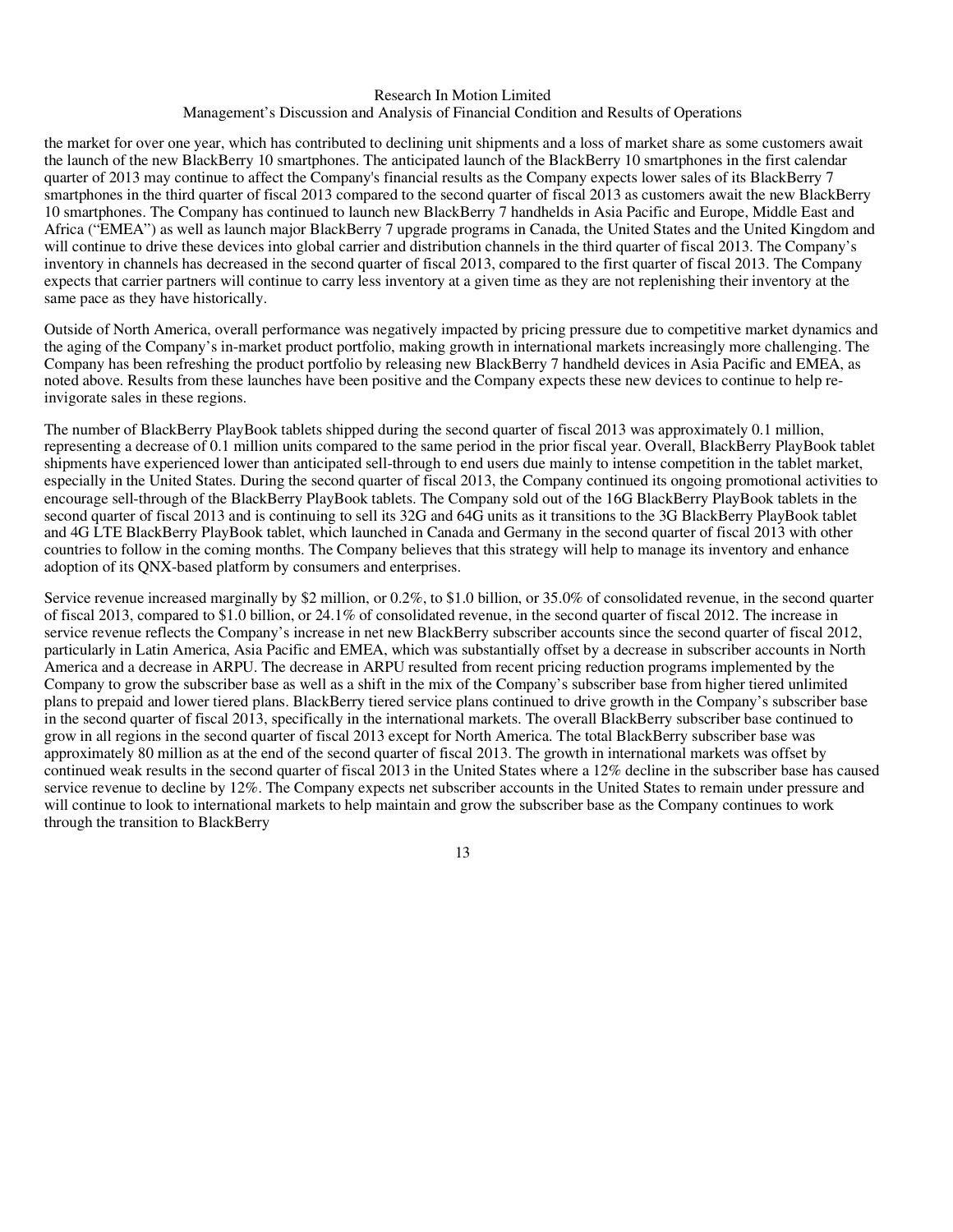10. The Company also expects ARPU to continue to decline in the third quarter of fiscal 2013 due to the pricing reduction programs and the anticipated mix of the Company's subscriber base discussed previously. The Company continues to be dissatisfied with the performance of the business in the United States. As described above, RIM generates service revenues from billings to its BlackBerry subscriber account base primarily from a monthly infrastructure access fee charged to a carrier or reseller, which the carrier or reseller in turn bills to the BlackBerry subscriber. Given that many of the Company's competitors recover their infrastructure and services expense in alternate manners, the Company continues to face pressure to reduce its infrastructure access fees. In addition, the infrastructure access fees charged by the Company are expected to fall under increasing pressure as the Company implements pricing reduction programs to grow its subscriber base and because certain of the new products it launches, including BlackBerry 10 smartphones, are not expected to utilize the network infrastructure in the same way or to the same extent as the Company's existing products. The Company is focused on developing an integrated services offering that leverages RIM's strengths such as BBM, security and manageability and that will continue to generate service revenues. However, if the Company is unable to resist these competitive pressures or is unable to develop a compelling integrated services offering that will continue to generate service revenues and enable the Company to recover the costs associated with its network infrastructure, this could have a material adverse effect on the Company's results of operations and financial condition.

Software revenue, which includes fees from licensed BES software, CALs, technical support, maintenance and upgrades decreased by \$13 million, or 16.7%, to \$65 million, or 2.3% of consolidated revenue, in the second quarter of fiscal 2013, compared to \$78 million, or 1.9% of consolidated revenue, in the second quarter of fiscal 2012. This decrease was primarily attributable to a decrease in BES and CALs revenue.

Other revenue, which includes non-warranty repairs, accessories and gains and losses on revenue hedging instruments, increased by \$31 million to \$91 million in the second quarter of fiscal 2013 compared to \$60 million in the second quarter of fiscal 2012. The majority of the increase was attributable to gains realized from revenue hedging instruments in the second quarter of fiscal 2013, compared to a net loss from hedging instruments that was realized in the same period in the prior fiscal year. The overall increase was partially offset by a decrease in non-warranty repair revenues. See "Market Risk of Financial Instruments – Foreign Exchange" for additional information on the Company's hedging instruments.

Sales outside the United States, the United Kingdom and Canada comprised approximately 58% of the total consolidated revenue during the second quarter of fiscal 2013. Some of the larger markets comprising the other segment include Indonesia, South Africa and Venezuela. Sales in the United States represented approximately  $22\%$  of total consolidated revenue during the quarter, a decrease as a percentage of total consolidated revenue compared to the same period in the prior year resulting from shifts in the competitive dynamics within the United States, an aging in-market product portfolio, as well as growth in international markets compared to the second quarter of fiscal 2012. While the Company's BlackBerry 7 upgrade program is being well received by many of its customers, revenues in the United States have continued to decline and subscriber attrition has remained high due to the intense competition faced by the Company in this market. Sales in the United Kingdom represented approximately 12% of total consolidated revenue and sales in Canada represented the remainder. During the second quarter of fiscal 2013, the Company experienced a significant decrease in its share of the smartphone market in the United States compared to the second quarter of fiscal 2012. Intense competition, the lack of an LTE smartphone product and a high end consumer offering in the United States as well as consumer preferences for devices with access to the broadest number of applications, such as those available in the iOS and Android environments continue to negatively impact the Company's results in that market. The Company plans to have a broad spectrum of applications available on the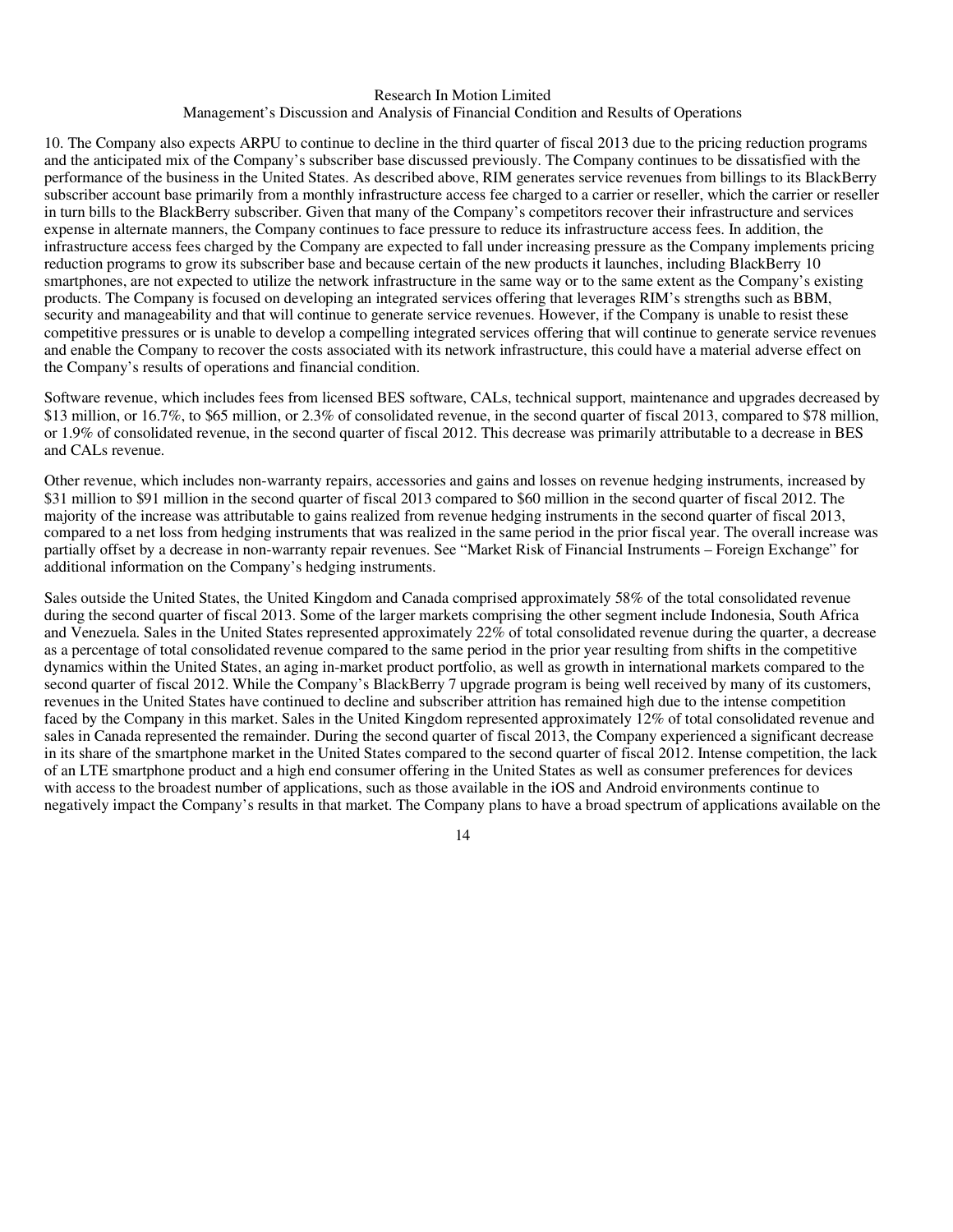#### Management's Discussion and Analysis of Financial Condition and Results of Operations

BlackBerry 10 platform when it is launched, including games, multimedia, productivity, enterprise and social media applications. Sales in the United States have also been impacted by the significant number of new Android-based competitors that have entered the market. In addition, the increased desire by carriers to sell devices that operate on the new, faster LTE networks being built has also impacted the Company's market share, as these networks feature faster download speeds and enable carriers to offer higher-value data plans. RIM's first LTE smartphones are scheduled to be launched with the Company's first BlackBerry 10 smartphones, currently expected in the first quarter of calendar 2013. The Company expects net subscriber accounts in the United States to remain under pressure and ARPU to continue to decline in the third quarter of fiscal 2013, given the pricing reduction programs and the anticipated product mix reflecting growth in lower tiered plans, and will continue to look to international markets to grow the subscriber base as the Company continues to work through the transition to BlackBerry 10.

RIM has encountered challenges adapting to the BYOD movement as some IT departments that previously required employees to use the BlackBerry wireless solution because of its emphasis on security and reliability are permitting employees to choose devices offered by the Company's competitors, and this has been reflected through a decrease in the Company's enterprise subscriber growth rate. To address this evolution of the market, RIM has introduced products to provide manageability and scalability solutions including BlackBerry Enterprise Server Express, BlackBerry Mobile Fusion and BlackBerry Balance, which give IT departments the ability to securely manage BlackBerry devices and other operating system platforms through a single interface and to securely protect corporate data on an employee's personal smartphone or tablet. RIM expects that the anticipated launch of BlackBerry 10 smartphones in the first quarter of calendar 2013 will strengthen its position in the BYOD enterprise segment and the Company will also continue to seek partnerships that will further enable RIM to have a complete BYOD offering.

## **Gross Margin**

Consolidated gross margin decreased by \$865 million, to \$747 million, or 26.0% of consolidated revenue, in the second quarter of fiscal 2013, compared to \$1.6 billion, or 38.7% of consolidated revenue, in the second quarter of fiscal 2012. Excluding the impact of one-time charges related to the CORE program incurred in the second quarter of fiscal 2013, of which \$68 million was attributable to cost of sales, and one-time charges related to the Company's previous cost optimization program incurred in the second quarter of fiscal 2012, of which \$13 million was attributable to cost of sales, gross margin decreased by \$810 million.

The \$810 million decrease in consolidated gross margin was attributable to the continuation of pricing initiatives to drive sell-through and sell-in for BlackBerry 7 handheld devices, the mix of BlackBerry handheld devices sold during the quarter, which were weighted towards entry-level products with lower average selling prices and gross margins and the impact of allocating certain fixed costs, including licensing costs, to lower shipment volumes.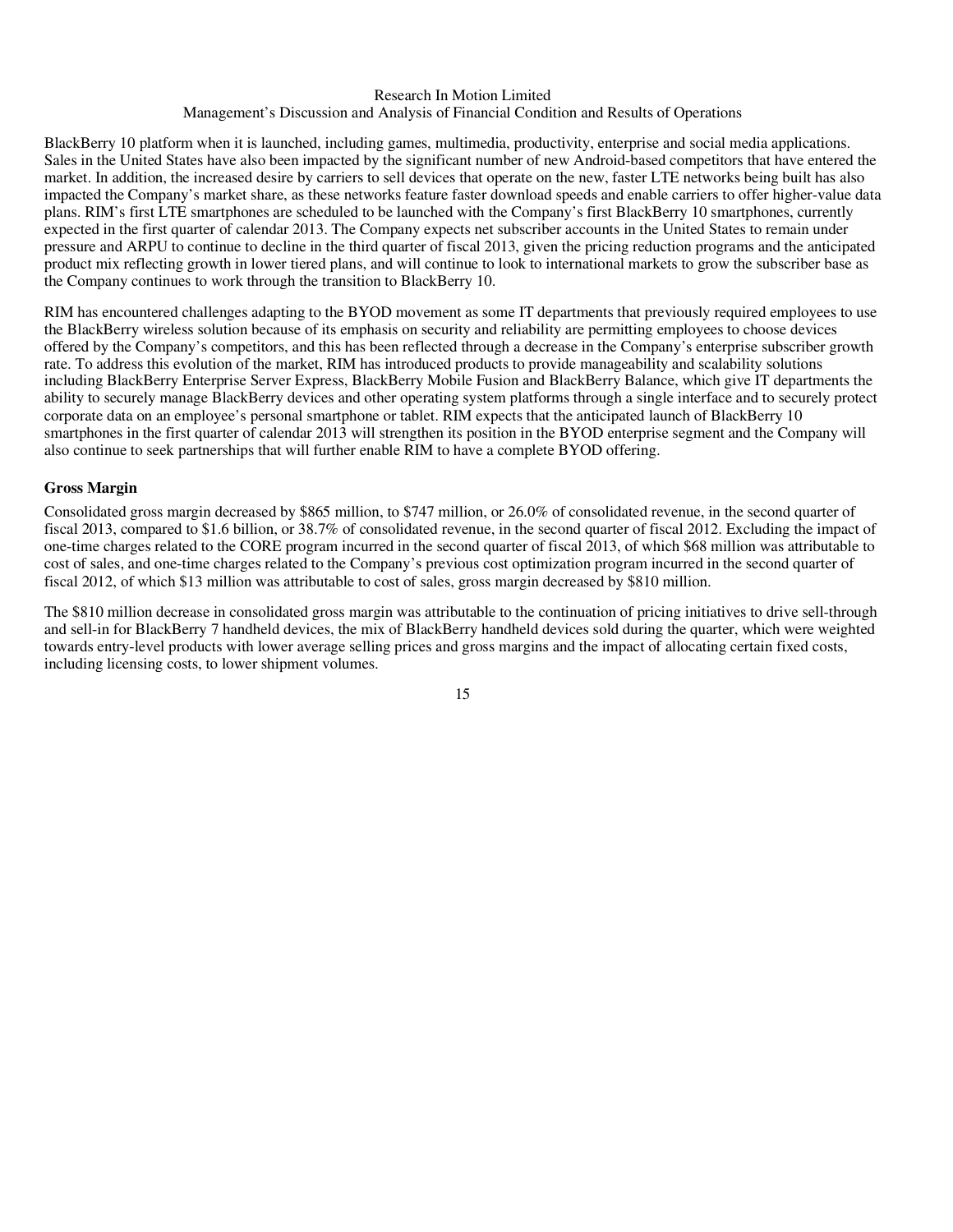## **Operating Expenses**

The table below presents a comparison of research and development, selling, marketing and administration, and amortization expense for the quarter ended September 1, 2012, compared to the quarter ended June 2, 2012 and the quarter ended August 27, 2011. The Company believes it is meaningful to provide a comparison between the second quarter of fiscal 2013 and the first quarter of fiscal 2013 given that RIM's quarterly operating results vary substantially.

|                                       | For the Three Months Ended<br>(in millions) |          |                     |          |           |                 |  |
|---------------------------------------|---------------------------------------------|----------|---------------------|----------|-----------|-----------------|--|
|                                       | September 1, 2012                           |          | June 2, 2012        |          |           | August 27, 2011 |  |
|                                       |                                             | $%$ of   |                     | $%$ of   |           | $%$ of          |  |
|                                       |                                             | Revenue  |                     | Revenue  |           | Revenue         |  |
| <b>Revenue</b>                        | \$2,873                                     |          | \$2,814             |          | \$4,168   |                 |  |
| <b>Operating expenses</b>             |                                             |          |                     |          |           |                 |  |
| Research and development              | 367<br>$\mathbb{S}$                         | 12.8%    | 368<br>$\mathbb{S}$ | $13.1\%$ | 381<br>\$ | $9.1\%$         |  |
| Selling, marketing and administration | 559                                         | $19.5\%$ | 552                 | $19.6\%$ | 683       | 16.4%           |  |
| Amortization                          | 184                                         | 6.4%     | 176                 | $6.3\%$  | 141       | $3.4\%$         |  |
| Impairment of Goodwill <sup>(1)</sup> |                                             |          | 335                 | 11.9%    |           |                 |  |
| Total                                 | \$1,110                                     | 38.7%    | \$1,431             | 50.9%    | \$1,205   | 28.9%           |  |

## (1)

During the first quarter of fiscal 2013, the Company recorded a goodwill impairment charge of approximately \$335 million pretax, or \$326 million after-tax.

Operating expenses decreased by \$321 million, or 22.4%, to \$1.1 billion, or 38.7% of revenue, in the second quarter of fiscal 2013, compared to \$1.4 billion, or 50.9% of revenue, in the first quarter of fiscal 2013, due to the goodwill impairment charge recorded in the first quarter of fiscal 2013 as well as the fully offsetting impacts of the one-time charges incurred in the second quarter of fiscal 2013 related to the CORE program, of which \$68 million was attributable to operating expenses, and the operating expense savings realized in the quarter as a result of implementing the CORE program.

Operating expenses decreased by \$95 million, or 7.9%, compared to \$1.2 billion, or 28.9% of revenue, in the second quarter of fiscal 2012, reflecting the lower consolidated revenue in the second quarter of fiscal 2013. Excluding the impact of one-time charges incurred as part of the CORE program during the second quarter of fiscal 2013, of which \$68 million were attributable to operating expenditures, and the one-time charges incurred as part of the Company's previous cost optimization program during the second quarter of fiscal 2012, of which \$105 million were attributed to operating expenditures, operating expenses decreased by \$58 million. This decrease was due to reductions in marketing and promotional spending and travel costs as a result of the CORE program, less materials costs due to fewer new product introductions and a decrease in salaries and benefits as a result of a reduction in headcount. The overall decrease was partially offset by an increase in litigation costs due to an increased number of legal cases outstanding during the second quarter of fiscal 2013 compared to the second quarter of fiscal 2012.

#### **Research and Development Expenses**

Research and development expenses consist primarily of salaries and benefits for technical personnel, new product development costs, travel, office and building infrastructure costs and other employee costs.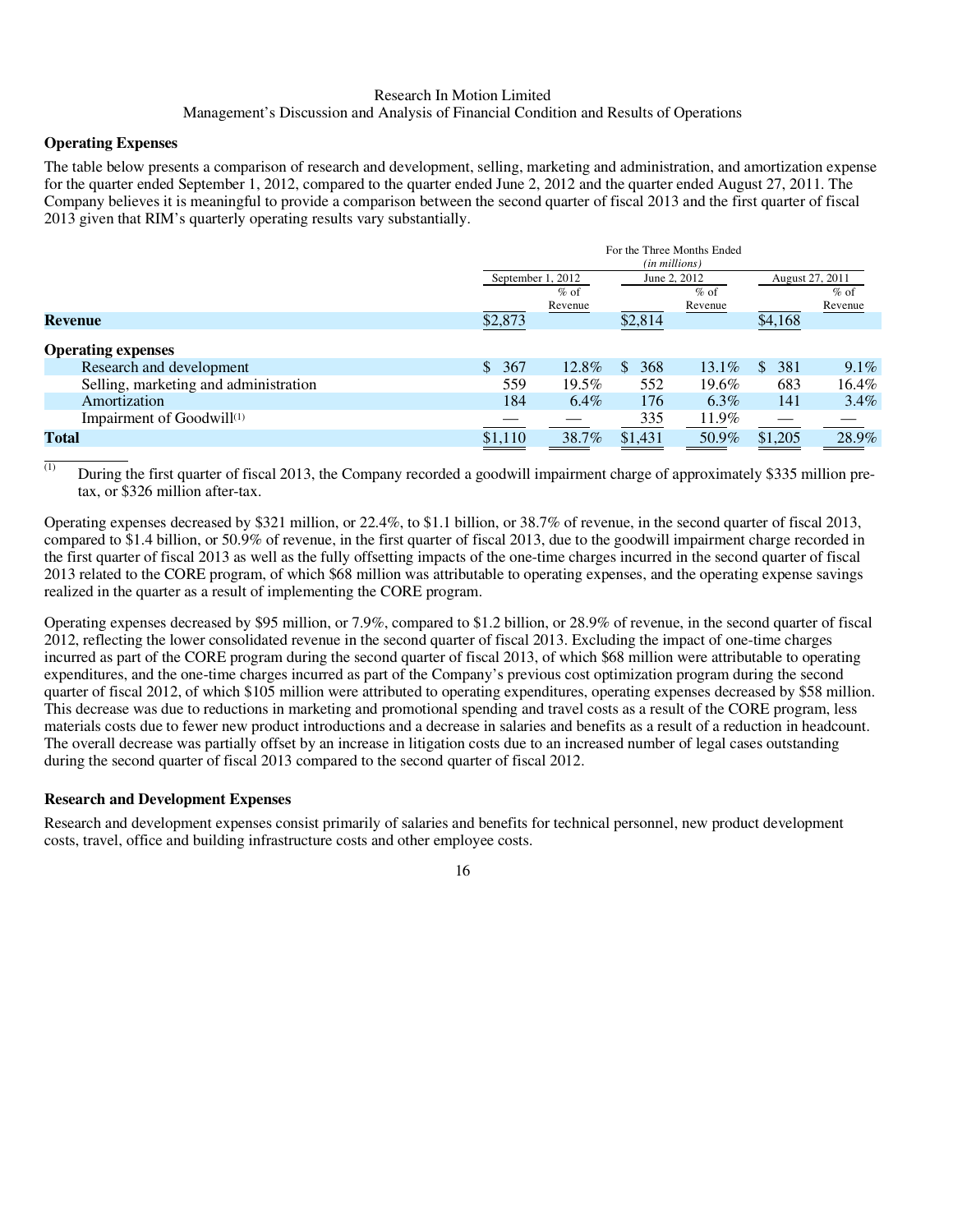Research and development expenses decreased marginally by \$1 million to \$367 million in the second quarter of fiscal 2013, compared to \$368 million in the first quarter of fiscal 2013. Excluding the impact of one-time charges related to the CORE program incurred during the second quarter of fiscal 2013, of which \$20 million was attributable to research and development expenditures, research and development expenses decreased by \$21 million, which was primarily attributable to decreases in salaries and benefits as a result of a reduction in headcount. Research and development related headcount decreased by approximately 850 individuals, or 11%, compared to the first quarter of fiscal 2013. Also contributing to the decrease was a reduction in material costs due to fewer new product introductions and less travel costs as a result of the CORE program.

Research and development expenses decreased by \$14 million or 4% in the second quarter of fiscal 2013, compared to \$381 million in the second quarter of fiscal 2012. This decrease was primarily attributable to decreases in materials costs due to fewer new product introductions and less travel costs as a result of the CORE program. The decrease was partially offset by an overall increase in salaries and benefits due to higher salary and bonus levels compared to the second quarter of fiscal 2012, offset by a reduction in headcount. Research and development related headcount decreased by approximately 1,050 individuals, or 13%, compared to the second quarter of fiscal 2012. The Company expects further headcount reductions in certain functional areas within research and development during the remainder of fiscal 2013.

## **Selling, Marketing and Administration Expenses**

Selling, marketing and administration expenses consist primarily of marketing, advertising and promotion, salaries and benefits, external advisory fees, information technology costs, office and related staffing infrastructure costs and travel expenses.

Selling, marketing and administration expenses increased marginally by \$7 million to \$559 million in the second quarter of fiscal 2013 compared to \$552 million for the first quarter of fiscal 2013. Excluding the impact of one-time charges related to the CORE program incurred during the second quarter of fiscal 2013, of which \$48 million was attributable to selling, marketing and administration expenditures, selling, marketing and administration expenses decreased by \$41 million. The \$41 million decrease was primarily attributable to reductions in marketing and promotional spending as well as a decrease in salaries and benefits due to a reduction in headcount. Selling, marketing and administration related headcount decreased by approximately 1,200 individuals, or 16%, compared to the first quarter of fiscal 2013.

Selling, marketing and administration expenses decreased by \$124 million in the second quarter of fiscal 2013 compared to \$683 million in the second quarter of fiscal 2012. Excluding the impact of one-time charges incurred as part of the CORE program during the second quarter of fiscal 2013, of which \$48 million was attributable to selling, marketing and administration expenditures, and the charges incurred as part of the Company's previous cost optimization program during the second quarter of fiscal 2012, of which \$86 million was attributable to selling marketing and administration expenditures, selling, marketing and administration expenses decreased by \$86 million. This decrease was primarily due to a reduction in marketing and promotional spending as well as a reduction in headcount, which was partially offset by an increase in litigation costs due to an increased number of legal cases outstanding during the second quarter of fiscal 2013 compared to the second quarter of fiscal 2012. Headcount related to selling, marketing and administration functions decreased by approximately 1,500 individuals, or 19%, as compared to the second quarter of fiscal 2012. The Company expects further headcount reductions in these functional areas in the remainder of fiscal 2013.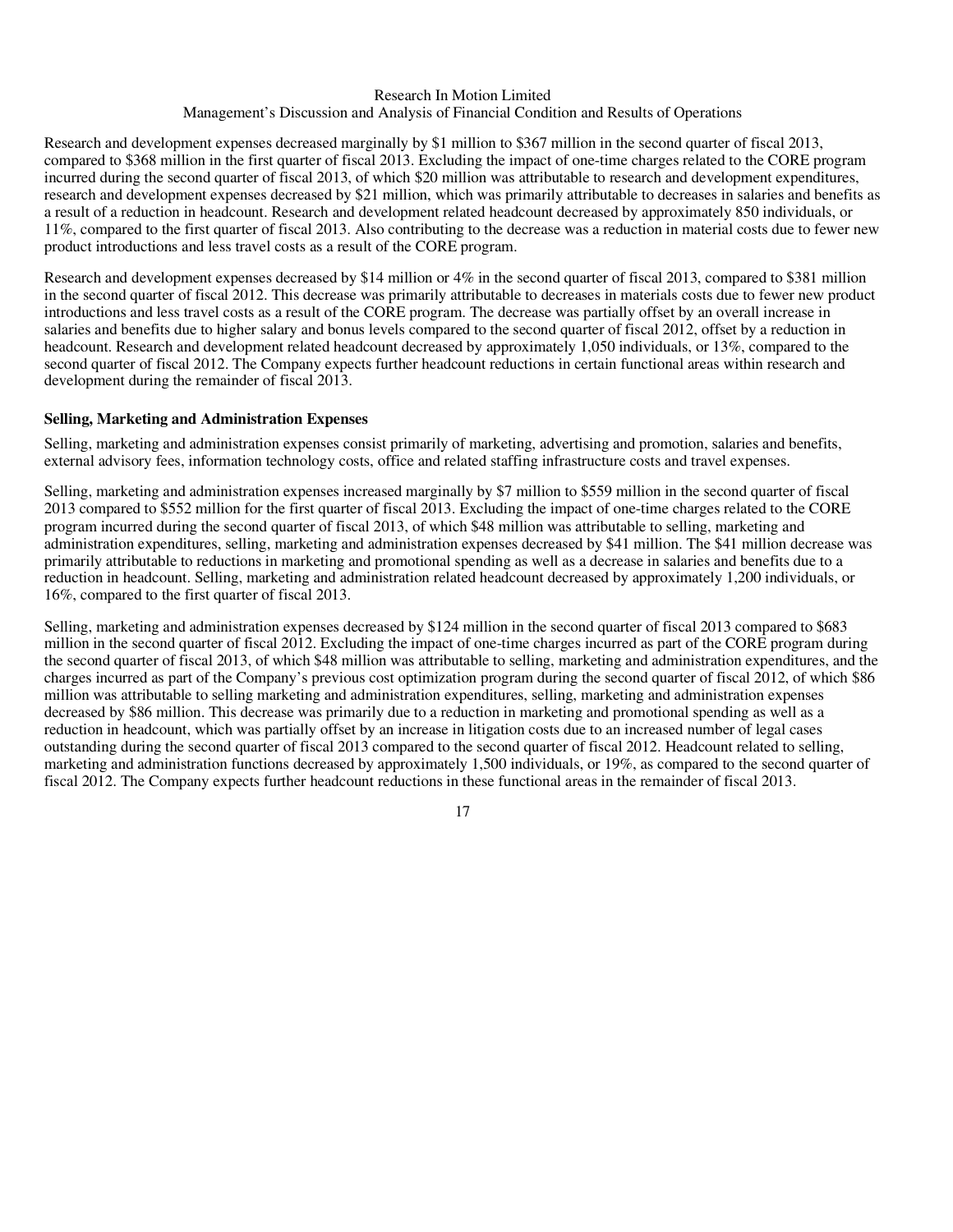## **Amortization Expense**

The table below presents a comparison of amortization expense relating to property, plant and equipment and intangible assets recorded as amortization or cost of sales for the second quarter of fiscal 2013 compared to the second quarter of fiscal 2012. Intangible assets are comprised of patents, licenses and acquired technology.

|                               |                     | For the Three Months Ended                                                           |        |                      |                    |        |  |  |  |  |  |  |  |
|-------------------------------|---------------------|--------------------------------------------------------------------------------------|--------|----------------------|--------------------|--------|--|--|--|--|--|--|--|
|                               |                     | (in millions)<br><b>Included in Cost of Sales</b><br><b>Included in Amortization</b> |        |                      |                    |        |  |  |  |  |  |  |  |
|                               | September 1<br>2012 | August 27,<br>2011                                                                   | Change | September 1,<br>2012 | August 27,<br>2011 | Change |  |  |  |  |  |  |  |
| Property, plant and equipment | 101                 | 90                                                                                   |        | 83                   | 74                 | 9      |  |  |  |  |  |  |  |
| Intangible assets             | 83                  |                                                                                      |        | 254                  | 139.               |        |  |  |  |  |  |  |  |
| <b>Total</b>                  | 184                 | 141                                                                                  | 43     | 337                  | 213                | \$124  |  |  |  |  |  |  |  |

#### *Amortization*

Amortization expense relating to certain property, plant and equipment and intangible assets increased by \$43 million to \$184 million for the second quarter of fiscal 2013, compared to \$141 million for the comparable period in fiscal 2012, which primarily reflects the impact of certain property, plant and equipment and intangible asset additions made over the last four quarters.

## *Cost of sales*

Amortization expense relating to certain property, plant and equipment and intangible assets employed in the Company's manufacturing operations and BlackBerry service operations increased by \$124 million to \$337 million for the second quarter of fiscal 2013, compared to \$213 million for the comparable period in fiscal 2012. This increase primarily reflects the impact of renewed or amended licensing agreements and certain property, plant and equipment asset additions made over the last four quarters.

## **Investment Income**

Investment income decreased by \$7 million to nil in the second quarter of fiscal 2013, from a gain of \$7 million in the second quarter of fiscal 2012. The decrease in investment income is a result of decreases in the Company's average yield on the investment portfolio, a decrease in the amount of one-time gains compared to the same period in fiscal 2012 and the recording of the Company's portion of investment losses on its equity-based investments. See "Financial Condition—Liquidity and Capital Resources".

#### **Income Taxes**

For the second quarter of fiscal 2013, the Company's income tax recovery was \$128 million, resulting in an effective tax rate of approximately 35.3%, compared to income tax expense of \$85 million and an effective tax rate of approximately 20.5% for the same period in the prior fiscal year. The Company's effective tax rate reflects the geographic mix of earnings in jurisdictions with different tax rates. The higher effective tax rate in the second quarter of fiscal 2013 primarily reflects the favourable impact of carrying operating losses back to prior periods with higher effective tax rates and the effect of tax incentives on earnings.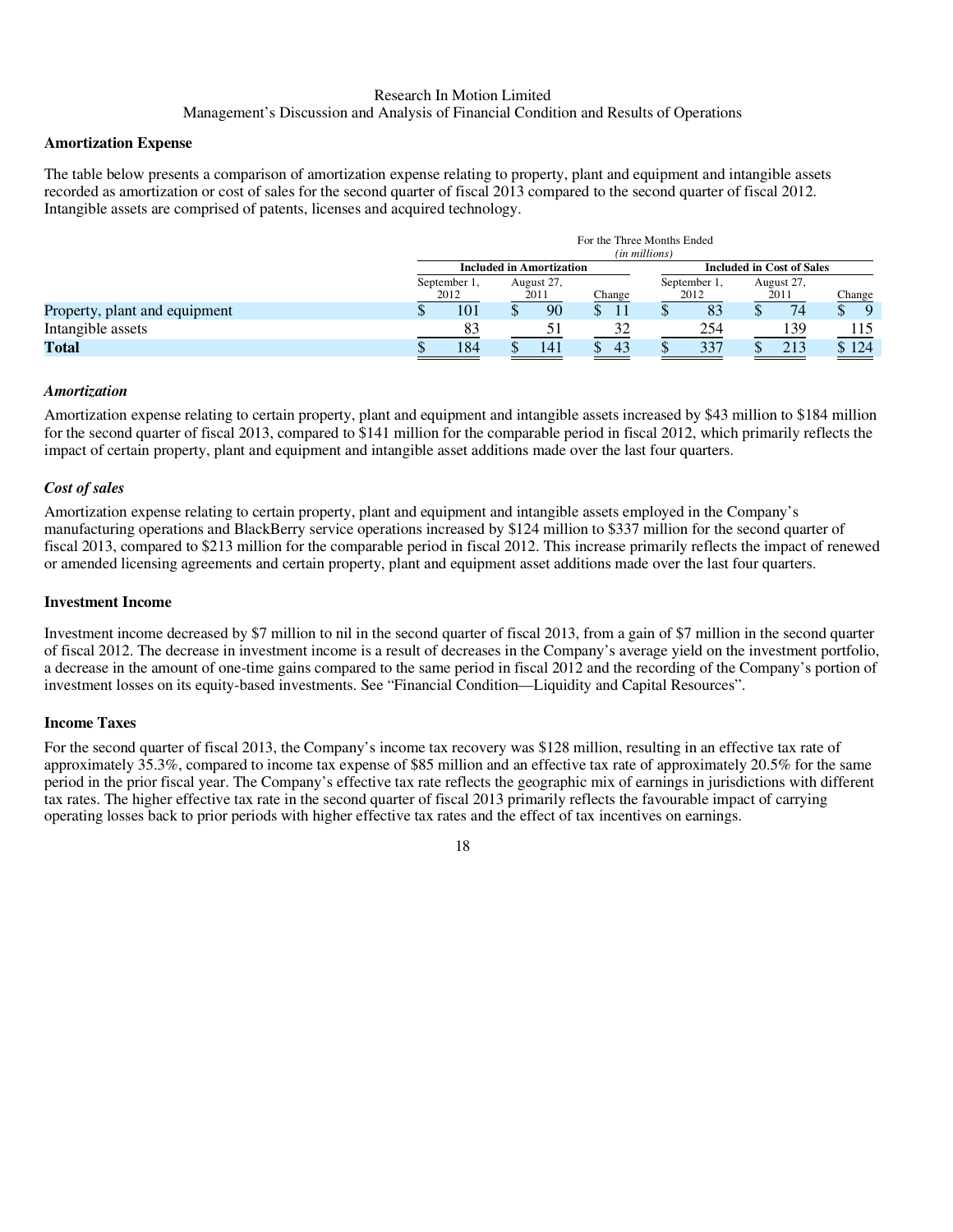The Company has not provided for Canadian income taxes or foreign withholding taxes that would apply on the distribution of the earnings of its non-Canadian subsidiaries, as these earnings are intended to be reinvested indefinitely by these subsidiaries.

## **Net Loss**

The Company's net loss for the second quarter of fiscal 2013 was \$235 million, a decrease of \$564 million compared to net income of \$329 million in the second quarter of fiscal 2012. The decrease, which takes into account the impact of one-time charges related to the CORE program incurred in the second quarter of fiscal 2013 of \$136 million and one-time restructuring charges related to the Company's previous cost optimization program incurred in the second quarter of fiscal 2012 of \$118 million, primarily reflects a decrease in the Company's gross margin, partially offset by lower operating expenses and the recovery of income taxes. The Company's consolidated gross margin in the second quarter of fiscal 2013 was negatively impacted by the continuation of pricing initiatives to drive sell-through and sell-in for BlackBerry 7 handheld devices, the mix of BlackBerry handheld devices sold during the quarter, which were weighted towards entry-level products with lower average selling prices and gross margins and the impact of allocating certain fixed costs, including licensing costs, to lower shipment volumes, compared to the second quarter of fiscal 2012.

Basic and diluted loss per share were both \$0.45 in the second quarter of fiscal 2013, compared to basic EPS and diluted EPS of \$0.63 in the second quarter of fiscal 2012.

The weighted average number of shares outstanding was 524 million common shares for both basic and diluted loss per share for the second quarter of fiscal 2013 and both basic and diluted EPS for the second quarter of fiscal 2012, respectively.

The Company believes it is extremely important to focus on increasing sales of its BlackBerry 7 handheld devices ahead of its BlackBerry 10 launch and throughout the remainder of fiscal 2013. In order to drive increased demand for BlackBerry 7 products and services in the United States, the Company continued the targeted marketing and sales program that commenced in the first quarter of fiscal 2013 to aggressively incentivize sales of BlackBerry 7 handheld devices through the implementation of programs to drive upgrades from older BlackBerry products to BlackBerry 7 handheld devices and to attract first-time smartphone buyers to BlackBerry. This created downward pressure on financial results in the second quarter of fiscal 2013 and is expected to create further pressure on financial results in the coming fiscal quarters as the Company invests in an attempt to maintain and grow the BlackBerry brand and awareness of the BlackBerry 7 product family. The Company has also increased its spending on advertising and promotional activities in a number of key international markets. The Company anticipates that these investments will also lay the groundwork for the launch of its BlackBerry 10 smartphones, which is currently expected to occur in the first quarter of calendar year 2013. See "Cautionary Note Regarding Forward-Looking Statements".

As noted above, the Company is in the process of completing the largest platform and organizational transition in its history, with a view to better position the Company to achieve growth and to continue to be a leading company in the wireless communications industry. As part of the ongoing efforts, the Company is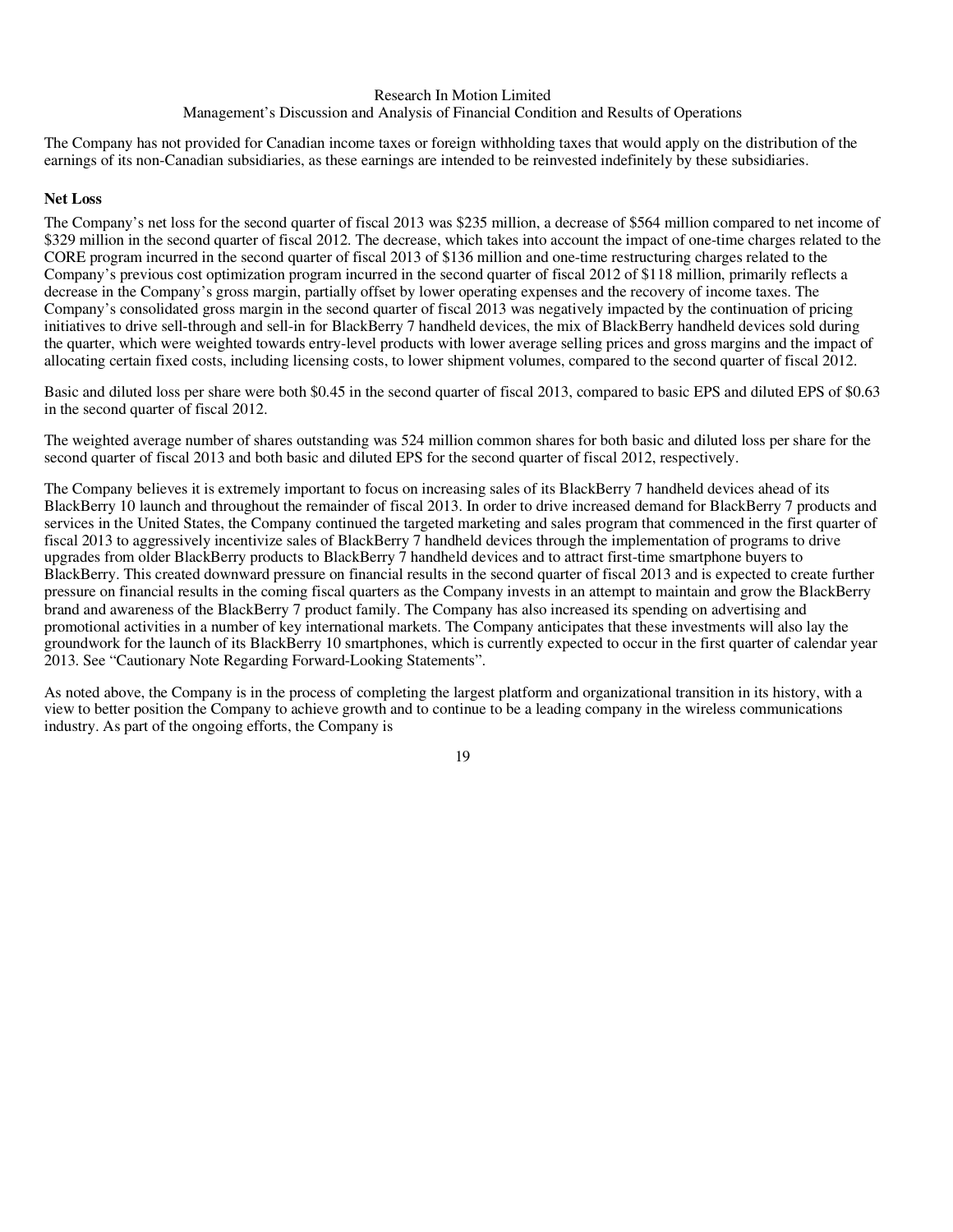also re-evaluating its product portfolio, operations, manufacturing and research and development strategy. The Company has implemented various initiatives related to the CORE program, as discussed above, and expects to incur restructuring and related charges of approximately \$350 million by the end of fiscal 2013, primarily associated with the global workforce reduction.

The Company expects the third quarter of fiscal 2013 to continue to be very challenging for its business based on the increasing competitive environment as well as the Company's aggressive pricing initiatives on handheld devices and monthly infrastructure access fees. Also, the Company plans to invest in targeted marketing and sales programs to aggressively drive sales of BlackBerry 7 handheld devices as its portfolio of products with higher average selling prices begins to age before the anticipated launch of the BlackBerry 10 smartphones. As a result, the Company expects to report an operating loss in the third quarter of fiscal 2013 as RIM continues to work through the transition to BlackBerry 10. This outlook excludes the impact of charges related to the CORE program. The Company expects that there will be continued pressure on operating results for the remainder of the fiscal year based on the factors described above and the timing of the BlackBerry 10 launch. See "Cautionary Note Regarding Forward-Looking Statements".

## **Common Shares Outstanding**

On September 21, 2012, there were 524 million voting common shares, options to purchase 2.8 million voting common shares, 7.5 million restricted share units and 0.2 million deferred share units outstanding.

The Company has not paid any cash dividends during the last three fiscal years.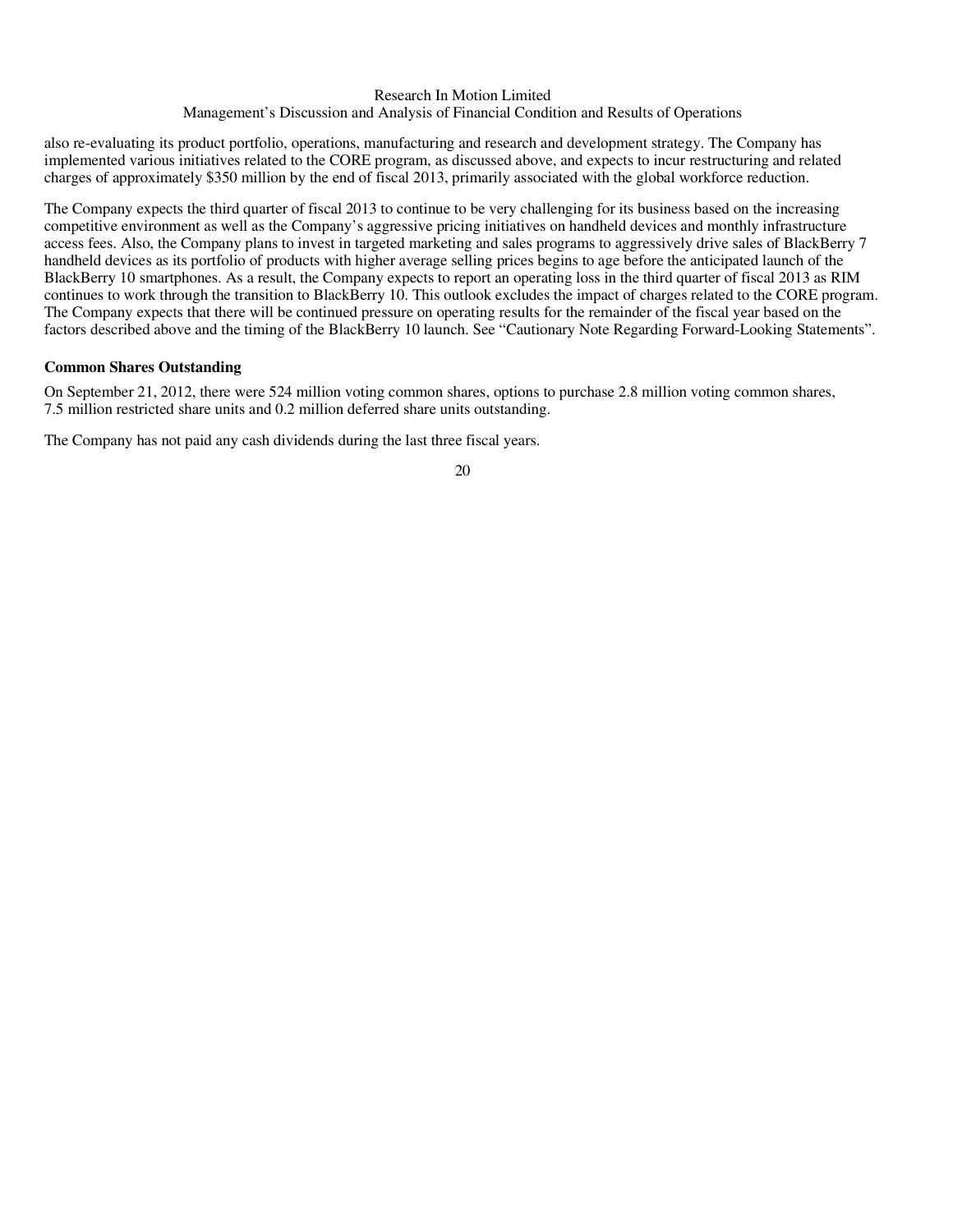## *Six months ended September 1, 2012 compared to the six months ended August 27, 2011*

The following table sets forth certain unaudited consolidated statements of operations data, which is expressed in millions of dollars, for the periods indicated, except for share and per share amounts:

|                                                              | For the Six Months Ended |            |                                                       |         |                  |  |  |  |
|--------------------------------------------------------------|--------------------------|------------|-------------------------------------------------------|---------|------------------|--|--|--|
|                                                              |                          |            |                                                       |         | Change<br>Fiscal |  |  |  |
|                                                              | September 1, 2012        |            | August 27, 2011                                       |         | 2013/2012        |  |  |  |
|                                                              |                          |            | (in millions, except for share and per share amounts) |         |                  |  |  |  |
| Revenue                                                      | 5,687<br>S.              | 100.0%     | <sup>\$</sup><br>9,076                                | 100.0%  | \$(3,389)        |  |  |  |
| Cost of sales $(1)$                                          | 4,152                    | 73.0%      | 5,308                                                 | 58.5%   | (1,156)          |  |  |  |
| Gross margin                                                 | 1,535                    | 27.0%      | 3,768                                                 | 41.5%   | (2,233)          |  |  |  |
| Operating expenses                                           |                          |            |                                                       |         |                  |  |  |  |
| Research and development (1)                                 | 735                      | 13.0%      | 804                                                   | 8.8%    | (69)             |  |  |  |
| Selling, marketing and administration <sup>(1)</sup>         | 1,111                    | 19.5%      | 1,387                                                 | 15.3%   | (276)            |  |  |  |
| Amortization                                                 | 360                      | $6.3\%$    | 273                                                   | $3.0\%$ | 87               |  |  |  |
| Impairment of goodwill                                       | 335                      | 5.9%       |                                                       |         | 335              |  |  |  |
|                                                              | 2,541                    | 44.7%      | 2,464                                                 | 27.1%   | 77               |  |  |  |
| Income (loss) from operations                                | (1,006)                  | (17.7%)    | 1,304                                                 | 14.4%   | (2,310)          |  |  |  |
| Investment income, net                                       | 3                        | $0.1\%$    | 14                                                    | 0.2%    | (11)             |  |  |  |
| Income (loss) before income taxes                            | (1,003)                  | $(17.6\%)$ | 1,318                                                 | 14.6%   | (2,321)          |  |  |  |
| Provision for (recovery of) income taxes                     | (250)                    | $(4.4\%)$  | 294                                                   | $3.2\%$ | (544)            |  |  |  |
| Net income (loss)                                            | (753)                    | $(13.2\%)$ | 1,024                                                 | 11.3%   | \$(1,777)        |  |  |  |
| Earnings (loss) per share                                    |                          |            |                                                       |         |                  |  |  |  |
| Basic                                                        | (1.44)                   |            | 1.95                                                  |         | (3.39)           |  |  |  |
| Diluted                                                      | (1.44)                   |            | 1.95                                                  |         | (3.39)           |  |  |  |
| Weighted-average number of common shares outstanding (000's) |                          |            |                                                       |         |                  |  |  |  |
| Basic                                                        | 524,160                  |            | 524,049                                               |         |                  |  |  |  |
| Diluted                                                      | 524,160                  |            | 524,365                                               |         |                  |  |  |  |

 $<sup>(1)</sup>$  Cost of sales, research and development and selling, marketing and administration expenses included approximately \$136 million</sup> in total pre-tax charges related to the CORE program to streamline operations across the Company during the first six months of fiscal 2013. Included in cost of sales, research and development, and selling, marketing and administration expenses for the first six months of fiscal 2013 was approximately \$68 million, \$20 million and \$48 million, respectively, of charges incurred as a result of the CORE program, related primarily to employee termination benefits and manufacturing costs.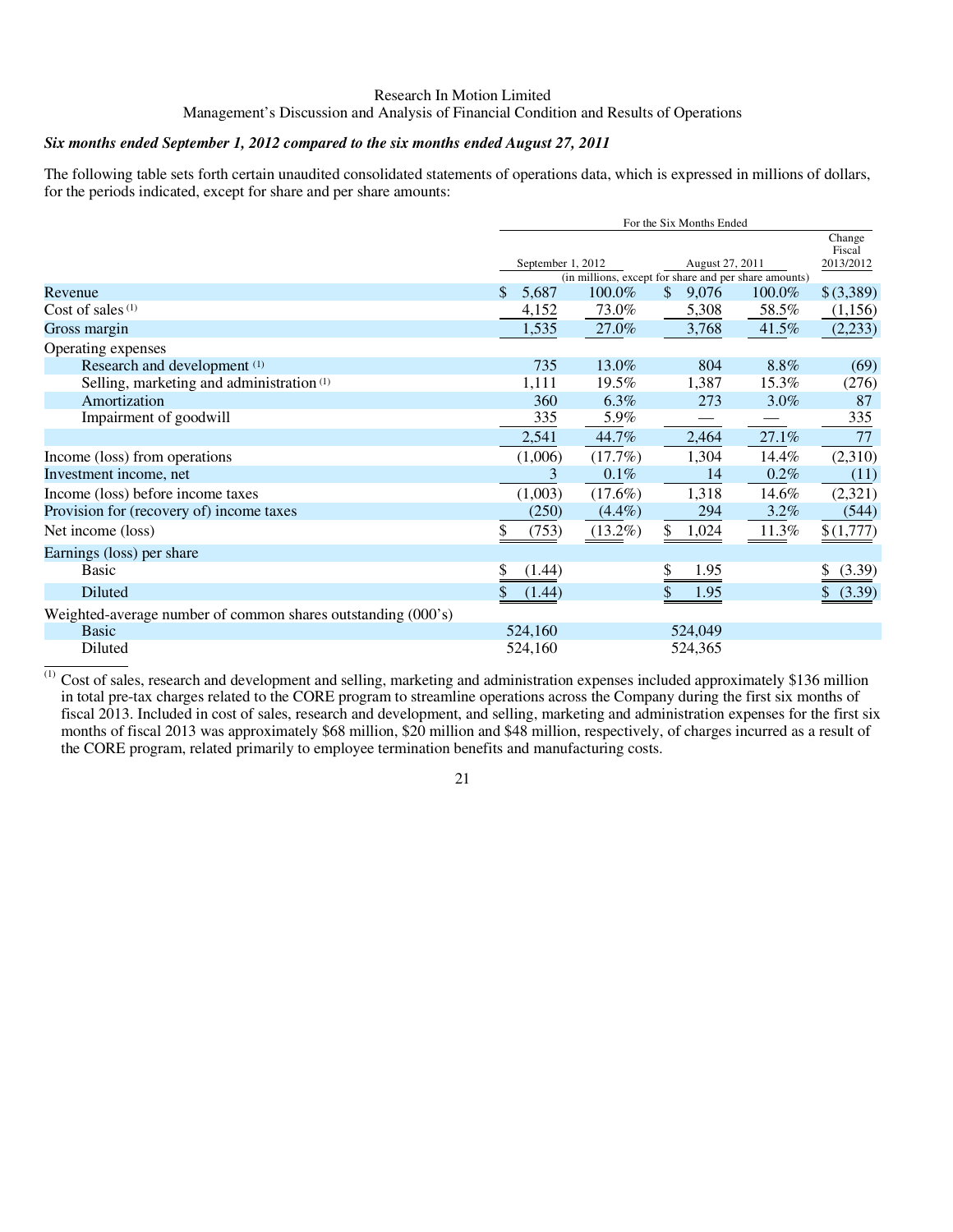#### **Revenue**

Revenue for the first six months of fiscal 2013 was \$5.7 billion, a decrease of \$3.4 billion, or 37.3%, from \$9.1 billion in the first six months of fiscal 2012.

A comparative breakdown of the significant revenue streams is set forth in the following table:

|                                              | For the Six Months Ended |         |                 |         |                            |            |  |  |  |  |
|----------------------------------------------|--------------------------|---------|-----------------|---------|----------------------------|------------|--|--|--|--|
|                                              | September 1, 2012        |         | August 27, 2011 |         | Change Fiscal<br>2013/2012 |            |  |  |  |  |
| Millions of BlackBerry handheld devices sold | 15.2<br>$\sim$           |         | 23.8            |         | (8.6)                      | $(36.1\%)$ |  |  |  |  |
| Millions of BlackBerry PlayBook tablets sold | 0.4                      |         | 0.7             |         | (0.3)                      | (43%)      |  |  |  |  |
| <b>Revenue</b> (in millions)                 |                          |         |                 |         |                            |            |  |  |  |  |
| Hardware                                     | \$3,380                  | 59.4%   | \$6,848         | 75.5%   | \$(3,468)                  | $(50.6\%)$ |  |  |  |  |
| Service                                      | 2,008                    | 35.3%   | 1,976           | 21.8%   | 32                         | $1.6\%$    |  |  |  |  |
| Software                                     | 134                      | $2.4\%$ | 159             | $1.8\%$ | (25)                       | $(15.7\%)$ |  |  |  |  |
| Other                                        | 165                      | $2.9\%$ | 93              | $0.9\%$ |                            | 77.4%      |  |  |  |  |
|                                              | \$5,687                  | 100.0%  | \$9,076         | 100.0%  | \$(3,389)                  | (37.3%)    |  |  |  |  |

Hardware revenue decreased by \$3.5 billion, or 50.6%, to \$3.4 billion, or 59.4% of consolidated revenue, in the first six months of fiscal 2013 compared to \$6.8 billion, or 75.5% of consolidated revenue, in the first six months of fiscal 2012. This decrease in hardware revenue over the prior fiscal year was primarily attributable to a decrease in the volume of BlackBerry handheld devices shipped by approximately 8.6 million, to approximately 15.2 million BlackBerry handheld devices in the first six months of fiscal 2013, compared to approximately 23.8 million BlackBerry handheld devices shipped in the first six months of fiscal 2012. The decrease is also attributable to a shift in the mix of BlackBerry handheld devices shipped during the first six months of fiscal 2013, which were more heavily weighted towards existing, lower-end devices that have lower average selling prices. As discussed previously, BlackBerry handheld device shipments were impacted by the highly competitive environment in North America during the first six months of fiscal 2013 compared to the first six months of fiscal 2012. BlackBerry handheld device shipments were positively impacted during the first six months of fiscal 2013 by continued growth in international markets when compared to the first six months of fiscal 2012 primarily due to the continued focus and development of prepaid markets and tiered pricing plan offerings. In addition, the number of BlackBerry PlayBook tablets shipped was 0.4 million units in the first six months of fiscal 2013, compared to 0.7 million units in the first six months of fiscal 2012.

Service revenue increased \$32 million, or 1.6%, to \$2.01 billion and comprised 35.3% of consolidated revenue in the first six months of fiscal 2013 compared to \$1.98 billion, or 21.8% of consolidated revenue, in the first six months of fiscal 2012, reflecting the Company's increase in net new BlackBerry subscriber accounts since the second quarter of fiscal 2012, partially offset by a decrease in ARPU.

Software revenue decreased \$25 million, or 15.7%, to \$134 million in the first six months of fiscal 2013 from \$159 million in the first six months of fiscal 2012. The decrease was attributable to a decline in revenue generated by the Company's acquired subsidiaries and a decrease in CALs and BES revenue.

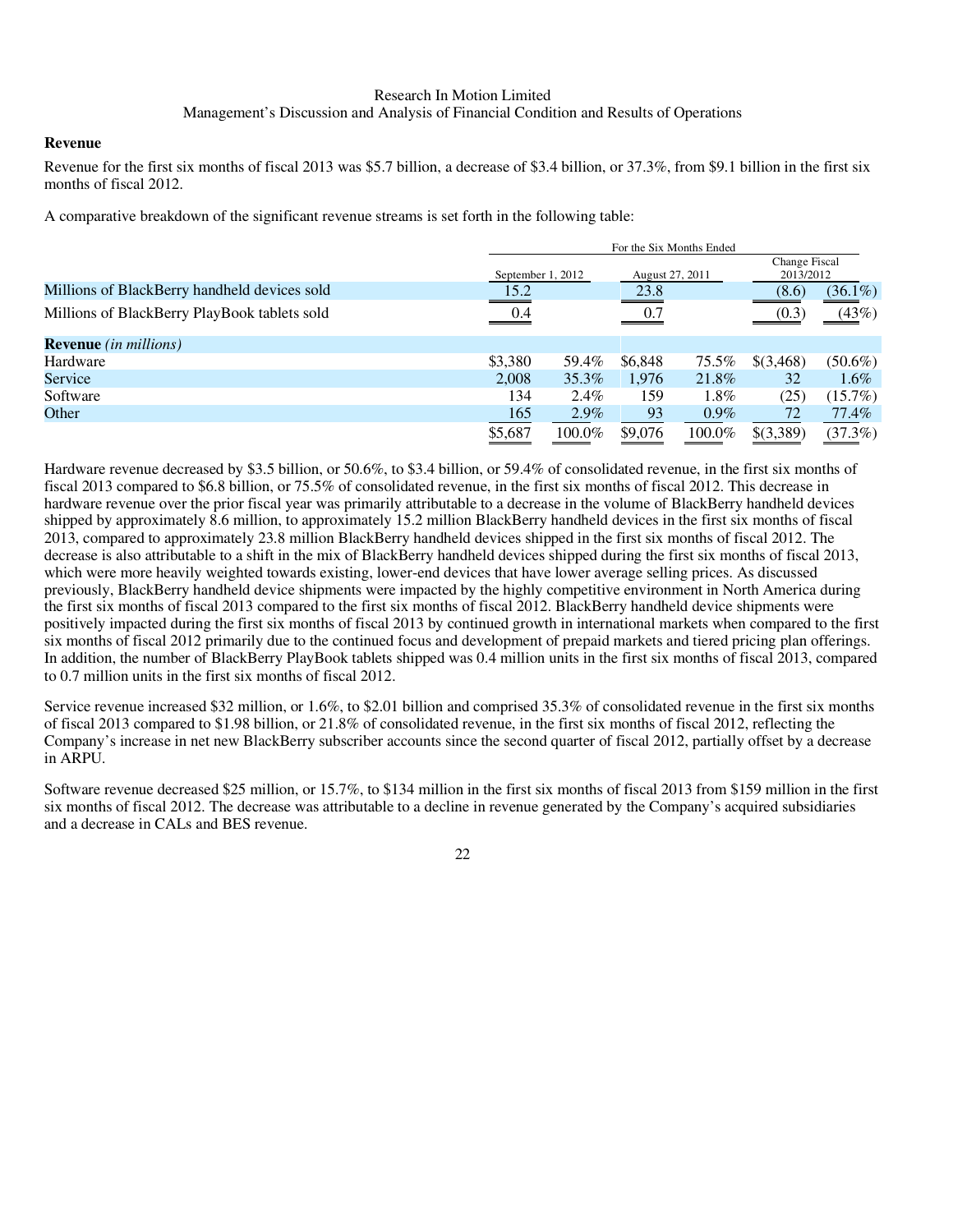#### Management's Discussion and Analysis of Financial Condition and Results of Operations

Other revenue increased by \$72 million to \$165 million in the first six months of fiscal 2013 compared to \$93 million in the first six months of fiscal 2012. The majority of the increase was attributable to gains realized from revenue hedging instruments in contrast to a net loss realized in the same period in the prior fiscal year, which was partially offset by a decrease in non-warranty repair revenue. See "Market Risk of Financial Instruments – Foreign Exchange" for additional information on the Company's hedging instruments.

Sales outside the United States, United Kingdom and Canada comprised approximately 60% of the total consolidated revenue during the first six months of fiscal 2013. Sales in the United States represented approximately 24% of total consolidated revenue during the first six months of fiscal 2013, a decrease as a percentage of total consolidated revenue resulting from the factors described above and continuous growth in international markets when compared to the first six months of fiscal 2012. Sales in the United Kingdom represented approximately 11% of total consolidated revenue and sales in Canada represented the remainder.

#### **Gross Margin**

Consolidated gross margin decreased by \$2.2 billion, or 59.3%, to \$1.5 billion, or 27.0% of consolidated revenue, in the first six months of fiscal 2013, compared to \$3.8 billion, or 41.5% of consolidated revenue, in the same period of the previous fiscal year. Excluding the impact of one-time charges related to the CORE program that the Company incurred during the second quarter of fiscal 2013, of which \$68 million was attributable to cost of sales, and the one-time charges related to the Company's previous cost optimization program that the Company incurred during the second quarter of fiscal 2012, of which \$13 million was attributable to cost of sales, consolidated gross margin decreased by \$2.1 billion. The year-over-year decline in consolidated gross margin was primarily attributable to the continuation of pricing initiatives to drive sell-through and sell-in for BlackBerry 7 handheld devices, the mix of BlackBerry handheld devices shipped during the first six months of fiscal 2013, which were more heavily weighted towards entry-level products with lower average selling prices and gross margins and the impact of allocating certain higher fixed costs, including licensing costs, over lower shipment volumes. Gross margin percentage for BlackBerry handheld devices and BlackBerry PlayBook tablets are generally lower than the Company's consolidated gross margin percentage.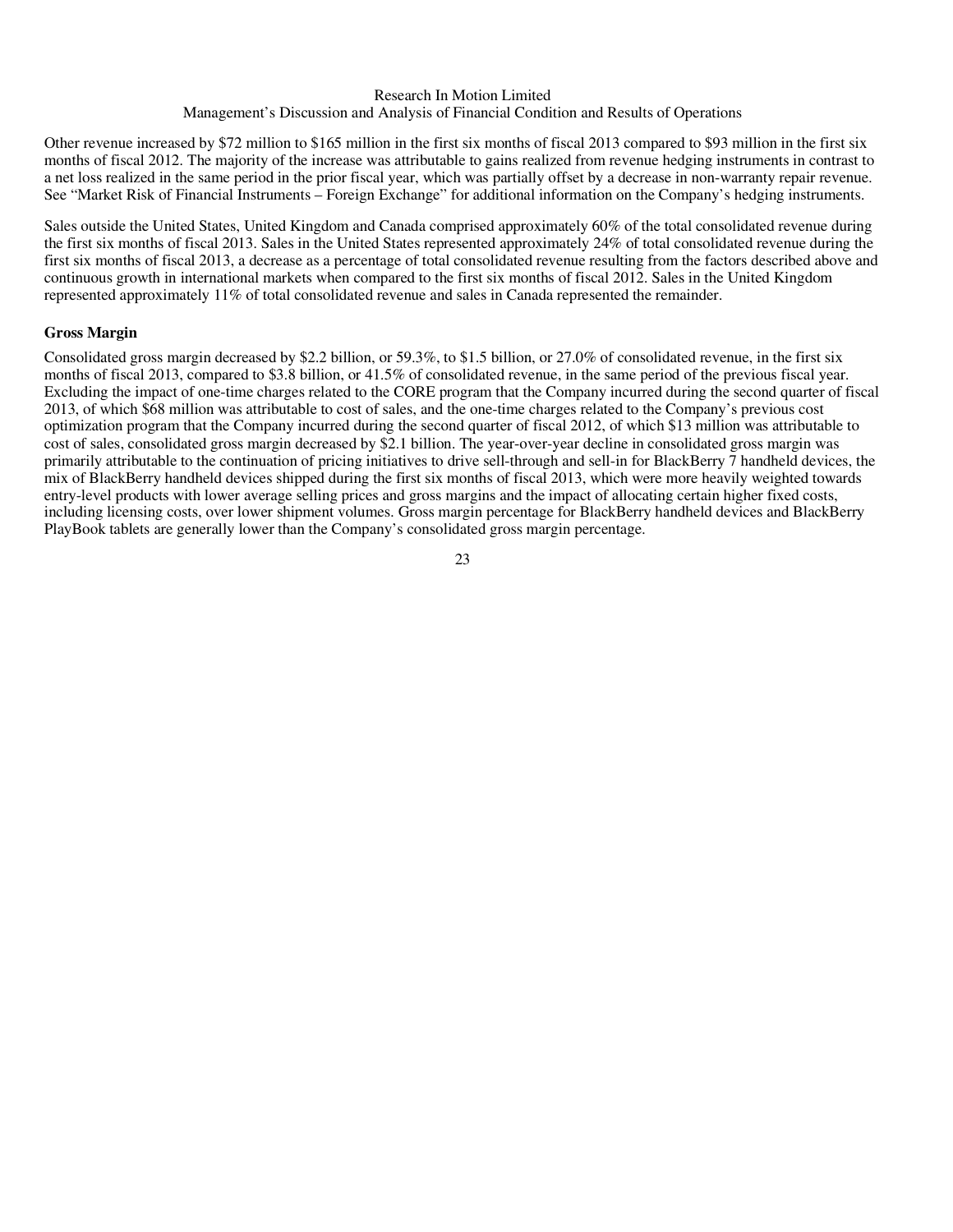## **Operating Expenses**

The table below presents a comparison of research and development, selling, marketing and administration, and amortization expenses for the six months ended September 1, 2012, compared to the six months ended August 27, 2011.

|                                                      | For the Six Months Ended<br>(in millions) |                                      |          |                   |                            |                  |  |  |  |  |
|------------------------------------------------------|-------------------------------------------|--------------------------------------|----------|-------------------|----------------------------|------------------|--|--|--|--|
|                                                      |                                           | September 1, 2012<br>August 27, 2011 |          |                   | Change Fiscal<br>2013/2012 |                  |  |  |  |  |
|                                                      |                                           | $%$ of<br>Revenue                    |          | $%$ of<br>Revenue |                            | $%$ of<br>Change |  |  |  |  |
| <b>Revenue</b>                                       | \$5,687                                   |                                      | \$9,076  |                   | \$(3,389)                  | (37.3%)          |  |  |  |  |
| <b>Operating expenses</b>                            |                                           |                                      |          |                   |                            |                  |  |  |  |  |
| Research and development (1)                         | 735<br>$\mathbb{S}^-$                     | 13.0%                                | 804<br>S | 8.8%              | (69)<br><b>S</b>           | $(8.6\%)$        |  |  |  |  |
| Selling, marketing and administration <sup>(1)</sup> | 1,111                                     | 19.5%                                | 1,387    | 15.3%             | (276)                      | $(19.9\%)$       |  |  |  |  |
| Amortization                                         | 360                                       | $6.3\%$                              | 273      | $3.0\%$           | 87                         | 31.9%            |  |  |  |  |
| Impairment of goodwill                               | 335                                       | 5.9%                                 |          |                   | 335                        | 100.0%           |  |  |  |  |
| <b>Total</b>                                         | \$2,541                                   | 44.7%                                | \$2,464  | 27.1%             | 77                         | 3.1%             |  |  |  |  |

Research and development and selling, marketing and administration expenses for the six months ended September 1, 2012 included one-time charges of approximately \$20 million and \$48 million, respectively, related to the CORE program. (1)

## **Research and Development Expenses**

Research and development expenses decreased by \$69 million to \$735 million, or 13.0% of consolidated revenue, in the first six months of fiscal 2013, compared to \$804 million, or 8.8% of consolidated revenue, in the first six months of fiscal 2012. The decrease relates to a reduction in material costs due to less new product introductions as well as reductions in travel costs and headcount related to the CORE program. The decrease was partially offset by an increase in salary and bonus levels compared to the first six months of fiscal 2012.

## **Selling, Marketing and Administration Expenses**

Selling, marketing and administration expenses decreased by \$276 million to \$1.1 billion for the first six months of fiscal 2013 compared to \$1.4 billion for the comparable period in fiscal 2012. As a percentage of revenue, selling, marketing and administration expenses increased to 19.5% in the first six months of fiscal 2013 versus 15.3% in the first six months of fiscal 2012. Excluding the impact of the one-time charges related to the CORE program during the second quarter of fiscal 2013, of which \$48 million was attributable to selling, marketing and administration expenditures, and the one-time charges related to the Company's previous cost optimization program that the Company incurred during the second quarter of fiscal 2012, of which \$86 million was attributable to selling, marketing and administration expenditures, selling marketing and administration expenses decreased by \$238 million. The one-time charges incurred by the Company during the quarter related to employee termination benefits of approximately \$28 million as well as the identification and elimination of redundant facilities of approximately \$20 million. The \$238 million decrease is attributable to reductions in marketing and promotion spending, travel costs and headcount related to the CORE program, partially offset by an increase in litigation expenses due to the increased number of legal cases outstanding during the second quarter of fiscal 2013 compared to the first six months of fiscal 2012.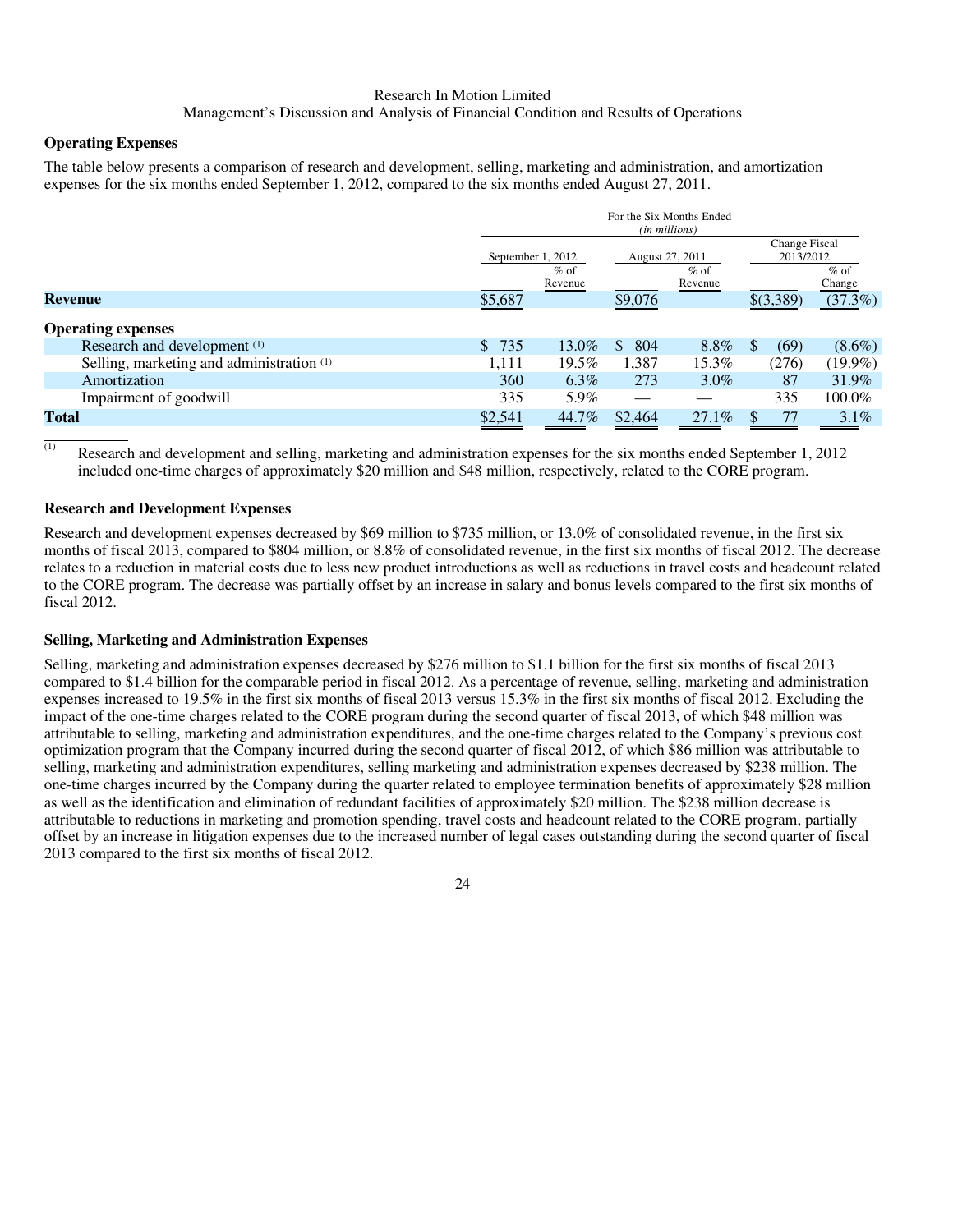The increase in selling, marketing and administration expenses as a percentage of revenue reflects the lower consolidated revenue in the second quarter of fiscal 2013, offset by a reduction in headcount implemented as part of the CORE program and the Company's previous cost optimization program since the second quarter of fiscal 2012.

## **Amortization Expense**

The table below presents a comparison of amortization expense relating to property, plant and equipment and intangible assets recorded as amortization or cost of sales for the six months ended September 1, 2012 compared to the six months ended August 27, 2011. Intangible assets are comprised of patents, licenses and acquired technology.

|                               | For the Six Months Ended<br>(in millions) |     |      |                                 |        |    |              |     |            |                                  |                  |  |
|-------------------------------|-------------------------------------------|-----|------|---------------------------------|--------|----|--------------|-----|------------|----------------------------------|------------------|--|
|                               |                                           |     |      | <b>Included in Amortization</b> |        |    |              |     |            | <b>Included in Cost of Sales</b> |                  |  |
|                               | September 1,<br>2012                      |     |      | August 27,                      |        |    | September 1, |     | August 27, |                                  |                  |  |
|                               |                                           |     | 2011 |                                 | Change |    | 2012         |     | 2011       |                                  | Change           |  |
| Property, plant and equipment |                                           | 196 |      | 172                             |        | 24 |              | 166 |            | 141                              | 25               |  |
| Intangible assets             |                                           | 164 |      | 101                             |        | 63 |              | 475 |            | 295                              | 180              |  |
| <b>Total</b>                  |                                           | 360 |      | 273                             |        | 87 |              | 641 |            | 436                              | \$ 205<br>$\sim$ |  |

## *Amortization*

Amortization expense relating to certain property, plant and equipment and certain intangible assets increased by \$87 million to \$360 million in the first six months of fiscal 2013 compared to \$273 million for the comparable period in fiscal 2012, which primarily reflects the impact of certain property, plant and equipment and intangible asset additions made over the last several quarters.

## *Cost of sales*

Amortization expense relating to certain property, plant and equipment and certain intangible assets employed in the Company's manufacturing operations and BlackBerry service operations increased by \$205 million to \$641 million in the first six months of fiscal 2013 compared to \$436 million for the comparable period in fiscal 2012. This increase primarily reflects the impact of renewed or amended licensing agreements and certain property, plant and equipment asset additions made over the last several quarters.

## **Investment Income**

Investment income decreased by \$11 million to \$3 million in the first six months of fiscal 2013, from \$14 million in the comparable period of fiscal 2012. The decrease primarily reflects the decrease in the Company's average yield, the recording of the Company's portion of investment losses in its equity-based investments, offset by the reversal of previously-accrued interest expense on the resolution of an uncertain tax position during the first six months of fiscal 2013. See "Financial Condition—Liquidity and Capital Resources".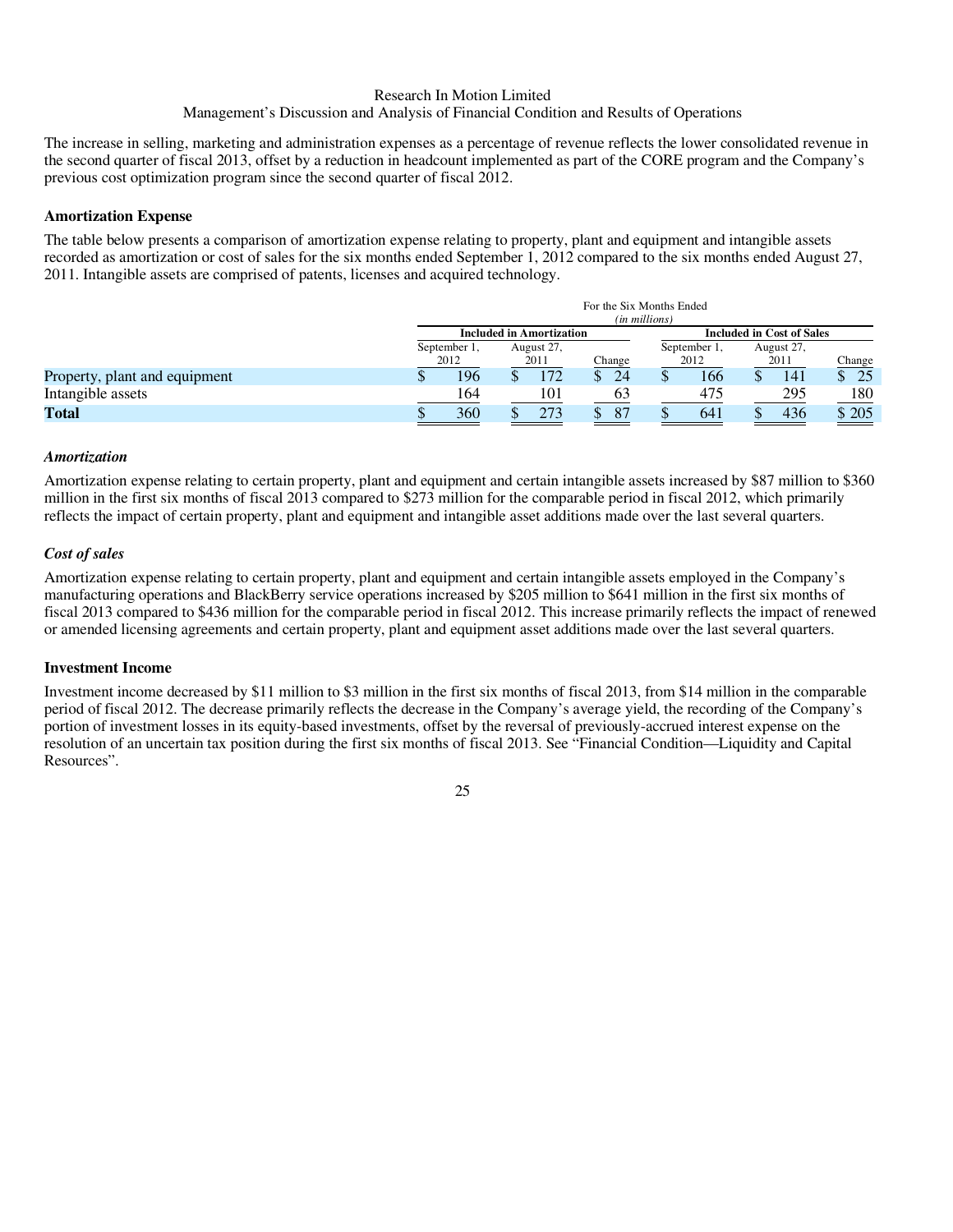#### **Income Taxes**

For the first six months of fiscal 2013, the Company's income tax recovery was \$250 million, resulting in an effective tax rate of 24.9%, compared to income tax expense of \$294 million and an effective tax rate of 22.3% for the same period in the prior fiscal year. The Company's effective tax rate reflects the geographic mix of earnings in jurisdictions with different tax rates. The higher effective tax rate in the first six months of fiscal 2013 primarily reflects the favourable impact of carrying operating losses back to prior periods with higher effective tax rates and the effect of tax incentives on earnings offset by the unfavourable impact of the goodwill impairment charge incurred in the first quarter of fiscal 2013.

The Company has not provided for Canadian income taxes or foreign withholding taxes that would apply on the distribution of the earnings of its non-Canadian subsidiaries, as these earnings are intended to be reinvested indefinitely by these subsidiaries.

#### **Net Loss**

The Company's net loss for the first six months of fiscal 2013 was \$753 million, a decrease of \$1.8 billion compared to net income of \$1.0 billion in the first six months of fiscal 2012. Excluding the impact of approximately \$136 million in one-time charges related to the CORE program that the Company incurred during the second quarter of fiscal 2013, and approximately \$118 million in one-time charges related to the Company's previous cost optimization program that the Company incurred during the second quarter of fiscal 2012, the Company's net income decreased by \$1.7 billion. The \$1.7 billion decrease in net income in the first six months of fiscal 2013 primarily reflects a decrease in the Company's gross margin percentage, resulting primarily the continuation of pricing initiatives to drive sell-through and sell-in for BlackBerry 7 handheld devices and from the mix of BlackBerry handheld devices sold during the first six months of fiscal 2013, which were more heavily weighted towards entry-level products with lower average selling prices and gross margins, compared to the first six months of fiscal 2012. In addition, a goodwill impairment charge recorded in the first quarter of fiscal 2013 in the amount of \$335 million contributed to the decrease in net income compared to the same period of fiscal 2012. This overall decrease in net income was partially offset by a decrease of \$544 million in the provision for income taxes.

Basic loss per share and diluted loss per share were both \$1.44 in the first six months of fiscal 2013, a decrease of 173.8%, compared to basic and diluted EPS of \$1.95 in the first six months of fiscal 2012.

The weighted average number of shares outstanding was 524 million common shares for both basic and diluted loss per share for the six months ended September 1, 2012 and both basic and diluted EPS for the six months ended August 27, 2011, respectively.

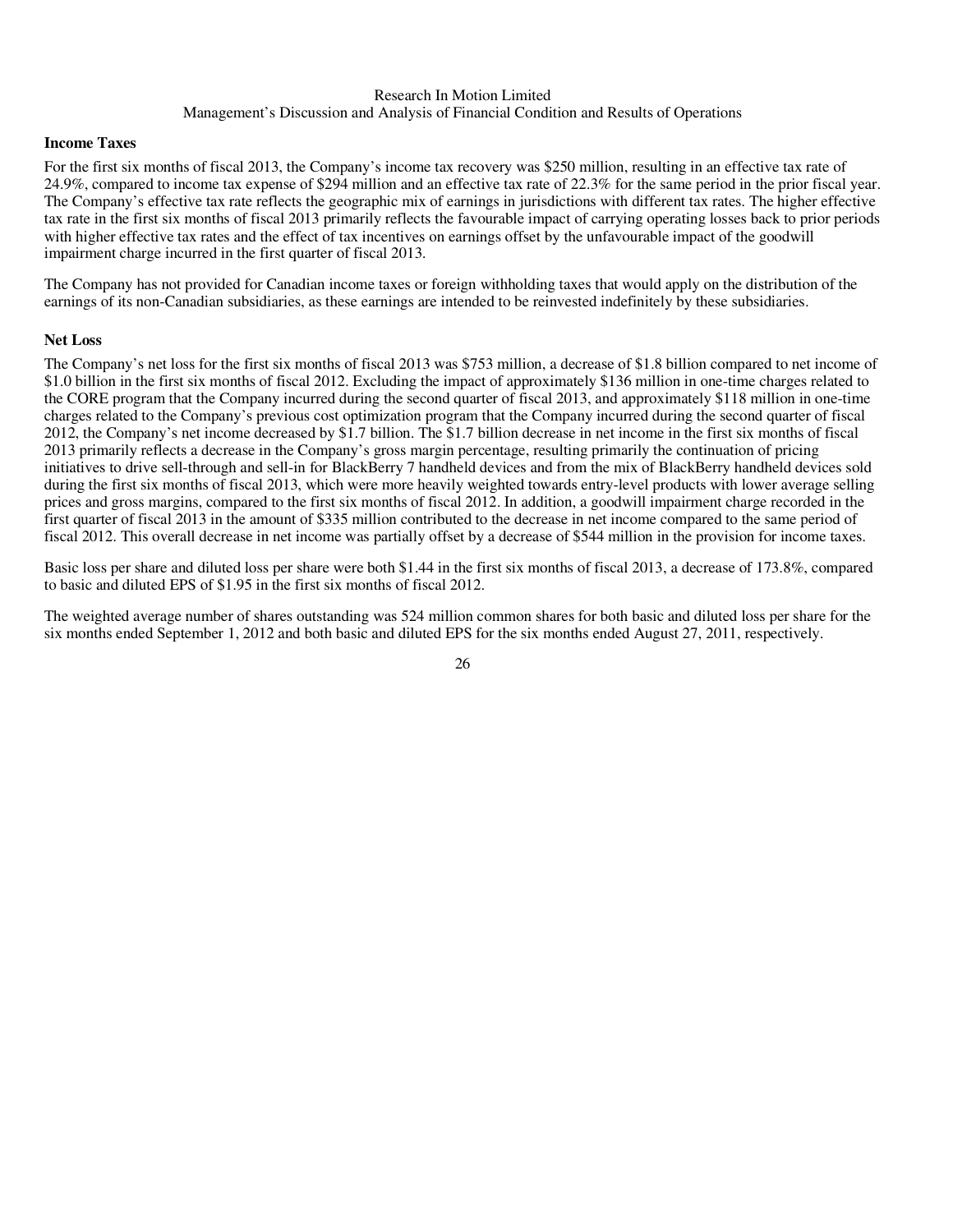#### **Common Shares Outstanding**

On September 21, 2012, there were 524 million voting common shares, options to purchase 2.8 million voting common shares, 7.5 million restricted share units and 0.2 million deferred share units outstanding.

The Company has not paid any cash dividends during the last three fiscal years.

## **Selected Quarterly Financial Data**

The following table sets forth RIM's unaudited quarterly consolidated results of operations data for each of the eight most recent quarters, including the quarter ended September 1, 2012. The information in the table below has been derived from RIM's unaudited interim consolidated financial statements that, in management's opinion, have been prepared on a basis consistent with the audited consolidated financial statements of the Company and include all adjustments necessary for a fair presentation of information when read in conjunction with the audited consolidated financial statements of the Company. RIM's quarterly operating results have varied substantially in the past and may vary substantially in the future. Accordingly, the information below is not necessarily indicative of results for any future quarter.

|                                          | Fiscal Year 2013 |            |            | Fiscal Year 2012    |                                      |                        |                     | Fiscal Year 2011 |
|------------------------------------------|------------------|------------|------------|---------------------|--------------------------------------|------------------------|---------------------|------------------|
|                                          | Second           | First      | Fourth     | Third               | Second                               | First                  | Fourth              | Third            |
|                                          | Quarter          | Quarter    | Quarter    | Quarter             | Quarter                              | Quarter                | Quarter             | Quarter          |
|                                          |                  |            |            |                     | (in millions, except per share data) |                        |                     |                  |
| Revenue                                  | \$2,873          | \$2,814    | \$4,190    | \$5,169             | \$4,168                              | \$4,908                | \$5,556             | \$5,495          |
| Gross margin                             | 747<br>S.        | 788<br>\$. | \$1,401    | \$1,410             | \$1,612                              | \$2,156                | \$2,453             | \$2,394          |
| Operating expenses                       | 1,110            | 1,431      | 1,543      | 1,082               | 1,205                                | 1,259                  | 1,213               | 1,138            |
| Investment income (loss), net            |                  | 3          | 5          | 2                   |                                      |                        | 3                   | (11)             |
| Income (loss) before income taxes        | (363)            | (640)      | (137)      | 330                 | 414                                  | 904                    | 1,243               | 1,245            |
| Provision for (recovery of) income taxes | (128)            | (122)      | (12)       | 65                  | 85                                   | 209                    | 309                 | 334              |
| Net income (loss)                        | \$ (235)         | \$ (518)   | \$(125)    | 265<br>$\mathbb{S}$ | 329<br>\$                            | 695<br>\$              | $\mathbb{S}$<br>934 | 911<br>\$.       |
| Earnings (loss) per share                |                  |            |            |                     |                                      |                        |                     |                  |
| Basic                                    | \$ (0.45)        | \$ (0.99)  | \$ (0.24)  | \$0.51              | \$0.63                               | 1.33<br>$\mathbb{S}^-$ | S.<br>1.79          | 1.74             |
| Diluted                                  | \$(0.45)         | \$ (0.99)  | \$ (0.24)  | \$0.51              | \$0.63                               | 1.33<br>\$             | \$.<br>1.78         | 1.74             |
| Research and development                 | 367<br>\$.       | \$<br>368  | 386<br>\$. | $\mathbb{S}$<br>369 | \$<br>381                            | \$<br>423              | 383<br>\$.          | 357              |
| Selling, marketing and administration    | 559              | 552        | 650        | 567                 | 683                                  | 704                    | 705                 | 666              |
| Amortization                             | 184              | 176        | 152        | 146                 | 141                                  | 132                    | 125                 | 115              |
| <b>Impairment of Goodwill</b>            |                  | 335        | 355        |                     |                                      |                        |                     |                  |
| Operating expenses                       | \$1,110          | \$1,431    | \$1,543    | \$1,082             | \$1,205                              | \$1,259                | \$1,213             | \$1,138          |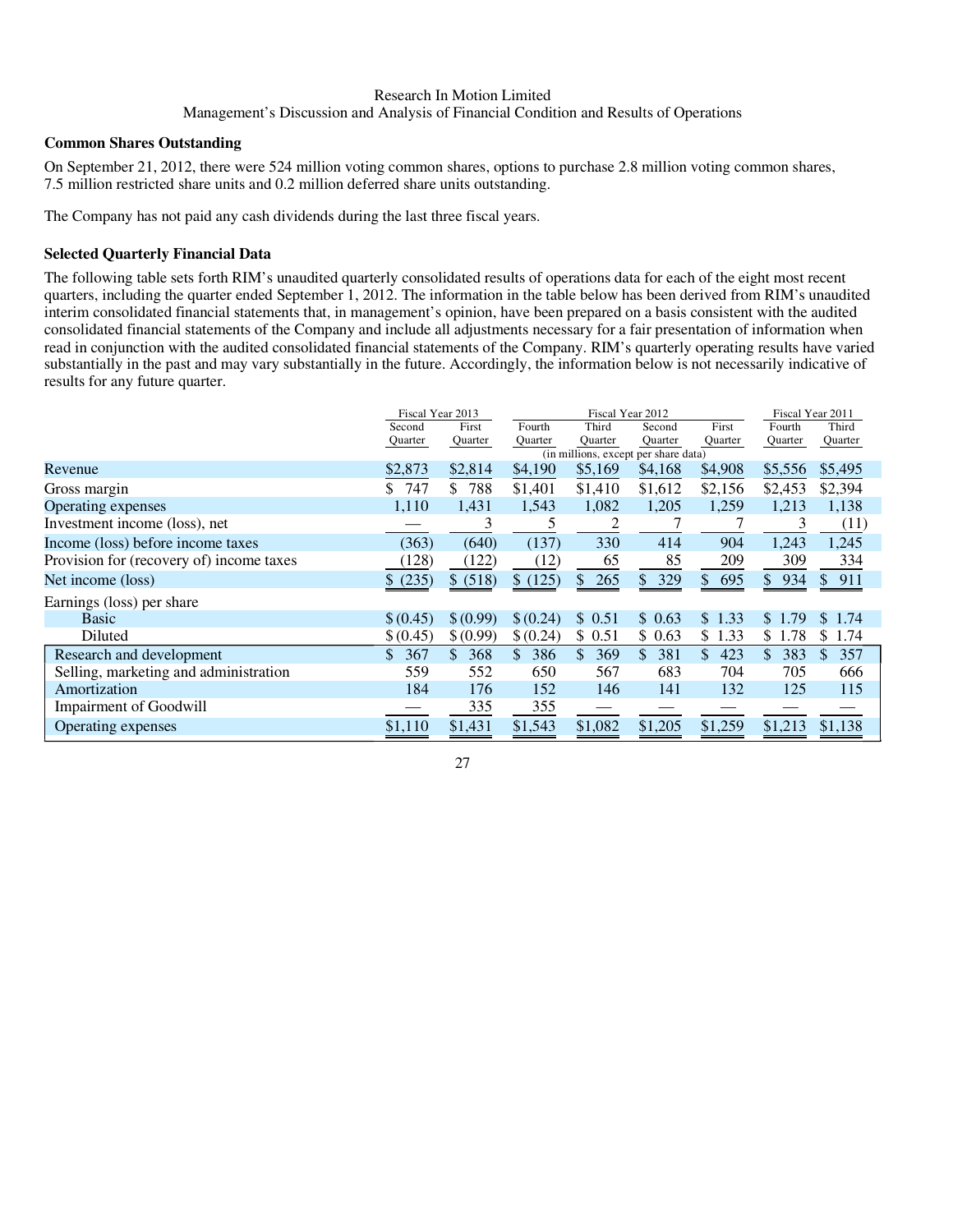## **Financial Condition**

## *Liquidity and Capital Resources*

Cash, cash equivalents, and investments increased by \$232 million to \$2.3 billion as at September 1, 2012 from \$2.1 billion as at March 3, 2012. The majority of the Company's cash, cash equivalents, and investments are denominated in U.S. dollars as at September 1, 2012.

A comparative summary of cash, cash equivalents, and investments is set out below:

|                                         |                   | As at<br>(in millions) |               |        |  |  |  |  |  |
|-----------------------------------------|-------------------|------------------------|---------------|--------|--|--|--|--|--|
|                                         | September 1, 2012 |                        | March 3, 2012 | Change |  |  |  |  |  |
| Cash and cash equivalents               | l .511            | Ф                      | 1.527         | (16)   |  |  |  |  |  |
| Short-term investments                  |                   | 554                    | 247           | 307    |  |  |  |  |  |
| Long-term investments                   |                   | 278                    | 337           | (59)   |  |  |  |  |  |
| Cash, cash equivalents, and investments | 2.343             |                        |               | 232    |  |  |  |  |  |

The change in cash and cash equivalents is primarily due to net cash flows used in investing activities, substantially offset by net cash flows provided by operating activities, as set out below:

|                                                         |  | For the Six Months Ended<br>(in millions) |   |                 |  |
|---------------------------------------------------------|--|-------------------------------------------|---|-----------------|--|
|                                                         |  | September 1, 2012                         |   | August 27, 2011 |  |
| Net cash flows provided by (used in):                   |  |                                           |   |                 |  |
| Operating activities                                    |  | 1.135                                     | S | 971             |  |
| Investing activities                                    |  | (1,151)                                   |   | (1,879)         |  |
| Financing activities                                    |  | (5)                                       |   | (30)            |  |
| Effect of foreign exchange gain (loss) on cash and cash |  |                                           |   |                 |  |
| equivalents                                             |  |                                           |   |                 |  |
| Net decrease in cash and cash equivalents               |  | 16 <sup>1</sup>                           |   | (940)           |  |

## *Cash flows for the six months ended September 1, 2012*

## *Operating Activities*

Net cash flows provided by operating activities were \$1.1 billion for the first six months of fiscal 2013 compared to net cash flows provided by operating activities of \$971 million in the first six months of fiscal 2012. The increase was mainly attributable to net changes in working capital, partially offset by lower net income compared to the same period in the prior fiscal year.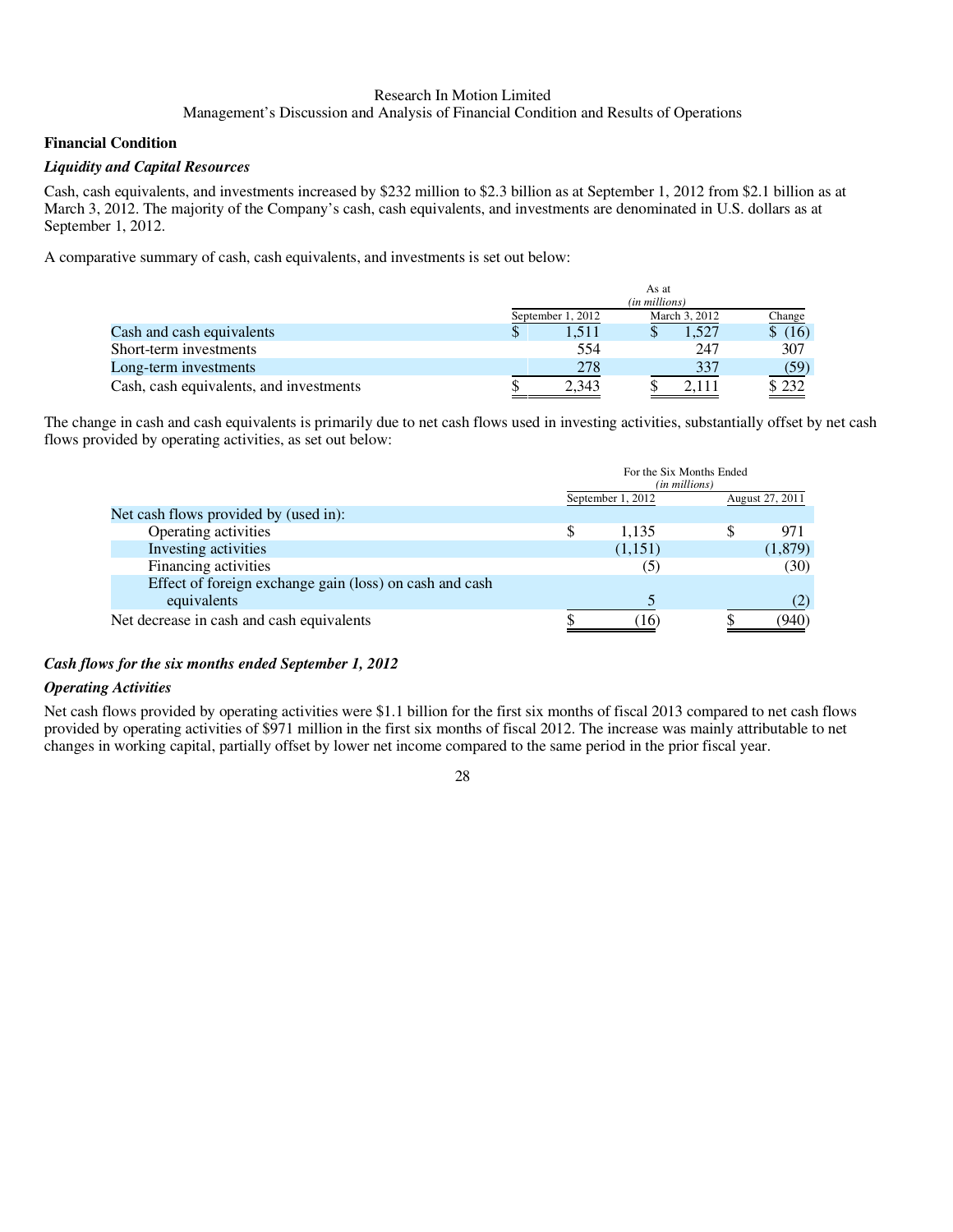The table below summarizes the current assets, current liabilities, and working capital of the Company:

|                     |   | As at             |   |                 |           |  |  |  |  |  |
|---------------------|---|-------------------|---|-----------------|-----------|--|--|--|--|--|
|                     |   | (in millions)     |   |                 |           |  |  |  |  |  |
|                     |   | September 1, 2012 |   | August 27, 2011 | Change    |  |  |  |  |  |
| Current assets      | Φ | 6.301             | Φ | 7,320           | \$(1,019) |  |  |  |  |  |
| Current liabilities |   | 2,863             |   |                 | (915)     |  |  |  |  |  |
| Working capital     |   | 3.438             |   | 3,542           | 104       |  |  |  |  |  |

The decrease in current assets of \$1.0 billion at the end of the second quarter of fiscal 2013 from the end of the second quarter of fiscal 2012 was primarily due to a decrease in accounts receivable and inventories. This is partially offset by an increase in cash and cash equivalents and income tax receivable, of \$660 million and \$284 million, respectively.

At September 1, 2012, accounts receivable was \$2.2 billion, a decrease of \$1.4 billion from August 27, 2011. The decrease was primarily due to a decrease in revenue during the second quarter of fiscal 2013, partially offset by a decrease in days sales outstanding to 70 days in the second quarter of fiscal 2013 from 78 days at the end of the second quarter of fiscal 2012.

Inventories decreased by \$587 million at the end of the second quarter of fiscal 2013 compared to the same period in the prior fiscal year, partially attributable to a decrease in the amount of BlackBerry PlayBook tablets held in inventory as well as valuation impairments related to BlackBerry PlayBook inventory since the second quarter of fiscal 2012. The decrease was partially offset by the buyback of inventory from external manufacturing sites that were eliminated from the Company's manufacturing network related to the CORE program.

The decrease in current liabilities of \$915 million at the end of the second quarter of fiscal 2013 from the end of the second quarter of fiscal 2012 was primarily due to decreases in accounts payable and accrued liabilities, partially offset by an increase in deferred revenue. As at September 1, 2012, accounts payable and accrued liabilities were \$622 million and \$1.9 billion, respectively. The overall decrease in accounts payable and accrued liabilities of \$1.1 billion from the end of the second quarter of fiscal 2012 was primarily attributable to the timing of purchases during the second quarter of fiscal 2013 compared to the second quarter of fiscal 2012.

## *Investing Activities*

During the six months ended September 1, 2012, cash flows used in investing activities were \$1.2 billion and included intangible asset additions of \$537 million, cash flows provided by transactions involving the proceeds on sale or maturity of short-term and long-term investments, net of the costs of acquisitions in the amount of \$269 million, acquisitions of property, plant and equipment of \$240 million and business acquisitions of \$105 million. For the same period of the prior fiscal year, cash flows used in investing activities were \$1.9 billion and included intangible asset additions of \$804 million, acquisitions of other assets of \$778 million related to the purchase of Nortel patents and patent applications, acquisitions of property, plant and equipment additions of \$509 million, and business acquisitions of \$130 million, offset by cash flows provided by transactions involving the proceeds on sale or maturity of short-term investments and long-term investments, net of the costs of acquisitions, in the amount of \$342 million.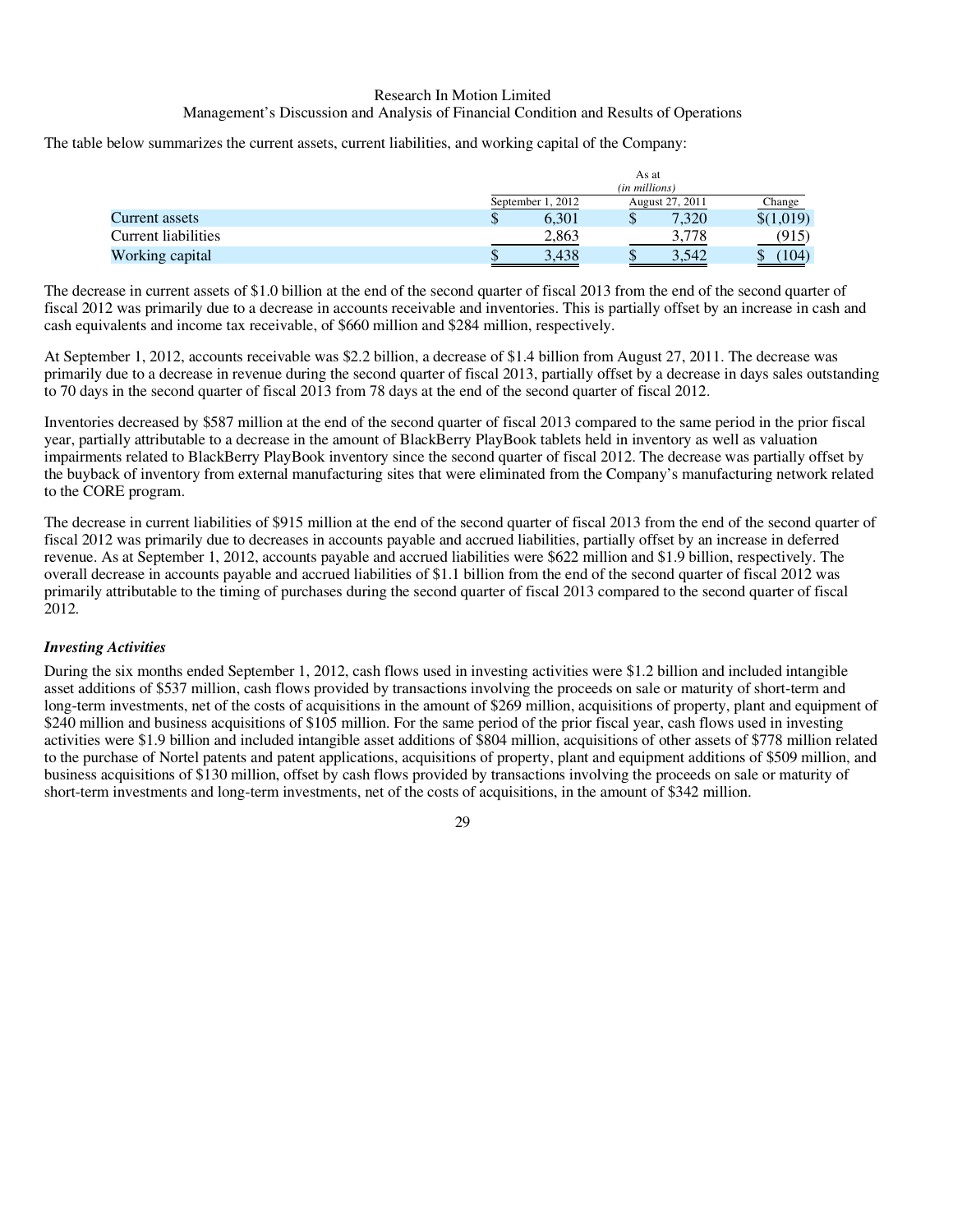Management's Discussion and Analysis of Financial Condition and Results of Operations

During the six months ended September 1, 2012, the additions to intangible assets primarily consisted of payments relating to amended or renewed licensing agreements, as well as agreements with third parties for the use of intellectual property, software, messaging services and other BlackBerry-related features and intangible assets associated with business acquisitions. The decrease in property, plant and equipment spending for the first six months of fiscal 2013 was primarily due to the cost saving initiatives of the CORE program, reflecting the Company's targeted investment approach in research and development and manufacturing, as well as its continued investment in network infrastructure, which remains a strategic priority for the Company. In the third quarter of fiscal 2013, the Company expects capital expenditures to be approximately \$100 million.

## *Financing Activities*

Cash flows used in financing activities were \$5 million for the first six months of fiscal 2013 and were in connection with the Company's stock compensation program.

#### *Aggregate Contractual Obligations*

The following table sets out aggregate information about the Company's contractual obligations and the periods in which payments are due as at September 1, 2012:

|                                      |                                | $(in$ millions) |       |  |                       |  |                       |  |                            |  |  |  |
|--------------------------------------|--------------------------------|-----------------|-------|--|-----------------------|--|-----------------------|--|----------------------------|--|--|--|
|                                      | Less than One<br>Total<br>Year |                 |       |  | One to<br>Three Years |  | Four to Five<br>Years |  | Greater than<br>Five Years |  |  |  |
| Operating lease obligations          | 358                            |                 | 118   |  | 88                    |  | O.                    |  | 85                         |  |  |  |
| Purchase obligations and commitments | <u>3,547</u>                   |                 | 3.547 |  |                       |  |                       |  |                            |  |  |  |
| Total                                | \$3,905                        |                 | 3.665 |  | 88                    |  | n.                    |  | 85                         |  |  |  |

Purchase obligations and commitments amounted to approximately \$3.5 billion as at September 1, 2012, with purchase orders with contract manufacturers representing approximately \$2.6 billion of the total. The Company also has commitments on account of capital expenditures of approximately \$0.1 billion included in this total, primarily for manufacturing and information technology, including service operations. The remaining balance consists of purchase orders or contracts with suppliers of raw materials, as well as other goods and services utilized in the operations of the Company including payments on account of licensing agreements. The expected timing of payment of these purchase obligations and commitments is estimated based upon current information. The timing of payments and actual amounts paid may be different depending upon the time of receipt of goods and services, changes to agreedupon amounts for some obligations or payment terms.

The Company has not paid any cash dividends in the last three fiscal years.

On September 25, 2012, the Company replaced its existing \$500 million senior unsecured revolving credit facility with a syndicate of commercial banks with a \$500 million senior secured revolving credit facility (the "Facility") for working capital and general corporate purposes with the same syndicate. The Facility, which expires on September 6, 2013, is secured by accounts receivable and inventory of the Company and certain of its subsidiaries. The Company has provided cash collateral of approximately \$9 million for its outstanding letters of credit as of September 1, 2012. The cash is on deposit with one of the Company's banking partners and is included in cash and cash equivalents.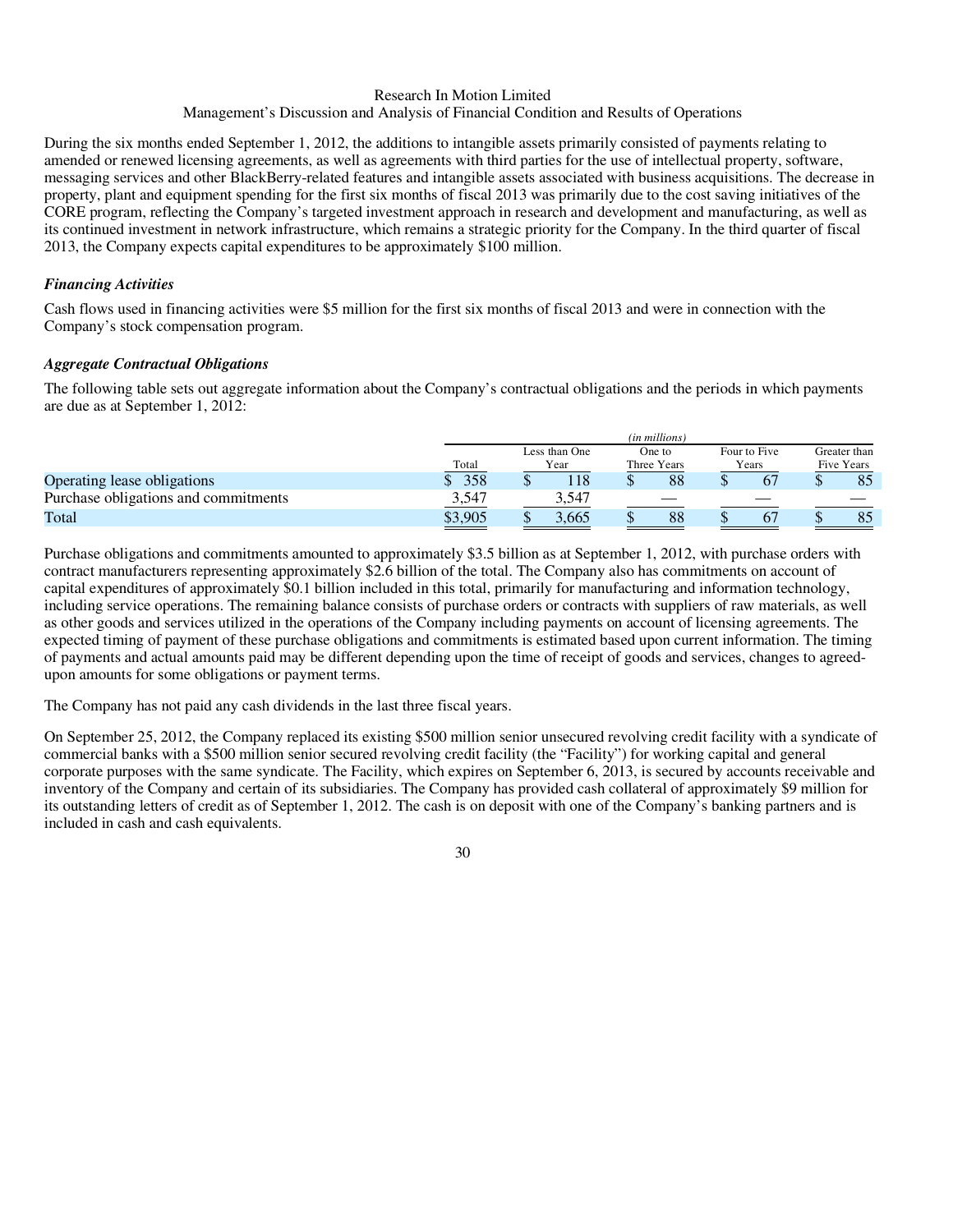Cash, cash equivalents, and investments were \$2.3 billion as at September 1, 2012 and the Company currently expects to maintain its current cash position through to the end of the third quarter of fiscal 2013, subject to the timing of various restructuring charges. The Company also expects to incur restructuring related charges and cash funding requirements associated with the CORE program of approximately \$350 million by the end of fiscal 2013, primarily associated with the global workforce reduction, of which the timing and funding of such payments has yet to be finalized. These reductions and other cost reduction initiatives that the Company is implementing are expected to reduce the Company's need for operating cash going forward. Management is focused on maintaining appropriate cash balances, efficiently managing working capital balances and the significant reduction in capital investments through the CORE program and continues to evaluate the liquidity needs for the business as it evolves. In addition, the Company is looking at all opportunities to attempt to accelerate cost savings through the CORE program earlier in fiscal 2013. Based on its current financial projections, the Company believes its financial resources, together with expected future operating cash generating activities and available borrowings under the Facility, or access to other potential financing arrangements, should be sufficient to meet funding requirements for current financial commitments, for future operating expenditures not yet committed and also provide the necessary financial capacity through the anticipated launch of the BlackBerry 10 smartphones in the first quarter of calendar 2013. As noted above, the Company's expectations with respect to its cash position and future liquidity are forward-looking statements that are subject to the inherent risk of difficulties in forecasting RIM's financial results for future periods, particularly over longer periods, given the rapid technological changes, evolving industry standards, intense competition and short product life cycles that characterize the wireless communications industry. See "Cautionary Statement Regarding Forward-Looking Statements" and the "Risk Factors" section of RIM's Annual Information Form for the fiscal year ended March 3, 2012, which is included in RIM's Annual Report on Form 40-F for the fiscal year ended March 3, 2012, including the risk factor titled "The Company's ability to maintain or increase its cash balance could be adversely affected by its ability to offer competitive products and services in a timely manner at competitive prices."

The Company does not have any off-balance sheet arrangements as defined in Item 303(a)(4)(ii) of Regulation S-K under the Securities Exchange Act of 1934, as amended, or under applicable Canadian securities laws.

## **Legal Proceedings**

The Company is involved in litigation in the normal course of its business, both as a defendant and as a plaintiff. The Company is subject to a variety of claims (including claims related to patent infringement, purported class actions and other claims in the normal course of business) and may be subject to additional claims either directly or through indemnities against claims that it provides to certain of its partners and customers. In particular, the industry in which the Company competes has many participants that own, or claim to own, intellectual property, including participants that have been issued patents and may have filed patent applications or may obtain additional patents and proprietary rights for technologies similar to those used by the Company in its products. The Company has received, and may receive in the future, assertions and claims from third parties that the Company's products infringe on their patents or other intellectual property rights. Litigation has been and will likely continue to be necessary to determine the scope, enforceability and validity of third-party proprietary rights or to establish the Company's proprietary rights. Regardless of whether claims against the Company have merit, those claims could be time-consuming to evaluate and defend, result in costly litigation, divert management's attention and resources, subject the Company to significant liabilities and could have the other effects that are described in greater detail under "Risk Factors – Risks Related to Intellectual Property" and "Risk Factors—Risks Related to the Company's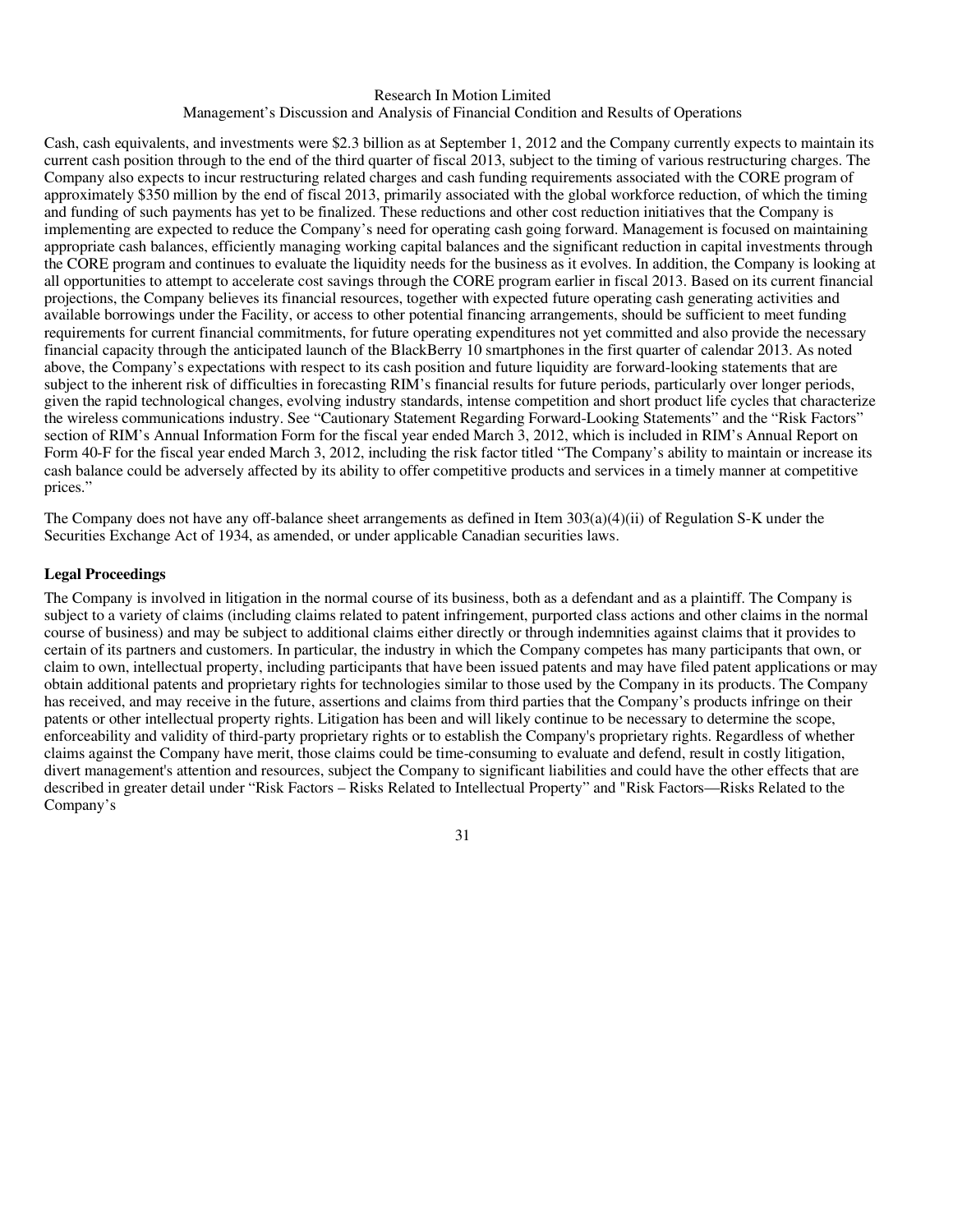Business and its Industry—*The Company is subject to general commercial litigation, class action and other litigation claims as part of its operations, and it could suffer significant litigation expenses in defending these claims and could be subject to significant damage awards or other remedies"* in RIM's Annual Information Form for the fiscal year ended March 3, 2012, which is included in RIM's Annual Report on Form 40-F.

Management reviews all of the relevant facts for each claim and applies judgment in evaluating the likelihood and, if applicable, the amount of any potential loss. Where it is considered probable for a material exposure to result and where the amount of the claim is quantifiable, provisions for loss are made based on management's assessment of the likely outcome. The Company does not provide for claims that are considered unlikely to result in a significant loss, claims for which the outcome is not determinable or claims where the amount of the loss cannot be reasonably estimated. Any settlements or awards under such claims are provided for when reasonably determinable.

A description of certain of the Company's legal proceedings is included in RIM's Annual Information Form under "Legal Proceedings and Regulatory Actions". The following is a summary of developments in the second quarter of fiscal 2013 and through September 28, 2012, and should be read in conjunction with the description of legal proceedings contained in RIM's Annual Information Form and MD&A for the first quarter of fiscal 2013.

On June 20, 2008, St. Clair Intellectual Property Consultants, Inc. ("St. Clair") filed a patent infringement lawsuit against the Company and other defendants in the U.S. District Court for the District of Delaware. The patents in suit include U.S. Patent Nos. 5,138,459; 6,094,219; 6,233,010 and 6,323,899. These patents are generally directed to image processing in digital cameras. On October 31, 2011, the court held a hearing to address summary judgment motions filed by both sides. On March 26, 2012, the court granted Defendants' Motion for Summary Judgment. On April 20, 2012, St. Clair filed a notice of appeal. On May 16, 2012, the Company filed a motion to dismiss the appeal because it was filed prior to dismissal of the district court action. The court issued a Mandate on August 3, 2012, dismissing the appeal as premature. On Friday, September 7, 2012, St. Clair re-filed its notice of appeal. Proceedings are ongoing.

On November 16, 2010, St. Clair filed a second complaint against the Company and other defendants in the U.S. District Court for the District of Delaware. The patents in suit include U.S. Patent Nos. 5,630,163; 5,710,929; 5,758,175; 5,892,959; 6,079,025 and 5,822,610. These patents are generally directed to power management. The complaint seeks an injunction and monetary damages. The claim construction hearing was held on December 16, 2011, and the trial will begin sometime after November 9, 2012. Proceedings are ongoing.

On October 31, 2008, Mformation Technologies, Inc. filed a patent infringement lawsuit against the Company in the U.S. District Court for the Northern District of California. The patents in suit include U.S. Patent Nos. 6,970,917 and 7,343,408. These patents are generally directed to remote device management functionality. A claim construction hearing was held on November 20, 2009. On February 26, 2010, the court issued a claim construction order. A trial date was set for September 2011, but then later vacated. On August 31, 2011, the court requested additional claim construction briefings. The court held a hearing on September 26, 2011 for oral argument on the additional claim construction as well as motions for summary judgment and then took the issues under advisement. On December 19, 2011, the court issued an order on the parties' summary judgment motions and the additional claim construction. Jury selection was completed on June 14, 2012, and trial began on June 19, 2012. On July 13, 2012, the jury found that the Company had infringed the asserted patent claims, awarding damages of \$147.2 million. On August 8, 2012, Judge Ware overturned the jury verdict and granted judgment of non-infringement as a matter of law. On Sep. 5, 2012, Mformation filed a motion for a new trial. On Sep, 6, 2012, Mformation filed a notice of appeal to the US Court of Appeals for the Federal Circuit. Proceedings are ongoing.

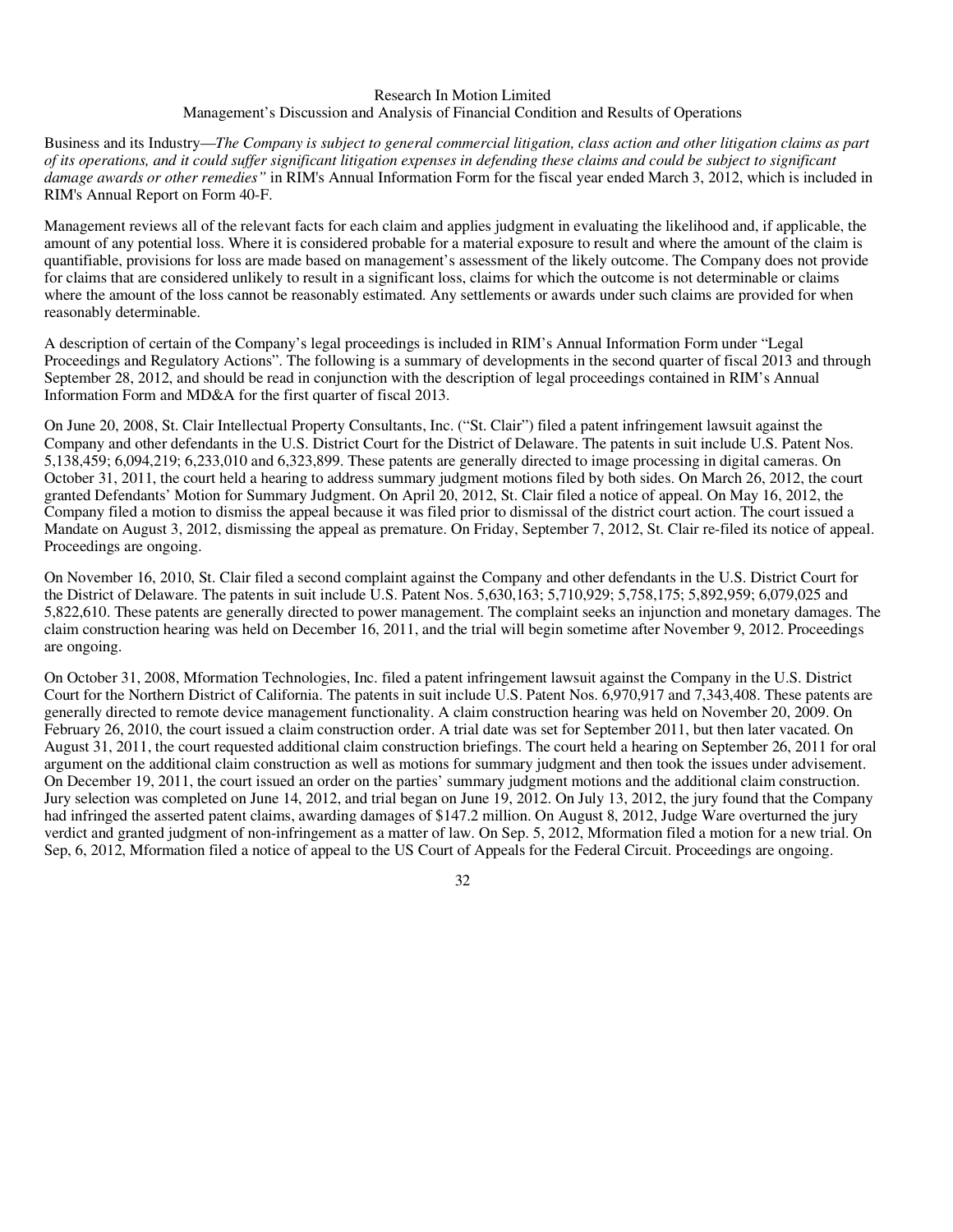On November 20, 2008, the Company filed a lawsuit for declaratory judgment of non-infringement, invalidity and unenforceability against four Eastman Kodak ("Kodak") patents in the U.S. District Court for the Northern District of Texas (Dallas Division). The patents in suit include U.S. Patent Nos. 5,493,335, 6,292,218 ("the '218 Patent") and 6,600,510 ("the '510 Patent") which are generally directed to digital camera technologies and U.S. Patent No. 5,226,161 which is directed to data sharing in applications. Kodak counterclaimed for infringement of these same patents seeking an injunction and monetary damages. The claim construction hearing was held on March 23, 2010. On July 23, 2010, Kodak dismissed the '510 Patent from the case without prejudice. The court set an initial trial date in December 2010. The court also ordered mediation to seek to settle the case. Mediation was unsuccessful and on November 29, 2010 the court reset the trial date for August 1, 2011. On July 20, 2011, the court again reset the trial date for the three-week docket beginning on March 5, 2012. On January 19, 2012, following federal rules, Judge Kinkeade stayed the proceedings because Kodak declared bankruptcy. The Company filed an unopposed motion with the bankruptcy court to lift the stay. On March 9, 2012, the bankruptcy court granted the Company's motion to lift the stay of the case pending in the Northern District of Texas. On May 29, 2012, a trial date was set in December 2012. Proceedings are ongoing.

On January 14, 2010, Kodak filed a complaint with the ITC against the Company and Apple Inc. alleging infringement of the '218 Patent and requesting the ITC to issue orders prohibiting certain RIM products from being imported into the U.S. and sold in the U.S. On February 23, 2010, the ITC published a Notice of Investigation in the Federal Register. The Administrative Law Judge ("ALJ") set a trial date of September 1, 2010 and a target date for completion of the investigation by the ITC of May 23, 2011. A claim construction hearing was held on May 24-25, 2010. The Chief Judge issued his claim construction order as an Initial Determination on June 22, 2010. In accordance with the ALJ's ruling, the trial was held and lasted for six days. On January 24, 2011, the ALJ ruled that the Company's products do not infringe the '218 Patent and that the only asserted claim is invalid as obvious. Kodak and the ITC Staff separately petitioned for ITC review on February 7, 2011. The Company also filed a contingent petition for review on February 7, 2011. On March 25, 2011, the ITC issued a public notice advising that the ITC would review Chief Judge Luckern's decision. The ITC delayed the target date for completion of the investigation by the ITC. The new target date was June 23, 2011. On July 8, 2011, the ITC issued an Opinion with its review of Chief Judge Luckern's decision. The ITC remanded issues concerning both infringement and validity. The remand proceedings were assigned to a different ALJ, ALJ Pender, as Chief Judge Luckern retired from the bench. Acting Chief Judge Bullock initially set October 30, 2011 as the target date for the new ALJ to determine how much additional time is necessary for the remand proceedings and to set a new final target date and later extended this date to December 30, 2011. On December 16, 2011, ALJ Pender determined that he will reopen the record to permit limited additional discovery and extended the target date to September 21, 2012 to allow time for the parties to complete this discovery and remand briefing. On January 26, 2012, Judge Pender decided not to reopen the record due to fact that certain issues had become moot. On May 21, 2012, Judge Pender issued his Initial Determination finding no violation of Section 337 of the Tariff Act. On June 4, 2012, Kodak filed a petition for review of Judge Pender's Initial Determination and the Company filed a contingent petition for review. On July 20, 2012, the Commission issued its Final Determination agreeing with Judge Pender's finding of no violation of Section 337. On Wednesday, August 7, 2012, Kodak filed a Notice of Appeal with the Federal Circuit. RIM filed a Motion to Intervene and a Petition for Review/Notice of Cross Appeal on September 6, 2012. Proceedings are ongoing.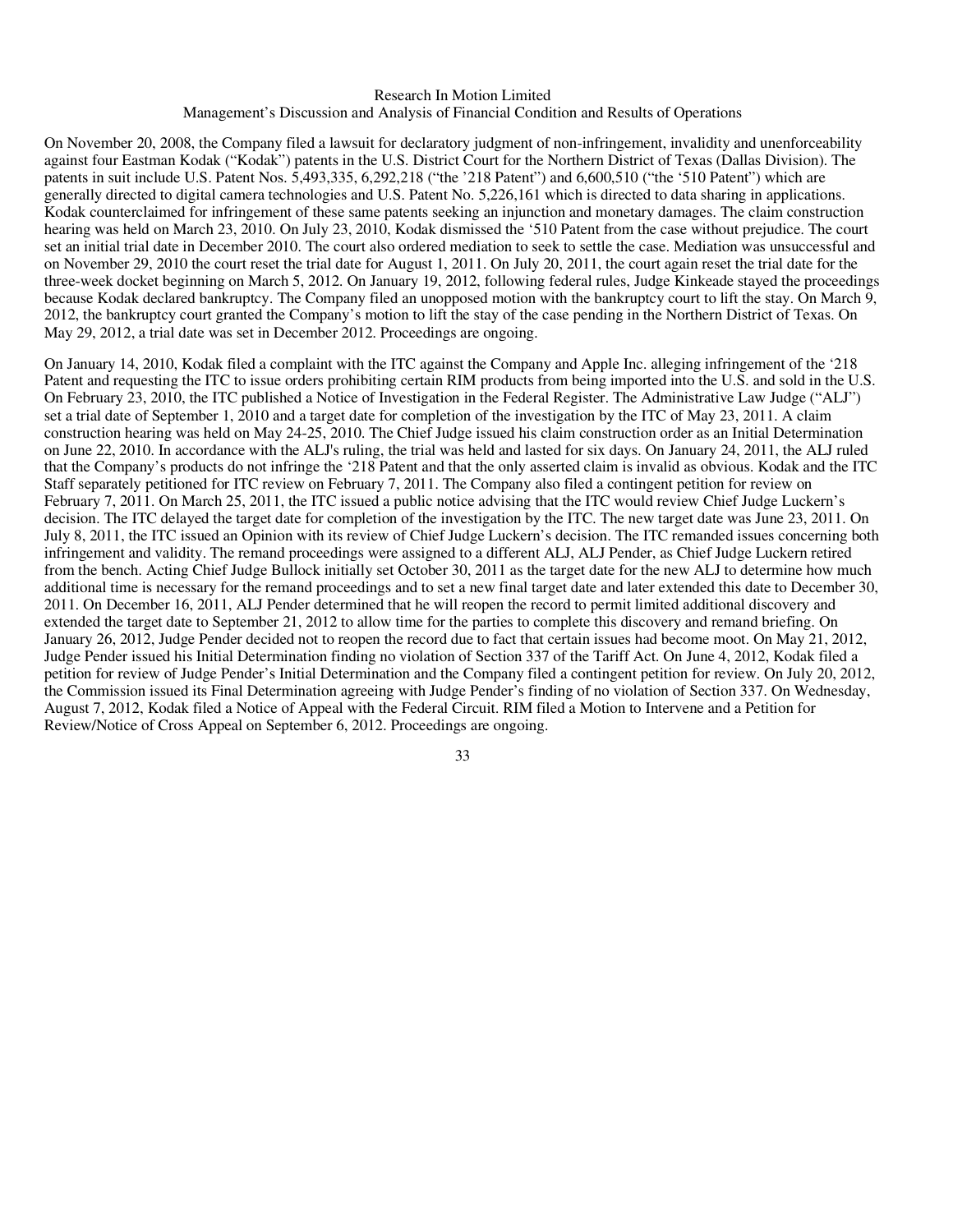On March 31, 2010, MobileMedia Ideas LLC ("MMI") filed a lawsuit against the Company in the U.S. District Court for the Eastern District of Texas (Marshall Division) alleging infringement of U.S. Patent Nos. 5,479,476; 5,845,219; 6,055,439; 6,253,075; 6,427,078; RE.39231; 5,732,390; 5,737,394; 6,070,068; 6,389,301; 6,446,080; and 7,349,012. The patents are generally directed to mobile telephone technologies including mobile telephone user interfaces, call control, speech signal transmission and imaging. The complaint seeks an injunction and monetary damages. The claim construction hearing was scheduled for January 11, 2012, and trial was scheduled to begin July 12, 2012. On August 30, 2011, the case was transferred from the Eastern District of Texas to the Northern District of Texas (Dallas). On November 4, 2011, MMI filed an amended complaint in the Northern District of Texas, alleging infringement of four additional patents: U.S. Patent Nos. 5,490,170; 6,049,796; 6,871,048; and, 6,441,828. The amended complaint seeks an injunction, monetary damages and other relief that the court may deem proper under the circumstances. On March 9, 2012, the Court reset the trial date for February 4, 2013. On March 21, 2012, the court stayed the proceedings with respect to U.S. Patent Nos. 5,479,476; 5,845,219; 6,055,439; 6,253,075; and 6,427,078. On April 16, 2012, the Company filed a motion to stay the proceedings with respect to U.S. Patent No. 6,049,796. On May 4, 2012, the court granted the Company's motion to stay proceedings with respect to U.S. Patent No. 6,049,796. Proceedings are ongoing.

On August 4, 2010, EON Corporation IP Holdings LLC ("EON") filed a lawsuit against the Company as well as sixteen other defendants in the U.S. District Court for the Eastern District of Texas (Tyler Division) alleging infringement of U.S. Patent No. 5,592,491. The patent is generally directed to a two-way communication network and a method for communicating between subscriber units and a local base station repeater cell. The complaint seeks an injunction and monetary damages. The claim construction hearing was held on January 5, 2012, and trial is scheduled to begin October 1, 2012. On February 8, 2012 Magistrate Judge Love issued his report and recommendation on claim construction and a supplemental claim construction order on April 18, 2012. Proceedings are ongoing.

On September 23, 2010 EON filed a lawsuit in the U.S. District Court for the District of Delaware against the Company and sixteen other defendants alleging infringement of U.S. Patent No. 5,663,757. This patent is generally directed to software controlled multimode interactive TV. The complaint seeks an injunction and monetary damages. The claim construction hearing is scheduled for May 24, 2013, and trial is scheduled to begin March 24, 2014. Proceedings are ongoing.

On January 5, 2011, Advanced Display Technologies of Texas, LLC filed a lawsuit against the Company as well as over eight other defendants in the U.S. District Court for the Eastern District of Texas (Tyler Division), asserting infringement of U.S. Patent Nos. 5,739,931 and 6,261,664. These patents are generally directed to display technologies. The complaint seeks an injunction and monetary damages. The claim construction hearing was held on May 31, 2012 and trial is scheduled to begin on July 1, 2013. On July 12, 2012, the court issued its claim construction ruling, which invalidated the only claim of the '664 patent that was asserted against the Company. Proceedings are ongoing.

On April 19, 2011, Hybrid Audio LLC filed a lawsuit against the Company as well as seven other defendants in the U.S. District Court for the Eastern District of Texas (Tyler Division) asserting infringement of U.S. Patent No. Re: 40,281 which is generally directed to MPEG-1 Layer III technology. The complaint seeks an injunction and monetary damages. The claim construction hearing was scheduled for June 6, 2012 and the trial is scheduled to begin June 3, 2013. The claim construction hearing was rescheduled for October 11, 2012. The Company and Hybrid Audio settled all outstanding litigation on September 5, 2012 for an amount immaterial to the Consolidated Financial Statements.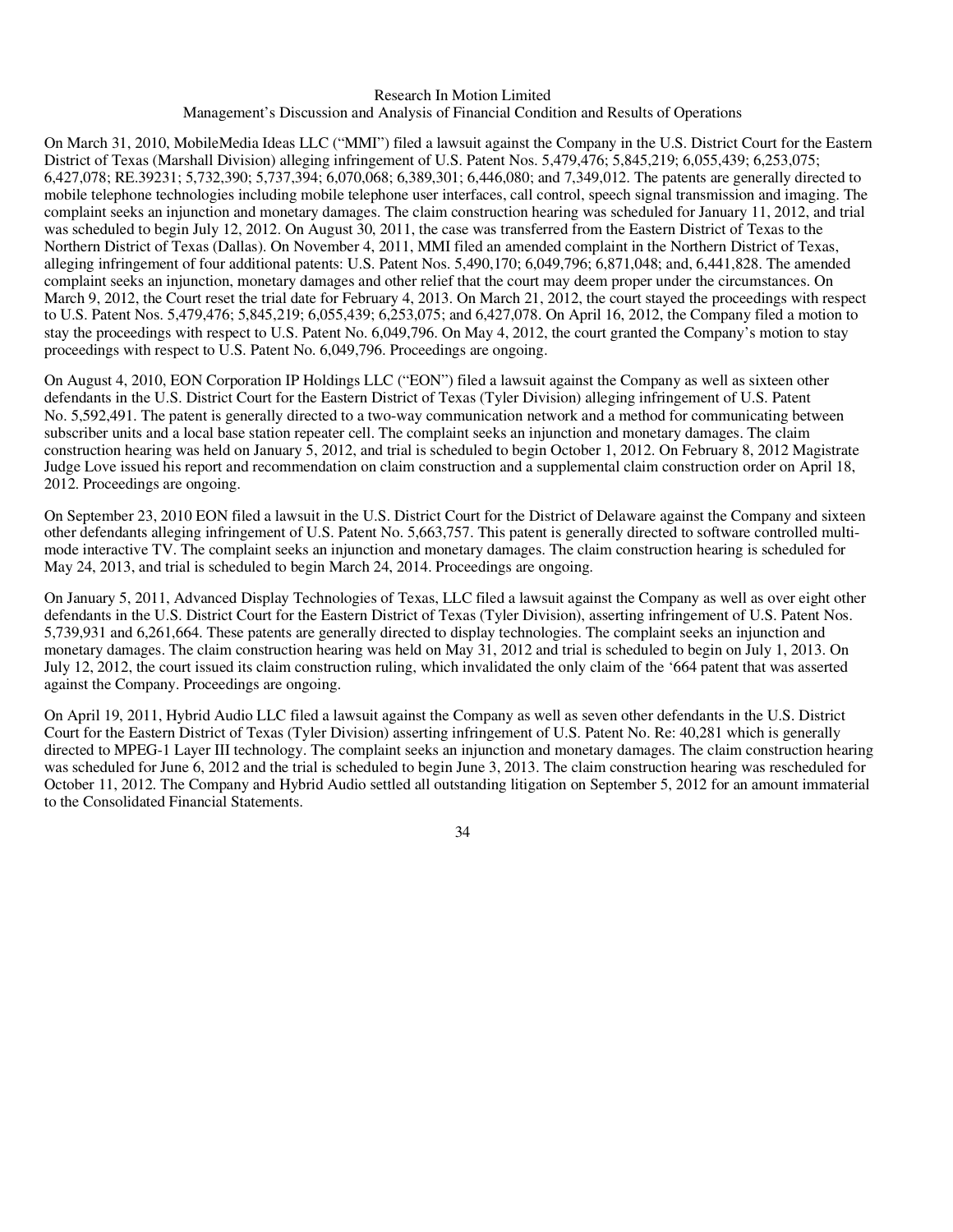On July 1, 2011, GPNE Corp. filed a lawsuit against the Company as well as nine other defendants in the U.S. District Court for the District of Hawaii asserting infringement of U.S. Patent Nos. 7,555,267; 7,570,594; and 7,792,492 which are generally directed to GPRS technology. The complaint seeks monetary damages and other relief that the court may deem proper under the circumstances. On March 9, 2012 the Company's motion to transfer the case to Dallas was granted. The Dallas court has not scheduled a claim construction hearing. Trial is scheduled to begin on May 4, 2014. Proceedings are ongoing.

On August 1, 2011, Tahir Mahmood filed a lawsuit against the Company in the U.S. District Court for the Southern District of New York seeking correction of inventorship of U.S. Patent No. 6,219,694, which is generally directed to the Company's redirector technology; and, claims for conversion, unfair competition, and unjust enrichment. The complaint seeks correction of inventorship, an injunction, monetary damages, punitive damages and other relief that the court may deem proper under the circumstances. On May 16, 2012, the court granted the Company's motion to dismiss the case with prejudice. The case was dismissed on June 7, 2012. On July 6, 2012, Mahmood filed a Notice of Appeal to the U.S. Court of Appeals for the Federal Circuit.

On February 3, 2012, Mahmood filed a new complaint against the Company in the U.S. District Court for the Southern District of New York seeking correction of inventorship of U.S. Patent Nos. 7,386,588; 6,463,464; and, 6,389,457, as well as "such other RIM patents the court may deem proper;" and, claims for fraud, breach of fiduciary duty, conversion, unfair competition and unjust enrichment. The complaint seeks correction of inventorship, injunctive relief, monetary damages, punitive damages and other relief that the court may deem proper under the circumstances. On June 14, 2012, the Company filed a motion to dismiss the complaint. Proceedings are ongoing.

On August 31, 2011, Openwave Systems Inc. ("Openwave") filed a request that the ITC commence an investigation of alleged unlawful importation by the Company and that the ITC issue orders prohibiting certain RIM products from being imported into the U.S. and sold in the U.S. Openwave alleges that the Company infringes U.S. Patents Nos. 6,233,608; 6,289,212; 6,405,037; 6,430,409; and 6,625,447. The patents are generally related to wireless data management. The claim construction hearing was held on July 25-26, 2012. Trial has been set for October 15, 2012 and the target date is March 12, 2013. On May 29, 2012, the ALJ re-set the initial determination date to be February 6, 2013 and re-set the target date for June 6, 2013. Proceedings are ongoing. Openwave also filed a companion complaint in the U.S. District Court for the District of Delaware regarding the same patents. On October 17, 2011 the Delaware court stayed the case pending the ITC investigation.

On September 13, 2011, Profectus Technology, LLC ("Profectus") filed a lawsuit against the Company in the U.S. District Court for the Eastern District of Texas (Tyler Division) along with fifteen other defendants. Profectus alleges that the Company infringes U.S. Patent No. 6,975,308 generally directed to a digital picture display frame. The complaint seeks monetary damages, and other relief that the court may deem proper under the circumstances. The Company's answer was filed on January 20, 2012. The Company and Profectus settled all outstanding litigation on August 29, 2012 for an amount immaterial to the Consolidated Financial Statements.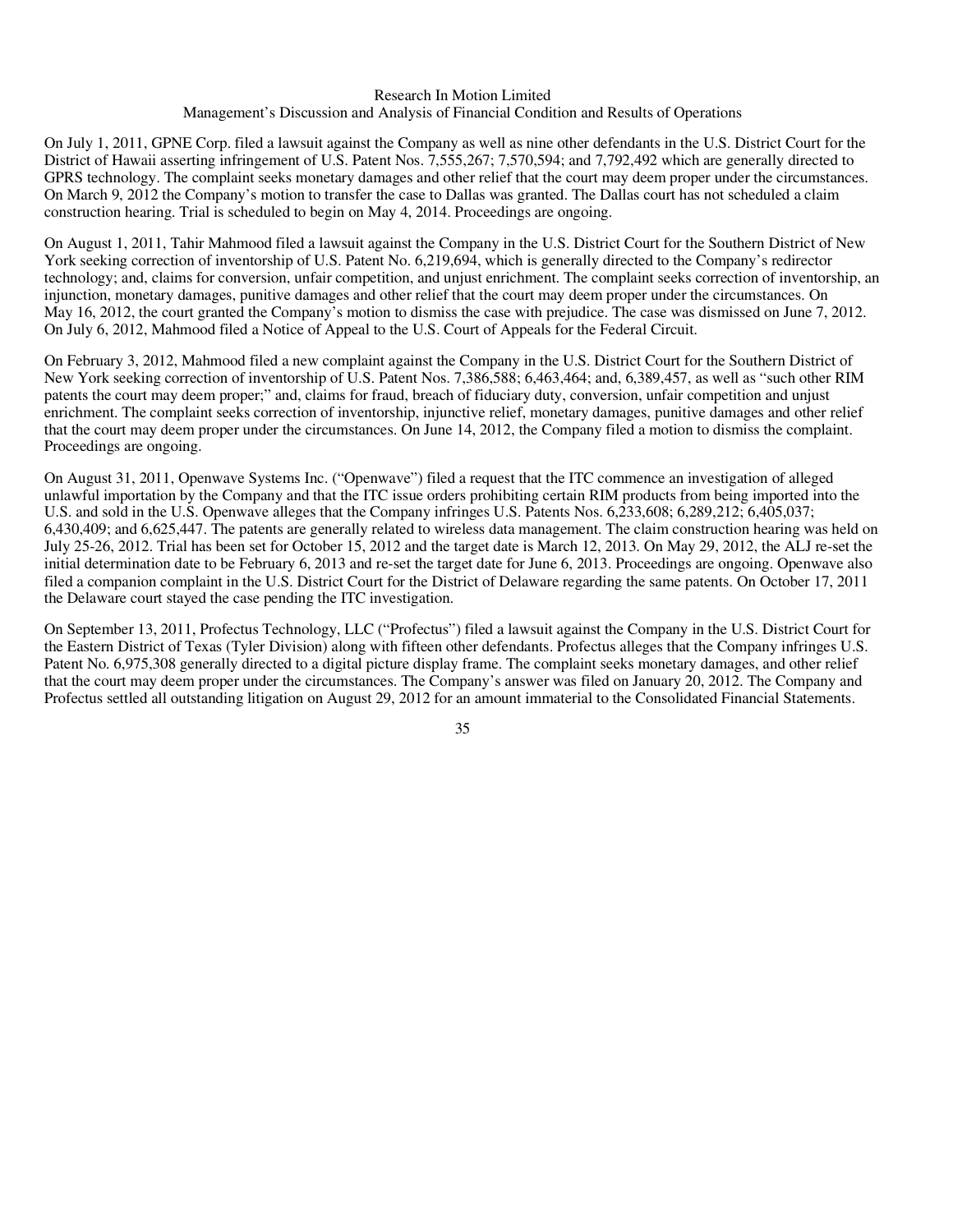On September 15, 2011, LVL Patent Group, LLC ("LVL") sued the Company in the U.S. District Court for the District of Delaware. LVL alleges that the Company infringes U.S. Patent Nos. 5,805,676; 5,987,103; and 6,044,382. The patents are generally directed to transaction processing system technologies. The complaint seeks an injunction, monetary damages and other relief that the court may deem proper under the circumstances. The court scheduled a claim construction hearing for November 8, 2013 and set a trial in April 2014. The Company and LVL settled all outstanding litigation on August 9, 2012 for an amount immaterial to the Consolidated Financial Statements.

On March 9, 2012, Iswitch, LLC ("Iswitch") filed a complaint against the Company in the U.S. District Court for the Eastern District of Texas. Iswitch alleges that the Company infringes U.S. Patent No. 7,225,334 generally directed to voice over IP technology. The complaint seeks monetary damages and all other relief to which the court may deem the Plaintiff be entitled. The court scheduled a claim construction hearing for August 29, 2013 and trial is set to begin on November 10, 2014. Proceedings are ongoing.

On March 15, 2012 Varia Holdings LLC ("Varia") filed a lawsuit against the Company in the U.S. District Court for the District of Delaware. The complaint alleges infringement of U.S. Patent No 7,167,731 generally directed to emoticon input technologies. The complaint seeks monetary damages and any and all other relief to which Varia may be entitled. The Company answered the complaint on June 18, 2012. Proceedings are ongoing.

On March 16, 2012 Data Carriers, LLC ("Data Carriers") filed a lawsuit against the Company in the U.S. District Court for the District of Delaware alleging infringement of U.S. Patent No. 5,388,198 generally directed to proactive presentation of automating features to a computer user. The complaint seeks monetary damages and any and all other relief to which Data Carriers may be entitled. The Company and Data Carriers settled all outstanding litigation on August 21, 2012 for an amount immaterial to the Consolidated Financial Statements.

On April 27, 2012, May 2, 2012 and May 9, 2012 Nokia Corporation ("Nokia") filed a series of actions against the Company. A total of ten lawsuits were filed each alleging infringement of a Nokia patent.

Two lawsuits were filed in Mannheim, Germany. In one of these two lawsuits Nokia alleged that the Company infringes the German part of European Patent No. EP 0 673 175 generally directed to a reduction of power consumption in a mobile station technology. For this lawsuit, the court has set a trial date for February 15, 2013. In the other lawsuit pending in Mannheim, Nokia alleged that the Company infringes the German part of European Patent No. EP 0 879 538 generally directed to a technology involving a network activation service scheme using point-to-point short messaging service. For this other lawsuit, the Mannheim court has set a date of February 8, 2013 for trial.

Two lawsuits were filed in Dusseldorf, Germany. In one of these two lawsuits, Nokia alleged that the Company infringes the German part of European Patent No. EP 1 075 750 generally directed to a particular electronic mail processing technology. For this lawsuit, the Dusseldorf court held a case management conference on June 26, 2012 and set a trial date for January 30, 2014. No trial date has been set. In the other of these two lawsuits, Nokia alleged that the Company infringes the German part of European Patent No. EP 0 966 847 generally directed to a particular data processing technology for operation in a telecommunication system. For this other lawsuit, the Dusseldorf court held a case management conference on June 26, 2012 and set a trial date for December 13, 2013.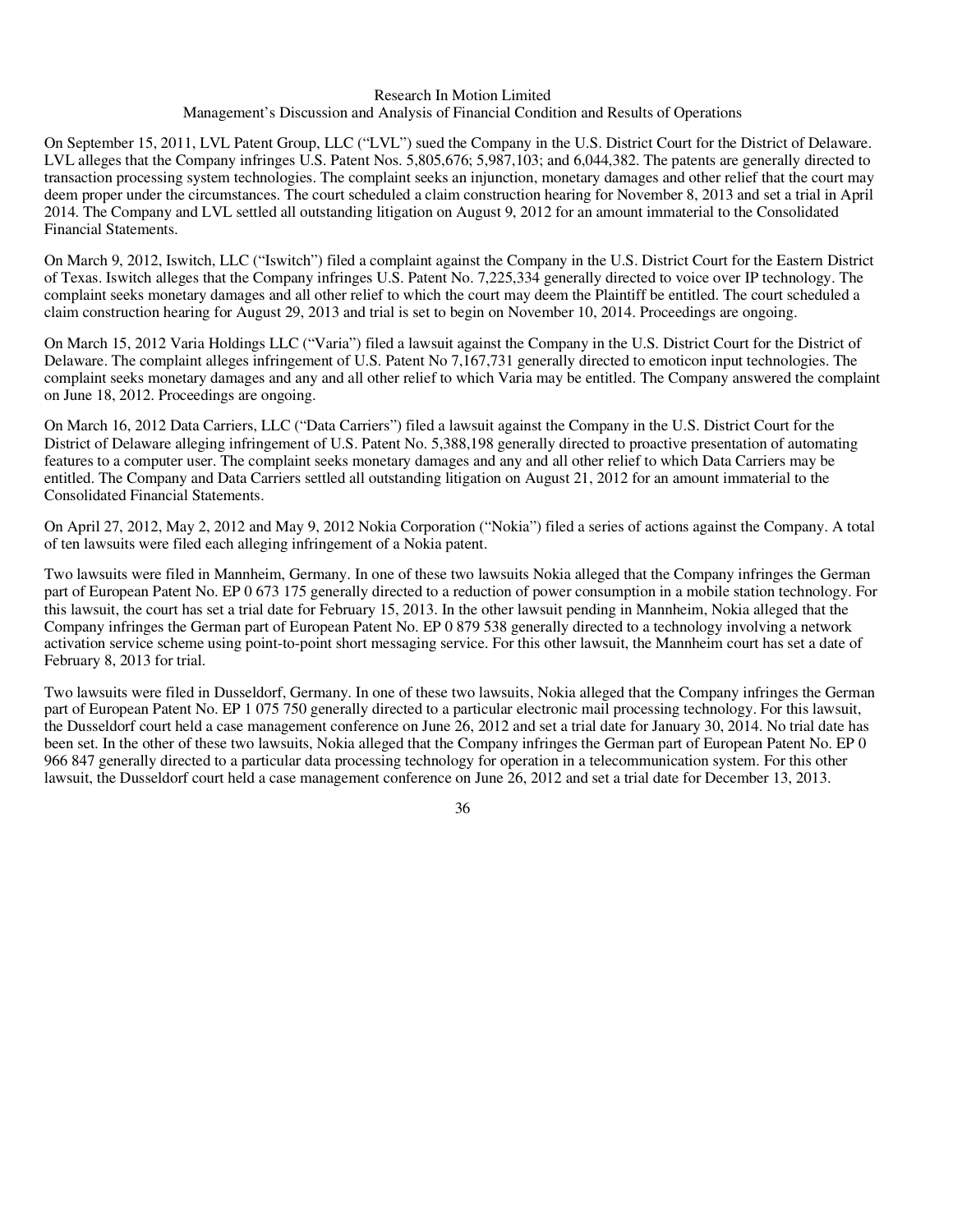Six of the lawsuits were filed in Munich, Germany. These lawsuits involve EP 0 824 813, which is generally directed to a security improvement scheme for packet-mode transmission in a mobile communication system, EP 1 322 072, which is generally directed to a particular method for connecting a remote workstation to a data communication network via a mobile communication network, EP 0 867 967, which is generally directed to a particular antenna for wireless communications, EP 0 804 046, which is generally directed to a particular method of updating the software of a mobile terminal using the air interface, EP 1 148 681, which is generally directed to a particular method for transferring ring resource information, and EP 1 474 750, which is generally directed to a particular method of storing and transferring multimedia tags. The Munich court has set First Hearing dates for three of these lawsuits. The First Hearing for EP 0867 967 occurred on August 16, 2012, and a Second Hearing will occur on January 10, 2013. The First Hearing for EP 1 322 072 will occur on November 21, 2012. The First Hearing for EP 0824 813 will occur on December 5, 2012. For the other three lawsuits in Munich, no First Hearing date has been set.

On May 1, 2012, California Institute of Technology ("Caltech") filed a request that the ITC commence an investigation of alleged unlawful importation by the Company and two other defendants. Caltech alleged that the Company infringes U.S. Patents Nos. 5,841,126; 6,606,122; and 5,990,506 generally related to CMOS image sensor technology. The request asks that the ITC issue orders prohibiting certain RIM products from being imported into the U.S. and sold in the U.S. Trial has been set for February 11-15, 2013, the initial determination date is June 7, 2013, and the target date is October 7, 2013. Proceedings are ongoing.

On May 3, 2012, Hunts Point Ventures, Inc. filed a lawsuit against the Company in the U.S. District Court for the Western District of Wisconsin alleging infringement of U.S. Patent No. 7,667,123, which generally relates to playlist technology. The complaint seeks an injunction and monetary damages. Trial has been set for November 4, 2013. Proceedings are ongoing.

On May 29, 2012, Mobile Telecommunications Technologies LLC ("MTEL") filed a lawsuit against the Company in the U.S. District Court for the Northern District of Texas (Dallas Division) alleging infringement of U.S. Patent Nos. 5,809,428; 5,754,946; 5,559,862; 5,894,506 and 5,581,804, some of which allegedly relate to certain aspects of handling failed delivery of wireless messages and others allegedly relate to certain methods of transmitting large volumes of email messages. The complaint seeks an injunction and monetary damages. The Company answered the complaint on August 22, 2012. Proceedings are ongoing.

Between May and August 2011, several purported class action lawsuits were filed against the Company and certain of its present or former officers in the U.S. District Court for the Southern District of New York, two of which have been voluntarily dismissed. On January 6, 2012, Judge Richard S. Sullivan consolidated the remaining three actions and appointed both lead plaintiff and counsel. On April 5, 2012, plaintiff filed the Consolidated Amended Class Action Complaint, alleging that during the period from December 16, 2010 through June 16, 2011, the Company and certain of its officers made materially false and misleading statements regarding the Company's financial condition and business prospects, and seek unspecified damages. Defendants have brought a motion to dismiss the claim with prejudice, and filed its materials on June 4, 2012. Plaintiff filed its responding brief on August 3, 2012. Defendants filed their reply brief on September 4, 2012. Oral argument on the motion to dismiss is scheduled for October 25, 2012. Proceedings are ongoing.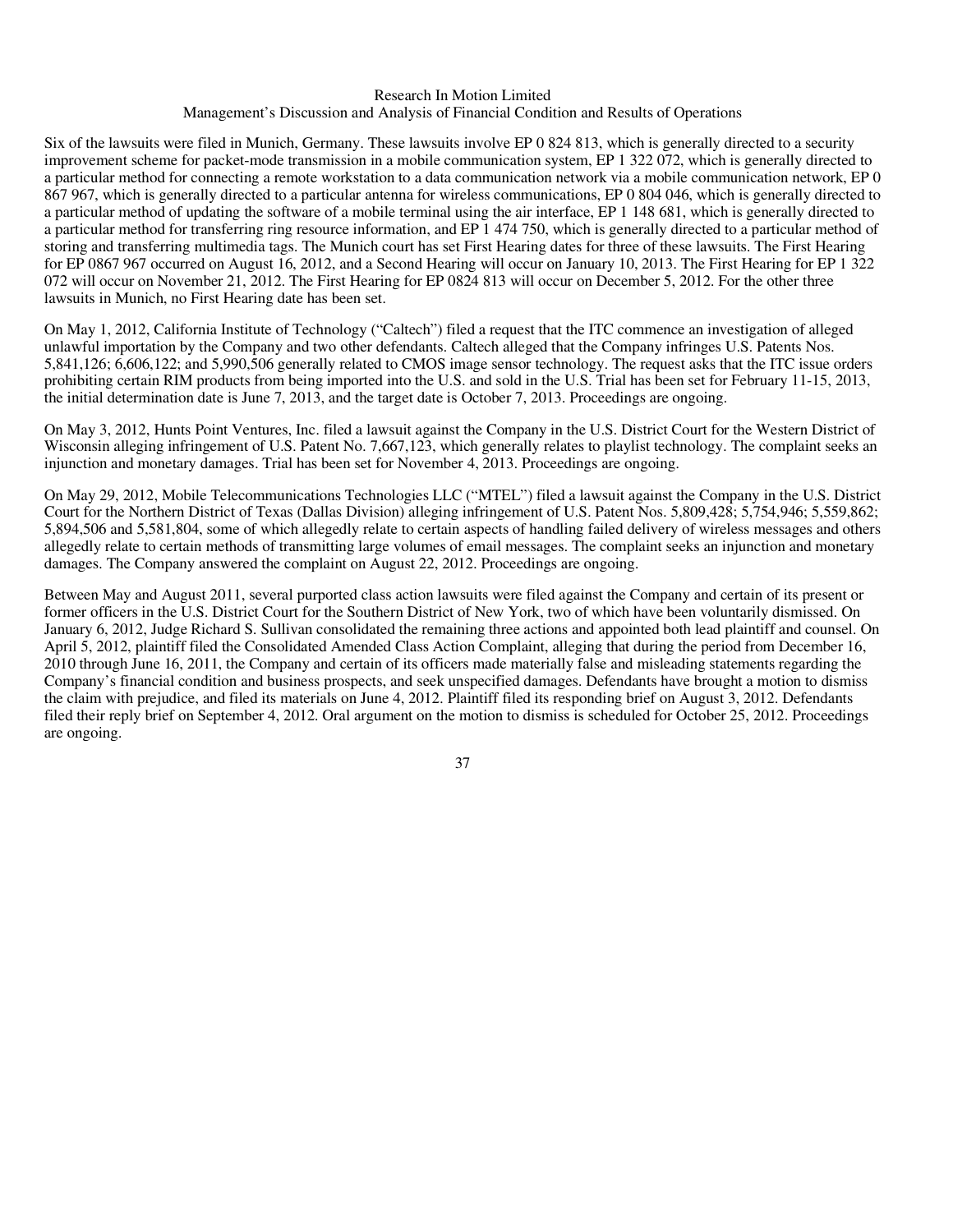# Research In Motion Limited

#### Management's Discussion and Analysis of Financial Condition and Results of Operations

As of October 2011, several purported class action lawsuits were filed against the Company in various jurisdictions alleging that subscribers to BlackBerry services had suffered losses during the third quarter of fiscal 2012 Service Interruption, one of which has been voluntarily dismissed on May 29, 2012. The Company believes that class action proceedings in these circumstances are without merit and intends to vigorously defend itself. Proceedings are ongoing.

In December 2011, the Company was served with four purported class actions relating to third party (Carrier IQ) recording software allegedly installed on smartphones. The Company believes that a class action proceeding in these circumstances is without merit and intends to vigorously defend itself. Two of the four purported class actions were dismissed previously, and in June and July 2012, the remaining two purported class actions were dismissed without prejudice. All four matters are now closed.

# **Market Risk of Financial Instruments**

The Company is engaged in operating and financing activities that generate risk in three primary areas:

# *Foreign Exchange*

The Company is exposed to foreign exchange risk as a result of transactions in currencies other than its functional currency, the U.S. dollar. The majority of the Company's revenues in the second quarter of fiscal 2013 are transacted in U.S. dollars. Portions of the revenues are denominated in Canadian dollars, Euros and British Pounds. Purchases of raw materials are primarily transacted in U.S. dollars. Other expenses, consisting mainly of salaries, certain operating costs and manufacturing overhead are incurred primarily in Canadian dollars. At September 1, 2012, approximately 31% of cash and cash equivalents, 20% of accounts receivables and 10% of accounts payable are denominated in foreign currencies (March 3,  $2012 - 38\%$ ,  $30\%$  and  $11\%$ , respectively). These foreign currencies primarily include the Canadian dollar, Euro and British Pound. As part of its risk management strategy, the Company maintains net monetary asset and/or liability balances in foreign currencies and engages in foreign currency hedging activities using derivative financial instruments, including currency forward contracts and currency options. The Company does not use derivative instruments for speculative purposes. The principal currencies hedged include the Canadian dollar, Euro and British Pound.

The Company enters into forward and option contracts to hedge exposures relating to anticipated foreign currency transactions. These contracts have been designated as cash flow hedges with the effective portion of the change in fair value initially recorded in accumulated other comprehensive income and subsequently reclassified to income when the hedged exposure affects income. Any ineffective portion of the derivative's gain or loss is recognized in current period income. For the three and six months ended September 1, 2012, there was \$1 million and \$8 million in realized gains on forward contracts which were ineffective upon maturity (three months and six months ended August 27, 2011 – realized losses of \$5 million and \$9 million). As at September 1, 2012 and August 27, 2011, the outstanding derivatives designated as cash flow hedges were considered to be fully effective. As at September 1, 2012, the net unrealized gains on these forward and option contracts were approximately \$36 million (March 3, 2012 – net unrealized gains of \$51 million) and were recorded in other current assets and accumulated other comprehensive income. Unrealized losses were recorded in accrued liabilities and accumulated other comprehensive income.

The Company enters into forward and option contracts to hedge certain monetary assets and liabilities that are exposed to foreign currency risk. The principal currencies hedged include the Canadian dollar, Euro and British Pound. These contracts are not subject to hedge accounting; as a result, gains or losses are recognized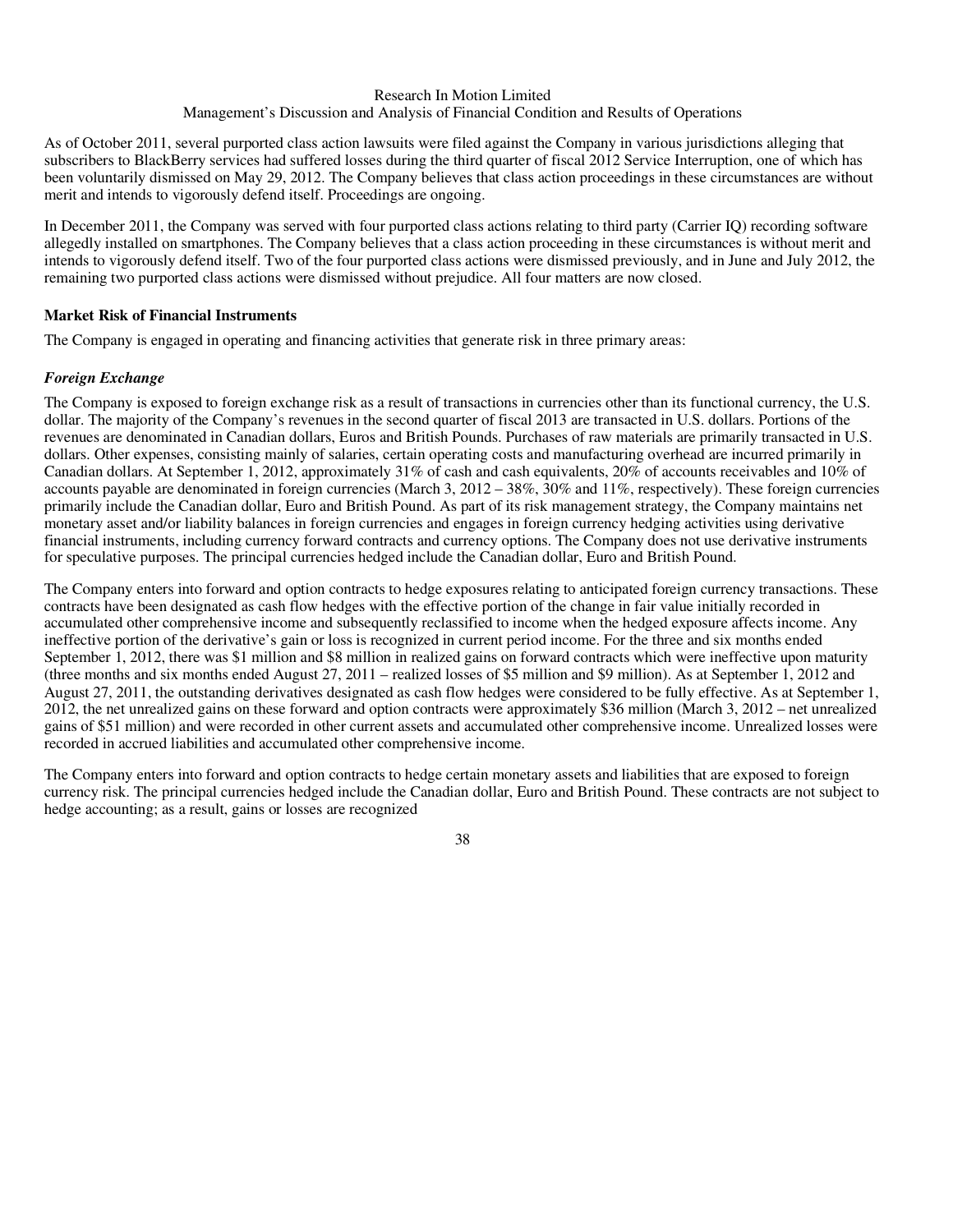in income each period, generally offsetting the change in the U.S. dollar value of the hedged asset or liability. As at September 1, 2012, net unrealized losses of \$16 million were recorded (March 3, 2012 – net unrealized losses of \$14 million). Unrealized gains associated with these contracts were recorded in other current assets and selling, marketing and administration. Unrealized losses were recorded in accrued liabilities and selling, marketing and administration.

# *Interest Rate*

Cash, cash equivalents and investments are invested in certain instruments of varying maturities. Consequently, the Company is exposed to interest rate risk as a result of holding investments of varying maturities. The fair value of investments, as well as the investment income derived from the investment portfolio, will fluctuate with changes in prevailing interest rates. The Company does not currently use interest rate derivative financial instruments in its investment portfolio.

# *Credit and Customer Concentration*

The Company has historically been dependent on an increasing number of significant telecommunication carriers and distribution partners and on larger more complex contracts with respect to sales of the majority of its products and services. The Company has experienced significant sales growth in the past, resulting in the growth in its carrier customer base in terms of numbers, sales and accounts receivable volumes, and in some instances, new or significantly increased credit limits. The Company, in the normal course of business, monitors the financial condition of its customers and reviews the credit history of each new customer. The Company establishes an allowance for doubtful accounts that corresponds to the specific credit risk of its customers, historical trends and economic circumstances. The allowance as at September 1, 2012 was \$15 million (March 3, 2012—\$16 million). The Company also places insurance coverage for a portion of its accounts receivable balances. There was one customer that comprised 15% of accounts receivable as at September 1, 2012 (March 3, 2012 – one customer comprised 13%). Additionally, there were no customers that comprised 10% of the Company's second quarter of fiscal 2013 revenue (second quarter of fiscal 2012 revenue – no customer comprised 10% or greater).

The Company is exposed to credit risk on derivative financial instruments arising from the potential for counterparties to default on their contractual obligations. The Company mitigates this risk by limiting counterparties to highly rated financial institutions and by continuously monitoring their creditworthiness. The Company's exposure to credit loss and market risk will vary over time as a function of currency exchange rates. The Company measures its counterparty credit exposure as a percentage of the total fair value of the applicable derivative instruments. Where the net fair value of derivative instruments with any counterparty is negative, the Company deems the credit exposure to that counterparty to be nil. As at September 1, 2012, the maximum credit exposure to a single counterparty, measured as a percentage of the total fair value of derivative instruments with net unrealized gains was 33% (March 3,  $2012 - 30\%$ ).

The Company is exposed to market price and credit risk on its investment portfolio. The Company reduces this risk by investing in liquid, investment grade securities and by limiting exposure to any one entity or group of related entities. As at September 1, 2012, no single issuer represented more than  $10\%$  of the total cash, cash equivalents and investments (March 3, 2012 – no single issuer represented more than 9% of the total cash, cash equivalents and investments).